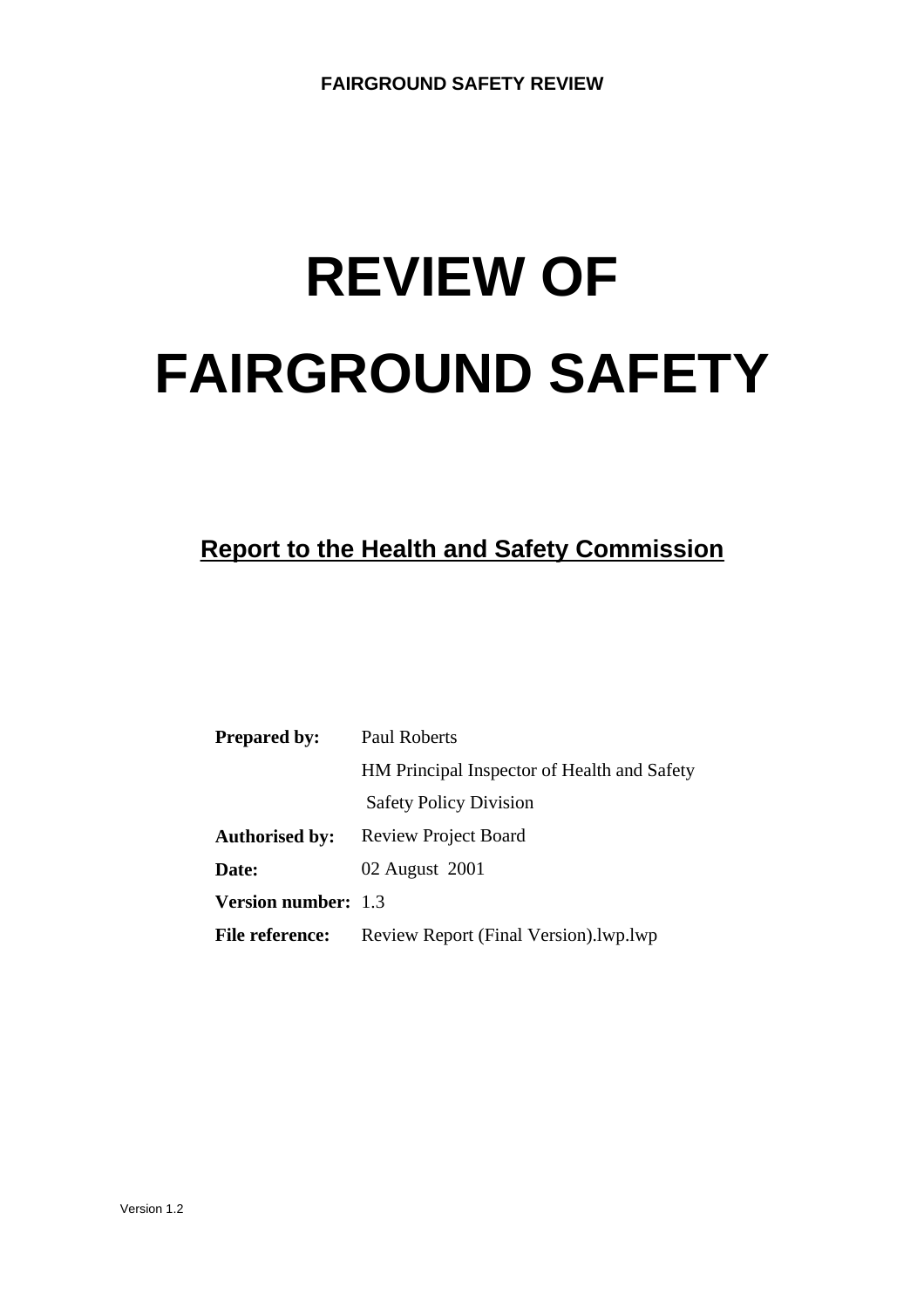# **CONTENTS**

|                                                                                                                                                                                                                                                                                                                                        | Paragraphs                                                                                                                                              |
|----------------------------------------------------------------------------------------------------------------------------------------------------------------------------------------------------------------------------------------------------------------------------------------------------------------------------------------|---------------------------------------------------------------------------------------------------------------------------------------------------------|
| <b>EXECUTIVE SUMMARY</b>                                                                                                                                                                                                                                                                                                               |                                                                                                                                                         |
| Introduction<br><b>Summary of Conclusions</b><br><b>Summary of Main Recommendations</b><br><b>Costs and Benefits</b>                                                                                                                                                                                                                   | 1.1<br>$1.2 - 1.6$<br>$1.7 - 1.10$<br>$1.11 - 1.12$                                                                                                     |
| <b>AIMS AND SCOPE OF THE REVIEW</b>                                                                                                                                                                                                                                                                                                    |                                                                                                                                                         |
| Justification<br>Aims<br>Scope<br>Methodology<br>Management of the Review<br><b>Consultation and Quality Control</b>                                                                                                                                                                                                                   | 2.1<br>2.2<br>$2.3 - 2.6$<br>2.7<br>2.8<br>$2.9 - 2.12$                                                                                                 |
| <b>OVERVIEW OF THE INDUSTRY</b>                                                                                                                                                                                                                                                                                                        |                                                                                                                                                         |
| Introduction<br><b>Amusement Parks</b><br>Fairs<br><b>Other Sites</b><br>Manufacturers and Suppliers of Rides<br>Independent Ride Inspection Bodies                                                                                                                                                                                    | $3.1 - 3.4$<br>$3.5 - 3.8$<br>$3.9 - 3.15$<br>$3.16 - 3.17$<br>$3.18 - 3.21$<br>$3.22 - 3.26$                                                           |
| NATURE AND DEGREE OF RISK                                                                                                                                                                                                                                                                                                              |                                                                                                                                                         |
| Introduction<br>Perception and Tolerance of Risk<br><b>Overview of Risk</b><br><b>Fatal Accidents</b><br>"Major Injuries"<br><b>LASS Data</b><br>Is the Pattern of Risk Changing?<br><b>NAFLIC Information</b><br><b>International Data</b><br><b>University of Sheffield</b><br><b>ARIS</b><br><b>Conclusions and Recommendations</b> | 4.1<br>4.2<br>$4.3 - 4.11$<br>$4.12 - 4.16$<br>$4.17 - 4.20$<br>$4.21 - 4.24$<br>$4.25 - 4.35$<br>4.36<br>$4.37 - 4.38$<br>4.39<br>4.4<br>$4.41 - 4.42$ |
| <b>OVERVIEW OF THE CURRENT SAFETY REGIME</b>                                                                                                                                                                                                                                                                                           |                                                                                                                                                         |
| Introduction<br><b>History of Development</b><br>The Current System<br>Legislation<br><b>Extent of Compliance</b><br>"Self Regulation"<br><b>Further Development</b><br><b>Conclusions and Recommendations</b>                                                                                                                         | 5.1<br>$5.2 - 5.6$<br>$5.7 - 5.9$<br>5.10<br>$5.11 - 5.15$<br>5.16<br>5.17<br>$5.18 - 5.19$                                                             |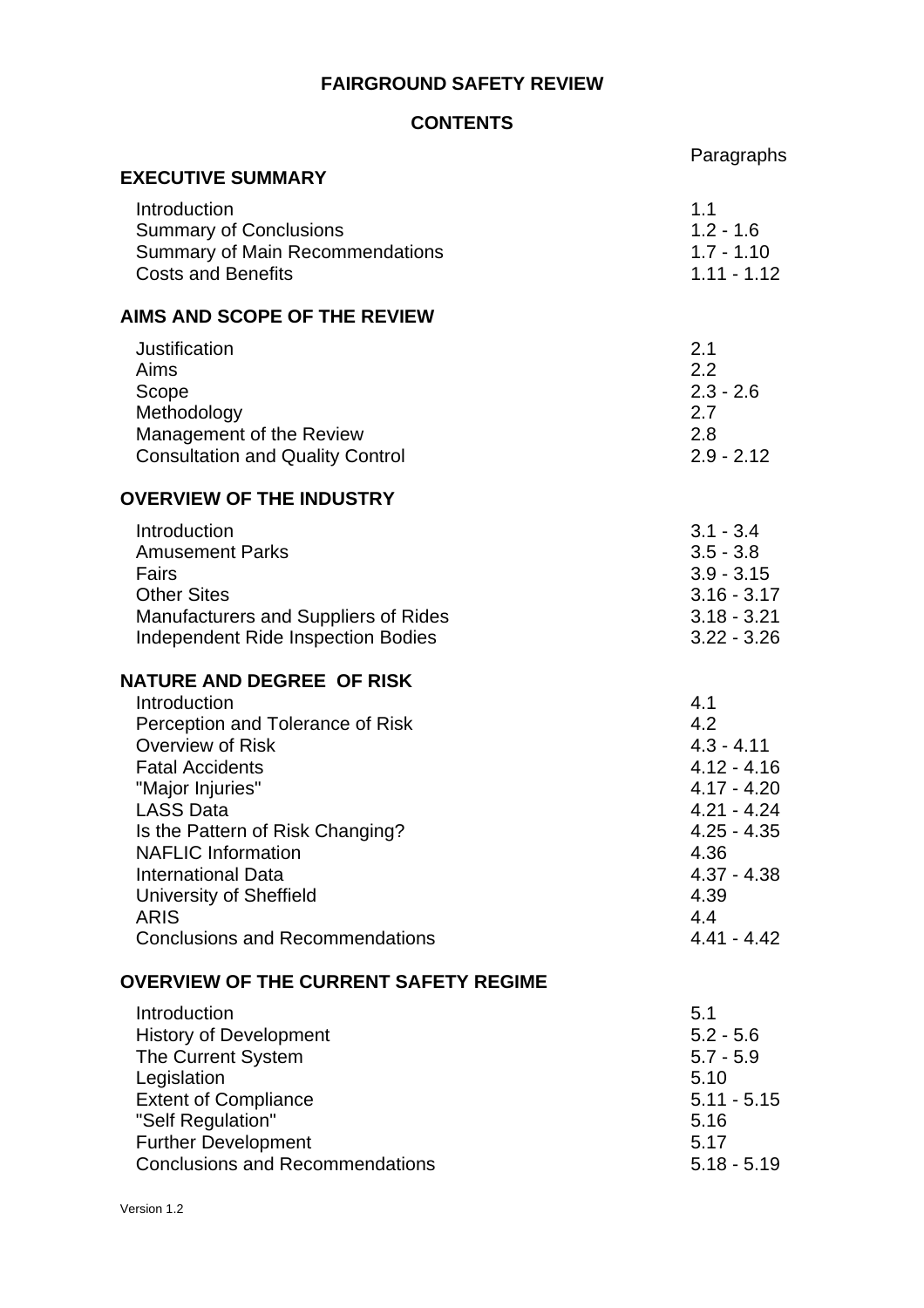# **PRODUCT SAFETY**

| Introduction<br>Legislation and Standards<br><b>Conclusions and Recommendations</b>                                                                                             | 6.1<br>$6.2 - 6.5$<br>$6.6 - 6.7$                                                     |
|---------------------------------------------------------------------------------------------------------------------------------------------------------------------------------|---------------------------------------------------------------------------------------|
| <b>PRE-USE AND IN-SERVICE INSPECTIONS</b>                                                                                                                                       |                                                                                       |
| Introduction<br><b>Legislation and Standards</b><br><b>Amusement Devices Procedures Scheme</b><br><b>Conclusions and Recommendations</b>                                        | 7.1<br>$7.2 - 3$<br>$7.4 - 7.13$<br>$7.14 - 7.15$                                     |
| <b>COMPETENCE AND DILIGENCE OF THE RIDE INSPECTION</b><br><b>BODIES</b>                                                                                                         |                                                                                       |
| Introduction<br><b>Legislation and Standards</b><br><b>Registration Process</b><br>Accreditation<br><b>Audit of Inspection Bodies</b><br><b>Conclusions and Recommendations</b> | 8.1<br>$8.2 - 8.5$<br>$8.6 - 8.12$<br>$8.13 - 8.14$<br>$8.15 - 8.17$<br>$8.18 - 8.19$ |
| <b>PHYSICAL STANDARDS FOR RIDES</b>                                                                                                                                             |                                                                                       |
| Introduction<br><b>Legislation and Standards</b><br><b>Issues</b><br><b>Conclusions and Recommendations</b>                                                                     | 9.1<br>$9.2 - 9.3$<br>9.4<br>9.5                                                      |
| <b>ROLES OF FAIRGROUND OPERATORS AND</b><br><b>ARRANGEMENTS FOR SUPERVISION</b>                                                                                                 |                                                                                       |
| Introduction<br><b>Legislation and Standards</b><br><b>Issues</b><br><b>Conclusions and Recommendations</b>                                                                     | 10.1<br>$10.2 - 10.3$<br>$10.4 - 10.5$<br>$10.6 - 10.7$                               |
| EFFECTIVENESS OF THE FAIRGROUNDS JOINT ADVISORY                                                                                                                                 |                                                                                       |
| <b>COMMITTEE</b><br>Introduction<br><b>Issues</b><br><b>Conclusions and Recommendations</b>                                                                                     | $11.1 - 11.3$<br>$11.4 - 11.8$<br>$11.9 - 11.10$                                      |
| <b>HSE's ROLE AS REGULATOR</b><br>Introduction<br><b>Enforcement Allocation</b><br><b>Regulatory Work</b><br><b>Issues</b><br><b>Conclusions and Recommendations</b>            | 12.1<br>$12.2 - 12.9$<br>12.10 - 12.12<br>12.13 - 12.19<br>12.20 - 12.21              |
| <b>ALTERNATIVES TO THE CURRENT REGIME</b>                                                                                                                                       |                                                                                       |
| Introduction                                                                                                                                                                    | 13.1                                                                                  |

Version 1.2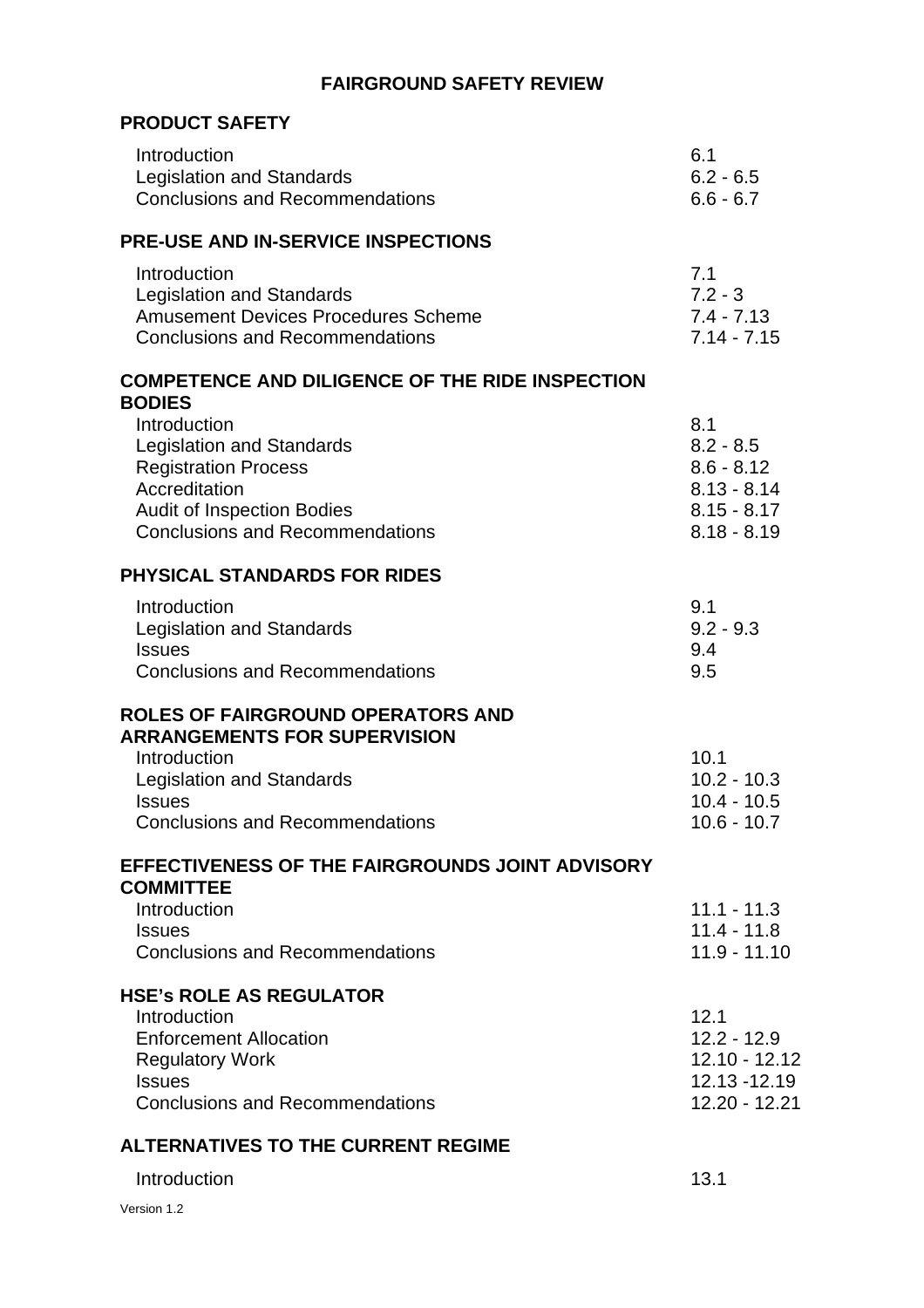| Background                             | $13.2 - 13.6$   |
|----------------------------------------|-----------------|
| <b>Fairgrounds Regulations</b>         | $13.7 - 13.9$   |
| <b>Approved Code of Practice</b>       | $13.10 - 13.12$ |
| <b>Licensing Requirements</b>          | $13.13 - 13.15$ |
| <b>Notification Requirements</b>       | $13.16 - 13.18$ |
| <b>Registration Requirements</b>       | 13.19 - 13.21   |
| <b>Conclusions and Recommendations</b> | 13.22 - 13.26   |

#### **Annex 1 - Glossary**

**Annex 2 - References** 

- **Annex 3 List of Consultees**
- **Annex 4 Accident Data**
- **Annex 5 Enforcement Data**

# **Annex 6 - Comparison With Other Safety Regimes**

# **Annex 7 - Changes Introduced by HSG 175**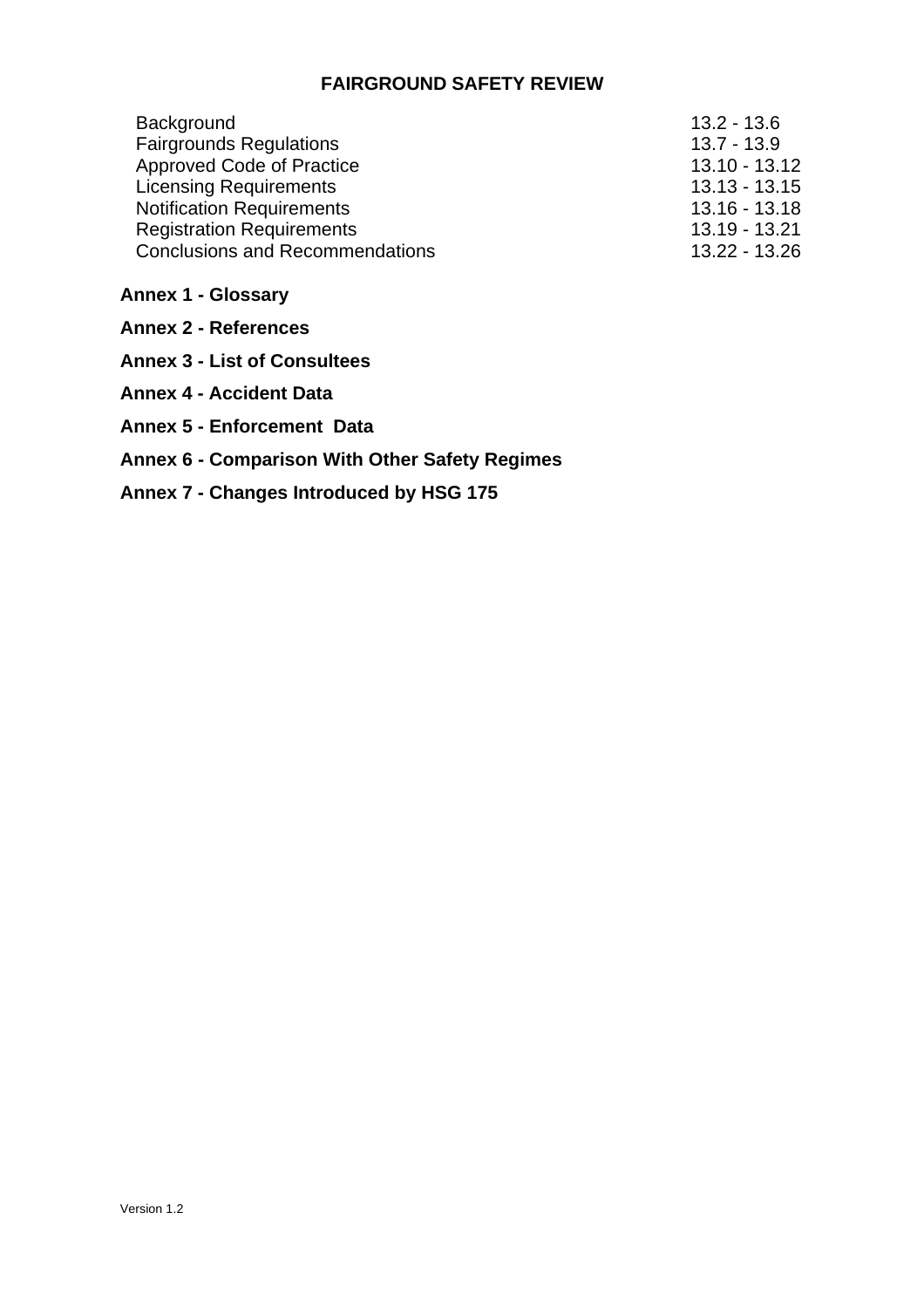#### **EXECUTIVE SUMMARY**

#### **Introduction**

1.1 This paper reports to the Health and Safety Commission (HSC) on the Review of Fairground Safety. It was commissioned following a cluster of fatal accidents at fairground rides in the 2000 season. Specific conclusions and recommendations are listed in the various sections of the report, and are presented in summary below.

#### **Summary of Conclusions**

1.2 Risks to the public at fairs and amusement parks have proved to be quite small, on average, despite common perceptions to the contrary. For example, the risk of death from a typical session is estimated, on a pessimistic basis, at 1 in 83 million, which is:

- a) about one twelfth that from a typical walk to get to the site;
- b) less than one third of the risk of death at fairgrounds during the 1980s.

1.3 Nevertheless, no deaths or injuries at fairground accidents can be considered acceptable. Rigorous control of hazards is essential. The events of the 2000 season show that high standards of control have not always been maintained throughout the industry. This has resulted in pockets of unacceptable risk. Action taken since is likely to have reduced considerably the likelihood of repetition, but some additional measures are needed. The key question is what are the quickest and most effective means of achieving these changes.

1.4 A proposal for more legislation, such as compulsory licensing, remains an option to tackle these concerns. But the conclusion is that to introduce changes through this route could be slower, less flexible in adapting to changing circumstances, and no more effective than continuing to improve the existing regime and its enforcement by the industry and HSE.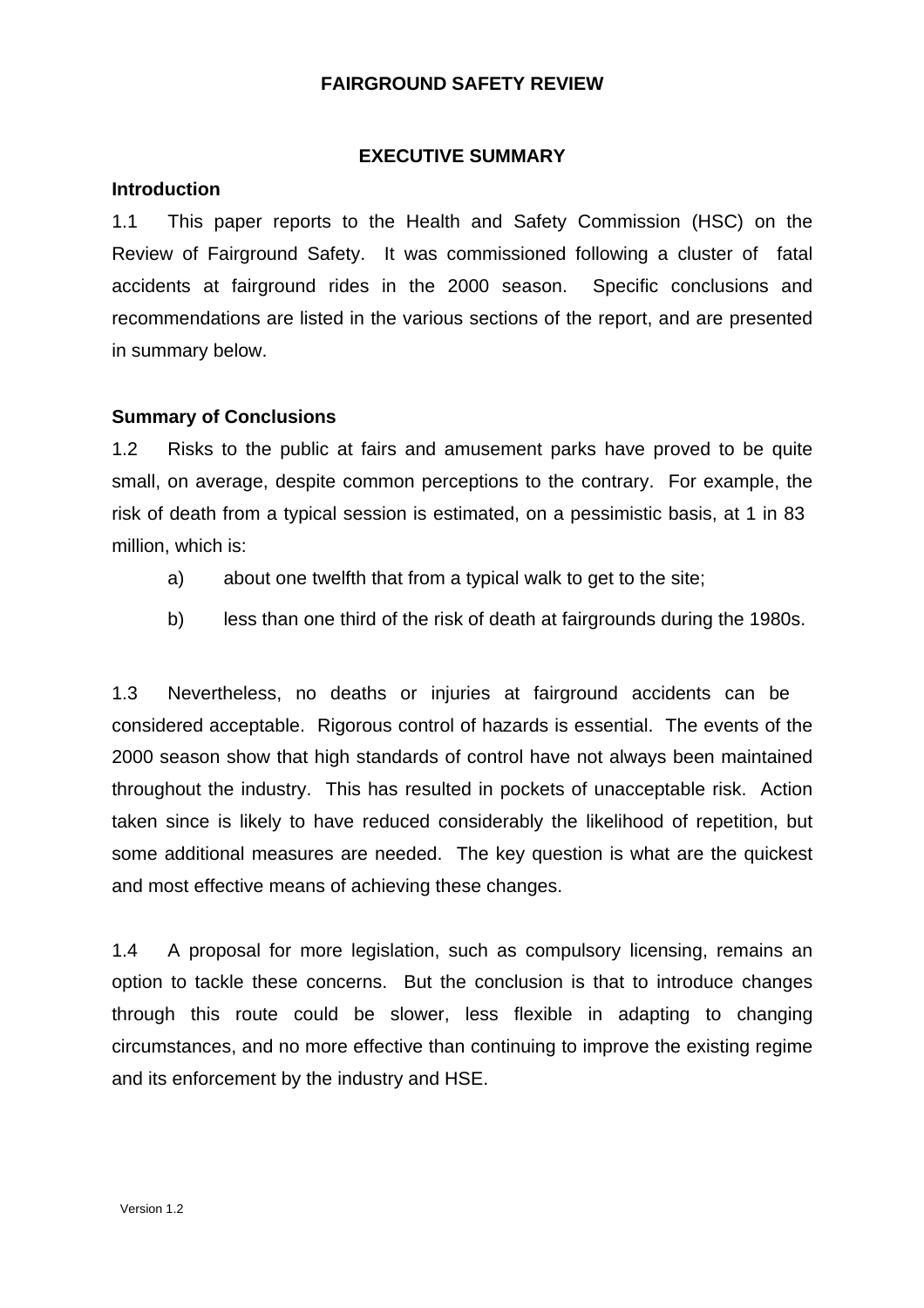1.5 The current regime is considered to be fit for purpose as a flexible framework for continuing to improve accident prevention. It is based on a sound framework of law and industry-specific guidance, receives a high level of support from the leaders of the industry, and has been shown to be enforceable by HSE. If it is complied with fully, competently and diligently the risk of deaths and injuries will be minimised. There is a considerable "self-policing" by the industry of its members. This adds to the legislation, inspection and enforcement by HSE and should be viewed as a major benefit.

1.6 The continuing development of this regime could be seen as an early example of an industry and a regulator working together in line with the current model for "Revitalising Health and Safety". Assuming active support from the industry and HSE, further development of the existing regime involving a broader range of stakeholders is the recommended option. On this basis the recommendations for the development of the regime and the promotion of full compliance are as follows.

#### **Summary of Main Recommendations**

1.7 The current regime should be developed as soon as feasible by:

- a) putting in place specific guidance on the "Design" and "Inspection" of rides;
- b) updating the guidance and clarifying the application of recent legislation;
- c) introducing requirements for the public display of ride inspection certificates;
- d) introducing a scheme for the registration of ride inspectors that is independent of HSE, is administered in a way that transparently avoids any conflict of interests, and includes effective arrangements for periodic sampling of the work of individual ride inspectors. This should be based on UKAS accreditation, subject to the development and consideration of detailed and costed proposals which HSE will pursue. This need not be part of a statutory scheme requiring legal changes if, as for lifting equipment, it becomes the accepted norm.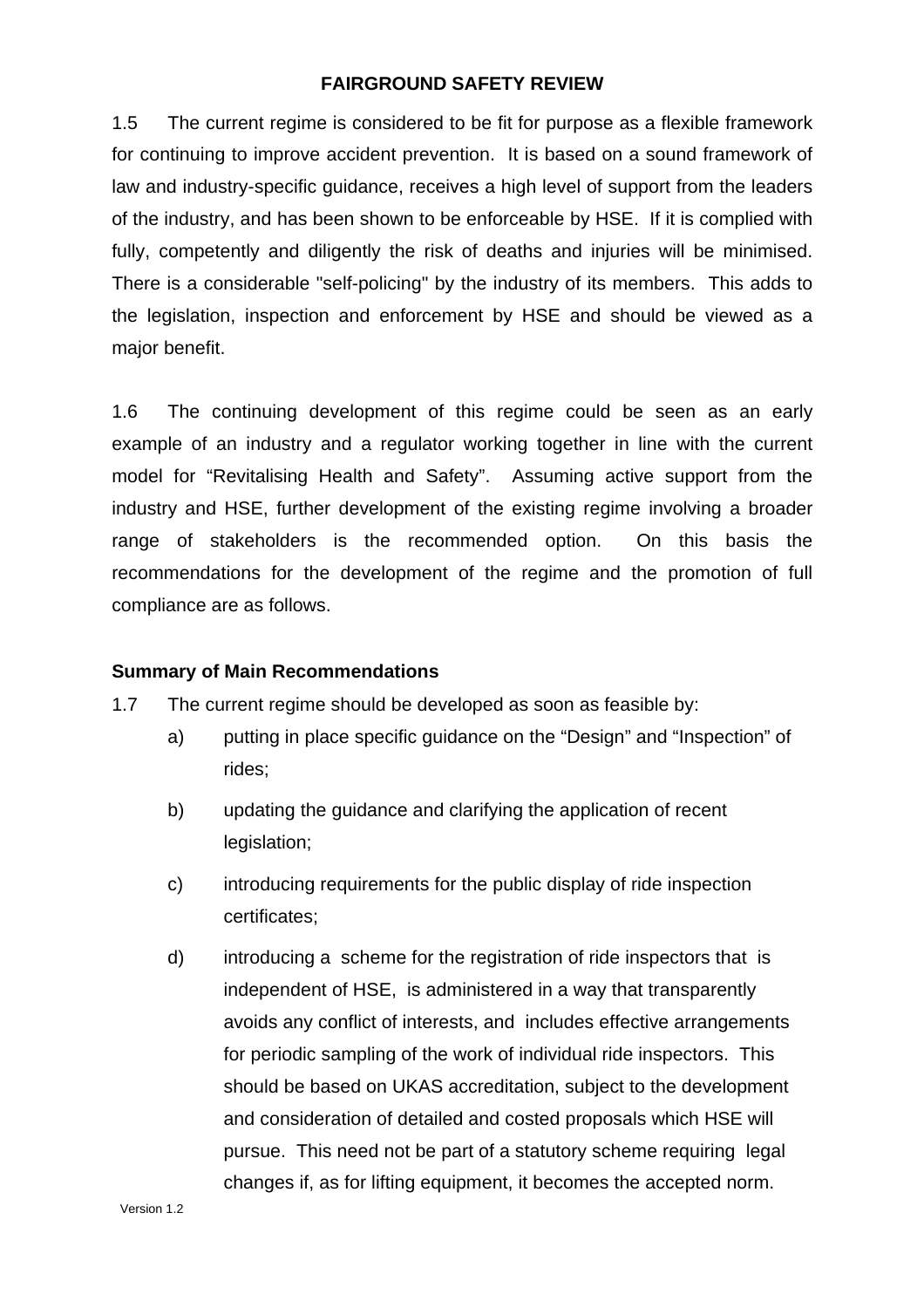1.8 The implementation and enforcement of the regime should be strengthened as follows:

- a) the industry associations should:
	- i) increase awareness, for example by means of regional workshops following on from earlier initiatives, and perhaps a video;
	- ii) ensure there are effective procedures to monitor full and diligent compliance by members;
- b) HSE should:
	- i) continue to take a firm and well publicised regulatory stance, especially where there is non-compliance with the ADIPS scheme;
	- ii) improve on this within existing resource by increasing the specialisation of operational inspectors dealing with fairgrounds and maintaining continuity of expertise in the Sector;
	- iii) audit the registered ride inspection bodies as planned;
	- iv) implement improvements to the handling of ride investigations and complaints.
- 1.9 Other recommended changes are that:
	- a) the Fairgrounds Joint Advisory Committee should broaden its representation to include more direct input from consumers, local authorities and workers, and introduce with HSE support more streamlined procedures for agreeing guidance;
	- b) the legislation controlling the allocation of enforcement between HSE and the Local Authorities should be simplified to make it easier to understand and operate.

1.10 In the longer term: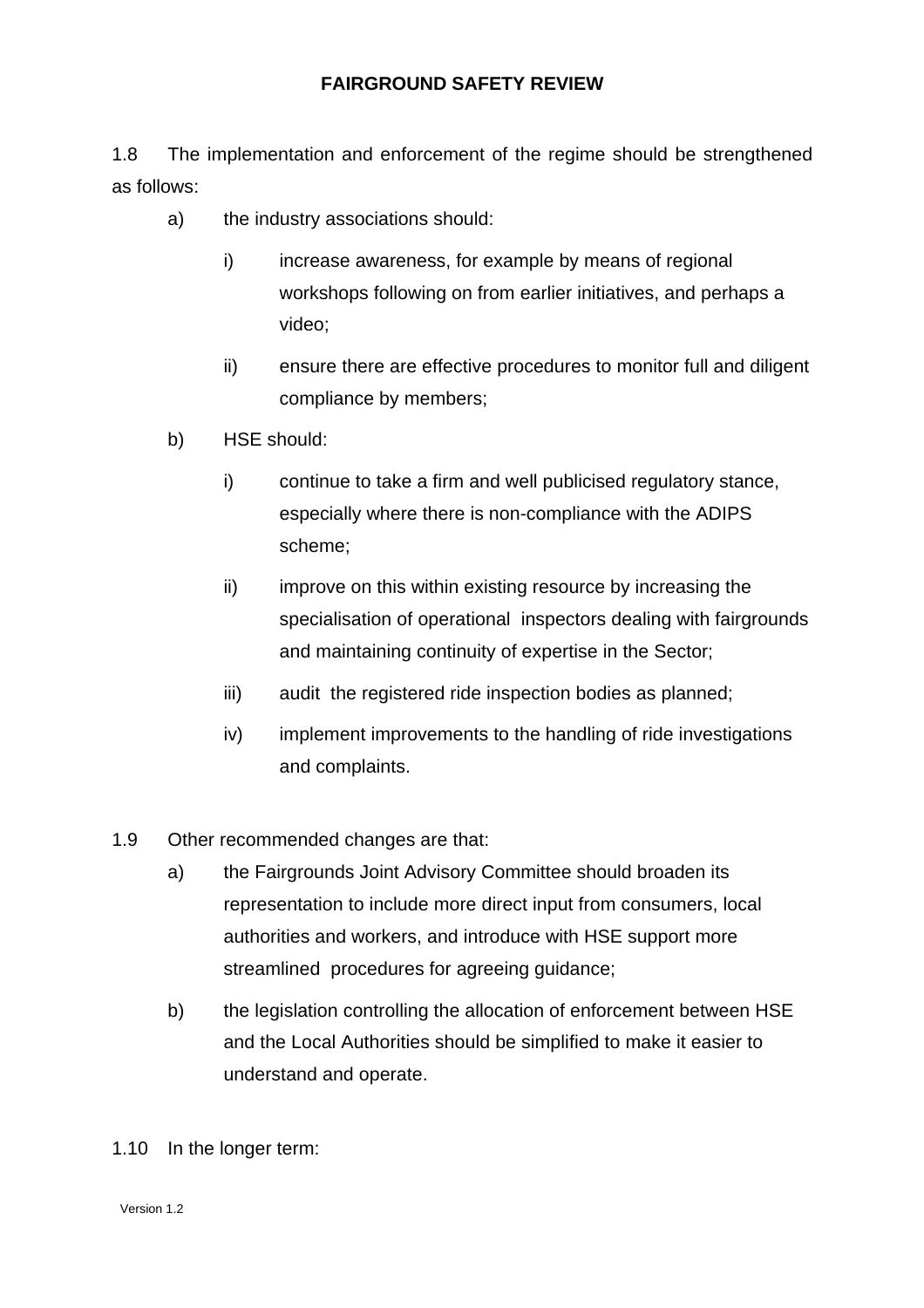- a) consideration should be given to supplementing the existing programme of research and guidance with projects to:
	- i) assess the probability of major accidents at fairs, and check the adequacy of countermeasures;
	- ii) create guidance for assessing younger childrens' behaviour on rides and how this affects standards for passenger restraint systems;
- b) HSE should continue to press for International Standards for ride design and construction, and to give active support to their development, in view of the importance of safety by design and the world wide trade in these machines;
- c) the industry associations should consider the development of training and quality standards for members as a means of assisting in the maintenance of high standards.

# **Costs and Benefits**

1.11 The main long term costs of implementing all these recommendations would be in significantly increased fees for ride inspections. Although not quantified, these could rise by up to several hundred pounds per annual inspection, which could impact adversely on smaller ride controllers. Increases would cover:

- a) the appreciable costs of developing and managing an accreditation scheme;
- b) high standards of ride inspection throughout the industry;
- c) increased funding by the industry (either directly or by means of a levy on inspections) for work such as the production of Technical Bulletins and Guidance.

1.12 Benefits would be increased consumer confidence, and possibly reductions in the direct costs of accidents and in the potentially huge hidden costs to the whole industry of bad publicity arising from preventable accidents. More detailed work would be needed to demonstrate a positive cost-benefit.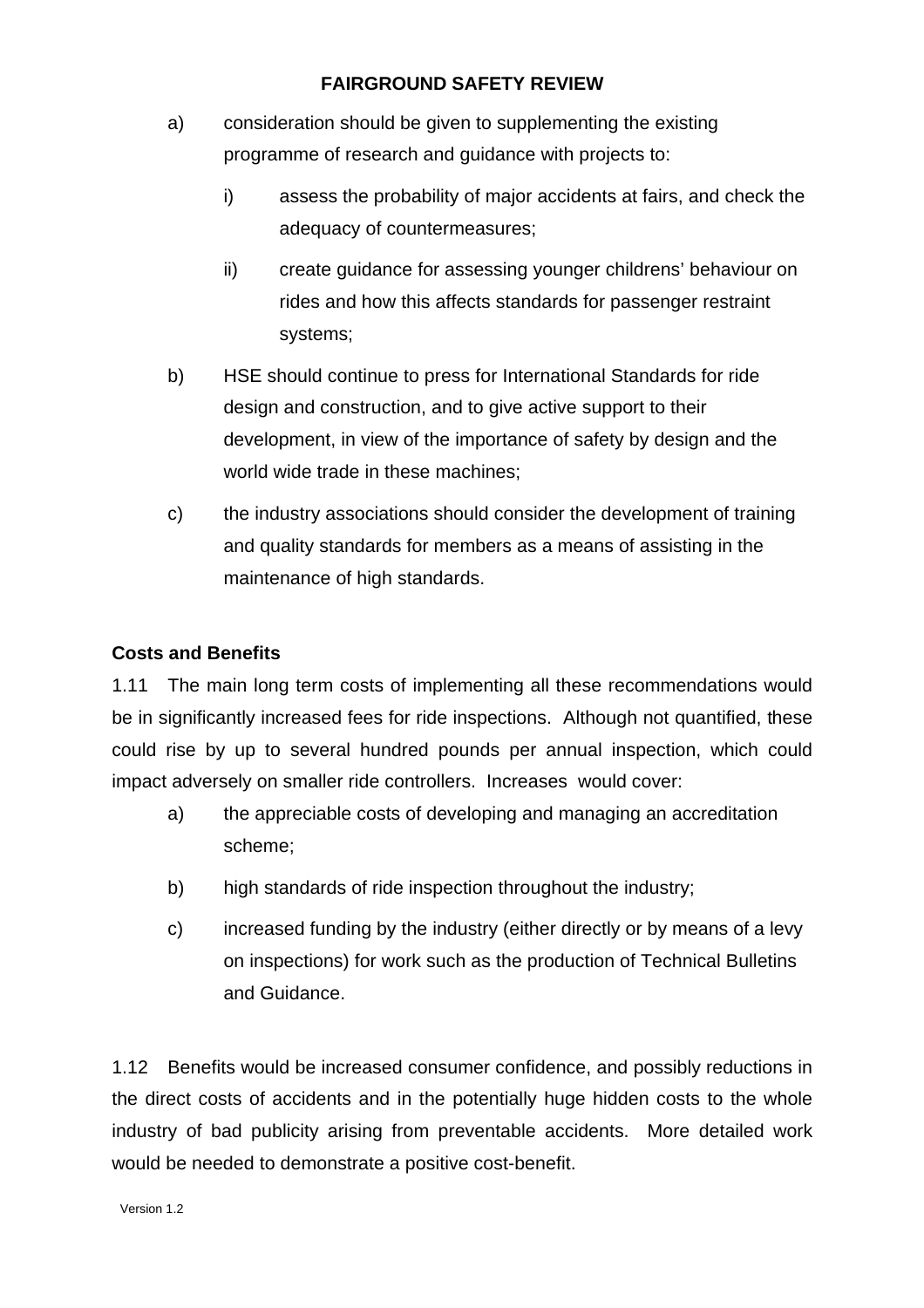.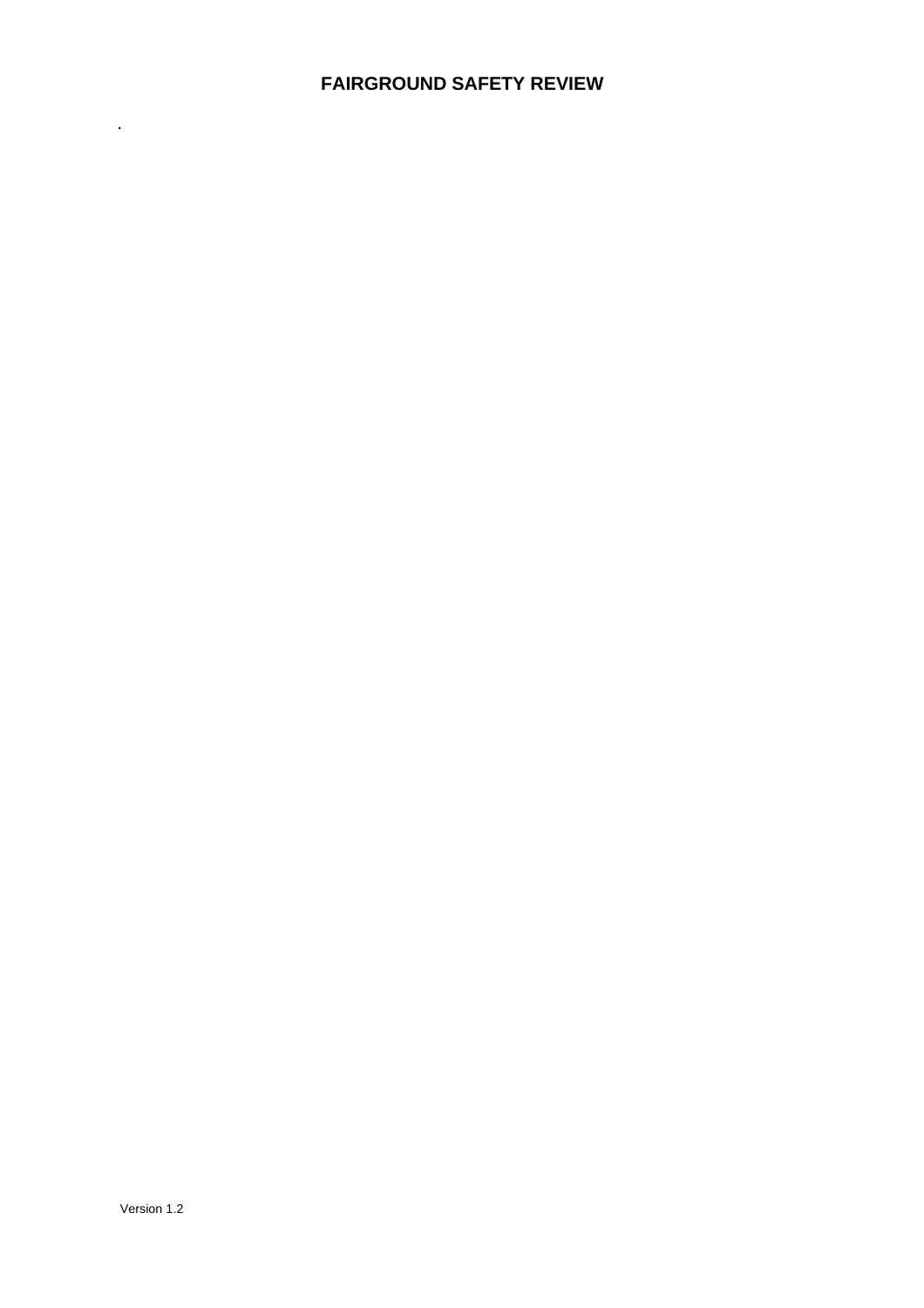# **AIMS, SCOPE AND MANAGEMENT OF THE REVIEW**

#### **Justification**

2.1 The review was commissioned following a cluster of fatalities to members of the public at fairground rides. After a period of 3 years without any such deaths there were 6 within 11 months. Concerns raised by issues uncovered by investigations prompted HSE to launch this review into the adequacy of the existing safety regime.

#### **Aims**

- 2.2 The aims as given were to:
	- a) review the current regime for safety at fairground rides, as set out in "Fairground and Amusement Parks - Guidance on Safe Practice" (HSG175) (1), to assess its fitness for purpose;
	- b) make recommendations on any issues needing to be developed within the current guidance, particularly whether the system of initial inspection and subsequent annual inspection should be part of a statutory Quality Assured regime;
	- c) highlight any other issues of concern that may require a longer term, research based, analysis.

#### **Scope**

2.3 For reasons of time the review was intended to focus on the immediate issues exposed by recent incidents, i.e. risks to the public and workers from rides, and how those risks are controlled, rather than covering fairground safety in general.

2.4 The specific topics on which the review was tasked specifically to report, which are dealt with in sequence forming the titles of sections  $6 - 11$ , were:

- a) product safety;
- b) initial test and annual inspection of rides;
- c) the competence and diligence of the ride inspection bodies;
- d) the adequacy of physical standards at rides;

Version 1.2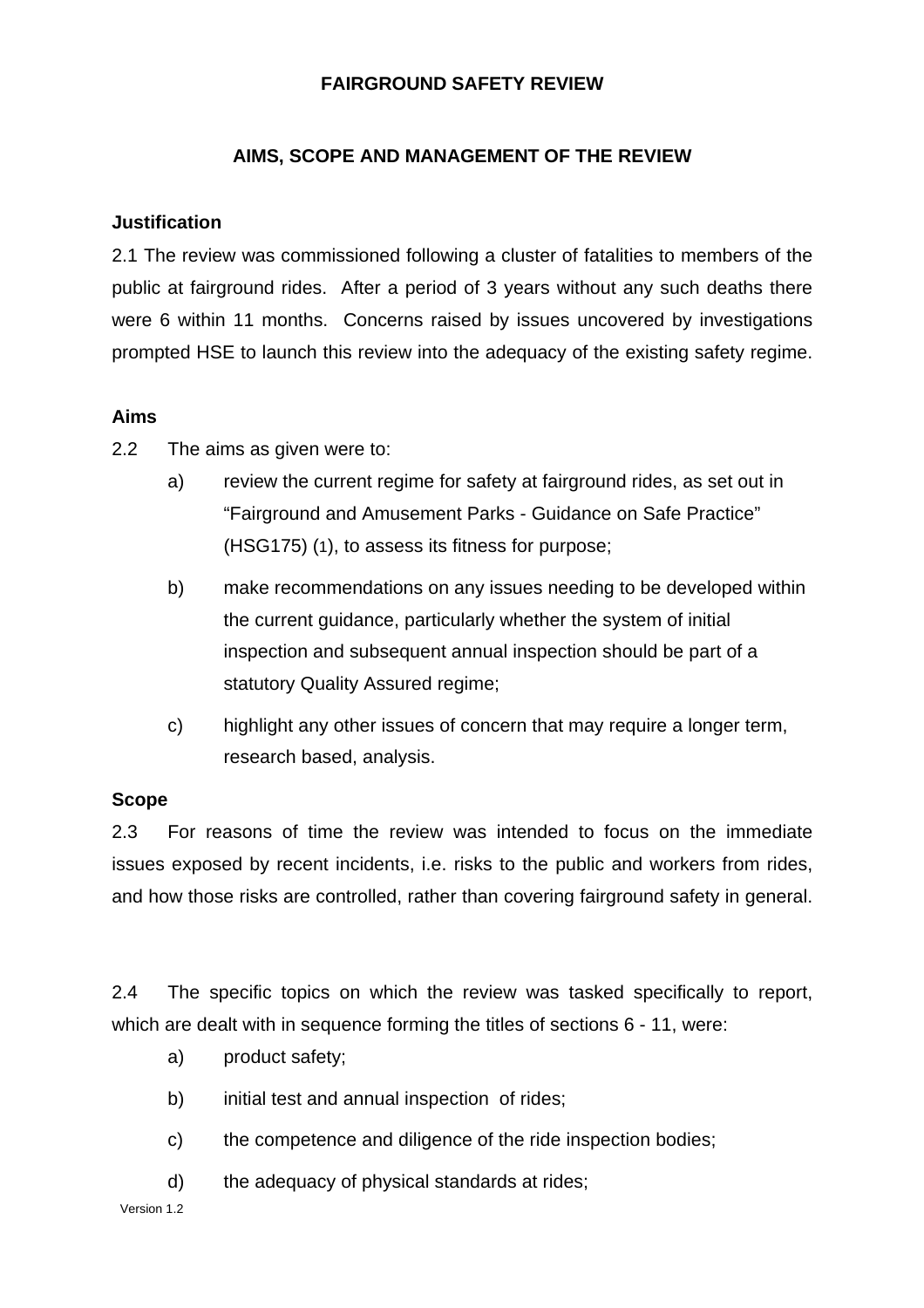- e) the roles of fairground operators and arrangements for supervision;
- f) issues emerging from the current and relevant other investigations:
- g) the effectiveness of the Fairgrounds Joint Advisory Committee (FJAC).

2.5 Each of these elements in the current framework has been analysed to check if it is capable of being complied with, whether industry actions are in place to meet it, the extent of compliance, whether the industry can effectively self-regulate and how HSE would find out about non-compliance in order to take the appropriate enforcement action. The review takes account of the continuing evolution of the regime, with new features introduced this year.

- 2.6 For the purposes of this report:
	- a) "rides" means fairground equipment classified as such in Table 2 of HSG 175. This includes machinery-type rides and inflatables such as bouncing castles, but excludes other attractions such as shooting galleries and catering facilities;
	- b) coin operated "kiddie rides" are not included they are subject to an alternative version of the Amusement Devices Inspection Procedures Scheme (ADIPS) (2);
	- c) the term "fairground" means anywhere that rides are operated, and includes amusement and theme parks, travelling fairs and other venues.

# **Methodology**

2.7 Although focussing on recent fatalities, the review has also collected and analysed additional information to avoid reaching misleading conclusions based on too small a pool of information. Consideration has been given to: :

- a) fairground accidents of all levels of severity;
- b) the legislation and how it has been enforced;
- c) the views of stakeholder representatives, i.e.:
	- i) the industry associations;
	- ii) the ride inspectors;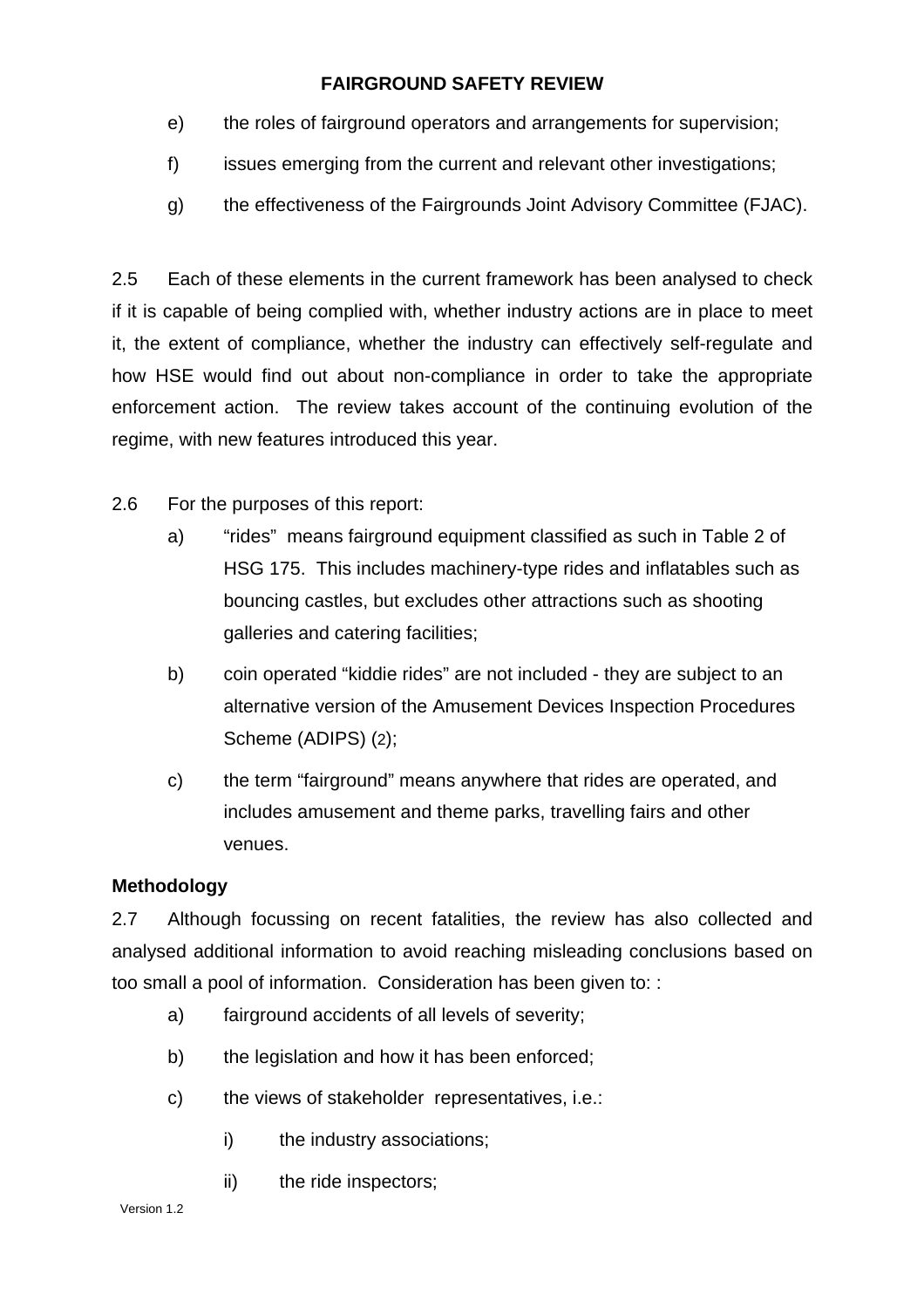- iii) relevant government departments;
- iv) other bodies concerned with health and safety of the public;
- v) HSE's own inspectors and policy makers;
- vi) local authorities;
- vii) other individuals and bodies who approached the author as invited in HSE's press notice for the review;
- d) the requirements of other types of safety regime in Great Britain, for comparison - Accreditation of bodies for the inspection of lifting equipment, Registration of Gas Installers (CORGI), and Licensing of adventure activities (AALA)*.*

#### **Management of the Review**

2.8 The review was carried out by Safety Policy Directorate (SPD) and Field Operations Directorate (FOD). It has had a high measure of internal independence and seniority, being under the control of:

- a) a Review Manager Paul Roberts, H M Principal Inspector of Health and Safety, on secondment from Hazardous Installations Directorate, which has no direct involvement in fairground safety, in conjunction with the Food and Entertainment Sector of FOD (the "Sector");
- b) a Project Board consisting of 3 members of the Senior Civil Service:
	- i) Mike Fountain, Chairman Technology Division (TD), which no direct involvement in fairgrounds;
	- ii) Allan Sefton FOD;
	- iii) Jane Willis SPD.

#### **Consultation and Quality Control**

2.9 External contributions to the review were invited by means of a press notice, information on HSE's web site, and an article in a newsletter to local authorities (LA's). There was also an interactive presentation to the FJAC on 4 December 2000, attended by the Chair of the Health and Safety Commission. Thanks are due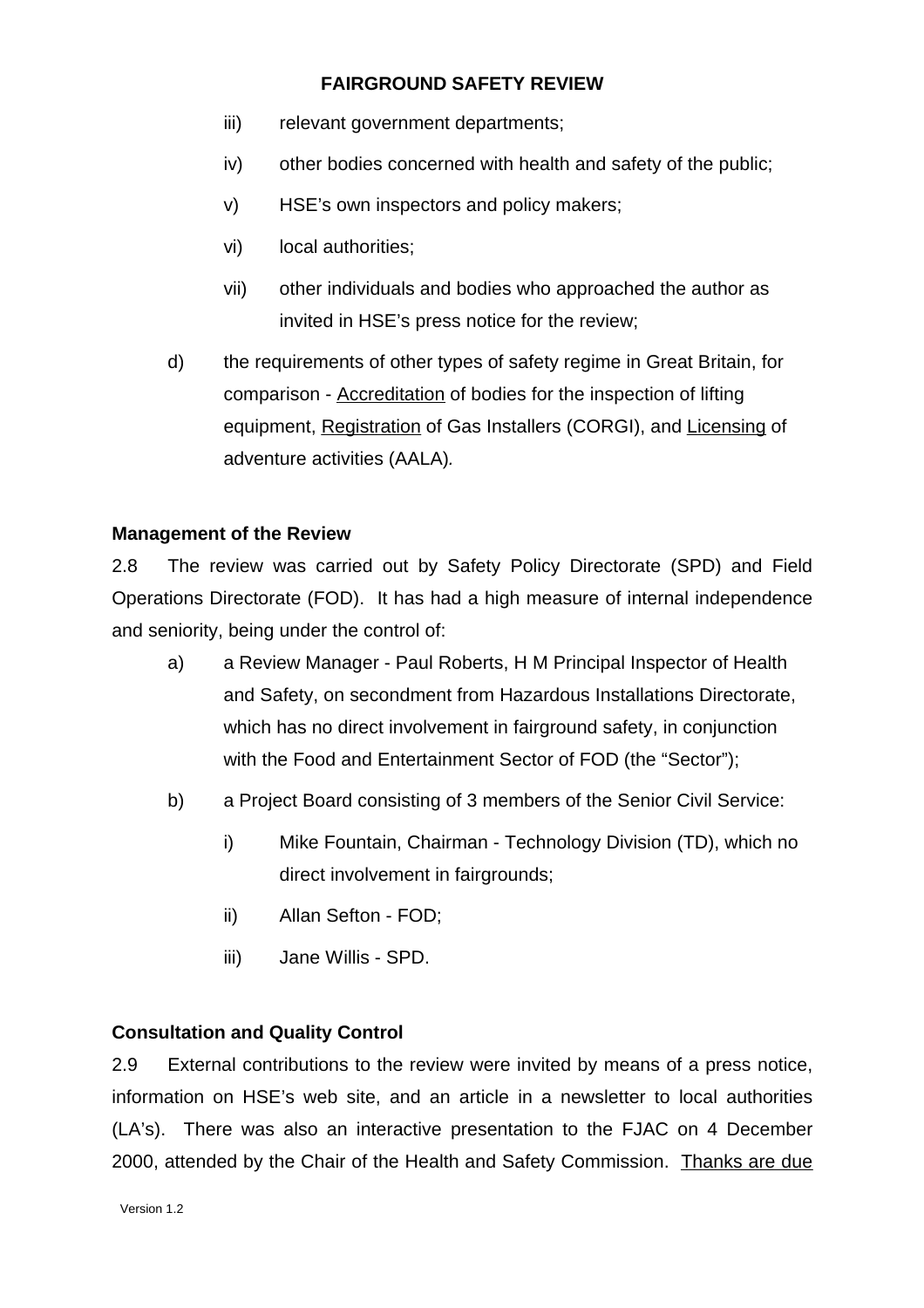to all those who gave up time to provide information and explain their views in a very open and constructive manner - the principal contributors are listed in Annex 3.

2.10 To monitor progress and to assure the quality of the report HSE has established a project board, a user assurance group and progress monitoring arrangements. The report has been subject to internal and external consultation before being published. Views are those of the author, validated by the Project Board on the basis of the information presented.

2.11 External quality control consisted of internal and external consultation on earlier drafts before presentation to HSC. Consultees were :

- a) those listed in Annex 3;
- b) other members of the FJAC;
- c) other people and organisations who asked to be consulted following the issue of the press notice.

2.12 The draft has been updated taking into account comments received. The findings are expected to be published on HSE's web site after consideration by HSE, subject to avoidance of any prejudice to current legal proceedings.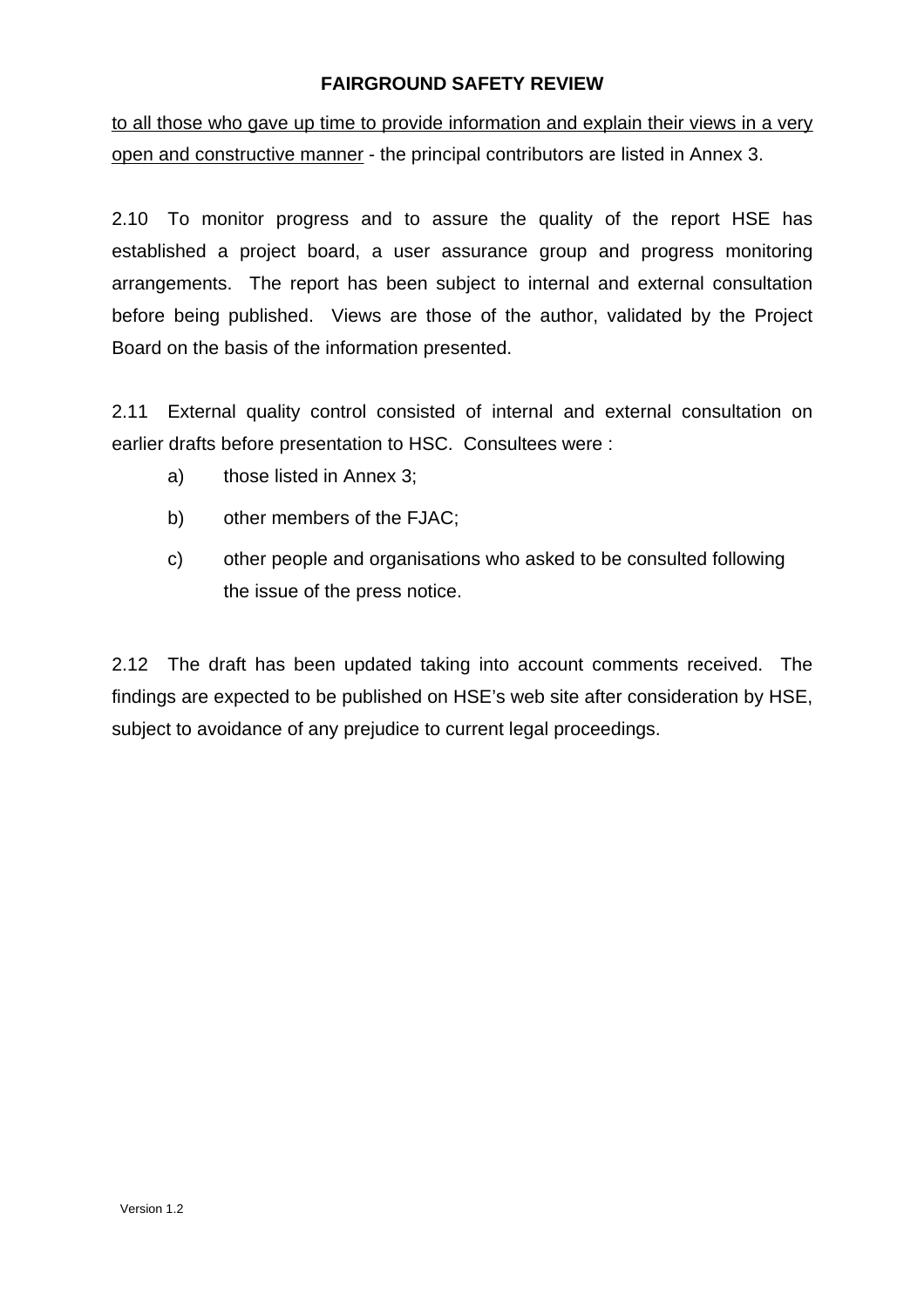# **OVERVIEW OF THE INDUSTRY**

## **Introduction**

3.1 This section provides background information about the industry, its principal trade associations, and how its organisation impacts on the regulation of safety.

3.2 The industry is important economically for leisure and tourism and, in the case of older traditional rides, for the preservation of national heritage. A trip to the fair or amusement park is an increasingly popular leisure activity. One major amusement park alone attracted 6.8 million visitors in the 2000 season, and the total numbers of passenger rides are estimated by industry sources to have doubled during the last decade to over 1,000,000,000 pa.

3.3 It is generally recognised by the industry that accidents result in bad publicity for all and are thus damaging commercially. The industry associations work together on safety with HSE, through the Fairgrounds Joint Advisory Committee (see Section 11) and related activities.

3.4 Sites can be categorised as:

- a) amusement and theme parks fixed sites where rides are permanently or semi-permanently installed;
- b) travelling fairs temporary sites, often occupied for the same slot each year, where travelling showmen set up and operate mobile rides;
- c) other typically events where fairground rides are present but not as the main activity at the site.

#### **Amusement Parks**

3.5 Amusement parks are fixed sites where rides are installed permanently or semi-permanently. Many of the rides are the same as those used at travelling fairs, although naturally the largest ones tend to be found at parks.

3.6 The industry association for amusement and theme parks is the British Association of Leisure Parks, Piers and Attractions (BALPPA). Most parks are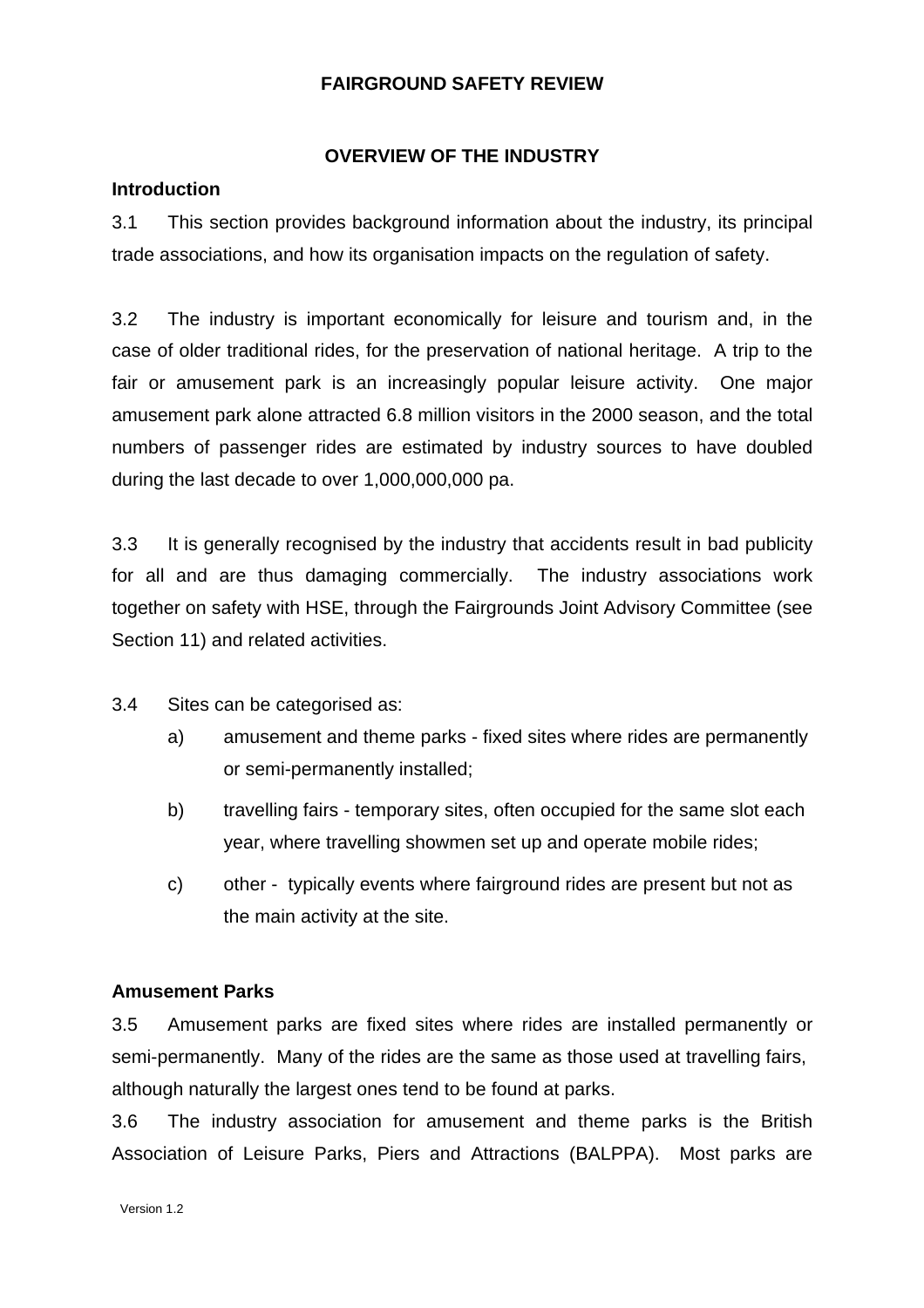members, 120 in total of which 5 are based outside the UK. BALPPA has an annual income of £250k income and 4 staff. Lobbying of MPs and government departments over new legislation is an important role, and BALPPA is a founder member of Europarks, which exists to lobby the EU.

3.7 Adoption of the Amusement Devices Inspection Procedures Scheme (ADIPS - see later) is now a condition of membership. 2 major sites were said to have left BALPPA over this issue, but have since returned. BALPPA has promoted safety generally, and compliance with the current safety regime in particular. Action includes:

- a) putting time and effort into supporting the FJAC and subgroups;
- b) organising safety seminars;
- c) providing safety guidance;
- d) sharing information with members on accidents and incidents;
- e) circulating safety information and advice, and developing training material such as the BALPPA Certificate for Visitor Attraction.

3.8 Because they are static sites, parks can be inspected periodically by HSE on a pre-planned basis, with a frequency determined by overall risk in relation to other priorities.

#### **Fairs**

3.9 Travelling fairs have a long history and were originally intended as open markets for trading purposes, entertainment being a secondary feature. Over the years the entertainment aspect came to prominence and is still widely enjoyed today. Thousands of fairs of various sizes are held each year. Organisers arrange fairs, negotiate with the authorities for sites, and are responsible for the planning and layout of rides. Pitches, the spaces occupied by rides and attractions, are sublet to travelling showmen who control or own the rides.

3.10 Many travelling showman can be considered as one person businesses. They operate the rides themselves or with the assistance of a few attendants or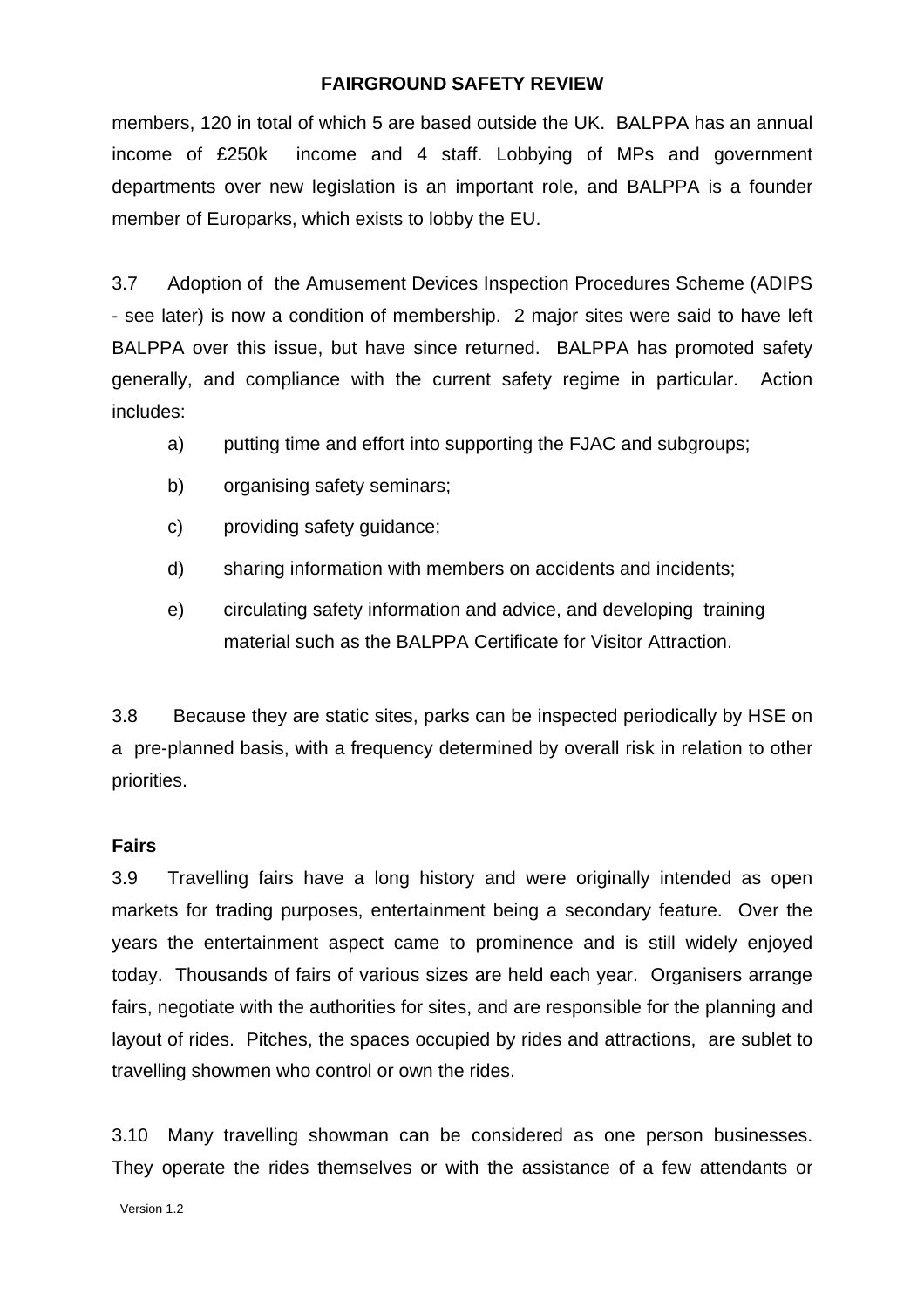family members. The industry is strongly hierarchical and most participants have family associations with it.

3.11 A recent report by the Environment, Transport and Regional Affairs Select Committee (3) "... totally rejected the view that travelling fairs have had their day." and expressed the view that "... it is very important that all the relevant regulators work together to help make travelling fairs a success." The same report stated that "Everyone seems to recognise how much the industry has to lose from any bad publicity surrounding safety. Through the Fairgrounds Joint Advisory Committee (FJAC), co-operation... with HSE has been very close. There is in place an agreed system of steps and checks which ensure the health and safety of fairground attractions from design to disposal, and this system appears to be working very successfully."

3.12 It is said that all travelling fairs operate under ADIPS, because the industry associations overseeing the organisation of fairs insist upon it, although a somewhat contrary view is presented by HSE statistics in Section 5. The industry associations representing ride controllers, all taking an active role in keeping members briefed on safety, are:

- a) Showmen's Guild of Great Britain (SGGB);
- b) The Society of Independent Roundabout Proprietors (SIRP);
- c) Association of Independent Showmen (AIS);
- d) Amusement Catering Equipment Society (ACES).

3.13 By far the largest of these is the Showmen's Guild of Great Britain (SGGB). It has about 5,000 members controlling around 6,000 rides, although not all members are active ride controllers. The Guild has around 20 employees, based nationally and regionally. It provides experienced members to attend meetings of the FJAC and working groups, as well as BSI and CEN meetings. The Guild has taken an active role in promoting safety through its regional structure, and its rules are said to contain provisions for self-policing, including powers to suspend or fine members for safety contraventions. Examples of actions by the Guild sections include: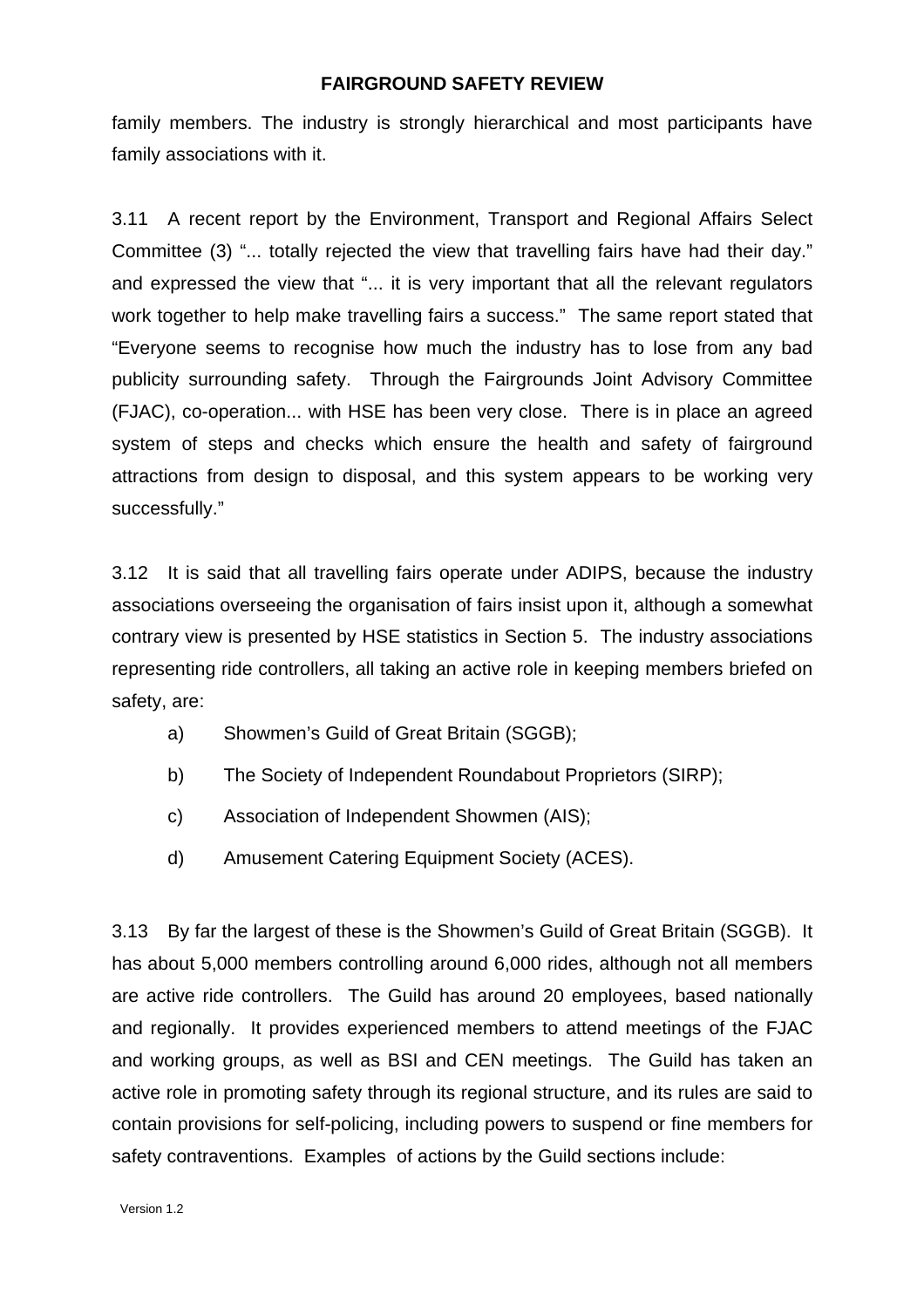- a) requiring members to follow HSG 175 and ADIPS;
- b) collating ride inspection reports by the Guild sections (although how systematically this is done varies between sections, and some are said to complete the process only by the end of each season, which may reduce its value);
- c) disciplinary action against members who do not meet the standards;
- d) organising and paying for by special levy a one-off programme of re-inspection of 1,450 rides, following doubts last year about the adequacy of some ride inspections that had been carried out.

3.14 The other industry associations also take an active role in promoting safety and require adoption of ADIPS as a condition of membership. The brevity of their mention here is not a reflection of the importance of their role.

3.15 HSE is responsible for enforcement of health and safety legislation at travelling fairs but, like other mobile industries, they are intrinsically less easy to regulate by inspection (not necessarily less safe) than fixed sites for reasons including:

- a) the transient, seasonal and peripatetic nature of the industry;
- b) the practical difficulties of trying to carry out inspections at times when fairs are setting up or in operation;
- c) difficulties in accident investigation, with witnesses often hard to track down;
- d) some illiteracy in the fairs community it must be stressed that this is a question of the travelling lifestyle sometimes having made formal education difficult and not of intelligence - and;
- e) a cultural aversion, according to some HSE inspectors, to maintaining paper records.

## **Other Sites**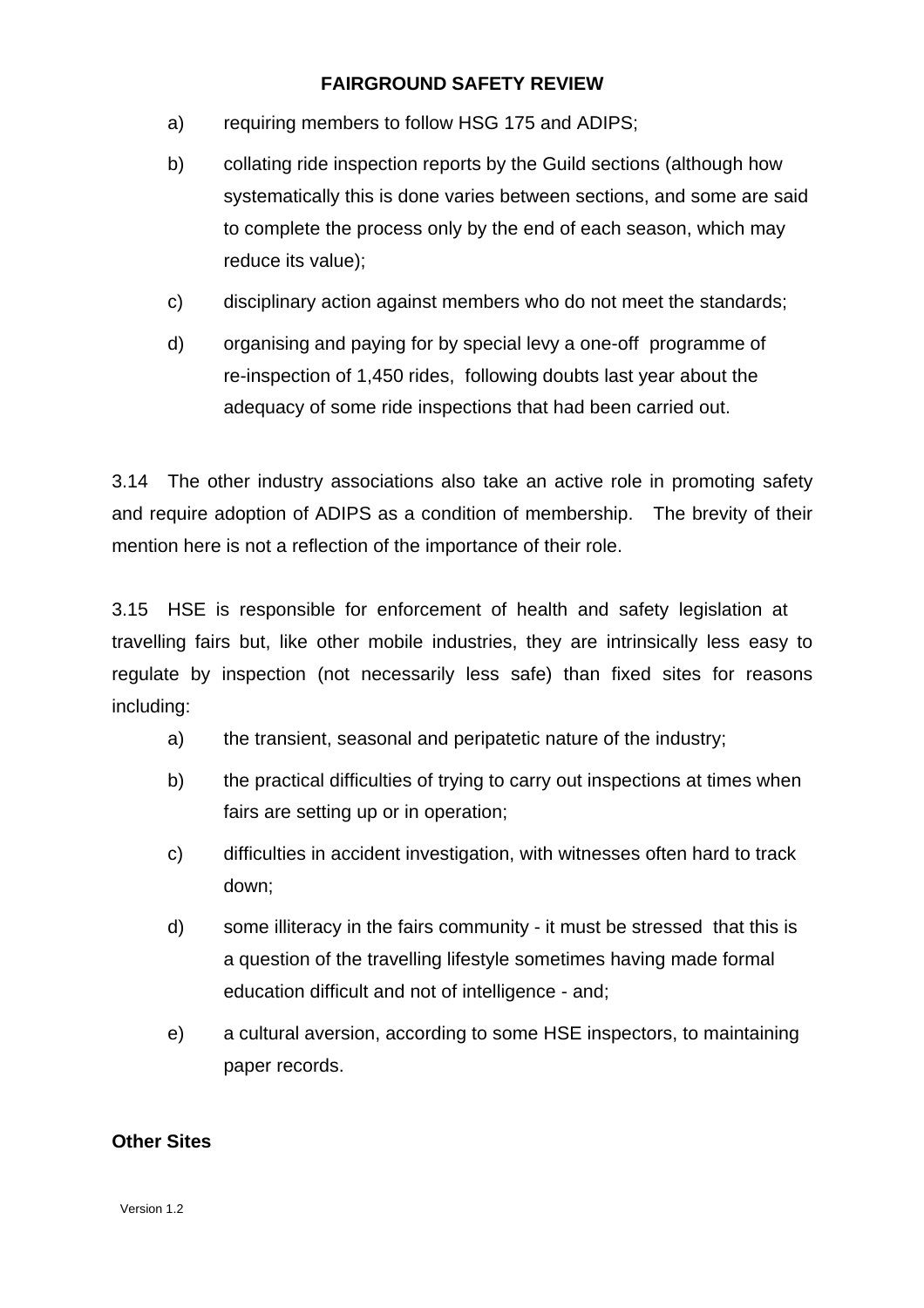3.16 Rides may also be found at venues such as small private amusement sites, amusement arcades, shopping arcades, holiday camps, pub car parks, car boot sales and private parties. It is said that usually such rides typically of the older, slower types. Not all controllers are members of the industry associations, although many are, and in consequence may not be required by membership rules to implement ADIPS. One industry association stated that some potential applicants had been deterred from joining by membership conditions requiring ADIPS certification and public liability insurance.

3.17 Responsibility for regulation will always rest with HSE except for bouncy castles and go karts which are allocated specifically to LA's, or where enforcement allocation agreements to the contrary have been made (see Section 12 for more details). However, it is not always easy for HSE to identify sites where rides are in use to enable inspection. HSG 175 applies only to amusement parks and "fairgrounds", and this wording might be potentially misleading to controllers of small rides who might not consider themselves included.

#### **Manufacturers and Suppliers of Rides**

3.18 There are about 30 domestic manufacturers. However, much of the GB output consists of coin operated kiddie rides, which although not covered by this review are subject to The Health and Safety at Work etc. Act 1974 (HSW) s6. This covers product safety and is enforced by HSE.

3.19 There are said to be about 100 ride manufactures internationally, based mainly in Europe, especially Italy, and the USA. Ride controllers procure new rides mainly by direct import. There is also a thriving second-hand trade, and rides typically change hands many times during their lives.

3.20 Some domestic manufacturers are represented by the British Amusement Catering Trade Association (BACTA) and others are members of associations such as SGGB and NAFLIC. These organisations support ADIPS.

3.21 All rides sold for entertainment purposes attract the requirements of HSW s6, as amended by the Consumer Protection Act 1987 which brought rides explicitly Version 1.2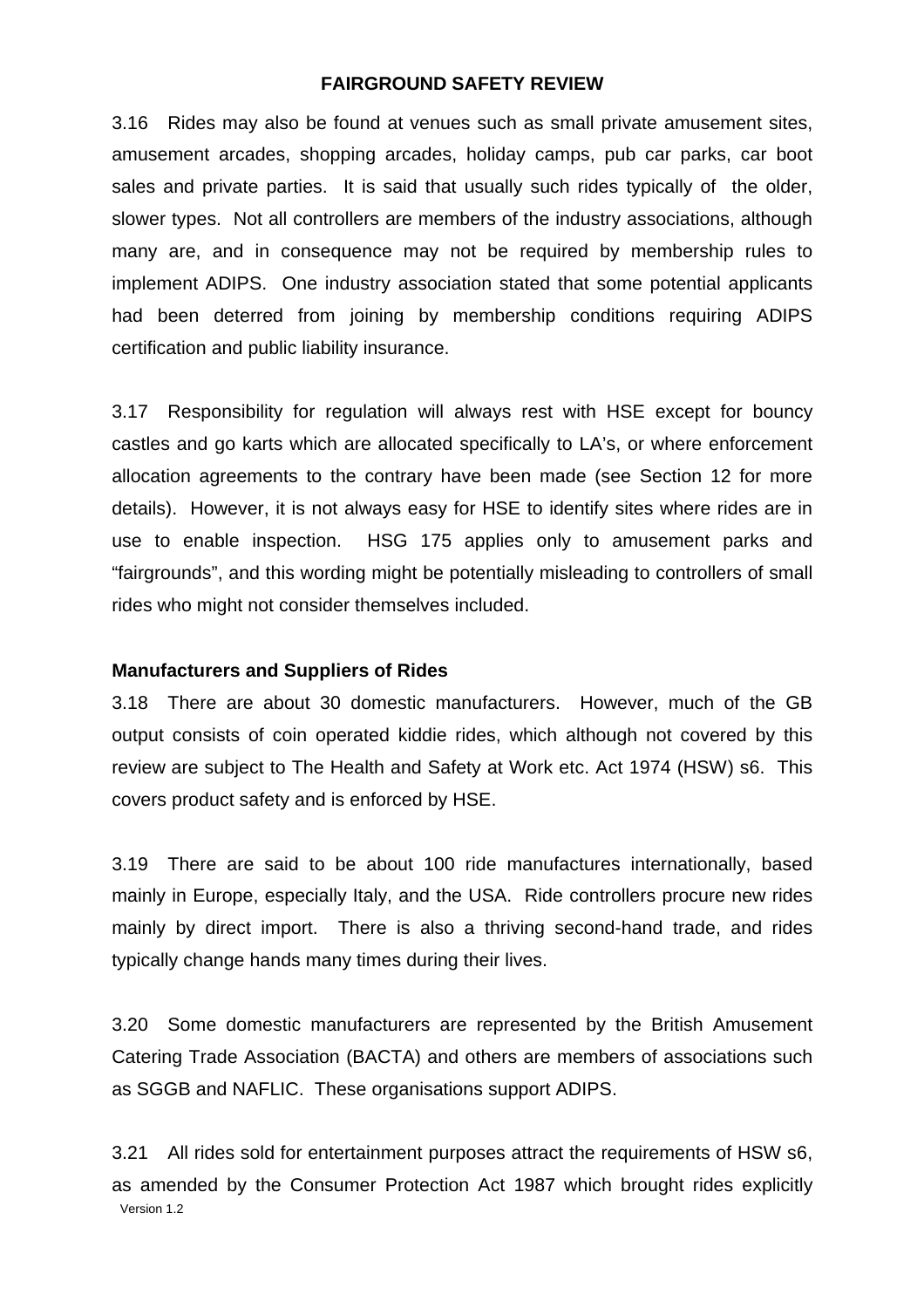within the requirements. Given that most manufacturers are outside HSE's jurisdiction, and the variety of supply routes, it is seldom possible for HSE to regulate directly at the point of manufacture or sale. Control is exercised in GB under the independent pre-use inspections of rides required by ADIPS (see Section 5).

## **Independent Ride Inspection Bodies**

3.22 Clarification of the terminology associated with ride inspection is provided as follows to assist any readers who are not familiar with the industry:

- a) this report uses the term "ride inspector" to distinguish such individuals from "HSE inspector" (i.e. regulator of health and safety);
- b) inspection bodies (IB's) offer a commercial service, and employ the ride inspectors (although some small IB's are one person businesses);
- c) ride "inspection" covers a range of activities, one of which is "thorough examination" (now termed "in-service inspection" within ADIPS). The term "thorough inspection" is not defined in detail in law, but includes the physical scrutiny of rides, whereas other activities such as Design Review may be paper-based. "Inspector" is used both to reflect adequately the full range of activities, and to accord with British Standards terminology;
- d) "ride examiner" is a older term for a person who would now be referred to as a "ride inspector".

3.23 Ride inspectors carry out the four types of inspection required under ADIPS. The inspection bodies to which the inspectors belong tend to concentrate on either the "parks" or "fairs" branches of the industry. Few individual ride inspectors are registered as professionally competent in all disciplines, so subcontracting is common in the smaller companies who do not necessarily have the full range of expertise in-house. There were at the last count about 20 registered and active inspection bodies.

3.24 Most ride inspection bodies belong to their trade association, the National Association for Leisure Industry Certification (NAFLIC). This body also carries out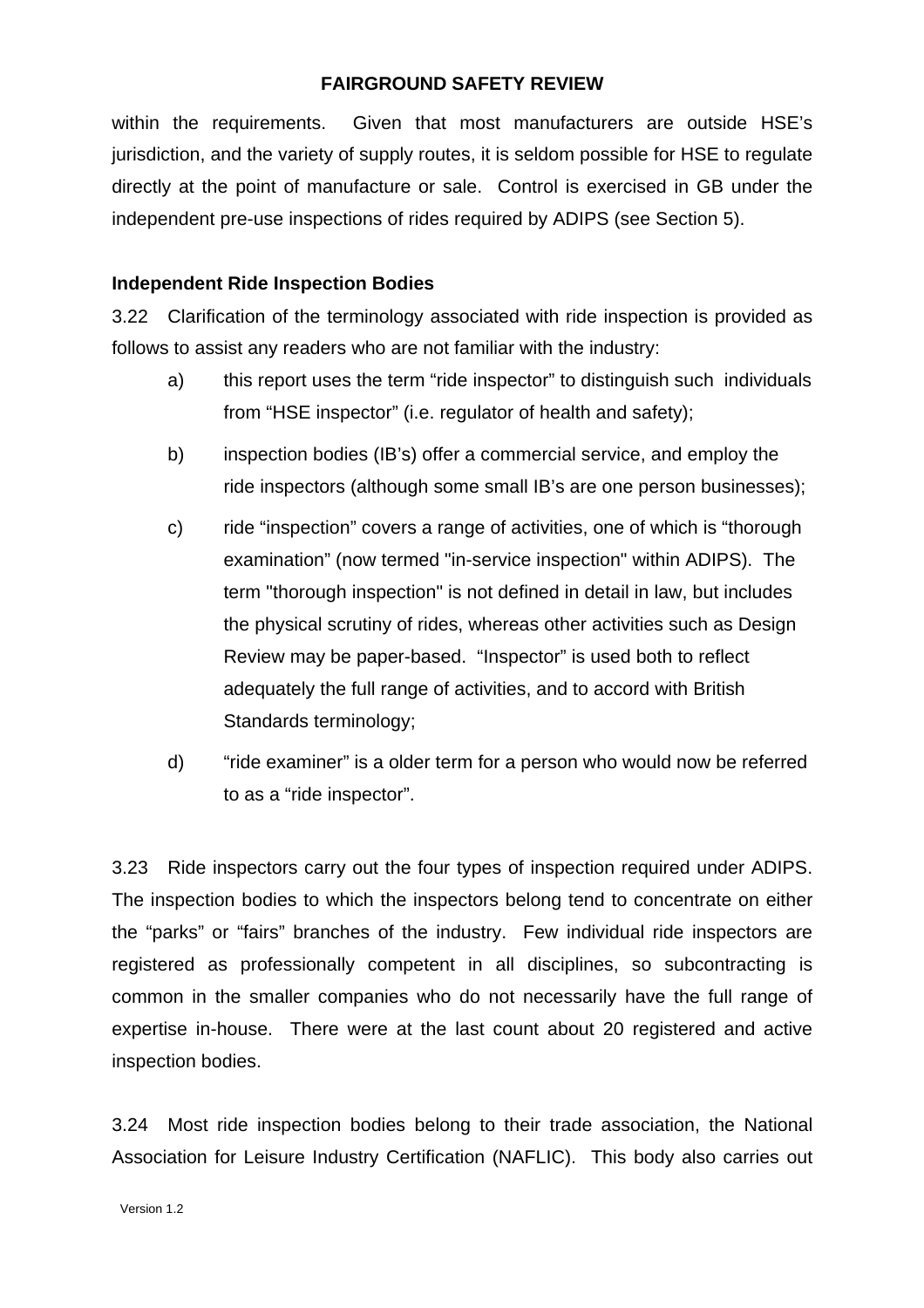the administration of the registration process under the ADIPS scheme, although NAFLIC representatives are in a minority on the ADIPS subcommittee and on the vetting committee that consider applications. NAFLIC has laid down six main objectives in its constitution which are in summary:

- a) to represent the interest of those organisations providing a service to the leisure industry;
- b) to maintain a register of member organisations agreeing to the appropriate conditions of membership and attaining adequate standards of competence;
- c) to agree detailed Codes of Practice to improve standards of safety and engineering excellence;
- d) to encourage the leisure industry to recognise the importance and benefits of agreed standards and to use the services of association members;
- e) to establish direct links with all external bodies associated with the design, manufacture and safe operation of amusement devices and associated equipment, on all matters relating to examination, testing and certification;
- f) to represent the interests of the association on all appropriate committees.

3.25 NAFLIC is currently funded from registration fees, and its income is about £10k per year. This is acknowledged as inadequate to resource properly all the work listed above, and to fund the preparation of its Technical Bulletins (of which over 200 had been prepared at the last count). Committee members currently give their time free and do not claim travelling expenses. Although there are acknowledged commercial spin-off benefits, the time that can be given on this basis is naturally limited. This is said to have delayed the development of guidance such as "Advice for Inspection Bodies" (see Section 5).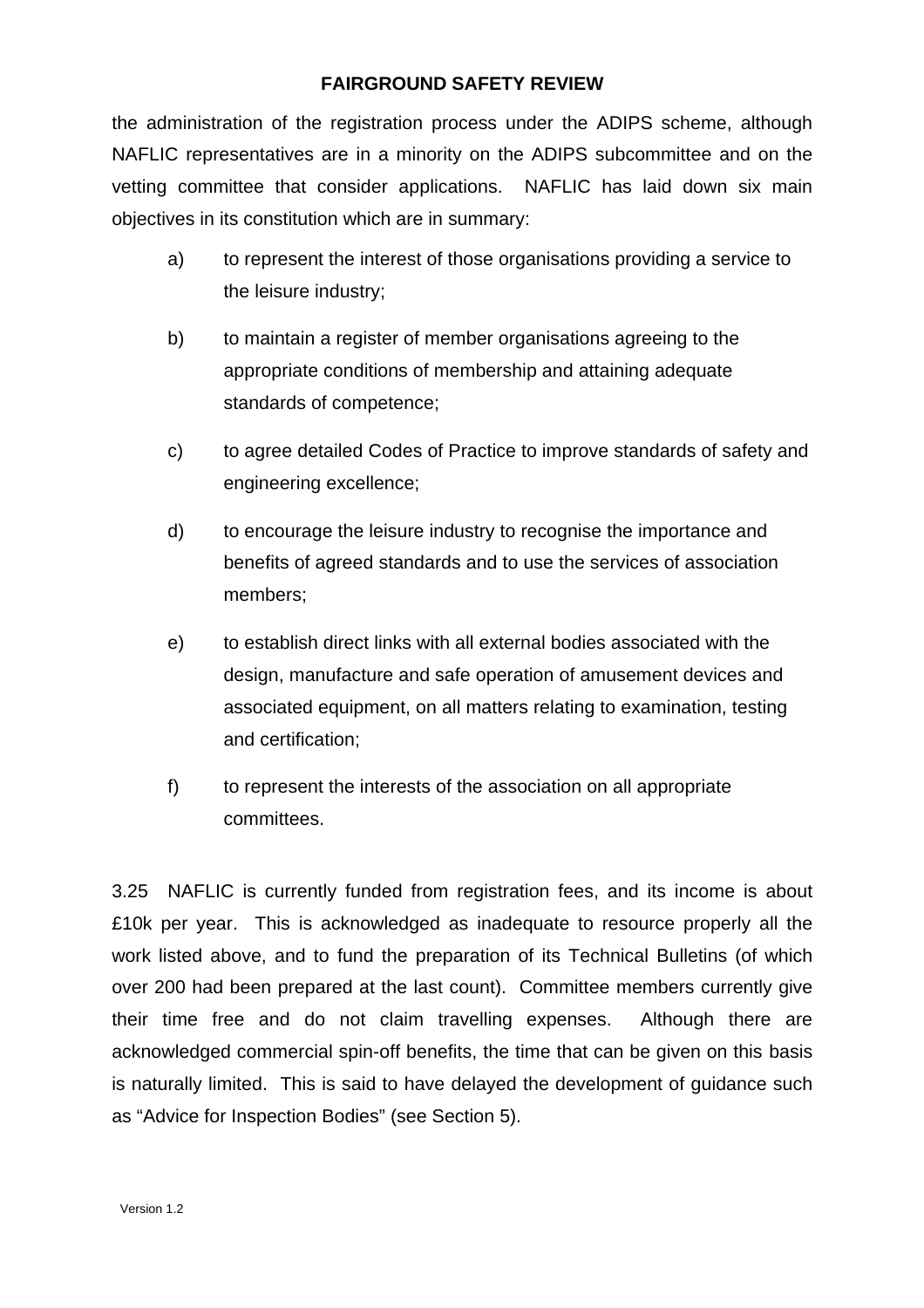3.26 The ride inspectors work widely over the country, and some internationally. Enforcement responsibility for their on-site activities rests with the enforcing authority for the premises on which they operate - almost always HSE. Inspection of these bodies was included in the FOD Sector Strategic Plan for 1998/99 and proposals have now been developed for a programme of Audits.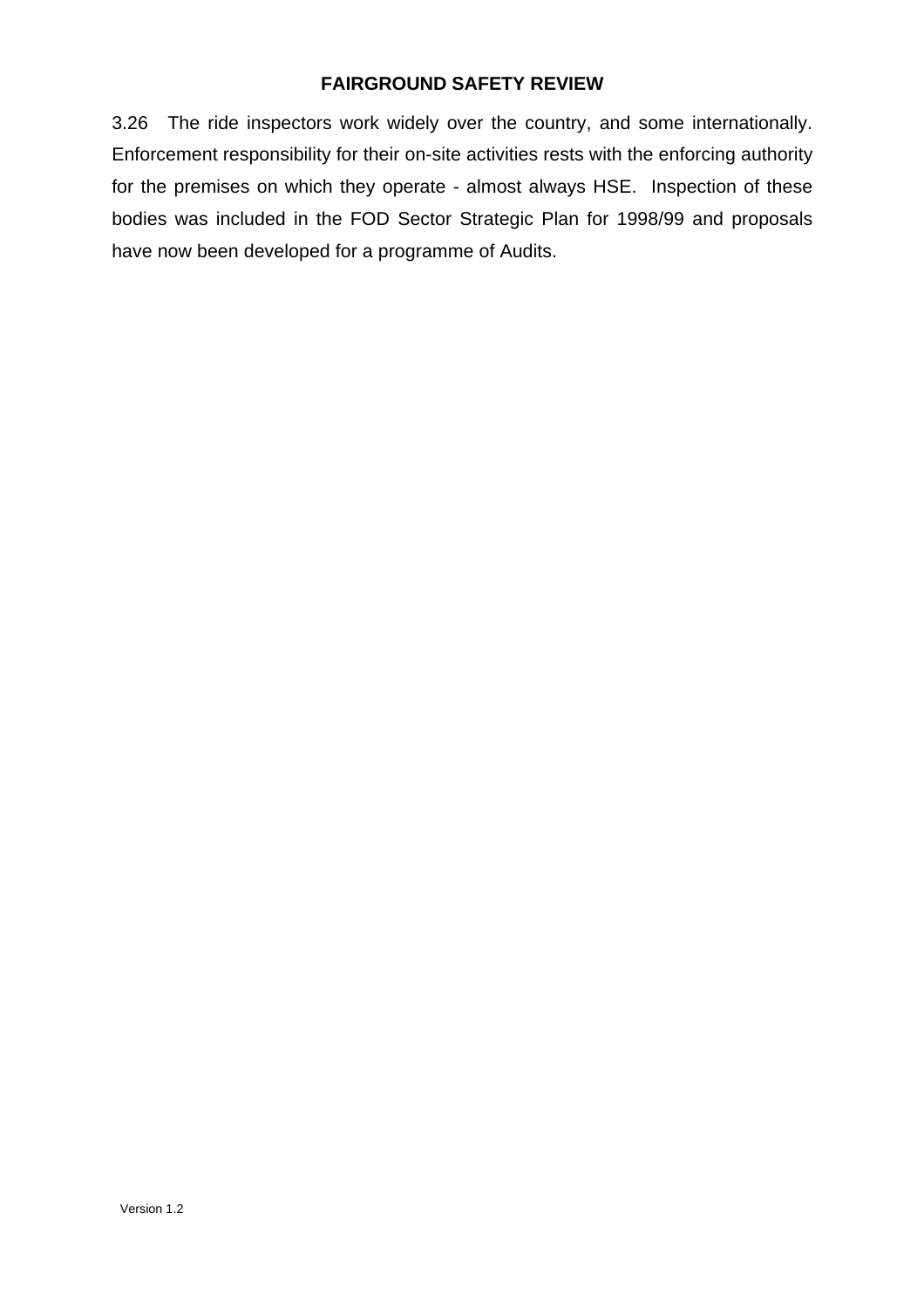## **THE NATURE AND DEGREE OF RISK**

#### **Introduction**

4.1 This section explores the nature and degree of risk to workers and the public, considers whether risks could be changing, and provides references to other sources of information. Annex 4 contains much of the data on which this is based and explains its limitations.

#### **Perception and Tolerance of Risk**

4.2 The extent of media coverage of fairground accidents is such that the risks are liable to be perceived as higher than demonstrated by the statistics. Nevertheless, particularly high standards of risk control throughout the industry are considered justified because:

- a) injuries and deaths involve mainly children and young people;
- b) accidents in the course of family fun activities seem all the more shocking;
- c) customers have difficulties in making informed assessments of how well or badly risks are being controlled;
- d) customers also have limited control over many of those risks once they - or their children - are on board.

#### **Overview of Risk**

4.3 A review of risks was carried out for HSE in 1990 by the United Kingdom Atomic Energy Authority's Safety and Reliability Directorate. Their report "An Assessment of Risks at Fairground Rides" (4) investigated the magnitude of risks to fairground workers and the public in comparison with other activities. The Sector has now had this assessment updated by AEA Technology plc as part of the Review. There follows a selective summary of the report - for the full picture the report itself should be consulted.

# 4.4 **There are important reservations about the report, which arise mainly because of the data supplied to AEA:**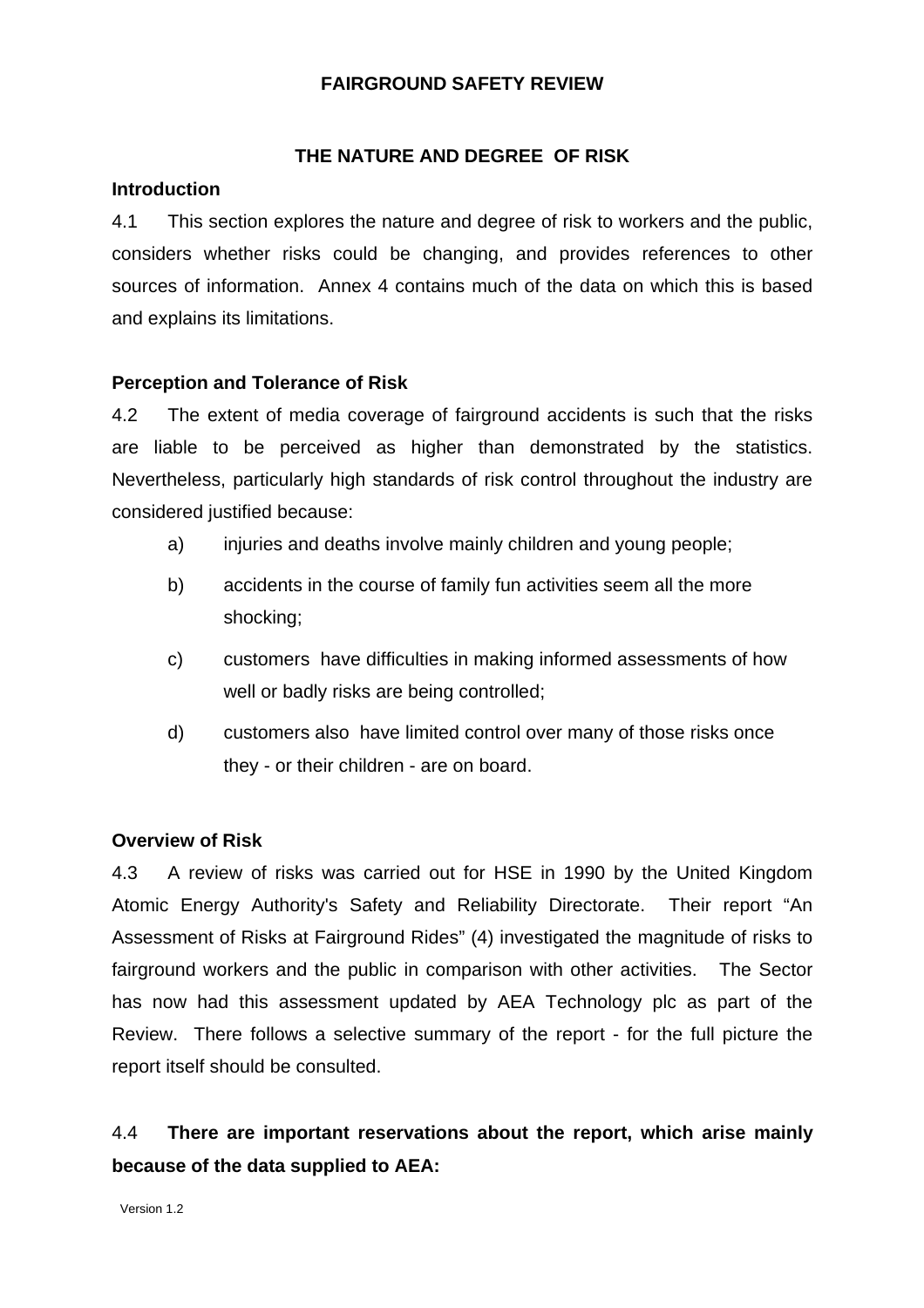- a) HSE asked only for the risk estimates to be updated, so the report contains some out-of-date narrative carried over from the previous report;
- b) the report incorrectly includes description of some fatal accidents that occurred at non-fairground sites such as play areas - however, these have not been included in the risk estimates for fairgrounds fatalities;
- c) accident rates and risk estimates for non-fatal accidents are based on HSE statistics which overstate considerably the numbers, severity and trends of these accidents because:
	- i) the figures include an unknown but significant number of reportable accidents that did not happen at fairs or amusement parks, i.e. occurred at other sites within the same Standard Industrial Classification, including playgrounds and recreation fields;
	- ii) from 1995/96 onwards statistics relating to accidents reported to the Local Authorities were included whereas previously only those reported to HSE were added;
	- iii) from 1996/97 the figures considerably overstate the numbers of "major injuries". This is because accidents involving "... any other injury which results in the person injured being admitted immediately into hospital for more than 24 hours" were logged in HSE systems as if they were all "major injuries". These accidents are also said to be subject to over-reporting because a ride controller cannot usually find out how long an injured person was in hospital and must thus submit a report to be on the safe side.

 $10^{-8}$  to 1 in 83 million (1.2 x 10<sup>-8</sup>). However, even these estimates are pessimistic, 4.5 **Risks to the Public.** The statisticians were asked to include 5 deaths occurring in the 2000/2001 year. On this basis estimates of the risk of death at a typical session at a fairground showed a greater than 3-fold reduction between the 1981-1987/88 and 1989/90-2000/01 periods, dropping from 1 in 25 million (4.0 x Version 1.2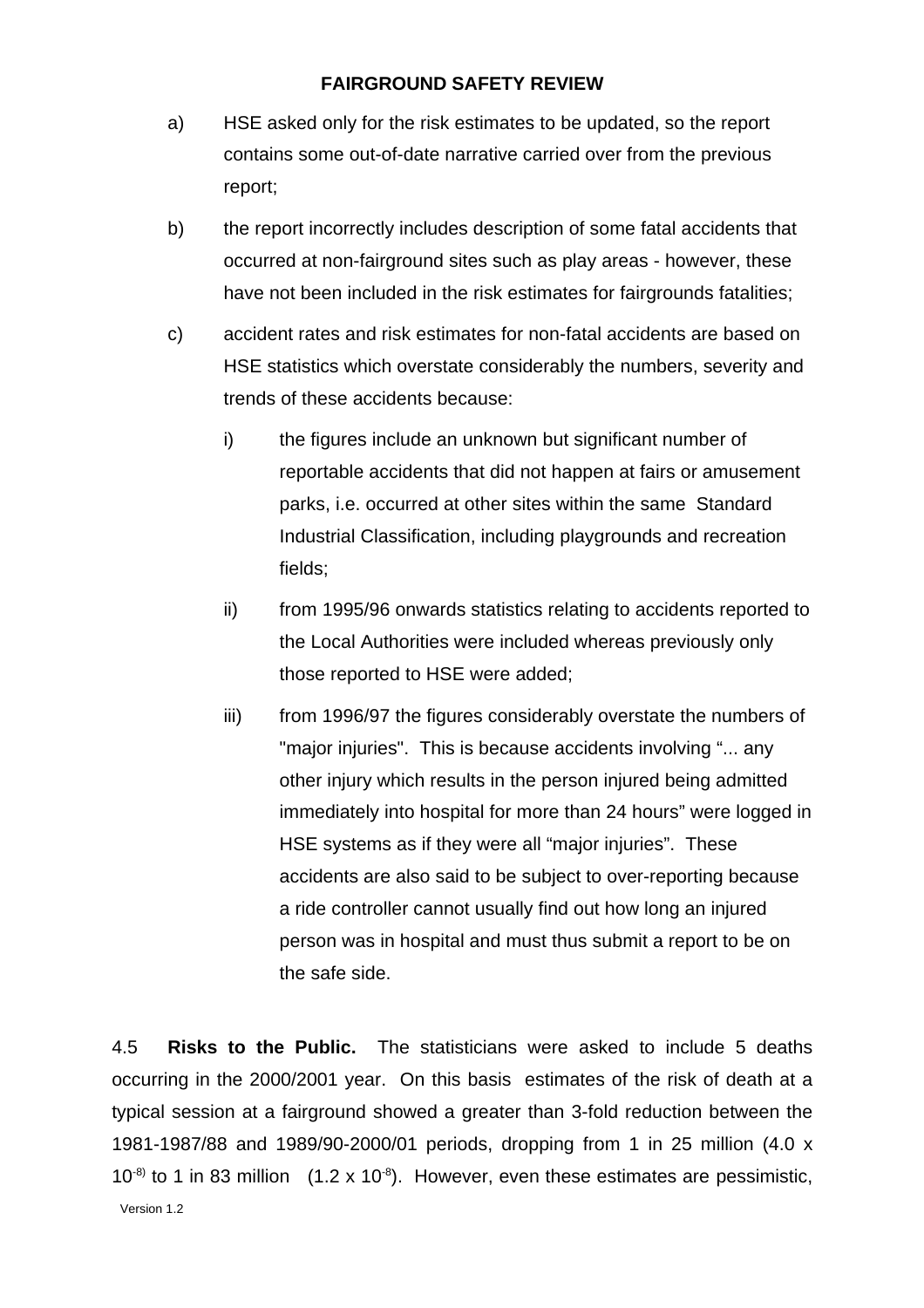because they include some deaths that are not directly attributable to accidents to fee paying members of the public.

4.6 Valid comparisons with other activities are possible only for deaths, as these involve little or no under-reporting or differences of interpretation. On this basis their assessment was that risks to the public are "...quite small in relation to comparable activities". For example the risk of a pedestrian being killed on a typical walk to the fairground was estimated at about 12 times the risk of being killed once he or she is there.

4.7 The statisticians advise that the recent batch of fatalities are not statistically significant of an upward trend, as the numbers of fatalities are low and there were a total of 7 years in the last 12 in which no fatalities involving members of the public were recorded.

4.8 The report does calculate the risk of a member of the public being "killed or seriously injured" and the figures can be consulted, but given the reservations about the data these are not considered valid.

4.9 **Workers.** It was concluded that the fatal risk to employees (in this context this will include self-employed workers) is  $3.5 \times 10^{-5}$ . This is at the higher end of the range for industrial activities, below the risk to construction workers but above that for metal manufacture.

4.10 The risk of major injury to workers is calculated in the report, but again changes in the reporting criteria, uncertainty about the levels of reporting, and differences in the definitions used make comparisons for major injuries of limited validity.

4.11 The report makes the general points that "...all the estimated risks are averages..." and that "...it is expected to find some groups exposed to substantially higher, and others to substantially lower, risks."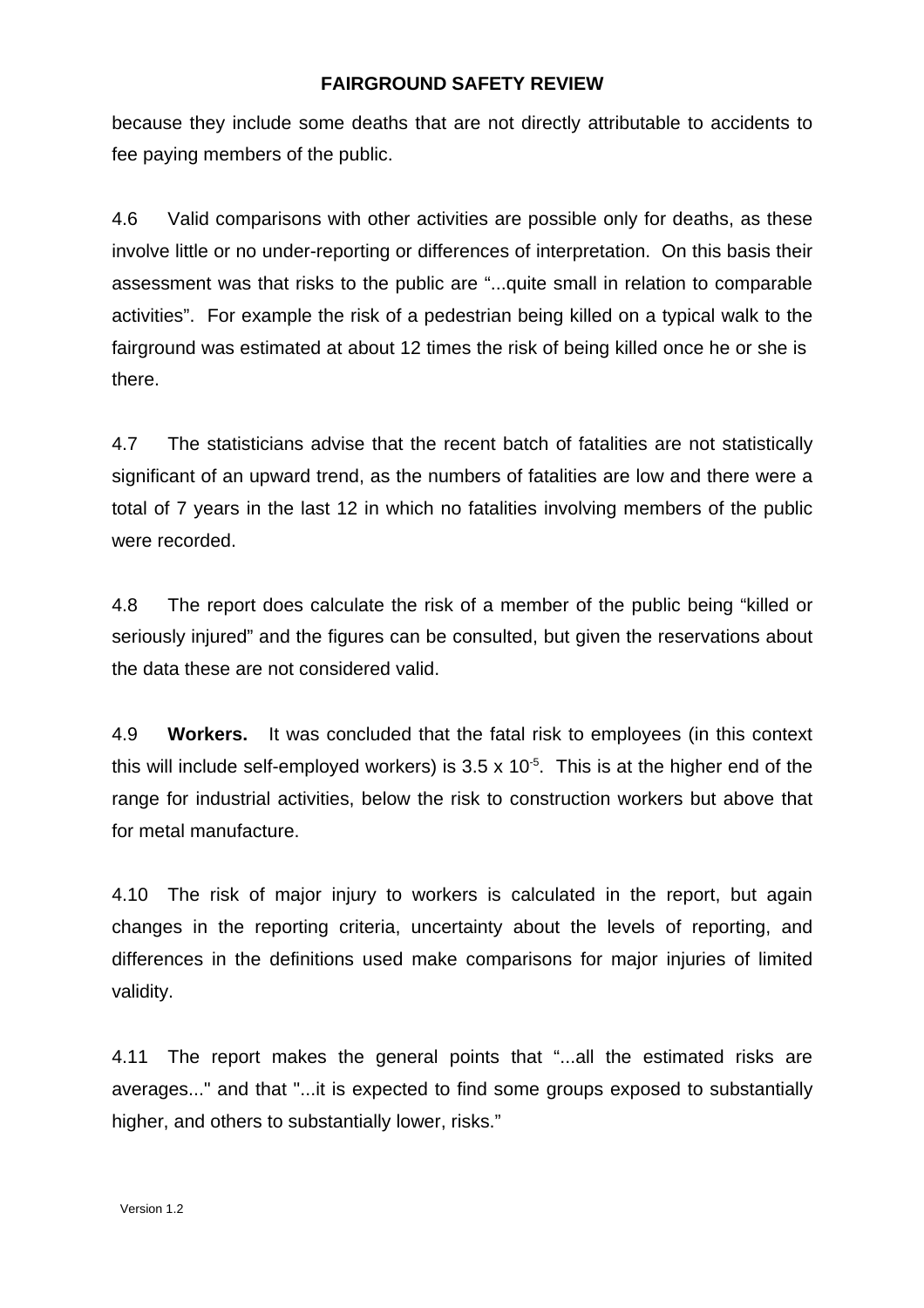## **Fatal Accidents**

4.12 Statistics on fatalities at fairgrounds are included in Annex 4, filtered to include only deaths of passengers at fairground rides.

4.13 Most of these deaths were a consequence of passengers not being contained within the rides, this being related to:

- a) design and maintenance of passenger containment systems;
- b) fatigue failure of stressed parts;
- c) ergonomic and human factors.

4.14 The main primary preventative measures required were, in the opinion of the author:

- a) high standards of safety by design, taking into account human factors;
- b) effective maintenance, especially of passenger containment devices;
- c) competent and diligent ride inspection under ADIPS, both periodically and after modification, with particular attention to containment devices, parts subject to failure by metal fatigue, and replacement of guarding;
- d) effective supervision of passengers.

4.15 Without commenting on these fatalities, nor the extent to which duty holders discharged their responsibilities, there appear to be no obvious new risk factors. Although there are reasons why each of these accidents occurred as it did, there is no clear reason why they all occurred within such as short period - statistical variation seems the most likely explanation.

4.16 Six discrete incidents form too small an information base on which to draw comprehensive and valid conclusions about the fairground safety regime as a whole; there is a fine line between an incident leading to a fatality or to a lesser injury, or perhaps no injury at all. So the report goes on below to consider additional sources of information.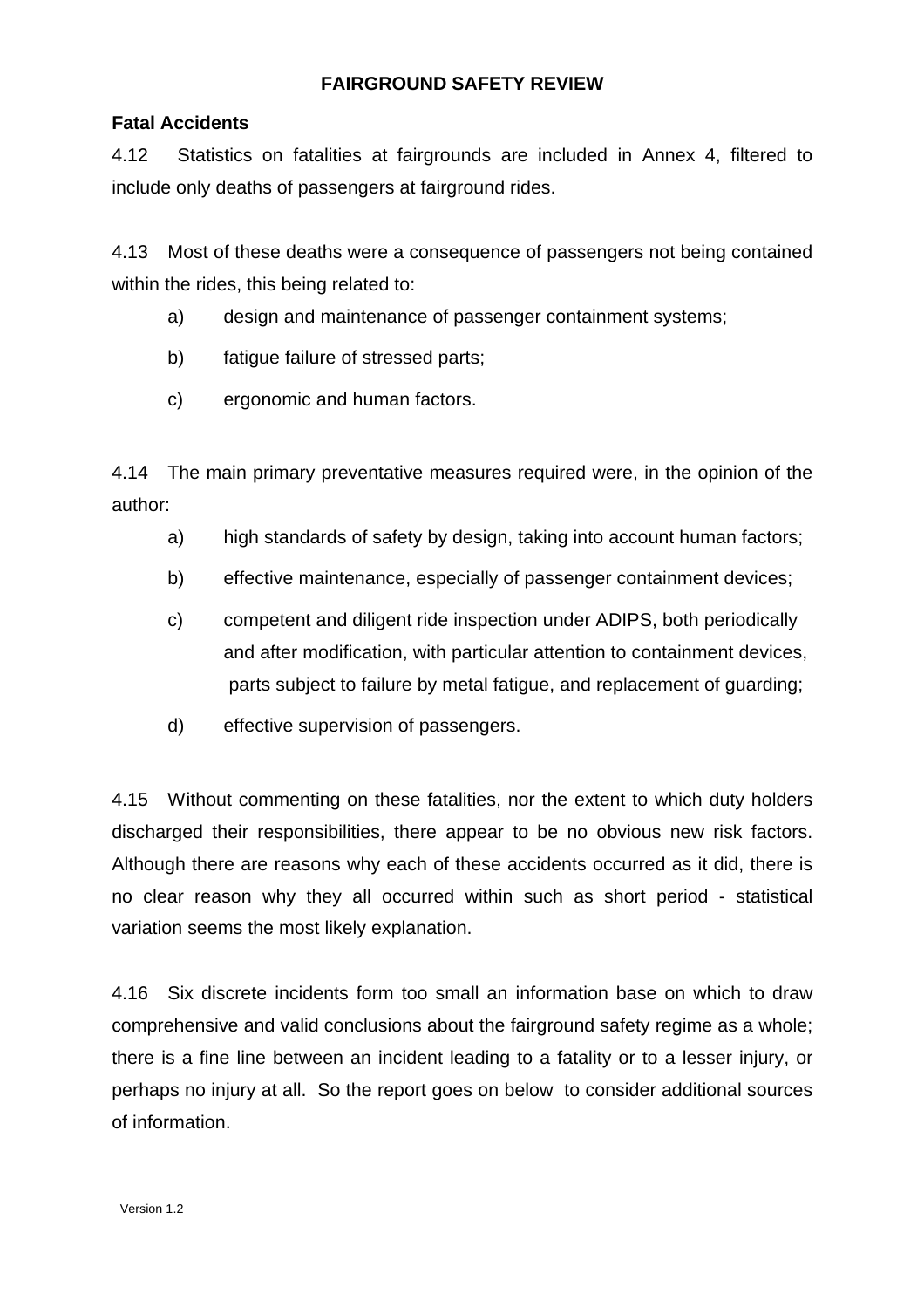#### **"Major Injuries**"

4.17 Annex 4 also presents statistics on "major injuries" reported to HSE, and includes guidance on the meaning of this term. For the reasons explained earlier in this section the data contains some accidents that are not "major" and accidents that did not occur at fairgrounds. The risks are therefore overstated. It is not possible to estimate the extent of any under-reporting, but a good argument can be made that the influence of the industry associations and the extent of media interest in fairground accidents are such that this is likely to be less of a problem in this industry than in others. The ARIS reporting system (see later) will if implemented by the industry much improve the data available for prevention.

4.18 Recent figures for the "major accidents" are of the order of:

- a) 415 per year to members of the public, of which less than 5% are coded as "machinery" (although some may be hidden under other codes such as "struck by" or "falls");
- b) 42 to workers, of which less than 10% are coded as "machinery".

4.19 By far the commonest causes of injuries are slips, trips, falls and handling accidents, as in most industries. The numbers of machinery accidents are small by comparison although they are more often severe when they do occur.

4.20 There are no obvious trends over time, with variation perhaps accounted for partly by statistical variation and partly by the numbers of passengers riding each year, which are tending to increase over time, but are also partly dependent on the weather each season.

#### **LASS Data**

4.21 The Department of Trade and Industry (DTI) collects in its Leisure Accident Surveillance System (LASS) data about injuries serious enough to warrant a visit to hospital. The data is collected by questioning patients attending Accident and Emergency units at sample sites. From this information national estimates are prepared. The severity of these injuries are variable, and not all were "major".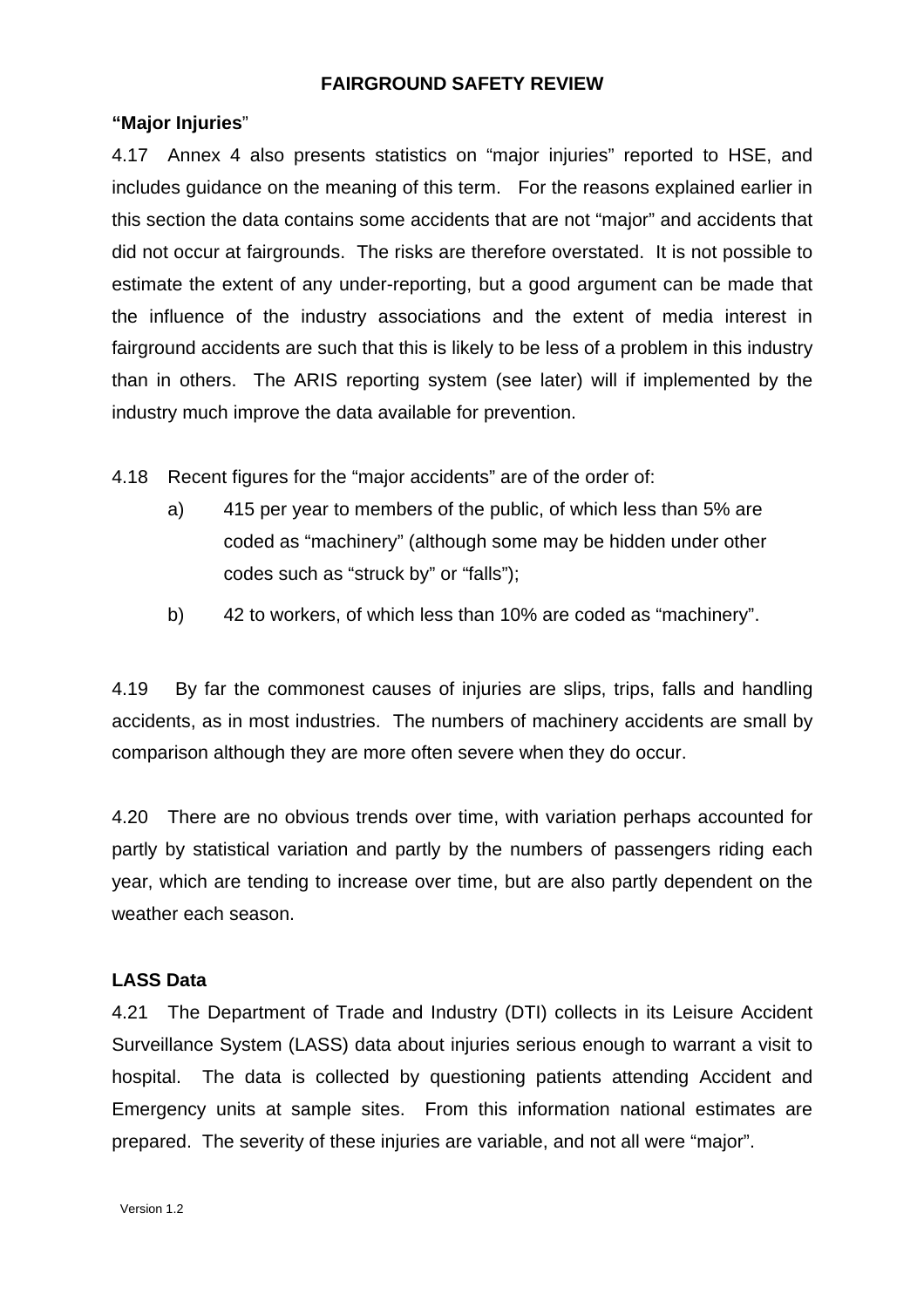4.22 The data includes information on the involvement of products and articles in the accidents. Relevant figures for 1998 are given in Annex 4, although the data includes accidents that occurred elsewhere than at fairgrounds. This is taken from the 22<sup>nd</sup> annual report by the DTI "Home Accident Surveillance System Including Leisure Activities" (5).

4.23 The author has derived from the figures a national estimate of about 12,000 attendances involving all types of ride including dodgems and inflatables. The latter are more commonly found at sites other than fairgrounds or amusement parks and are, therefore, less likely to be inspected under ADIPS. (By way of comparison, the estimate for "football/basketball" is about 208,000.) Data on the national usage of each type of equipment is not known, nor is the extent to which the accidents are due to failure to follow good practice, so the raw figures are not a good guide to preventive strategy.

4.24 The data suggests that of "fairground equipment", bouncing castles are far and away the most likely to be cited, with machinery rides such as waltzers, dodgems and roller coasters well behind. These figures suggest that following recently published guidance on safety at inflatables is important. Large numbers of these inflatables are in use - many are likely to be used at small venues and may be outside the ADIPS regimen.

#### **Is the Pattern of Risk Changing?**

4.25 Accident rates will continue to decline only if the precautionary measures that are applied keep up with any developing hazards. The items below are ones where some consultees suggested that the pattern of risk might be changing and therefore suggest potential areas for future research and the development of standards.

4.26 **Major Incidents.** The size of some modern rides mean that a single incident of catastrophic failure could result in many deaths or injuries. Such an event has the potential to change the accident incidence statistics radically for the worse. Other possible sources of multiple fatalities are fire in enclosed structures or crowd behaviour (HSE guidance on this subject has recently been issued). One study into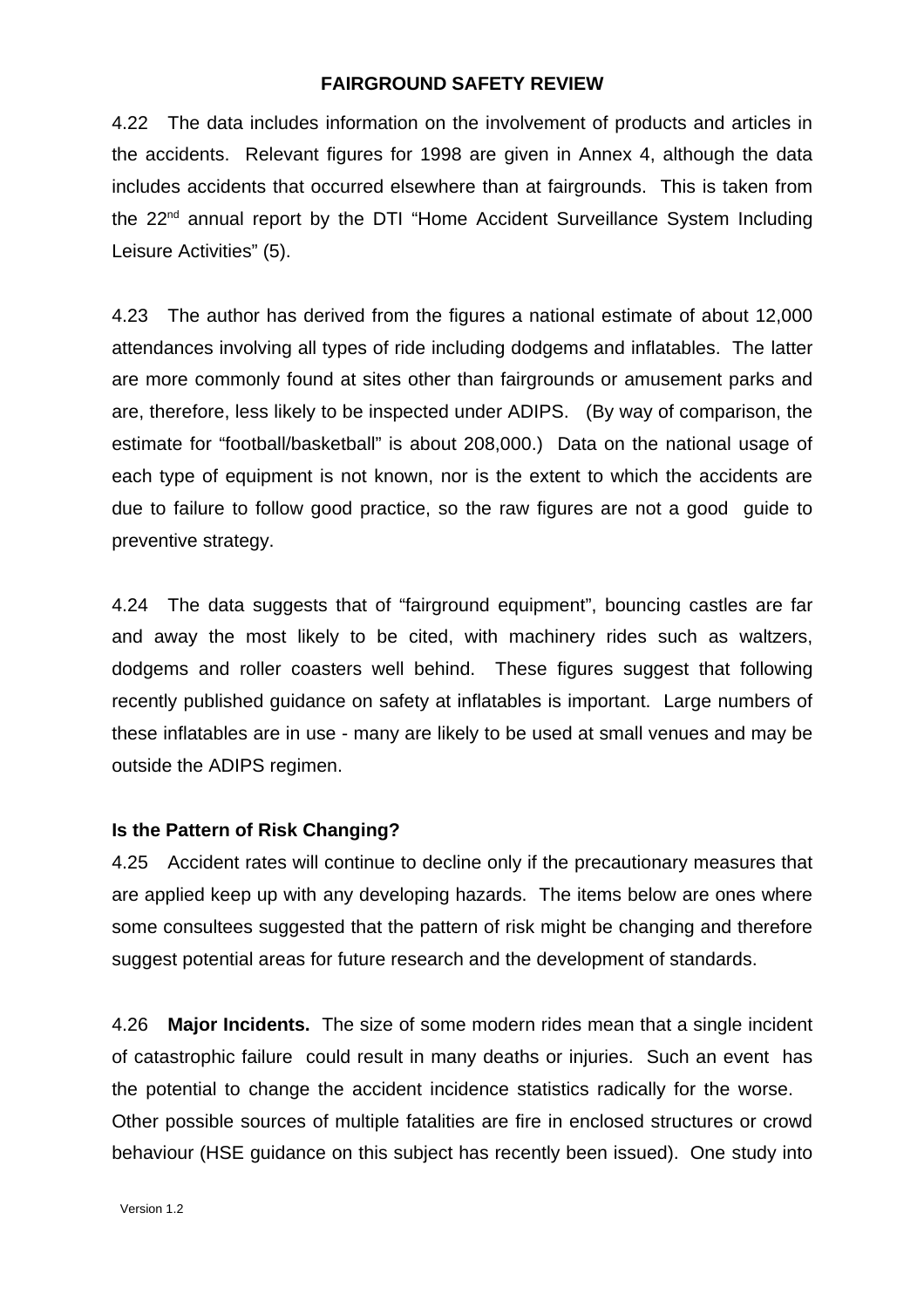public safety has been carried out at Pinner Fair, and this led to changes in layout and organisation of the site.

4.27 Whilst it must be stressed that there has been no such major event for over a generation (the last was failure at a ride at Battersea Park in the 1970's), the consequences if one did occur could be severe. The author considers it would be wise that to carry out a practical research study into the potential for major incidents and their prevention. This could consist of:

- a) Hazop (Hazard and Operability) Studies of some typical large fixed and travelling rides, enclosed structures and crowd assembly areas;
- b) comparison of precautions with current guidance;
- c) conclusions about the adequacy of guidance and typical precautions.

4.28 NAFLIC are of the view that hazard analysis is already carried out by ride inspectors under ADIPS, which provides for risk assessment to be carried out on a case by case basis as part of Design Review, and that there is nothing to be gained by such research. This may be so, but there may also be value in an overview.

4.29 **More challenging rides.** It has been suggested by several consultees that the continuous introduction of new and more exciting rides at the top of the industry is increasing hazards. This is not because the hazards associated with these new rides are necessarily higher - there may be a net improvement with the advance of engineering design. It is because existing rides, perhaps complex and of innovative design, are passed on to ride controllers who are more are used to traditional designs and may not have the resources to understand or maintain the newer ones successfully. Other consultees disputed that this is a new trend, or that ride controllers are not generally competent to ensure their rides are maintained successfully. It has not proved possible to reach a firm conclusion either way, but the key point is that controllers do need to be clear on their responsibilities to operate safely the rides they choose to deploy.

4.30 Some newer rides are computer controlled. Although not necessarily increasing risks, there are potential issues to do with design and testing. Research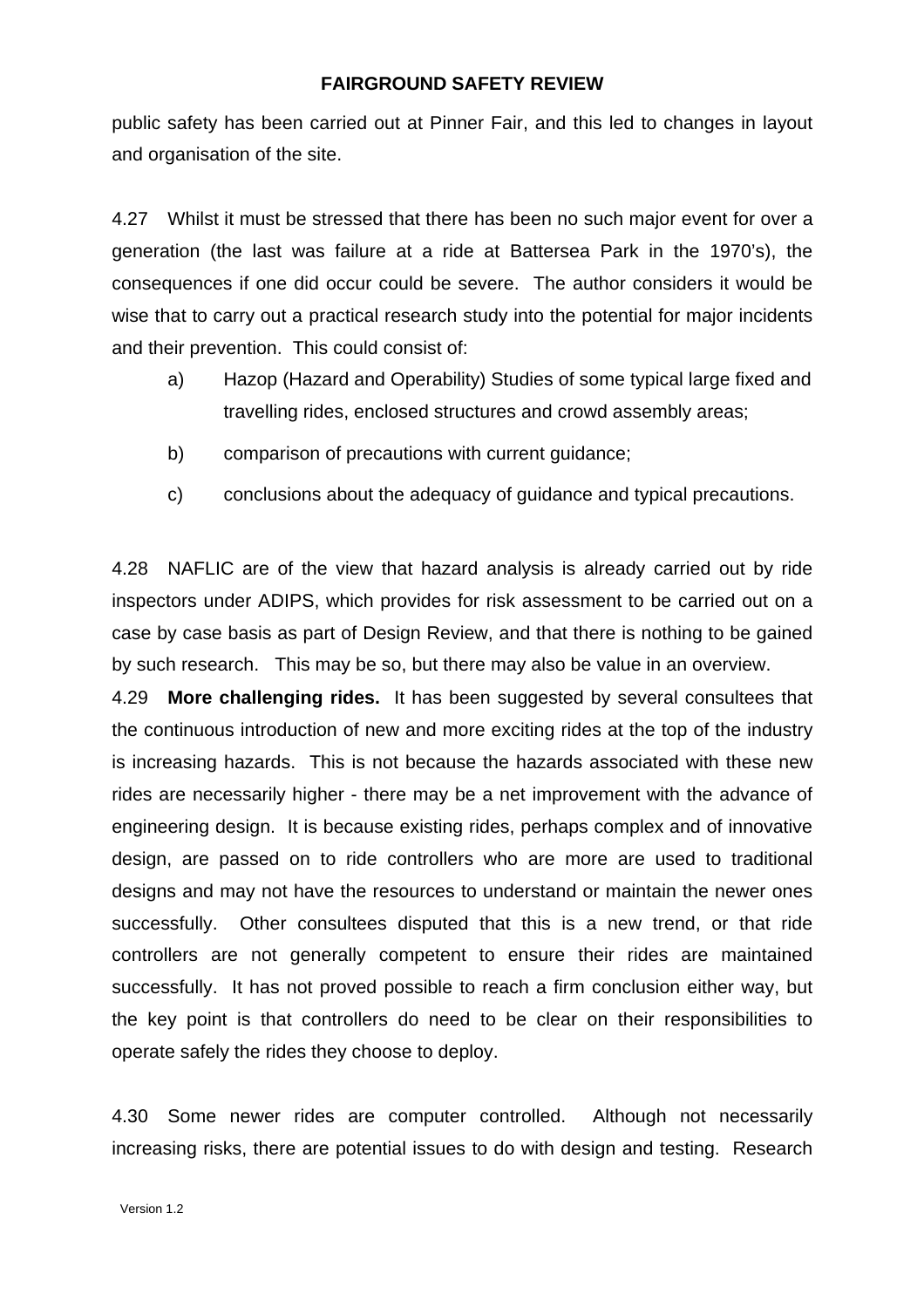is underway (see later). Assessment of such control systems is carried out under ADIPS as part of Design Review.

4.31 It has also been suggested that energetic rides, not necessarily new designs, may result in physiological damage because of sudden changes in acceleration. Research has been commissioned by the Sector on this issue too, and research work is under way (under the slightly misleading title of "G Forces") to assess the nature and extent of the problem.

4.32 **Human factors.** Some contributors, not all, were strongly of the view from personal experience of ride operation that the behaviours of individuals and crowds are changing. Fair goers are said to be typically less disciplined and less willing to follow instructions than in the past. A few are said to be determined to get a thrill by whatever means - including defeating passenger containment systems. Drink and drugs may also be factors here, and young adults are perhaps at special risk. Such trends may increase risks in the short term, especially at older rides where the passenger restraint systems were designed when more compliant passenger behaviour was the norm. In the longer term this issue may have implications for passenger containment systems, suggesting that higher levels of passenger restraint or containment may be needed more often.

4.33 A related issue is that of **childrens' behaviour** (i.e. younger children below the age of 12). The extent to which age-related constraints should be imposed on rides that do not offer full passenger containment is contentious, with at least one HSE inspector arguing that below a certain age children cannot, for child developmental reasons, adequately recognise danger and follow instructions. The industry argues that there is little supporting evidence for this proposition, and that ride controllers are in no position to measure age and so must rely on size. NAFLIC is of the view that risks are already well understood and, based on extensive experience world wide, are already factored into risk-based Maturity of Design Statements for existing rides (see later).

4.34 Two bodies with interests in public safety commented that children are becoming more cocooned and less aware of risk, and need education on how to Version 1.2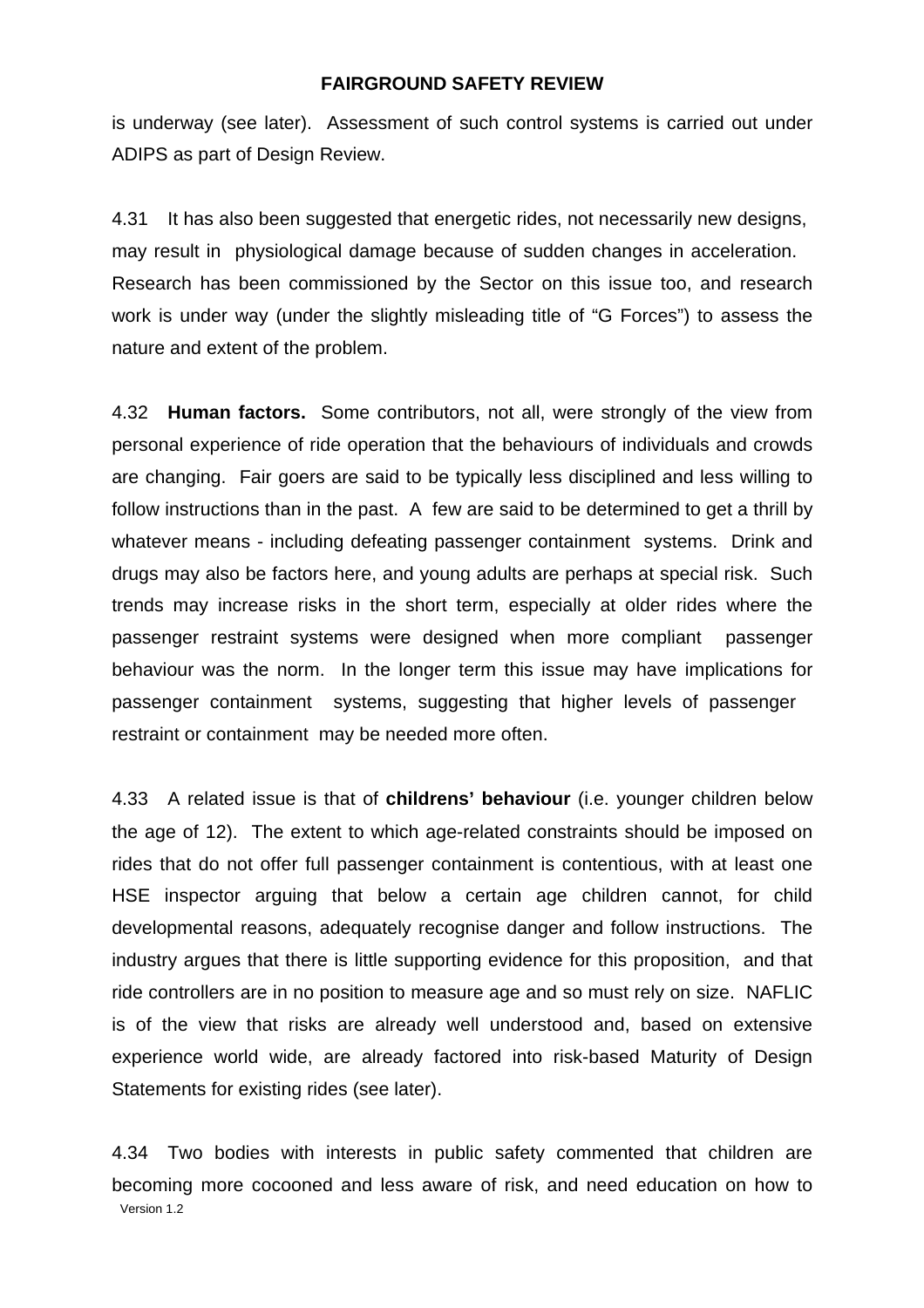assess dangers and behave accordingly. Given these opinions work is needed to establish an agreed model and guidance for assessing such risks, and the best methods of dealing with them, for use in risk assessment. Meanwhile, risk education is one of the areas being taken forward under "Revitalising Health and Safety" and fairgrounds could provide a practical example that would be of interest to children.

4.35 **ADIPS.** Finally, it is the emphatic view of the industry that the implementation of ADIPS, with an emphasis on risk assessment, flexibility to adapt to changing risk and knowledge about risk, and strong industry-level support, will drive levels of safety higher and reduce risks overall.

#### **NAFLIC Information**

4.36 The NAFLIC web site at http://www.naflic.org.uk/ provides Technical Bulletins and Incident Bulletins, as well as information about ADIPS and NAFLIC itself. The Bulletins enable the lessons of experience in fairground safety to be shared nationally and internationally, and are an invaluable source of information for use in the prevention of accidents. The willingness of the industry to share information in this way is an exceptionally strong feature for which credit is due, and to NAFLIC committee members in particular for managing the process on an unpaid basis.

#### **International Data**

4.37 Although not claiming to provide comprehensive statistics, two campaigning web sites based on the USA provide information and views. These sites collate data from various sources and encourage the public to report accidents. They are used by people in GB , including NAFLIC members, as further sources of information for use in accident prevention. These sites are:

- a) http://members.aol.com/rides911/accidents.htm
- b) http://www.saferparks.org/accidents.htm .

4.38 There could be advantages in establishing and maintaining a UK site for information exchange, including perhaps anonymous reporting of dangerous incidents. NAFLIC would appear to be the obvious candidate, but resource would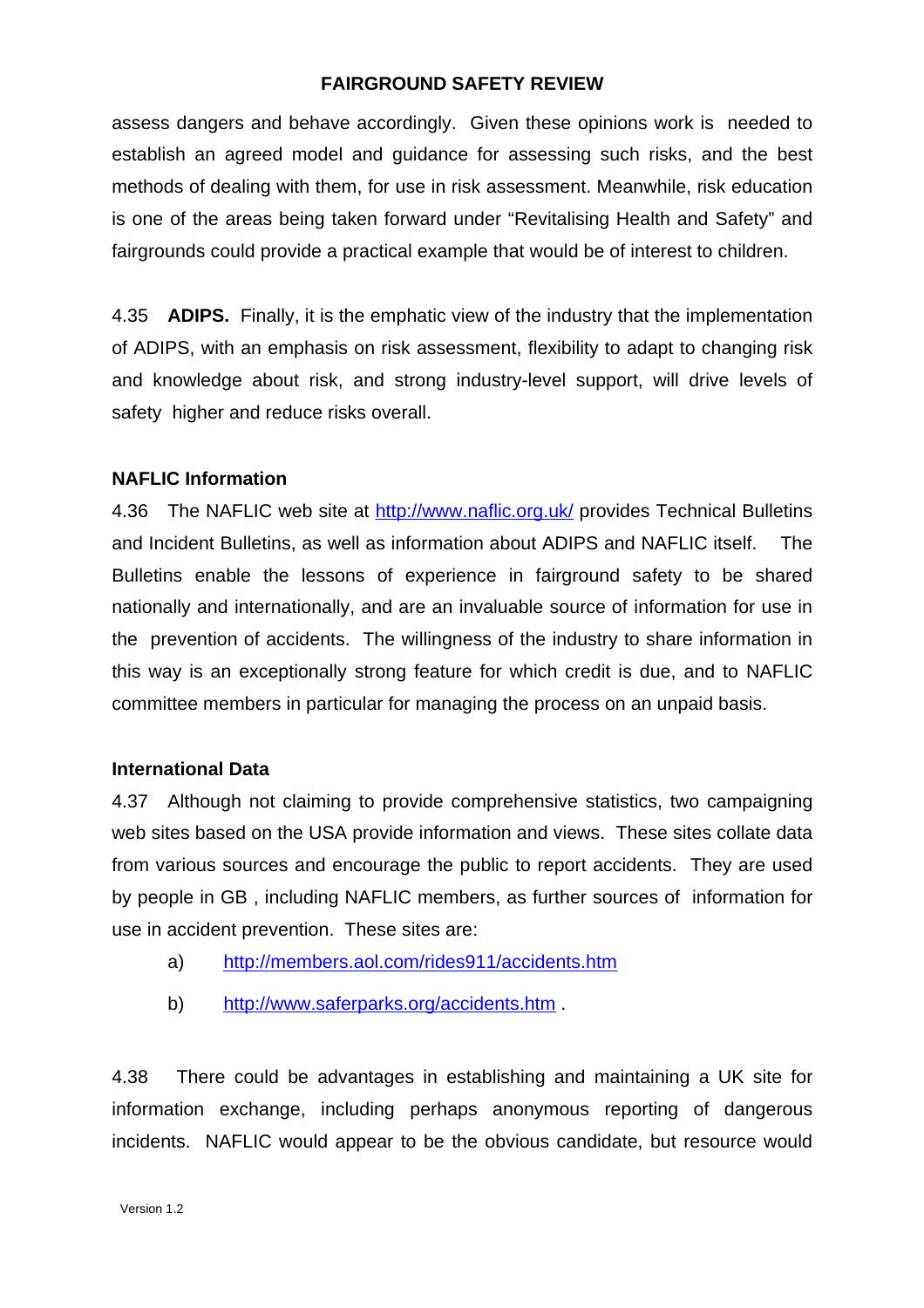be an issue. Such a site could also be used to collate and display ride inspection certificates, providing transparency for the industry, regulators and the public.

#### **University of Sheffield**

4.39 The National Fairground Archive (NFA) is a collection of photographic, printed, manuscript and audio-visual material covering all aspects of the culture of travelling showpeople, their organisation as a community, their social history and everyday life; and the artefacts and machinery of fairgrounds (see http://www.shef.ac.uk/~nfa/). A large number of photographs have been digitalised. Although containing no information on accidents, and not generally available for commercial and copyright reasons, the archive proved invaluable to HSE in tracking down rides that needed re-inspection. HSE is currently considering what further use might be made of the system in managing risk.

#### **ARIS**

4.40 The industry and HSE have carried out a scoping study into an "Amusement Reporting Information Scheme" (ARIS). Such a system would involve public access to reported accident data, accident reports by the industry, and anonymised incident reporting. This could be a major step forward in improving the quality of data available for accident prevention.

## **Conclusions and Recommendations**

#### 4.41 The **conclusions** are:

- a) on average risks at fairground rides are quite small and have been reducing over the years;
- b) leaving aside the question of preventablity, there is no ready explanation other than statistical variation as to why recent fatalities happened over a short time period;
- c) nevertheless, vigilance must be maintained because:
	- i) if the guidance is not complied with competently and diligently pockets of much higher than typical risk may develop;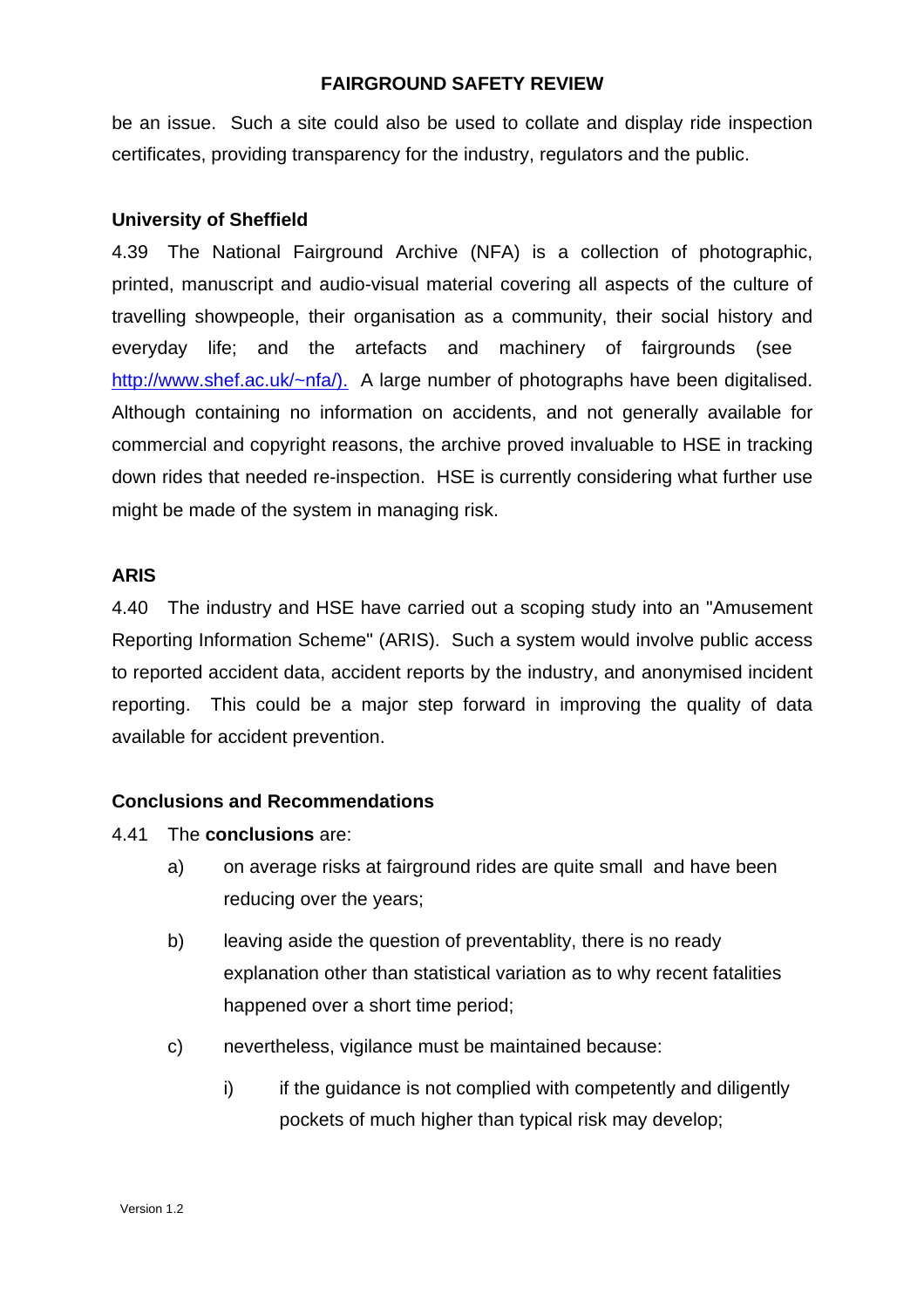- ii) there is a potential for major incidents that may not be fully reflected in statistics of "actuals";
- iii) there is a need for preventative measures to keep abreast of the risk factors;
- d) statistics suggest that the most fruitful areas for special attention to accident prevention are:
	- i) all aspects of safety at machinery-type rides, including ergonomic and human behaviour, to control risks of fatalities and serious injuries;
	- ii) bouncing castles and similar inflatables, to reduce overall numbers of accidents related to such equipment and its operation;
	- iii) slips, trips, falls and handling accidents, to tackle the most common causes.

4.42 **Recommendations** specific to this part of the report are that:

- a) additional research should be considered to assess the likelihood of, and preventive strategy for, major accidents at fairgrounds;
- b) a model and guidance is needed for childrens' developmental stages and behaviour on rides, and the implications if any for containment systems.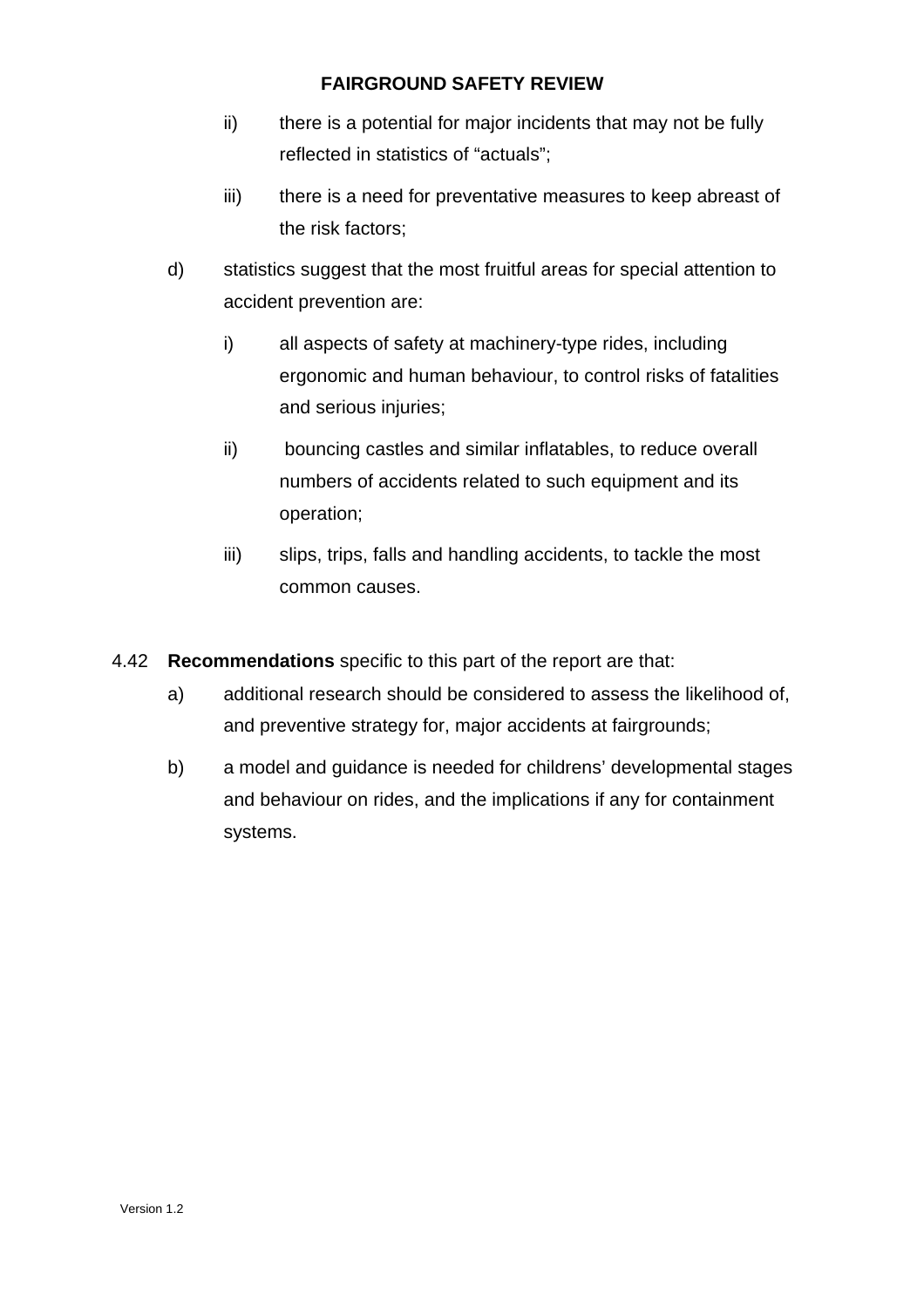#### **OVERVIEW OF THE CURRENT REGIME**

#### **Introduction**

5.1 This section provides an overview of the current safety regime including the status of the guidance and relevant legislation, and information about the level of compliance. Issues relating to the detailed requirements are dealt with in later sections.

#### **History of Development**

5.2 The current guidance is the latest in a line of developing standards. Concerns were raised by a major incident involving multiple fatalities at Battersea Fun Fair in 1972. Fairground safety was brought under health and safety law for the first time with the introduction of the HSW Act 1974, and following this a Fairgrounds Joint Advisory Committee was set up by the industry and HSE.

5.3 Prior to 1984, guidance consisted of a Home Office Code of Practice. This recommended amongst other things the thorough examination of rides at not less than 14 monthly intervals by independent appointed persons. These persons were required to have appropriate qualifications, experience and technical competence.

5.4 The FJAC worked with HSE's chairmanship on the preparation of new guidance which was issued in 1984. This document was supplemented by a Technical Annex and HSE Guidance Notes in the Plant and Machinery series. Changes included:

- a) the concept of "design verification" for all new rides;
- b) requirements to use independent ride inspectors, by agreement with the main industry associations.

There was also a 1992 issue of the code (HSG 81).

5.5 After 4 fatalities to members of the public in 1994/95 HSC came under pressure to consider licensing, specific regulations or an Approved Code of Practice (ACoP). However, the Commission accepted at that time the view that Version 1.2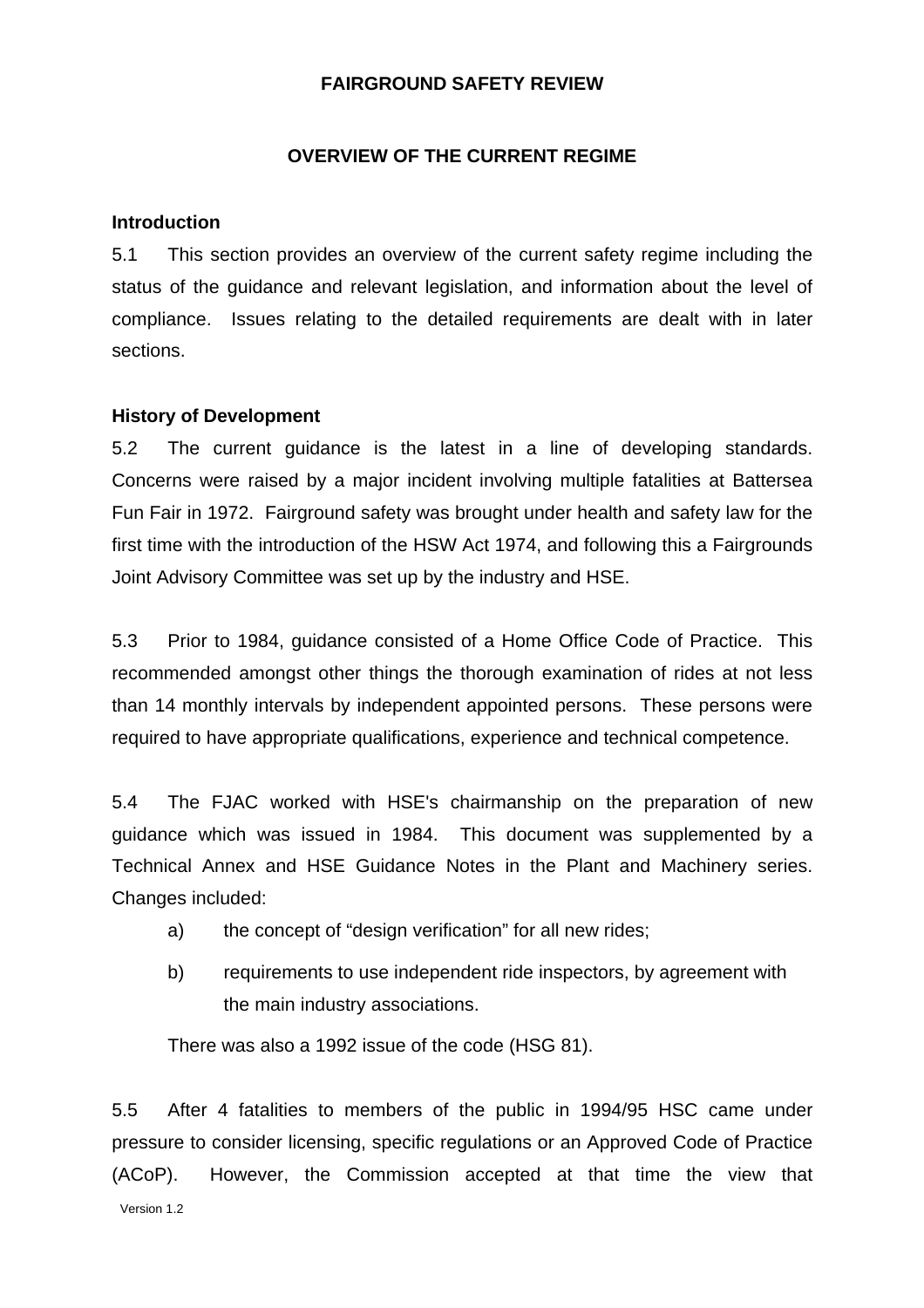"...improvements to health and safety can best be achieved by co-operation between manufacturers, examiners, operators and attendants working within the existing legal framework supported by the CoP" [i.e. the guidance current at that time].

5.6 On this basis HSE revised the guidance with detailed discussion and agreement with the FJAC. This created a new framework in which obligations and duties were allocated to the responsible duty holders. It was issued in October 1997 as the current version "Fairgrounds and Amusement Parks - Guidance on Safe Practice", HSG 175. Meanwhile the series of ride-related guidance notes was extended to cover further well known rides, and a two-part video on passenger containment was produced in 1996. Work is going on at present to update HSG 175.

## **The Current System**

5.7 Like its predecessors, HSG 175 is a guidance document, and sets out "...what the FJAC considers are the appropriate measures for those involved and others in the industry to work safely and comply with the law." There are some transitional provisions for existing rides. HSG 175 is supported by a range of Guidance Notes and Entertainment Sheets covering safety at specific rides and other issues. HSG 175 introduced 4 main changes (more details of which are given in Annex 7):

- a) more emphasis on initial design safety;
- b) the formal registration of Inspection Bodies;
- c) creation of a hierarchy of ride inspections, covering the steps and checks required throughout the life of a ride;
- d) clarification of the roles and responsibilities of the various duty holders.

5.8 Although duty holders are in principle free to ensure the safety of rides and meet their legal obligations by means other than compliance with this industry-specific guidance, in practice they need to follow it closely. It is given teeth by:

a) agreement, adoption and support by all the industry associations, who make compliance a condition of membership;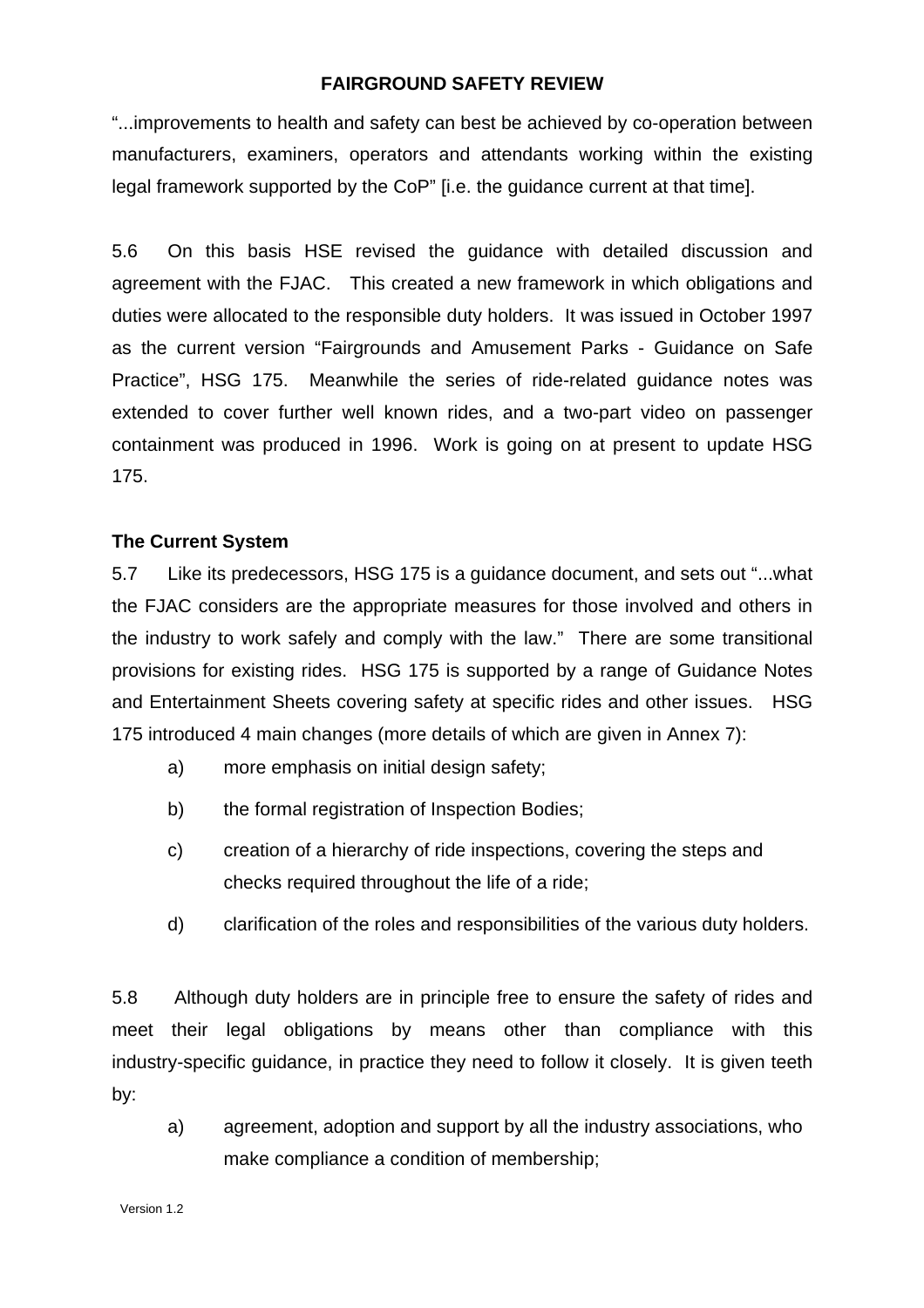- b) the requirements of health and safety law (see below);
- c) examples of enforcement action by HSE based on the law and guidance.

5.9 In the view of the author and of consultees, the guidance is of high quality, and provides a sound and logical set of principles on which duty holders can base effective accident prevention. However:

- a) it is not yet complete, in that planned, more specific, guidance on "Advice to Designers" and "Advice for Inspection Bodies" has not yet been released. Work is in hand on these topics, but they have not yet been approved and issued. In the case of Advice for Design there is a text approved for publication, but clearance through the FJAC working groups and HSE publications section has yet to be achieved under HSE's control. There has been debate on whether "Advice for Inspection Bodies" should be issued as part of HSE 175 or separately by NAFLIC - the former is considered to be much better as it will provide the authority of industry endorsement;
- b) the publication is not an easy read, and is likely to be too hard for many of the smaller operators, some of who may not be fully literate, to understand. If so this leads to a danger of inadequate awareness. A possible solution would be to produce a video explaining the key issues.

# **Legislation**

- 5.10 The health and safety legislation relating to fairground rides includes :
	- a) the general requirements of the HSW Act for the protection of employees, the self-employed and the public in the operation of rides;
	- b) the requirements of the HSW Act for product safety, in particular Section 6 which places duties on designers, manufactures and importers of rides ("Fairground Equipment" is covered explicitly within these requirements, and the term is defined in s53 of the Act);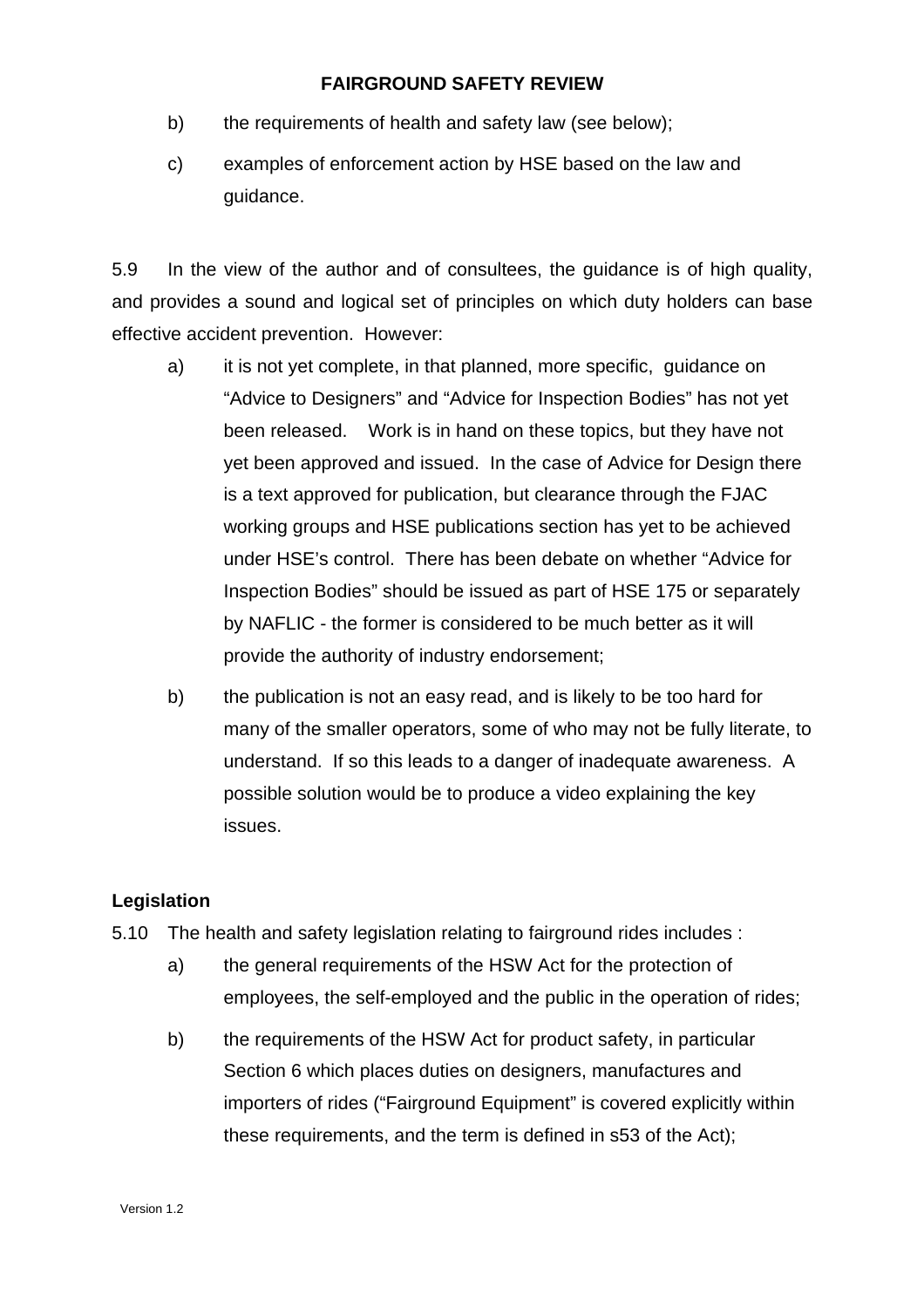- c) the Provision and Use of Work Equipment Regulations 1998 (PUWER) and The Lifting Operations and Lifting Equipment Regulations 1998 (LOLER) regulations relating to the safety of equipment used at work (HSE is currently revising its guidance on the application of LOLER to rides following Solicitors' advice and will be consulting the industry on this point in the course of revising HSG 175);
- d) Pressure Systems Safety Regulations 2000, relating to risks from hydraulic and pneumatic systems;
- e) Electricity at Work Regulations 1989, covering electrical safety;
- f) Management of Health and Safety Regulations 1999, requiring amongst other things risk assessments; arrangements for planning; organisation, control, monitoring and review of preventative and protective measures; competent persons to assist; procedures for serious and imminent danger and for danger areas; contact with external services including first-aid; emergency medical cases and rescue work; co-operation between employers; employee training and information for temporary workers;
- g) Construction (Design and Management) Regulations 1994. These will apply to construction processes associated with the installation and maintenance of rides, particularly large complex rides at theme parks.

# **Extent of Compliance**

5.11 FOD has a 5 year programme to contact all duty holders and to advise, exhort and to enforce uptake of the guidance. There have also been some awareness-building seminars delivered by the Sector and by some local inspectors.

5.12 Statistics on the extent of compliance found at HSE visits are shown below (for details of enforcement action see Section 12 and Annex 6):

| <b>Feature</b>     | % Most or Full | % Most or Full | % Most or Full |
|--------------------|----------------|----------------|----------------|
|                    | 1998/1999      | 1999/00        | 2000/01*       |
| Buying and selling | 61             | 39             | 64             |

# **Table 5.1: Extent of Compliance with HSG 175**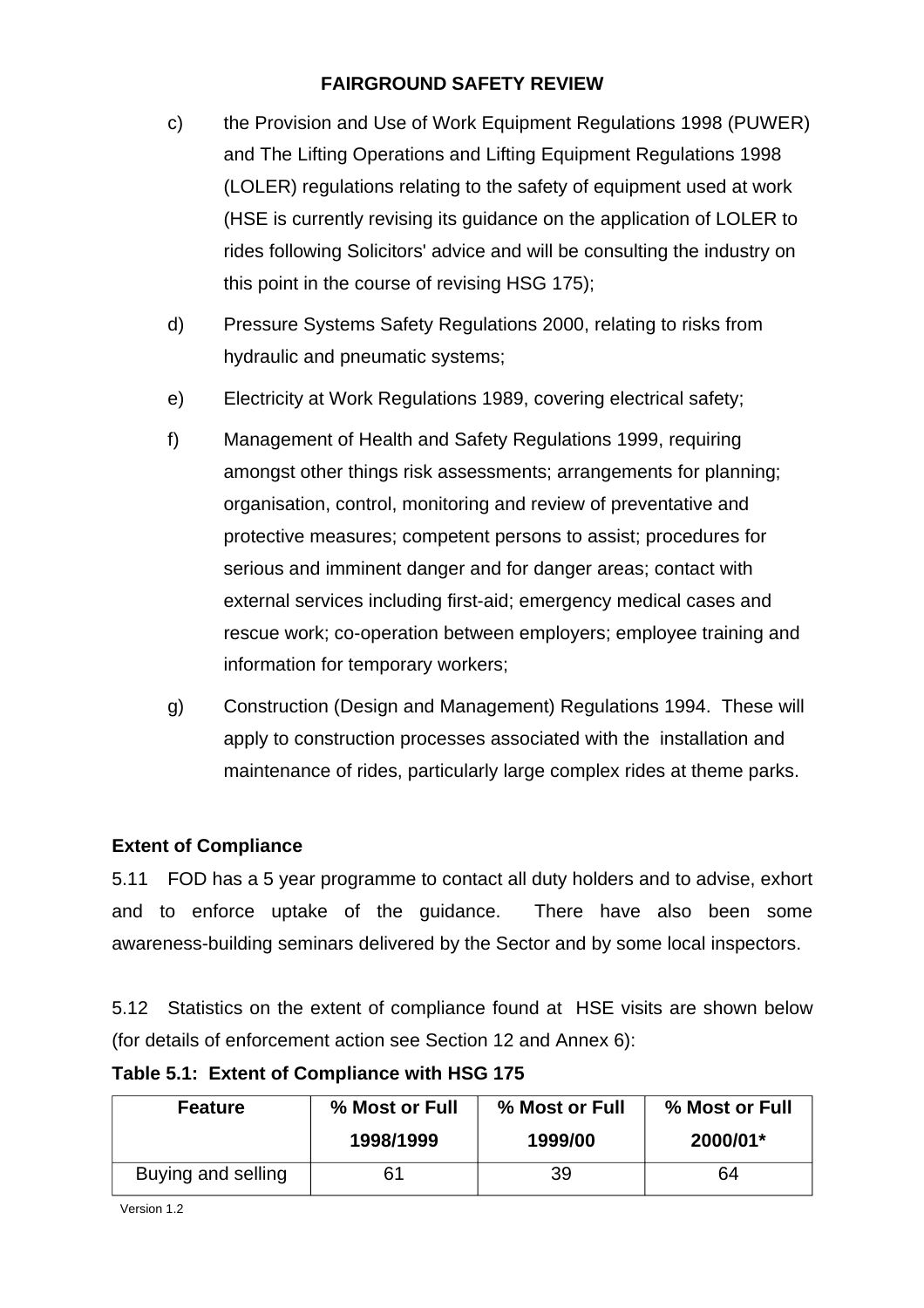| <b>Feature</b>     | % Most or Full | % Most or Full | % Most or Full |
|--------------------|----------------|----------------|----------------|
|                    | 1998/1999      | 1999/00        | 2000/01*       |
| Annual examination | 54             | 71             | 86             |
| Operations manual  | 33             | 26             | 42             |
| Supervision        | 87             | 73             | 70             |

\* figures to October 2000

5.13 Representatives of NAFLIC stated that there are in excess of 1,000 machinery-type rides that are not operating under ADIPS at all, situated mainly at small private sites in coastal areas. No evidence has been produced to validate this figure, and the Sector believes that the number is much smaller - perhaps 100 mainly smaller and part time operators, consisting of about 1-2% of the industry, not within the industry associations. HSE needs to consult NAFLIC to obtain details of sites not in compliance for follow up action.

5.14 It has not been possible to carry out a survey within the time scale of the review that would verify either of these estimates. Clearly 100% adoption of the guidance by the industry has not yet been achieved, and where adopted accident investigation suggests that it has not always been complied with competently and diligently. To some extent this may be explained by the fact that HSG 175 is fairly recent and still being implemented, and that some of the failures of compliance could be due to paperwork not being available for inspection, rather than inadequate primary safety precautions. But given the key role of ADIPS in ensuring safety, less that 100% cannot be considered acceptable, and a vigorous approach by the industry and HSE to identifying non-compliance and taking enforcement action is needed. BALPPA is on record as advocating that "it is time to name and shame". There may a role for all the trade associations in developing safety systems to assist in managing compliance.

5.15 As almost all insurance companies agreed in 2000 to require compliance with ADIPS as a condition of cover, the position can be expected to improve further. Several consultees commented to the effect that HSE should make more use of intermediaries such as LA's and trade associations (e.g. for publicans, event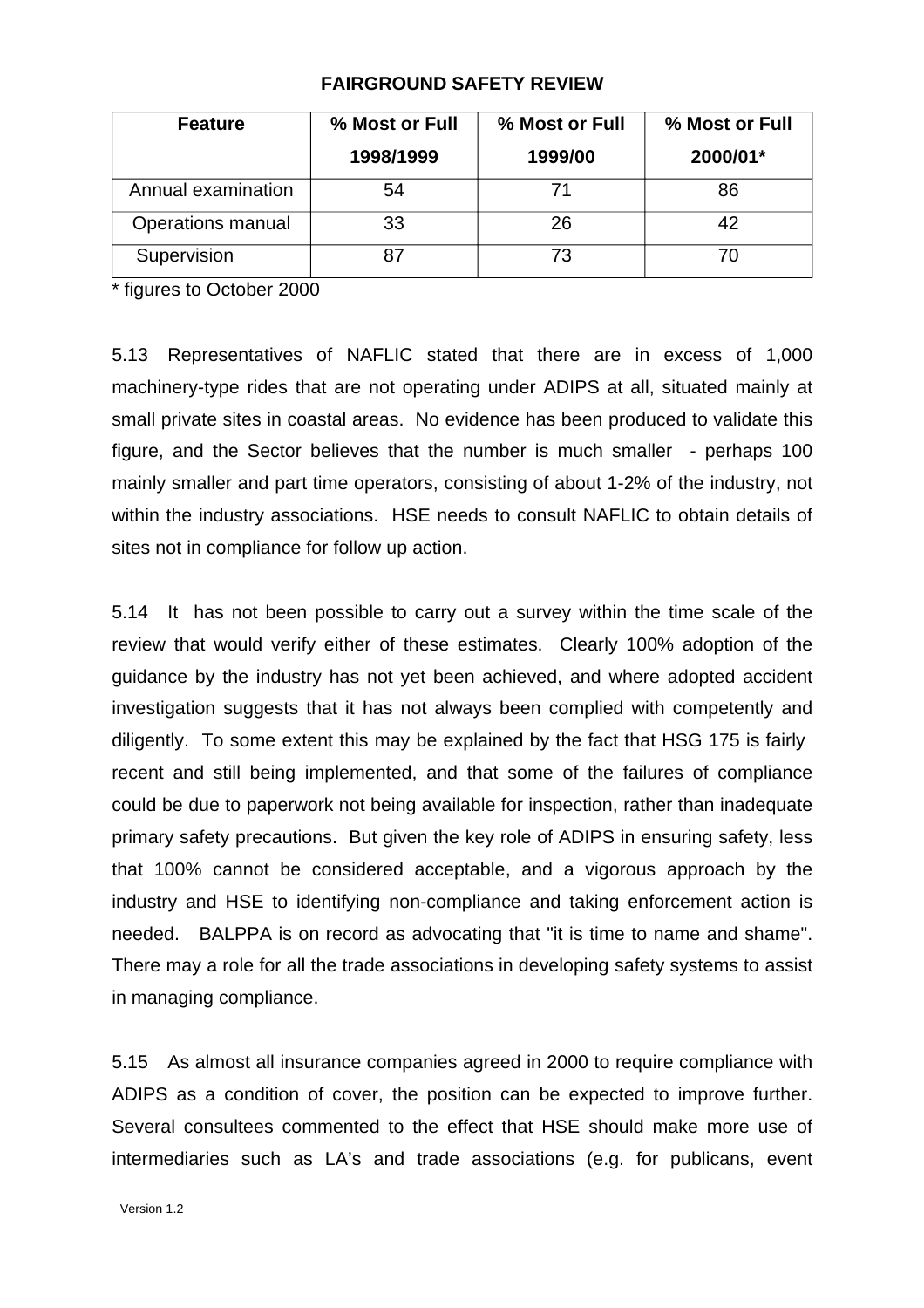organisers, car boot sale operators etc), both to alert them to requirements and to ask them to act as eyes and ears, and this seems sensible. But neither option is likely to provide a complete solution and further action by the industry supported by HSE is required (see below).

### **"Self Regulation"**

5.16 The industry is subject to the same legislation, inspection and enforcement as any other. Comparisons in Section 12 show that the industry has received a fair or even relatively generous allocation of HSE resource and enforcement action in relation to risk. In this sense it is not wholly "self regulating". But in addition it receives the benefit of a probably uniquely high level of active involvement and support for safety by associations covering the great majority of the industry. This should be seen as a benefit.

### **Further Development**

5.17 The Sector is of the view that the current position is sustainable given the high level of industry support for the guidance and the relatively low accident statistics, has indeed been strengthened by recent legislation such as PUWER, and should remain; albeit with continuing development in certain areas as follows:

- a) **Accreditation of Ride Inspectors.** It was always intended, once this regime had taken hold (recognising that a delicate balance exists between the market for such inspections and the availability of those competent to do them), to gradually edge the current registration and self declaration of competence of ride inspectors up the accreditation route. This was discussed at length during the drafting of the new fairgrounds guidance and generally agreed. Improvements introduced in 1999 now go beyond self declaration and require vetting of training, skills and experience;
- b) **International Standards.** One problem is that most rides are imported and overseas makers have no product safety legislation applicable to them at manufacture (although they are subject to HSW s6 and pre-use inspections under ADIPS before use in GB; there is also a German Standard DIN 4112 covering structural safety). The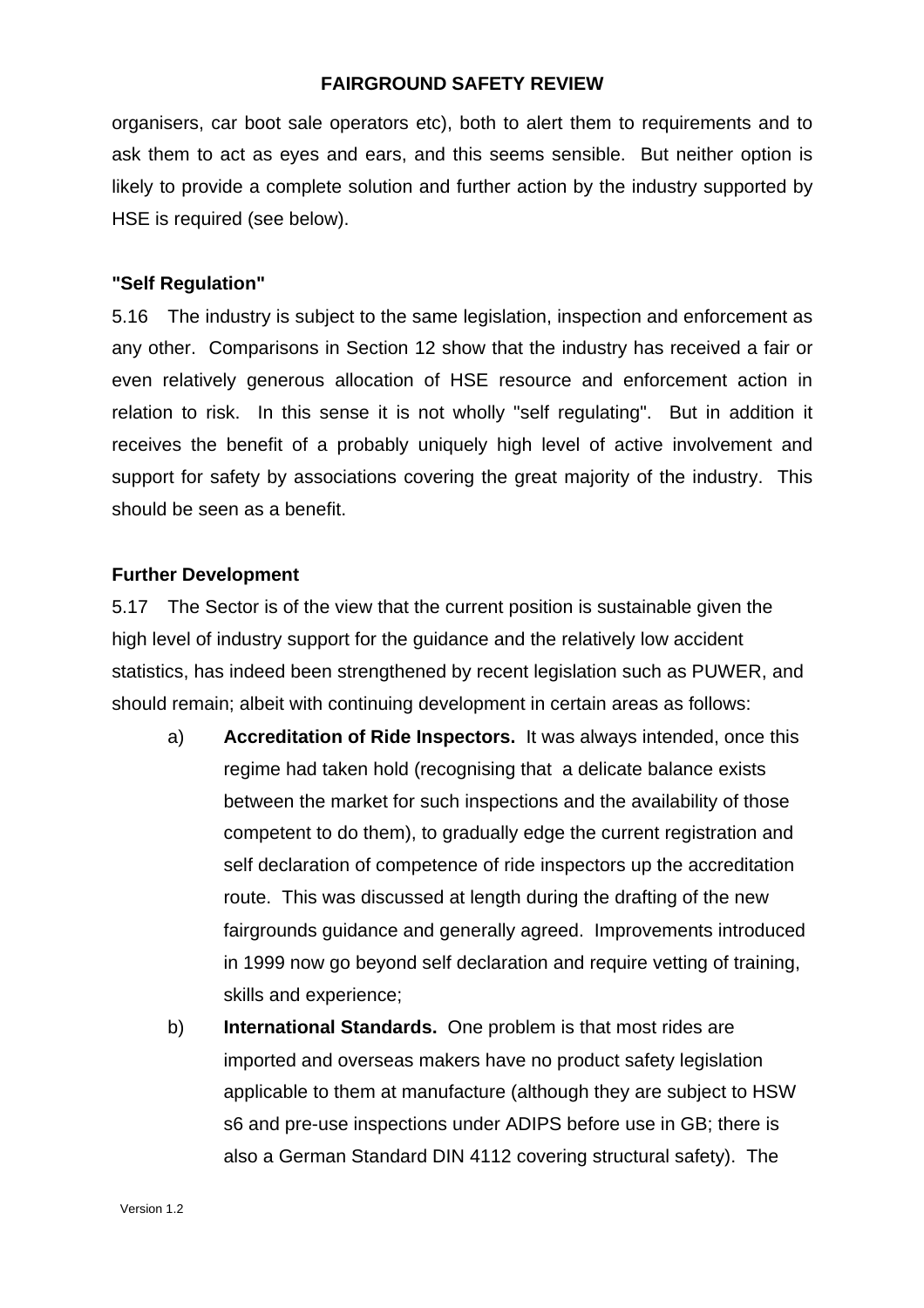completion of an international standard is desirable, although not within GB control;

- c) **Learning from incidents.** The FJAC is exploring the possibility of setting up an industry incident reporting system (ARIS) such that they can learn from others experience, agree technical solutions needed and feed these to ride controllers and ride inspectors;
- d) **Standards of physical design of ride safeguards.** Safeguards often rely primarily on members of the public using restraining devices. However, people do not always follow instructions, and on occasions expose themselves to risk by defeating safety systems. HSE proposals covering catches, latches, restraints and passenger containment were taken into account in preparing the draft of "Advice by Design" .

## **Conclusions and Recommendations**

5.18 The **conclusion** is that taken as a whole the current system of law and guidance is fit for purpose as a framework for the management of accident prevention at fairgrounds, and contains enforceable precautions that are both necessary and well matched to the risks. There are advantages in the flexibility it provides to tailor precautions to particular rides, and to update the regime without the need for changes to the law. Further legislation would smack of firm action, but would be likely to be a slower and more costly route to achieving the improvements that are needed (see also Section 13).

5.19 The improvements **recommended** to the present regime arising from this section are as follows:

a) guidance on "Advice for Inspection Bodies " and "Advice for Design" should be completed as soon as feasible, for issue as annexes to HSG 175. This will require resourcing by HSE as well as the industry, and best way to achieve this might be to set up an intensive drafting session with representatives of the Sector, the industry and HSE's publications section to enable completion, approval and publication without delay (some preliminary work would be needed to prepare a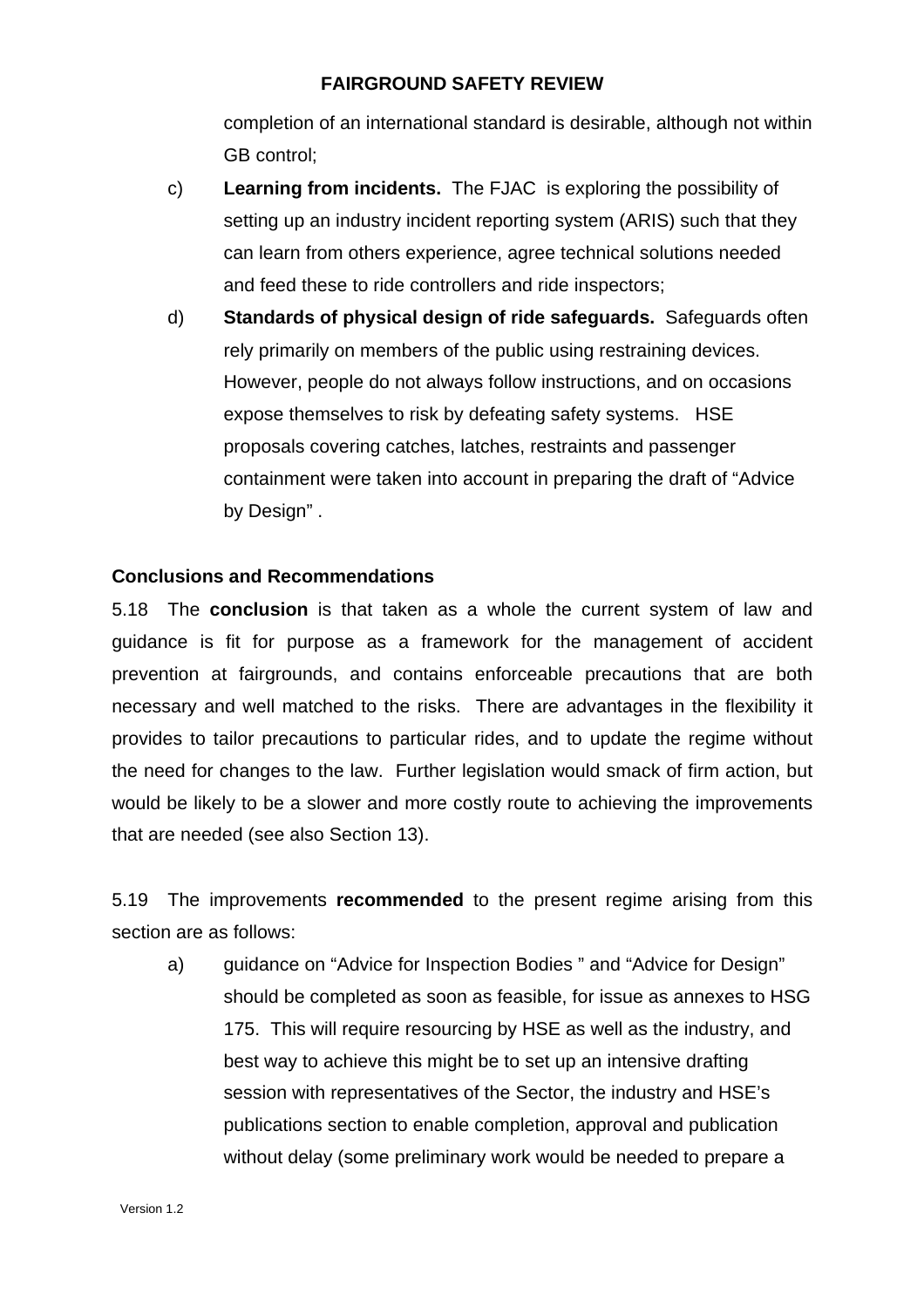first draft of Advice for Inspection Bodies, whereas Advise for Design is substantially complete and should require little attention);

- b) additional measures are needed to build greater compliance:
	- i) more systematic checking by all the industry associations of full compliance by their members;
	- ii) some simpler form of guidance should be delivered to enable the whole of the industry to understand as soon as possible to improve the depth of understanding of the scheme - an urgent programme of industry seminars with some support from HSE seems the best option in the short term, where they have not been delivered recently, with the production of an explanatory video (demonstrating in a practical way the main responsibilities) as a possible option in the longer term;
	- iii) publicity for the scheme, based perhaps on the release of this review with an emphasis on the benefits in terms of low risks, and on examples of enforcement action;
	- iv) the industry should report to HSE any sites or rides thought not to be in compliance with ADIPS, using the formal HSE Complaints Procedure, and HSE should liaise specifically with NAFLIC to identify such sites and take follow up action.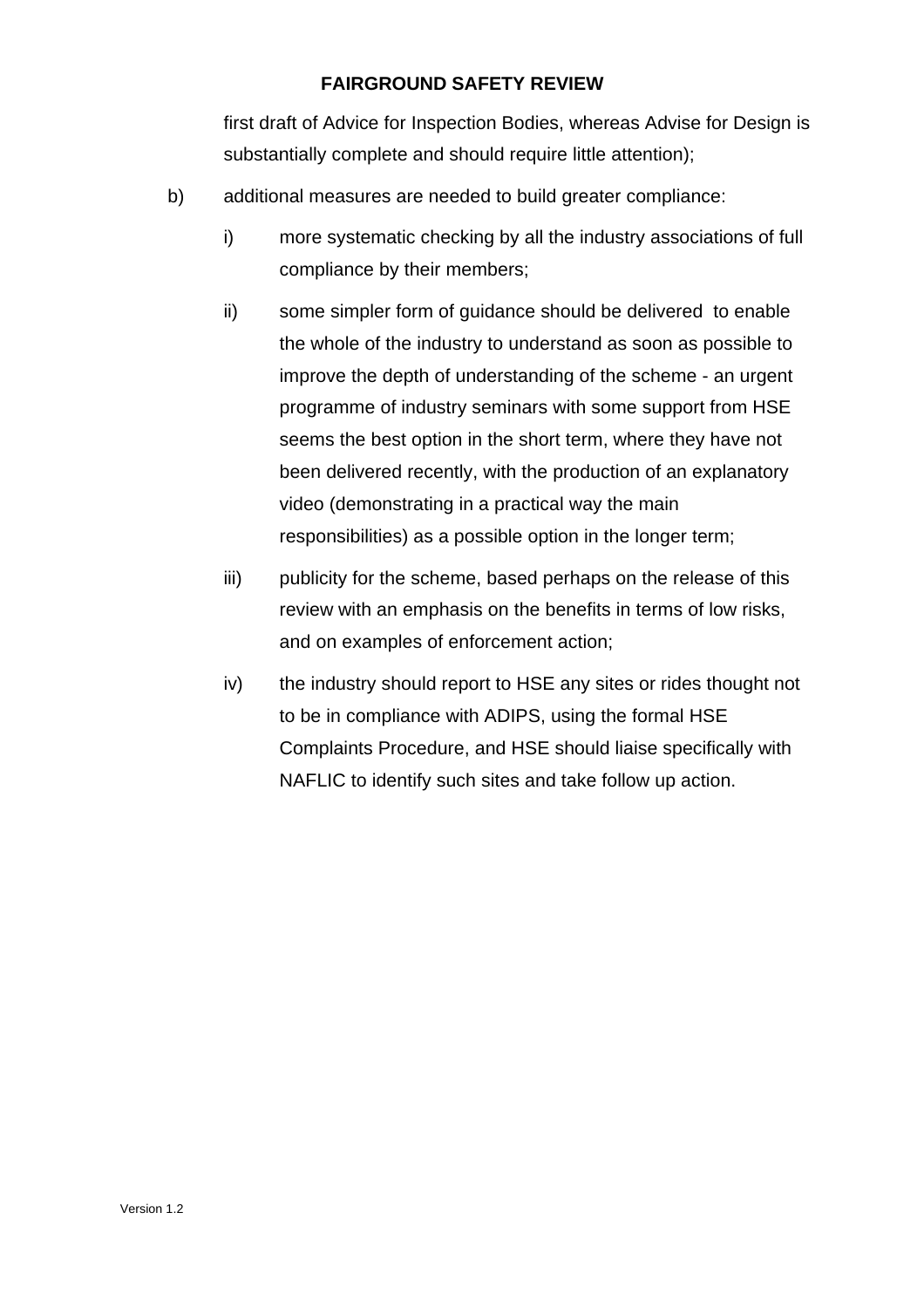### **HEALTH AND SAFETY EXECUTIVE REVIEW OF FAIRGROUND SAFETY**

## **PRODUCT SAFETY**

### **Introduction**

6.1 This section reviews issues relating specifically to requirements for safety by design.

## **Legislation and Standards**

6.2 The product safety requirements of the HSW Act s6 apply to the safety of rides manufactured, imported or supplied for use at work, whether new or second-hand.

6.3 There are no agreed standards applicable specifically to the design of fairground rides for use in GB. There are:

- a) British and International Standards relating to general issues such as stability and electrical safety;
- b) some guidance in HSG 175, both on the general principles and on the management of the design process;
- c) a draft CEN standard prEN 13814 "Fairground amusement park machinery and structures - Safety" ;
- d) a draft technical annex to HSG 175 on "Advice for Design" which has been prepared by the Technical Working Group but is not yet in its final form.

6.4 The European work to produce a CEN Standard has been fully supported by HSE and the industry, but has not yet produced an agreed version. There is a deadline of the end of December 2001 for submission of the version currently being worked on to CEN, but it is not clear if this will be met. The current draft is ambitious to say the least; it attempts to cover the whole range of rides currently being manufactured and those designs that will inevitably emerge in the foreseeable future. HSE has recently resigned the chairmanship of the corresponding BSI committee (MCE/3/4). Although HSE and the industry have put a lot of work into the CEN standards, it is not within their control to get it completed and published.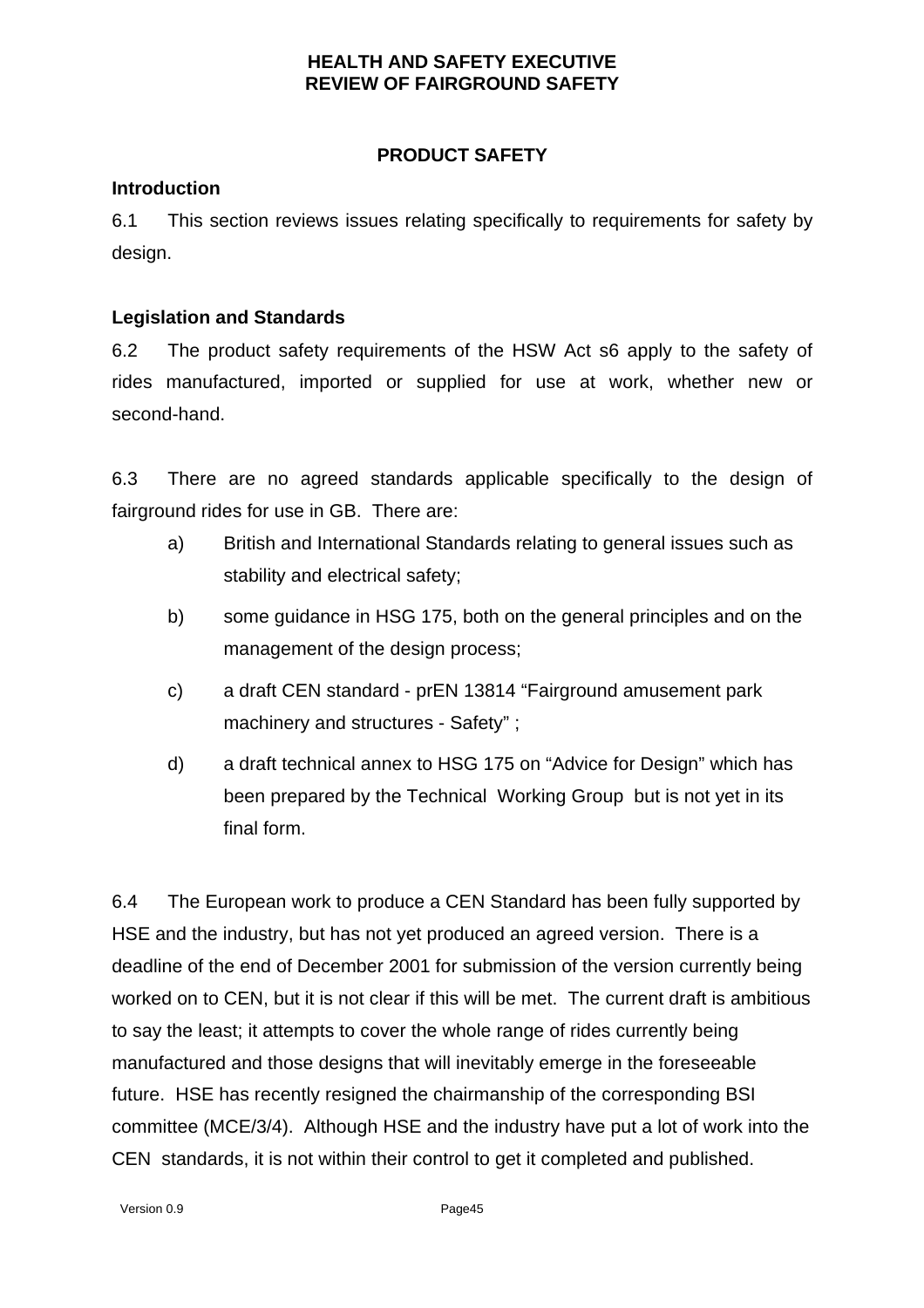## **HEALTH AND SAFETY EXECUTIVE REVIEW OF FAIRGROUND SAFETY**

6.5 Fortunately the process of Design Review (see later) is intended to identify and remedy any shortcomings before rides are actually taken into use in GB, but it is much preferable for them to be safe by design. Given the international trade in rides the lack of international standards is a significant issue, and in consequence:

- a) levels of safety are not fully consistent, with rides being manufactured in Europe not necessarily acceptable in GB without modification;
- b) the Sector considers that HSE lacks sufficient leverage on foreign manufacturers, as would be provided by a Directive on Fairground Rides (although other parts of HSE consider that to get agreement on a Directive standards might end up being lowered, making this a counterproductive exercise);
- c) HSE's ergonomic and technical specialists were of the view that these aspects of design are not always being given enough weight, and that some rides are still being delivered that do not meet well understood design principles.

## **Conclusions and Recommendations**

6.6 As recommended earlier in the report, there is a pressing need to get "Advice for Design" published in GB to provide a baseline of sound guidance in this country. ADIPS is known to have some influence in other countries (for example, representatives of the Italian Manufacturers' organisation praised it highly to the author), so the fact of publication is likely to have a far reaching effect.

- 6.7 In the longer term:
	- a) work should be done to establish a model and guidance for design to take account of the behaviour of younger children (also an earlier recommendation);
	- b) the industry and HSE should support actively efforts to establish international standards.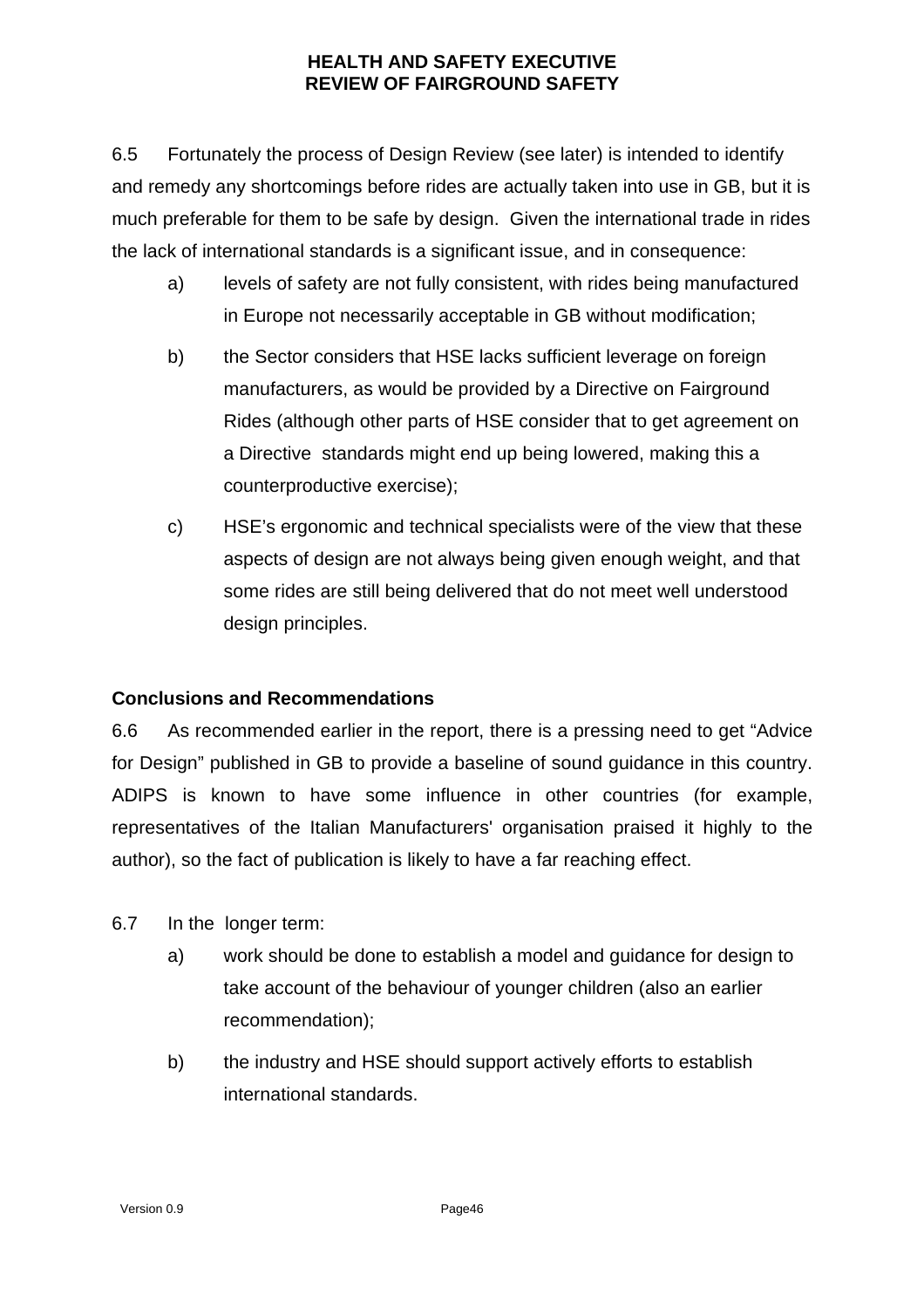### **PRE-USE AND IN-SERVICE INSPECTIONS**

#### **Introduction**

7.1 This section reviews issues relating specifically to pre-use and in-service inspections. Issues concerning the competence and diligence of ride inspection bodies are dealt with separately in the next section.

#### **Legislation and Standards**

7.2 All fairground rides used at work are subject to PUWER, and some to LOLER and The Pressure Systems Regulations 2000 (Solicitors' opinion has been obtained on this point). These regulations set down requirements for inspections by competent persons which do not match exactly those in ADIPS, some being more onerous and others less so. None includes specific requirements for "design review" nor for "assessment of conformity to design" as required under ADIPS. In these respects the guidance is more stringent than the law. However these steps may be required implicitly under more general HSW legislation, if they are necessary in the circumstances to ensure safety. The standard period for inspection under LOLER is 6 months compared to up to 14 months under ADIPS.

7.3 The ADIPS scheme for ride inspections is set out in HSG 175 and supplemented in Entertainment Sheet No. 8.

#### **Amusement Devices Inspection Procedures Scheme**

7.4 ADIPS covers both new and second-hand rides and provides guidance in principle on the four types of inspection, i.e.:

- a) pre-use inspections:
	- i) design review a managed process to determine the adequacy of a design specification and the assumptions on which it is based (with an alternative "Maturity of Design" process for existing rides with a good safety record);
	- ii) assessment of conformity to design a check on whether an entire manufactured device conforms to its design specification;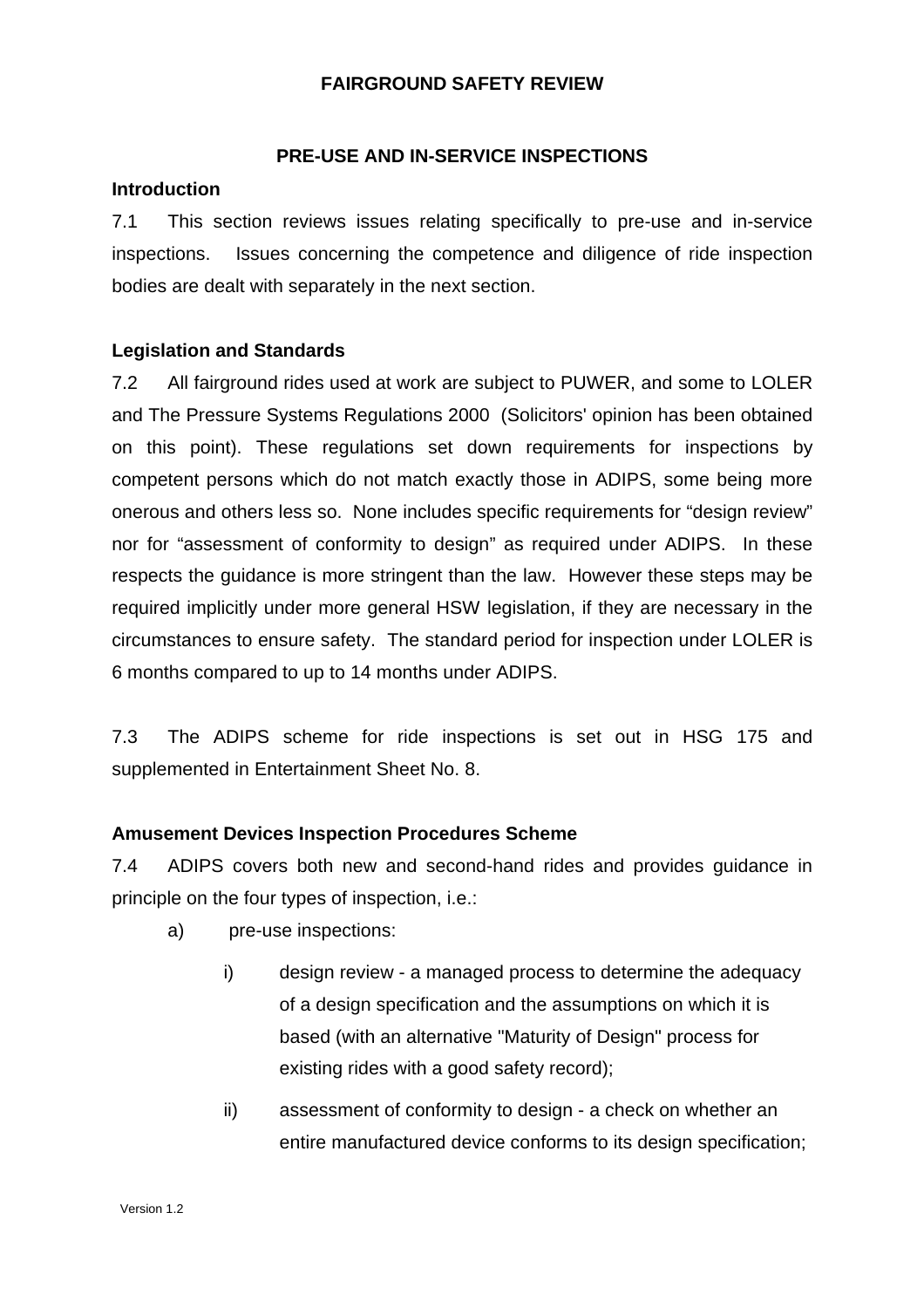iii) initial test - a demonstration that the device is capable of performing safely and in accordance with the design specification, and can be used for a specified period. This is required before first use in this country, before reuse after a safety-critical modification or before first use of a device installed at a fixed site;

b) in-service inspection (previously known as thorough examination) - a periodic check (this is at 14 month maximum intervals unless otherwise specified) on fitness for further use, which may include procedures, tests and examinations.

7.5 This is a clear and logical framework for independent checks throughout the life of a ride, although it is not a replacement for other precautions such as routine maintenance. The systematic approach to pre-use inspection imposes higher levels of safety than the specific legislation, but is considered justified in the circumstances under general legislation. It is particularly relevant and necessary for rides; because they are not mass produced and the industry relies on novelty and innovation, many rides are effectively "one-offs".

7.6 ADIPS specifies that records of these inspections should be contained in the Operations Manual for each ride, and a new Declaration of Operational Compliance (DOC) should not be issued under the scheme unless this manual is in place, and also that the records of inspection are in the operations manual. This is very important, as information on the pre-use inspections is necessary to inform the subsequent in-service inspections.

7.7 Successful completion of inspection leads to the issue of a Declaration of Operational Compliance (DOC). Inspection is required at least annually, although up to 14 months is allowed to provide flexibility. If repairs are needed, the inspection body should inform the controller immediately in writing. Thorough examination usually includes visual inspection , Non-destructive Testing (NDT) of safety critical components and functional tests of safety-related systems. Selection of some tests such as NDT are based on information contained in the Operations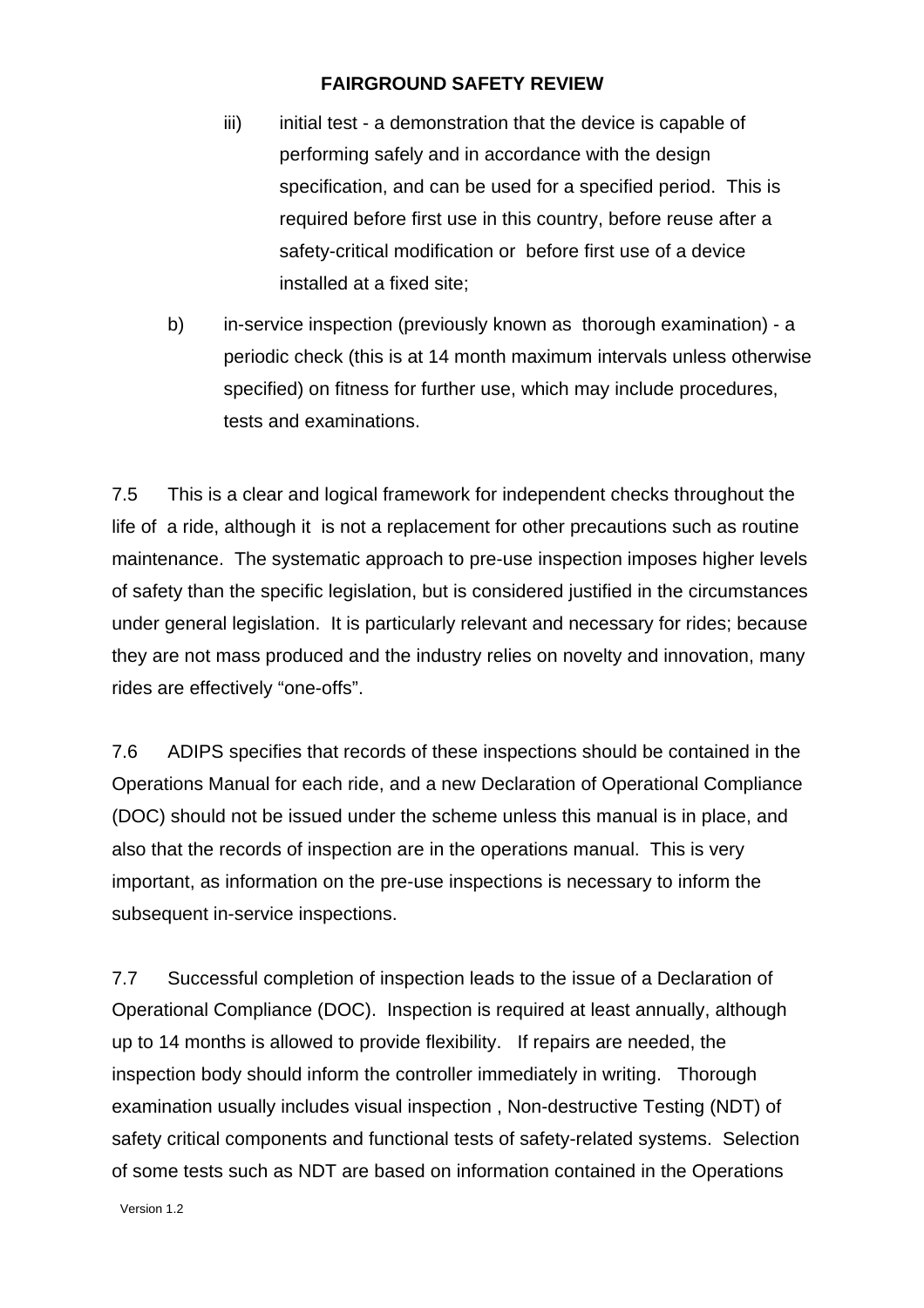Manual and the inspection body's skill and experience. Some parts of the inspection, most commonly NDT or electrical inspection, may be subcontracted.

7.8 The inspection process is heavily dependant on the skills and professionalism of the ride inspectors. They need to have knowledge of past failures, eg by consulting Technical Bulletins on http://www.naflic.org.uk/technical.htm. Fairground ride inspection and testing tends to be of a bespoke nature, as many rides are one-offs. As the sophistication of ride designs increases, design reviewers and ride inspectors need to be more versatile and more acutely aware of longer term effects such as stress that may become manifest after several years of operation.

7.9 Inspection is an essential component in ensuring long term safety. NAFLIC advise that the number of design and in-service defects identified by registered inspection bodies each year is in 5 figures. This can not but be good for safety and a significant contribution to the low and reducing level of risk to passengers.

7.10 The issue of the paperwork is of course nothing in itself - what counts is the quality of the inspection behind it. To be done to high standards, even in bulk, will always be quite costly and an upward pressure on costs can be expected as the price of adequate assurance.

7.11 There are no requirements in the scheme to display DOC certificates, so consumers have not been able to tell which rides have been inspected within the appropriate time period. This is to become a condition of most of the industry associations in the coming year. There might be some difficulties in attaching paper certificates at some rides, and ride inspectors and ride controllers would not, for security reasons, want home addresses displayed, so some modification of the certificates or the use of stickers may be needed. NAFLIC has recently put forward a suggestion that stickers could be sent out from an ADIPS (NAFLIC) office signifying that a DOC has been received. It is proposed that this would act as a national registration that DOCS are in place, and could provide an income to be used for preventative work such as the preparation of Technical Bulletins. This does appear to be an idea worth pursuing.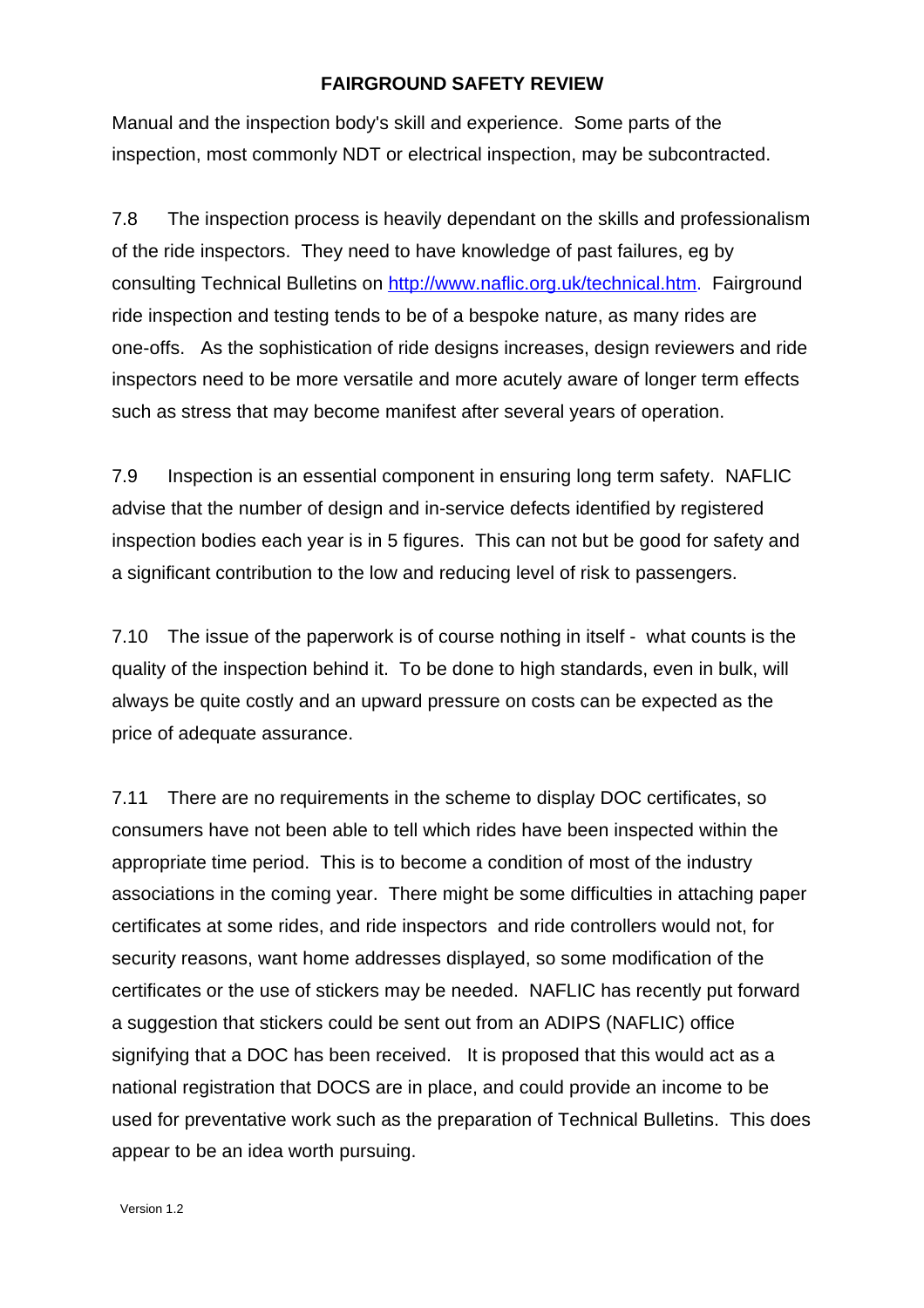7.12 The legislation does not require serious defects to be reported to the enforcing authority, unless required under LOLER for lifting equipment. However, the guidance is that if faults are discovered on a particular device which could have wider implications, HSE and the trade associations should be informed - HSE will inform NAFLIC who are expected to verify the information and if appropriate make it more widely available. There are reservations about how well this process operates when legal proceedings are being considered (see Section 12).

7.13 Compliance with the ADIPS scheme has been enforced successfully by HSE using notices and prosecutions (see Annex 5), and it is now required by most insurers. The scheme received some publicity as it was adopted for the pre-use and in-service inspections of the Millennium wheel.

## **Conclusions and Recommendations**

7.14 The **conclusions** are this scheme is fit for purpose if followed competently and diligently. In some respects it exceeds specific legal requirements.

### 7.15 **Recommendations** are:

- a) the display of certificates should be specified by the scheme, both to inform customers and to facilitate identification of rides that have not been inspected. Where this is not feasible a system of stickers should be developed;
- b) HSE should clarify its advice to inspectors on the application of PUWER and LOLER, consulting the industry in so doing.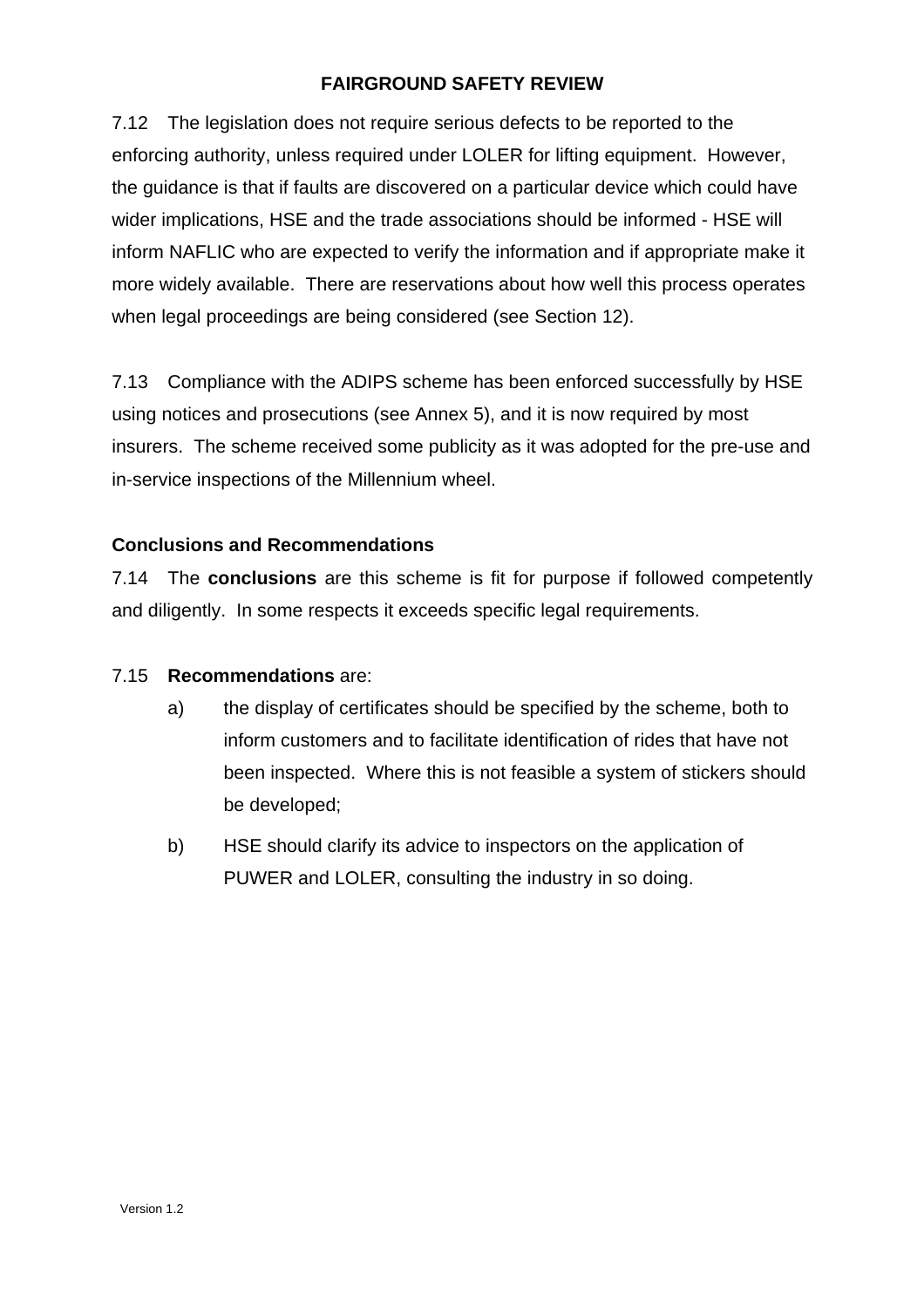### **COMPETENCE AND DILIGENCE OF THE RIDE INSPECTION BODIES**

#### **Introduction**

8.1 This section reviews issues relating specifically to the competence and diligence of ride inspection bodies. The point needs to be made early on that GB has some well respected practitioners of the highest standards of competence and diligence. These individuals have led the development of standards and the continuous improvement of risk assessment and risk control methods over the years.

#### **Legislation and Standards**

8.2 The previous section explained that regulations require inspections to be carried out by competent persons. This term is not defined in law, although guidance is given in ACoP's and guidance.

8.3 ADIPS requires ride inspectors (i.e. competent persons) to:

- a) have appropriate qualifications, experience and training (there are some "grandfather clauses" that do allow some existing practitioners to continue without formal qualifications if alternative evidence of competence is produced);
- b) belong to registered inspection bodies;
- c) be independent of the device concerned, i.e. independent of the designer, manufacturer or controller of the equipment;
- d) make specified checks.

8.4 HSE and the industry have over the years been progressively tightening the requirements for ride inspectors. A rolling balance has been struck between the desire for higher standards and the limited supply of engineers with the special skills and knowledge required - in the short term FJAC members have been sensitive to the need for a sufficient cadre of ride inspectors to exist to enable ADIPS to function across the industry. There has been a potential shortage of registered ride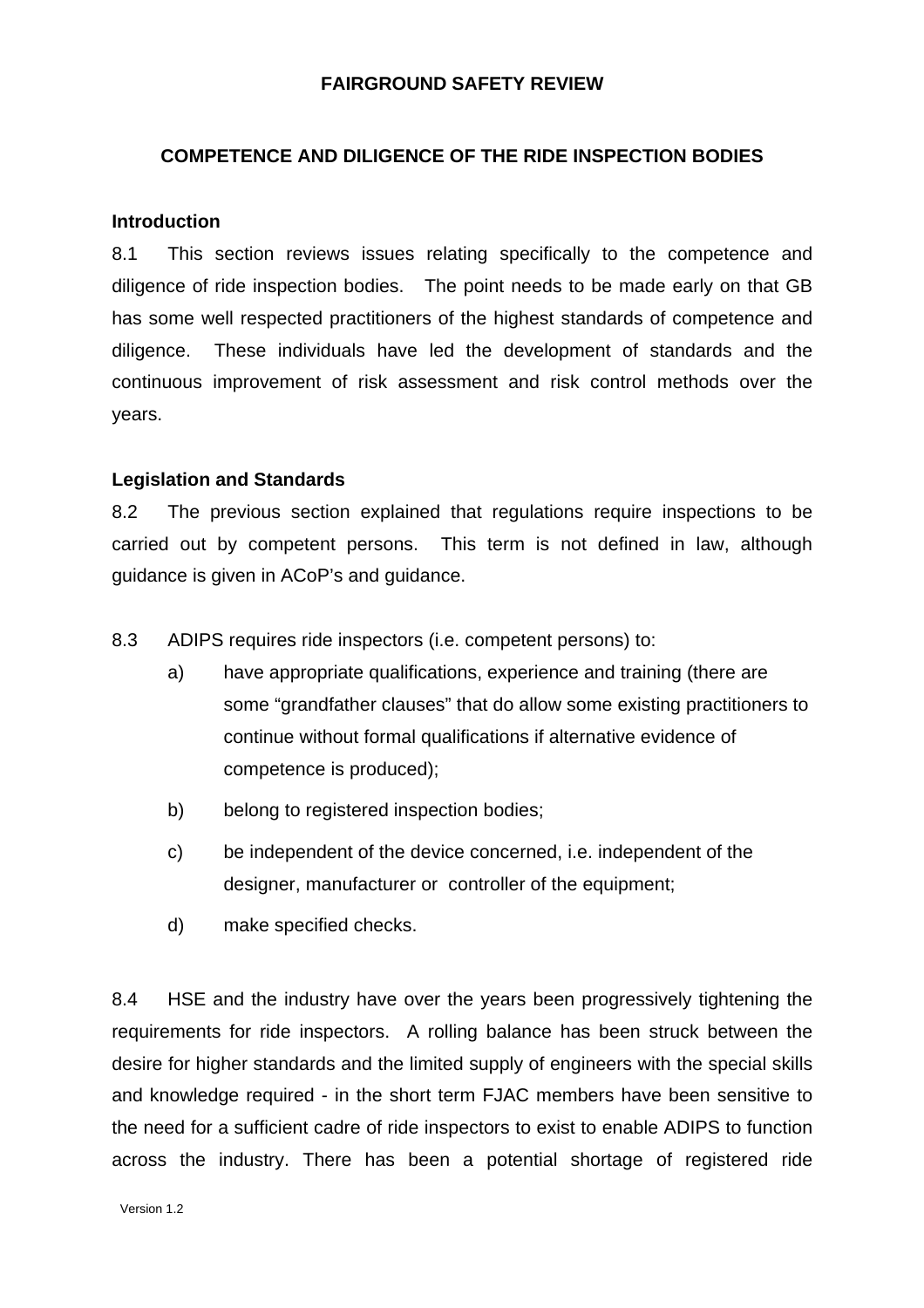inspectors for all disciplines, and particularly for electrical inspections. Higher standards of inspection throughout the industry might exacerbate possible shortages. Customers - i.e. ride controllers and their industry associations - need to accept that inspection fees must be adequate to support high quality inspections. NAFLIC is of the view that the risk of prosecution by HSE is part of the reason why some companies are reluctant to take on the work. There are also seasonal pressures for inspections to be carried out in the early part of the season, which might be eased if clients could be persuaded to spread the load more evenly over the year.

8.5 The Sector has worked to attract new bodies into the field, and with three larger bodies applying for registration recently it is possible that the problem of supply will decrease. Constraints may remain in recruiting sufficient individual inspectors with the requisite skills, training and experience, especially as no training courses or formal qualifications for amusement engineering are available (an opportunity here for higher education establishments!). Concerns have been expressed that German bodies are able to work in GB whilst the converse is said to be illegal under German law. Although if correct this might be a restrictive practice, the issue is outside the scope of this report.

#### **Registration Processes**

8.6 Registration of inspection bodies is administered by NAFLIC for all the trade associations that are represented on the FJAC. Although NAFLIC does not itself accept or reject registration applications, it is seen as closely associated with decisions on fitness to inspect rides. Few inspection bodies are registered to carry out the full range of inspections, and controlled subcontracting is allowed.

8.7 Prior to the year 2000 the registration process was essentially one of self-declaration of competence backed up by a "quality file". In 2000 procedures were introduced, as previously planned, for the qualifications, training and experience to be vetted. The quality files must conform to 2 or more Parts of the "Rules for the accreditation of bodies performing inspection of fairground and amusement park machinery and structures." The arrangements now in place are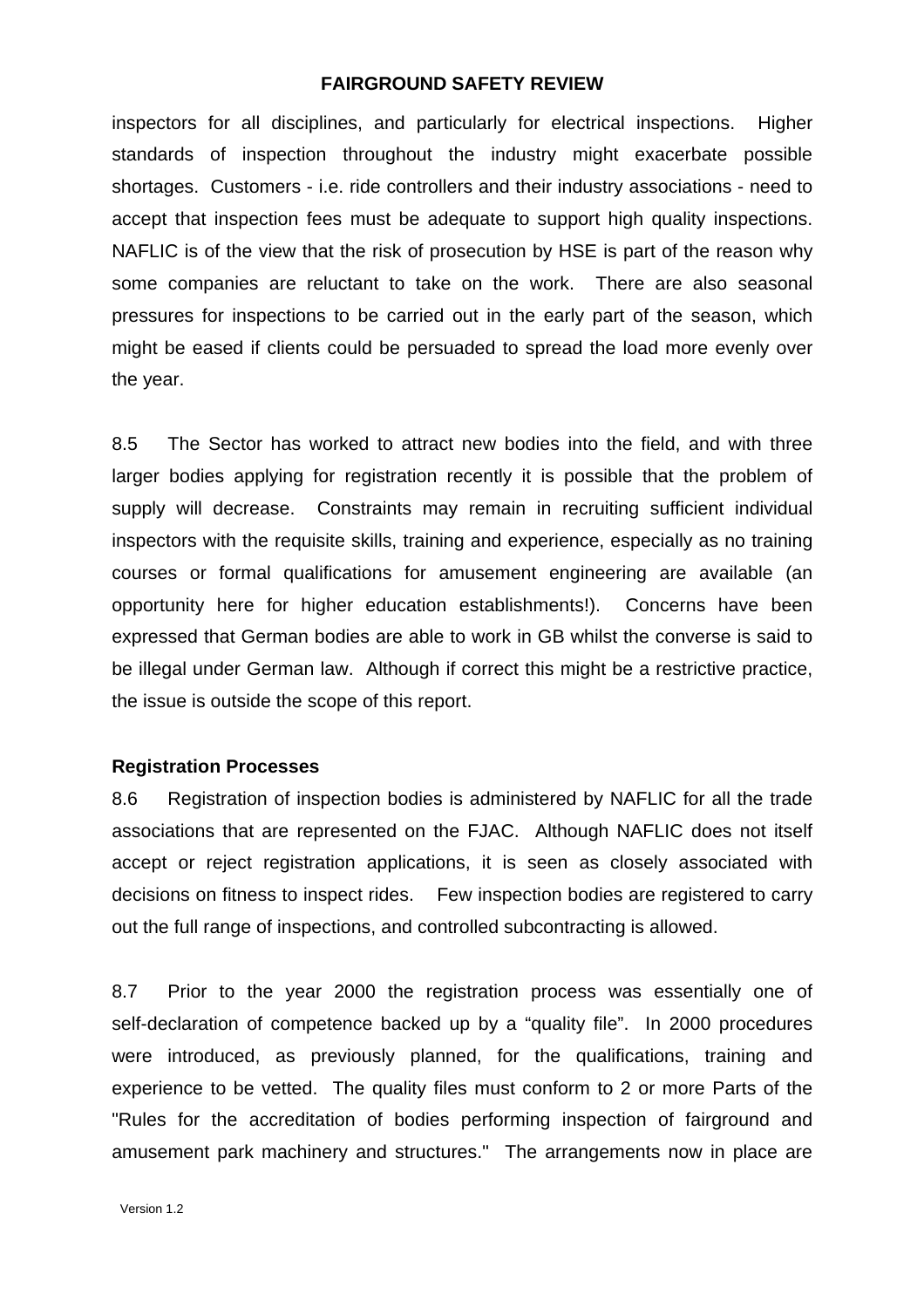much stronger than before to check competence, and at least one IB has dropped out.

8.8 Registration requirements are that the quality file must contain details required by the "service quality schedules". There is a service quality schedule for each type of inspection which identifies the types of qualifications, experience and service performance the industry considers to be appropriate for each inspection task. The files are vetted by a subcommittee of the FJAC, which makes recommendations to the ADIPS Working Group. The vetting committee currently consists of:

- a) Eric Pirie (HSE Sector);
- b) John McDonald (HSE Specialist Engineer);
- c) Ken Rundle (ride inspector and manufacturer, and FJAC representative on UKAS).
- 8.9 There are two issues with the current registration process:
	- a) the fact that HSE staff form the majority on the vetting committee, although welcomed by the industry and reassuring in the short term, raises the possibility of compromise of the regulatory role. Inspection bodies accepted today as competent might need to be considered for prosecution tomorrow, and in the view of HSE representatives the current arrangements do not preserve sufficient regulatory independence and separation of function;
	- b) if there is to be public confidence in the ride registration process there must be seen to be a clear separation of NAFLICs roles in administrating the registration process and in representing the interests of its members as a trade association.

8.10 There is an evidence-based complaints system. This has been used recently to suspend an inspection body that carried out NDT without the appropriate qualifications, and on an earlier occasion to require additional training for ride inspectors.

Version 1.2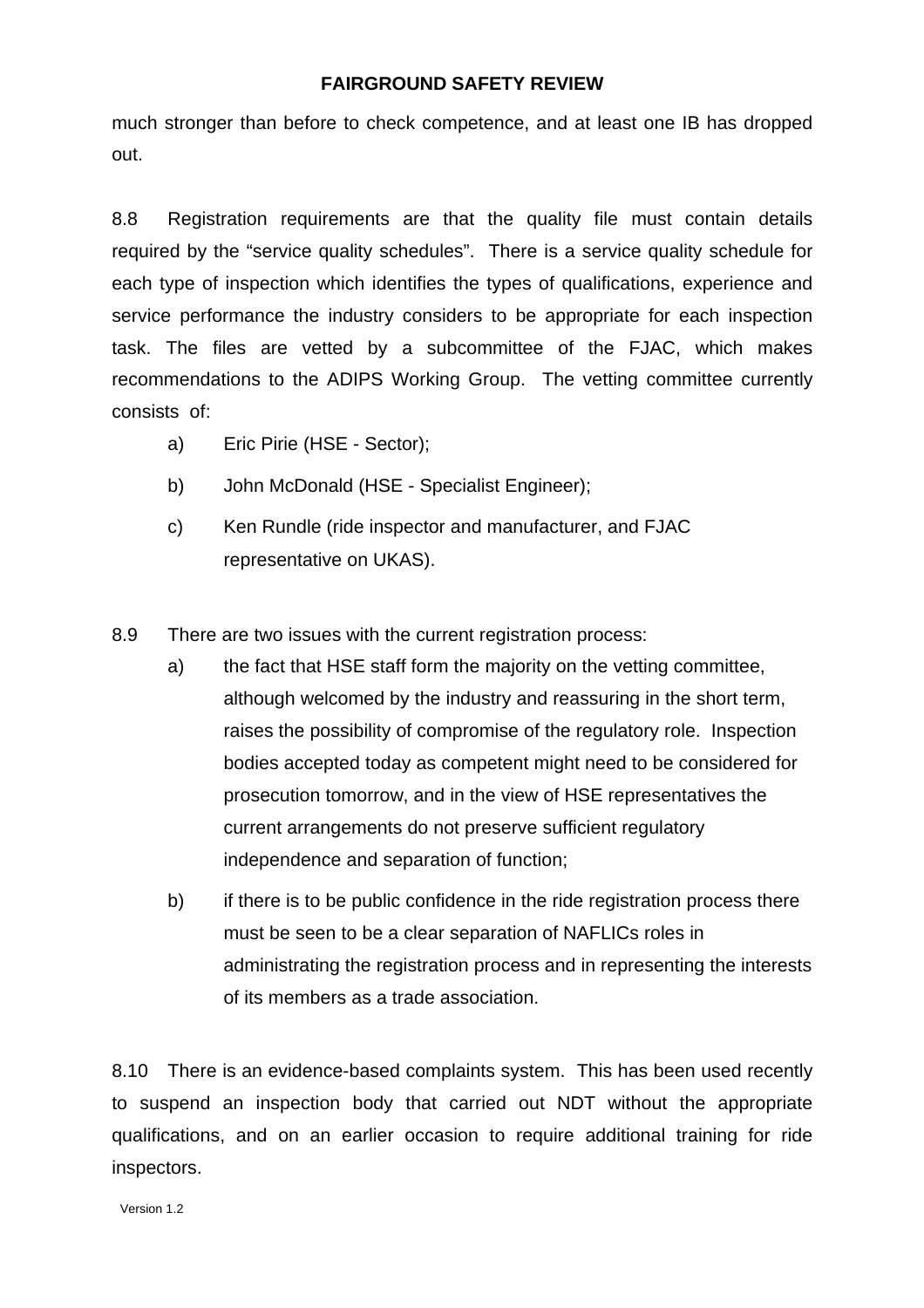8.11 The system of inspection has been developed to be consistent with BS EN 45004:1995 "General Criteria for the operation of various types of bodies performing inspection". NAFLIC had a representative on the BSI and CEN committees that wrote this standard. It specifies general criteria for the competence of impartial bodies performing inspection irrespective of the sector involved. It also specifies independence criteria, including that "The personnel of the inspection body shall be free from any commercial, financial and other pressures which might affect their judgement."

8.12 The standard also specifies organisation and management criteria including supervision and deputisation arrangements. As things stand there has been little systematic check by the industry on the exercise of due diligence by individual ride inspectors. At present there may be some variation in interpretations of how far duties under inspection should extend. Once "Advice for Inspection Bodies" has been published there will be a clear standard against which diligence can be assessed.

#### **Accreditation**

8.13 In the view of the author the industry-based registration scheme does not automatically command the confidence of independent accreditation (the method under CORGI and LOLER schemes described in Annex 6), although it shares many of the same features and would operate in a similar way and would also involve people from the industry carrying out vetting of candidates.

8.14 The Certification of IB's using an Accreditation body under United Kingdom Accreditation Service (UKAS) instead of the current arrangements has been discussed and has some support in the industry. Both NAFLIC and SGGB have reservations, based on the considerable cost implications of setting up and maintaining an accreditation system without demonstrable safety benefit. In the view of the author the fundamental importance of independent and diligent inspection, and the possibility of regulatory compromise in the present system, strengthen the case for such formal accreditation, although it may be that the existing scheme could be developed further to deal with any reservations.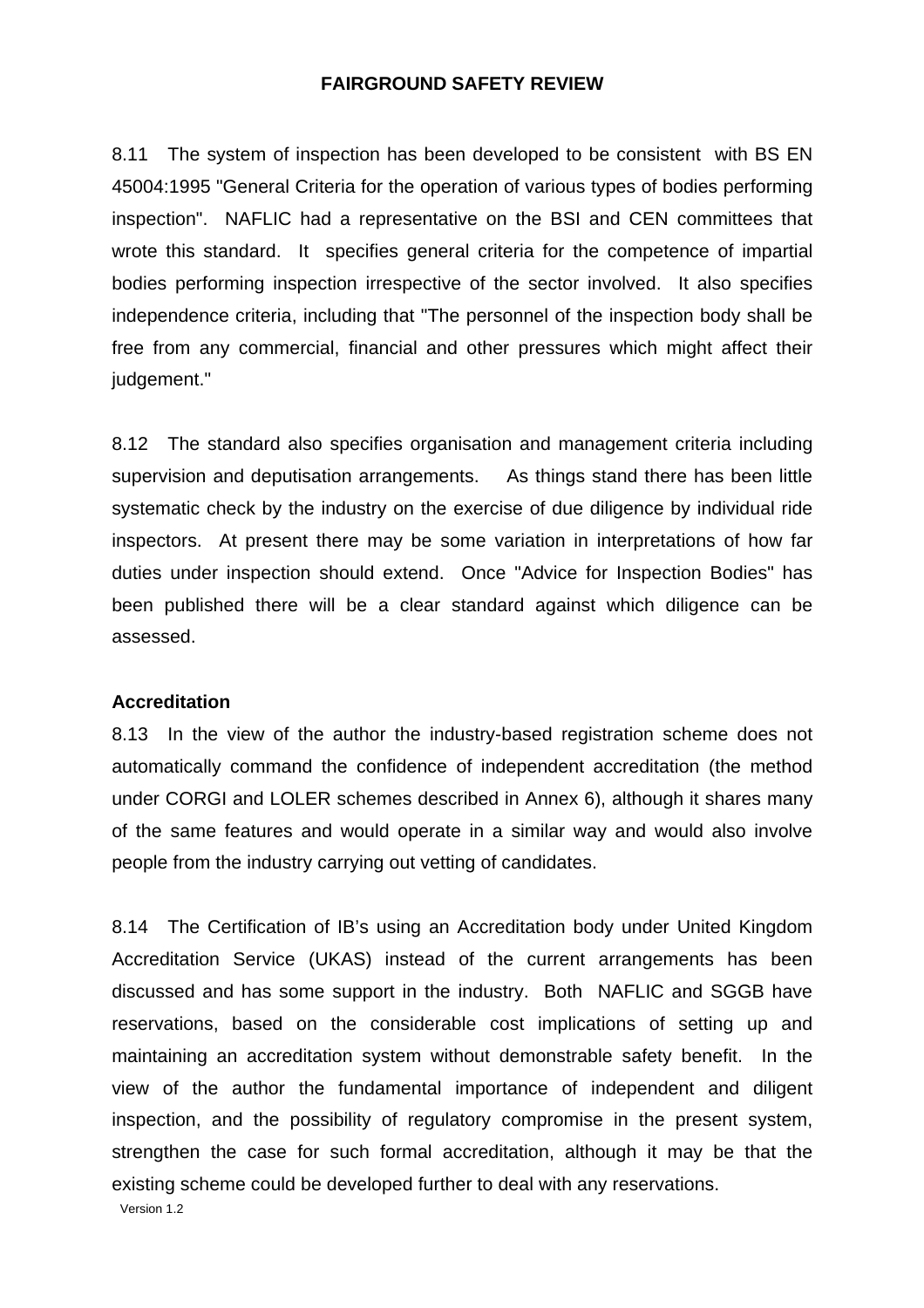#### **Audit of Inspection Bodies**

8.15 Plans for audit of all 20 or so inspection bodies (i.e. all those active) were proposed by the Sector as part of its Sector Strategic Plan for 2001/02. Steve Flanagan, an operational inspector in Wales and West Region has been asked to head the audit team. This would involve a systematic approach to auditing the 20 IB's at 10 per year in 2001/2 and 2002/3, on a prioritised basis and conducted by a team drawn from resources nationally. Inspections would be in two stages; firstly an Inspection Body head office based audit type inspection, focused on systems in place to ensure compliance with HSG175, the ADIPS scheme and other specific guidance, closely followed by an on-site inspection of ride examination activities, designed to test out that the systems claimed are in place.

8.16 To audit each IB would involve about 2 days each for an inspector, a specialist mechanical inspector, and a specialist electrical inspector. These individuals would need to be experienced in fairground work, although less experienced colleagues could accompany the visits as a means of acquiring knowledge

8.17 Although these audits will take place as part of HSE's regulatory role, they are also an opportunity to contribute to the harmonisation of inspection standards, to identify any areas where guidance can be improved, and to reinforce the efforts of the ride inspectors, most of whose competence and diligence is well respected. The early completion of "Advice for Inspection Bodies" as previously recommended will be an important step in facilitating this work.

#### **Conclusions and Recommendations**

8.18 The **conclusion** is that although greatly strengthened since 1999 the registration and monitoring processes are not as strong as they need to be given the critical role of ride inspectors in the safety regime.

#### 8.19 The **recommendations** are that: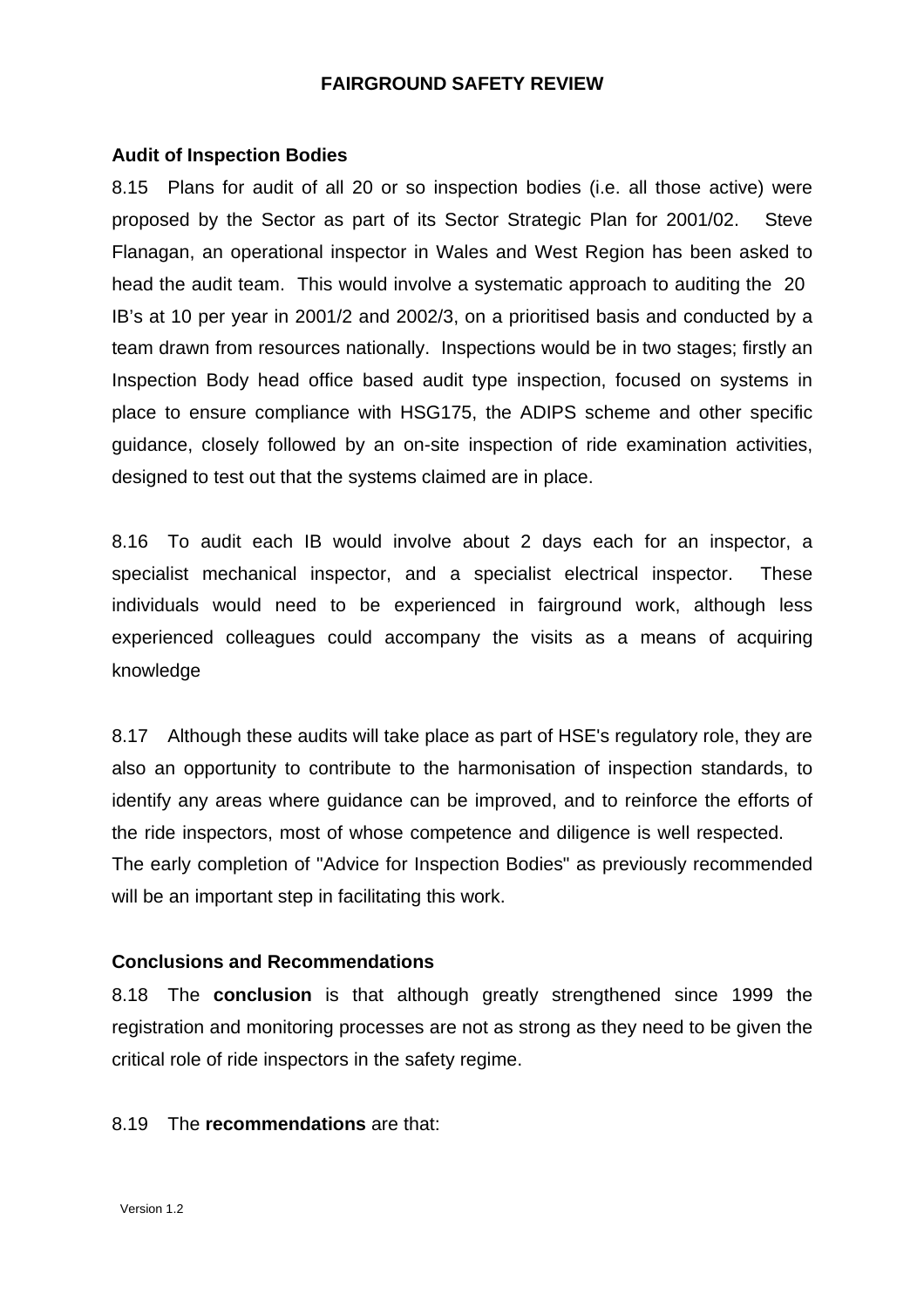- a) the industry should move as soon as possible to formal independent Accreditation of ride inspectors under UKAS, with periodic monitoring of ride inspectors' work to check for lack of diligence, or to achieve the same standards by alternative means ;
- b) in the meantime, HSE should audit all ride inspection bodies as soon as feasible.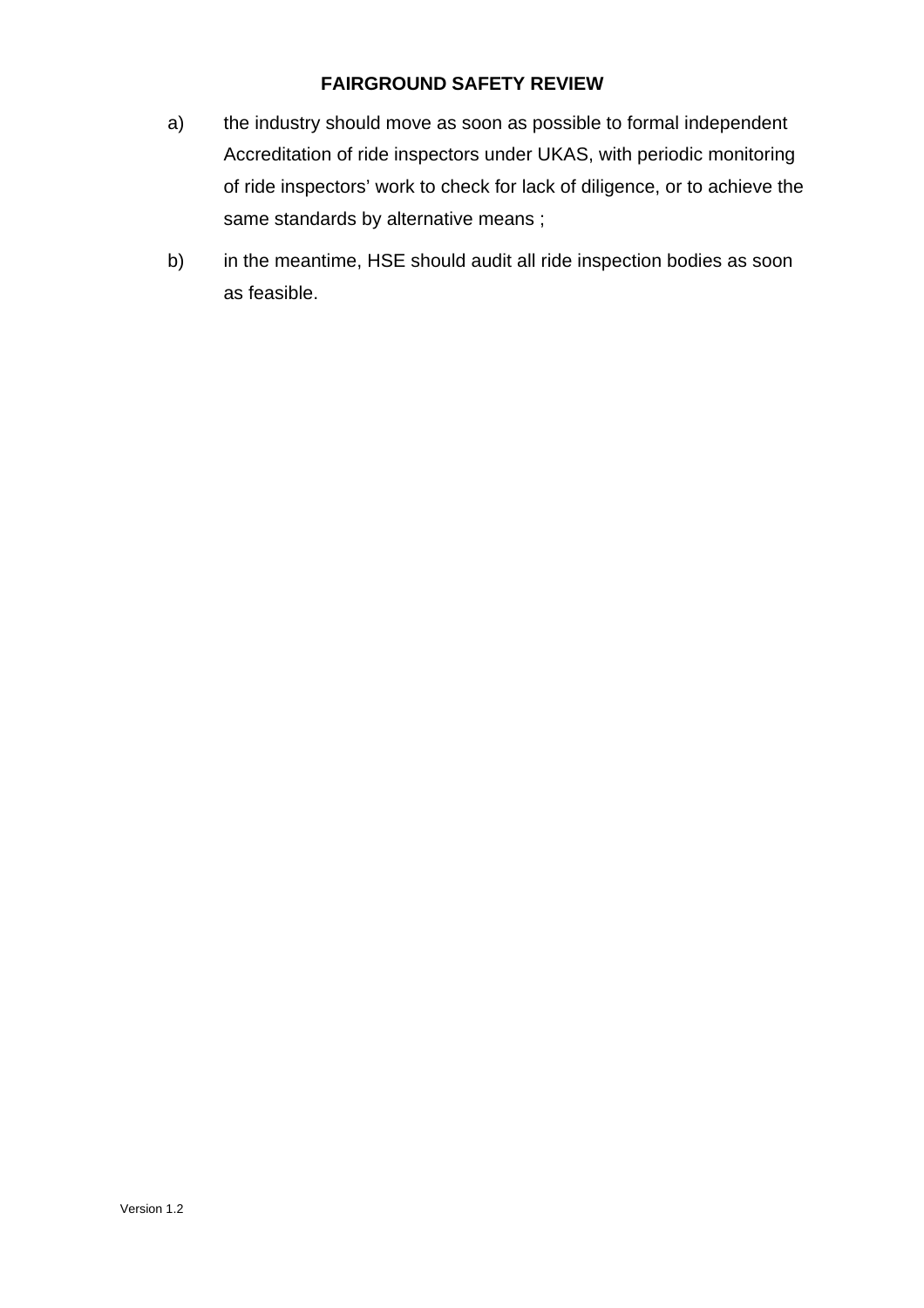## **PHYSICAL STANDARDS FOR RIDES**

### **Introduction**

9.1 This section reviews issues relating specifically to physical safeguards when rides are in use*.* These include maintenance and fencing. The shortness of this section reflects a lack of issues requiring changes in standards or guidance, not the practical importance of the issues themselves which are critical in ensuring safety. As in other industries, most accidents are caused by slips, trips and falls, so maintenance of platforms and access arrangements is important.

### **Legislation and Standards**

9.2 Legislation covering physical standards is summarised in Section 5 of this report, and includes PUWER and LOLER.

9.3 The main guidance for fairgrounds is included in Part F of HSG 175, "Guidance for Controllers". In the view of the author this offers guidance that is clear and well matched to the risks. It contains topics on, amongst others:

- a) buying and selling an attraction, including requirements for ADIPS paperwork to be obtained and updated ;
- b) modification and repair;
- c) effective maintenance, including requirements for daily checks and regular maintenance;
- d) transporting and assembling rides, including operational stability;
- e) preventing access to dangerous parts, including barriers, interlocks and platforms;
- f) passenger containment, including the principles of design, and operational precautions such as the restriction of passengers by size.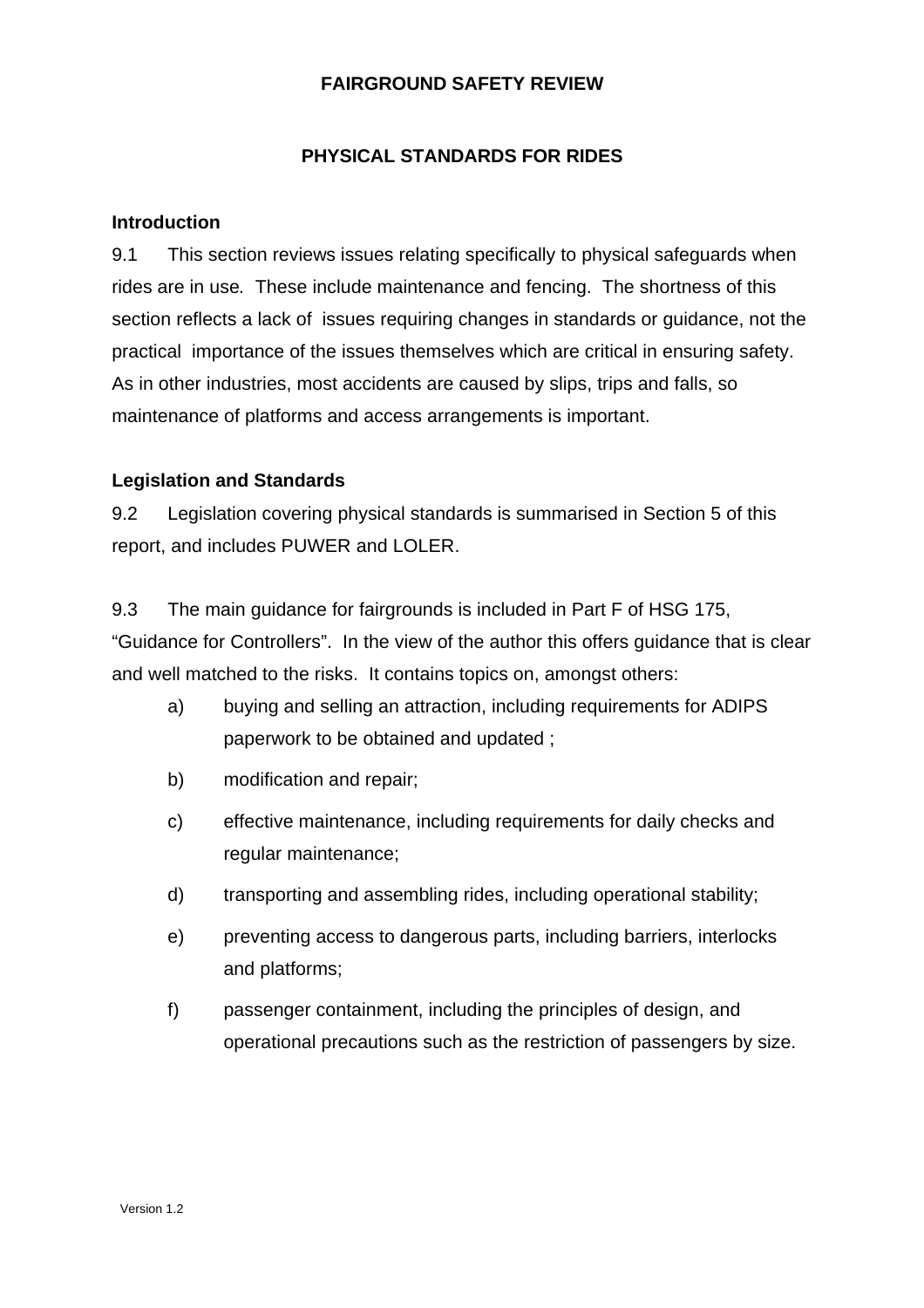### **Issues**

9.4 A number of consultees commented that some ride controllers tend to rely too heavily on annual inspection under ADIPS and not enough on effective maintenance throughout the year, perhaps assuming that the certification process is sufficient in its self.

## **Conclusions and Recommendations**

9.5 The **conclusion** is that the importance of regular maintenance needs to be stressed, and the **recommendation** is that this should be covered explicitly in new measures to build awareness and diligent compliance (eg Regional Seminars by the industry with some HSE support) and in HSE inspections.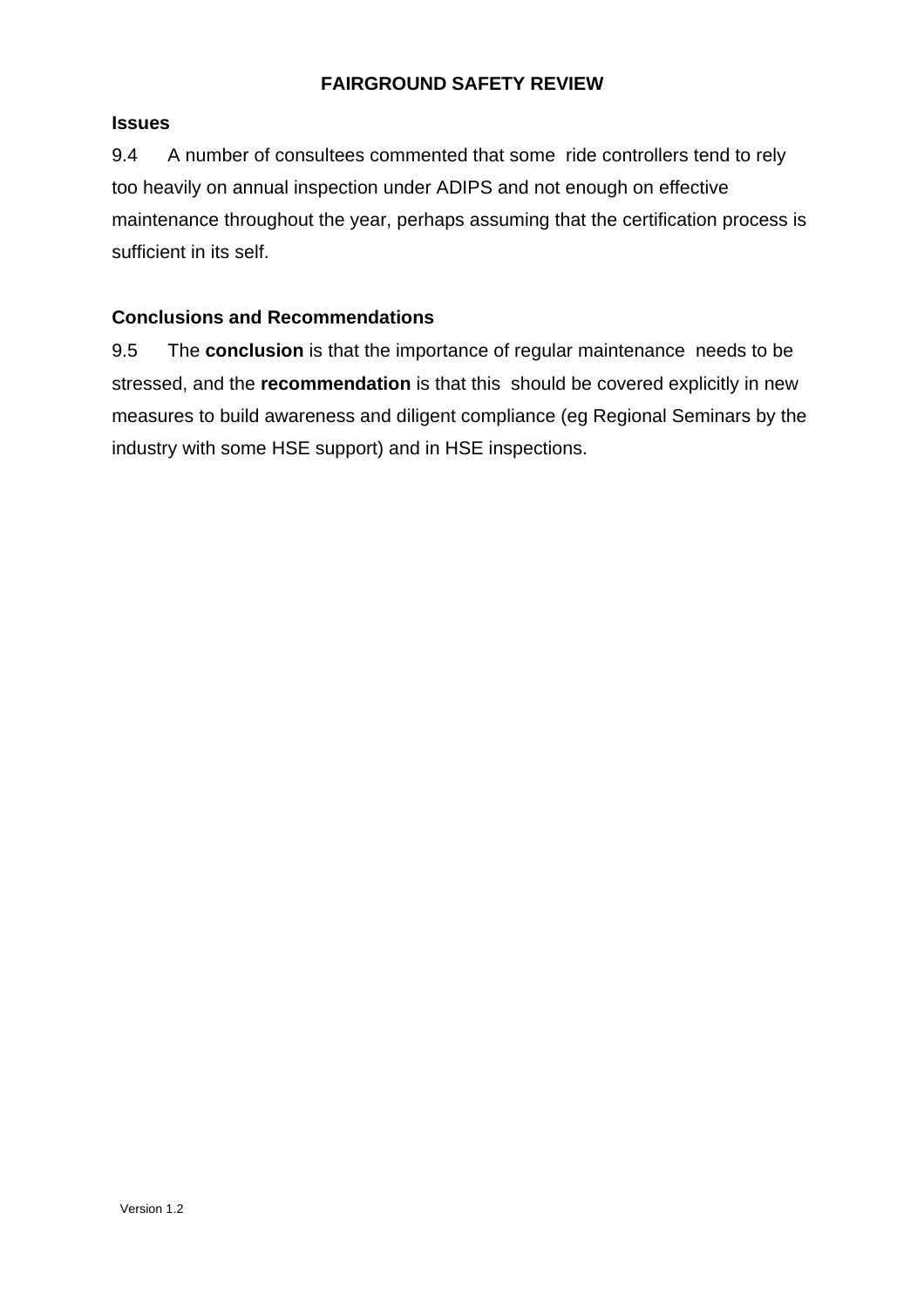# **ROLES OF FAIRGROUND OPERATORS AND ARRANGEMENTS FOR SUPERVISION**

### **Introduction**

10.1 This section covers issues relating specifically to the supervision of rides. Like the previous section, its shortness does not reflect its practical importance.

### **Legislation and Standards**

10.2 The main legislation is:

- a) PUWER, which requires, in summary, that people who supervise the use of work equipment must by adequately trained;
- b) general requirements of the HSW Act relating to duties on employer and employees.

10.3 HSG 175 provides guidance that in the opinion of the author is clear and well matched to the risks, covering:

- a) in Section F, the selection and training of staff;
- b) in Section G, the responsibilities of operators and attendants, including daily checks of rides, safe operation, supervision of attendants and supervision by attendants of the public.

#### **Issues**

10.4 One issue that has been exposed in accident investigation is the difficulty of maintaining effective supervision in dark rides. The availability of cheaper infrared surveillance systems may provide a practical solution here.

10.5 BALPPA has prepared a training programme leading to the BALPPA Certificate for Visitor Attraction Operation. NAFLIC have suggested that other industry associations could benefit from such an approach on training and quality standards.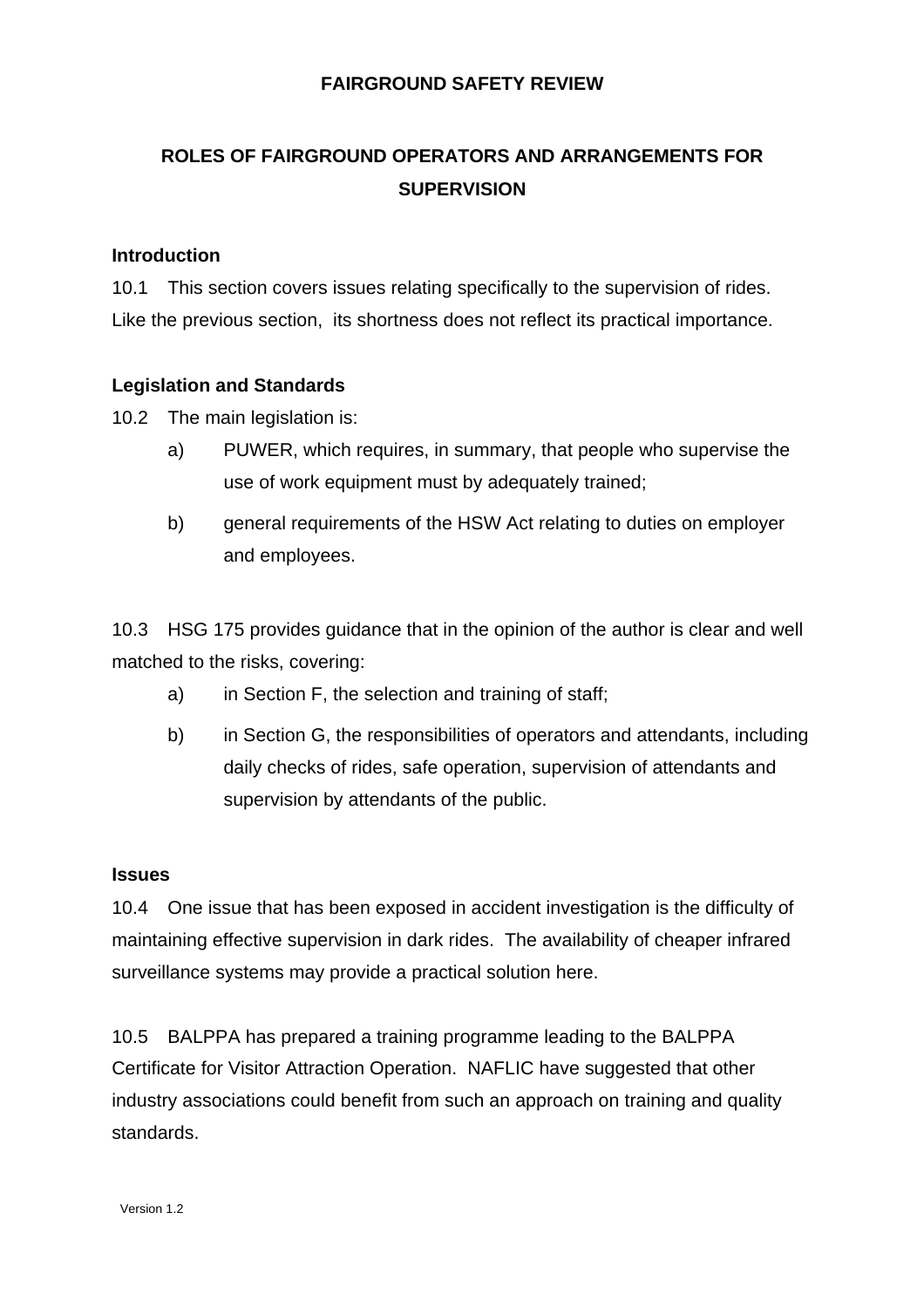## **Conclusions and Recommendations**

10.6 The **conclusion** is that supervision is one of the key issues in maintaining safety in ride operation.

10.7 Industry associations are **recommended** to consider the development of training and quality standards for members.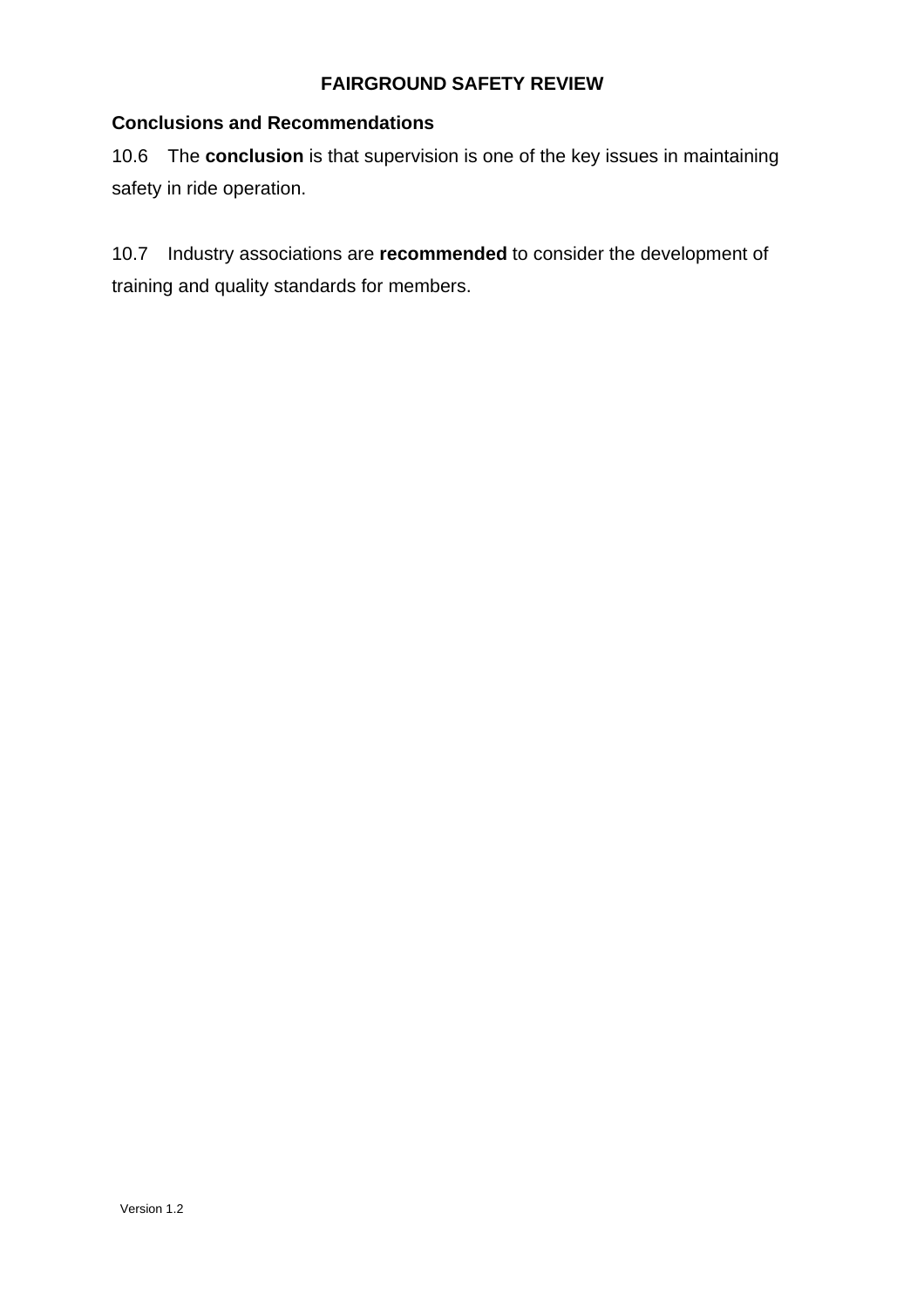## **EFFECTIVENESS OF THE FAIRGROUNDS JOINT ADVISORY COMMITTEE**

### **Introduction**

11.1 This section reviews the effectiveness of the FJAC. The Committee has been in existence for over 20 years. It's aims are to:

- a) promote health, safety and welfare of employees and members of the public in the fairgrounds and amusement parks industry;
- b) help prevent all accidents and especially fatal or serious ones;
- c) discuss investigated incidents in order to identify key issues;
- d) initiate research into accident causation;
- e) prepare guidance documents, with the principal effort going into fine tuning HSG 175.
- 11.2 Much of the detailed work is done by:
	- a) the Research Sub-Committee;
	- b) the Technical Working Group;
	- c) the ADIPS Working Group;
	- d) the New Guidance Working Group*.*
- 11.3 Membership consists of:
	- a) HSE the secretariat is provided by the Sector, and there is also representation of the Local Authority Unit and Policy sections;
	- b) the Amusement Catering Equipment Society;
	- c) the British Amusement Catering Trades Association;
	- d) the British Association of Leisure Parks and Piers;
	- e) the National Association for Leisure Industry Certification;
	- f) the Showmen's Guild of Great Britain;
	- g) the Society of Independent Roundabout Proprietors;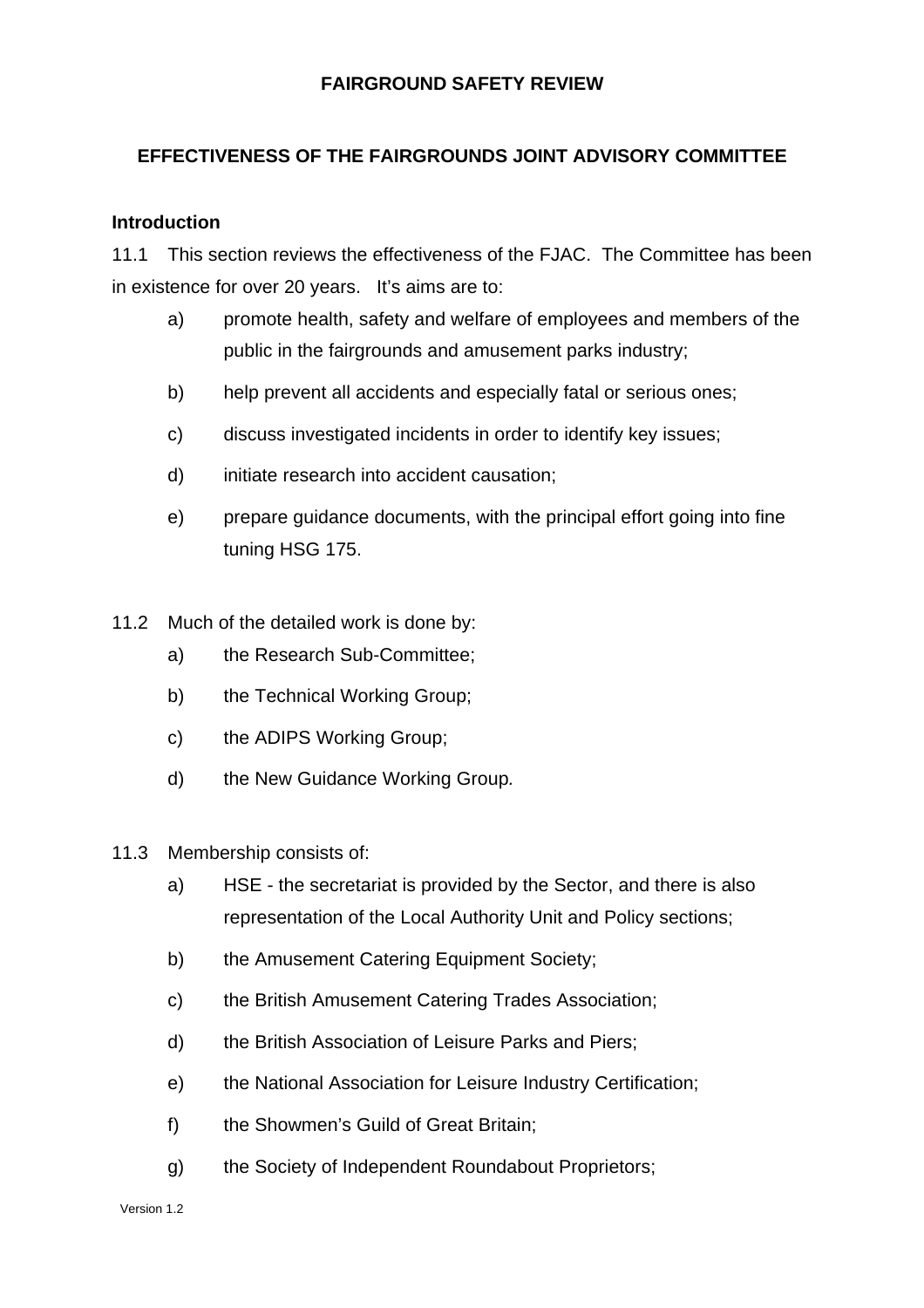- h) the Association of Independent Showmen;
- i) one consumer representative with links to the British Standards Institution.

### **Issues**

11.4 **Representation.** The FJAC represents almost the whole of the industry, with the exception of ride manufactures. Domestic ride manufacturers who do not belong to BACTA, i.e. those who manufacture adult rides, do not have a trade association, and apparently no one representative would be in a position to speak for the others. 3 showmen and 2 NAFLIC members on the committee who are all also manufactures attend in their own right. Foreign manufacturers are not represented in the absence of a trade association.

11.5 The committee is essentially a dialogue between the industry and HSE, and although efforts have been made in the past to broaden representation:

- a) there is only one consumer representative;
- b) there is no worker representation, said to be because the industry is not heavily unionised, many of the workers are self-employed, and there is no natural representative body (although NAFLIC have suggested parks' maintenance staff as one possible group that could provide some representation);
- c) there are no direct representatives of LA's, who have interests as regulators in their own right, and often as the owners of land used for fairs;
- d) the industry has reservations about extending membership, arguing that introducing people without knowledge of fairgrounds and the responsibility of implementing standards would be likely to lead to delays in agreeing standards and so be counterproductive. In the view of the author these risks could be managed and would be outweighed by the benefits of greater transparency and wider representation.

11.6 **Status.** The Committee is not a full Industry Advisory Committee (IAC) - this may be considered a weakness in that it may not be seen as so prestigious, but a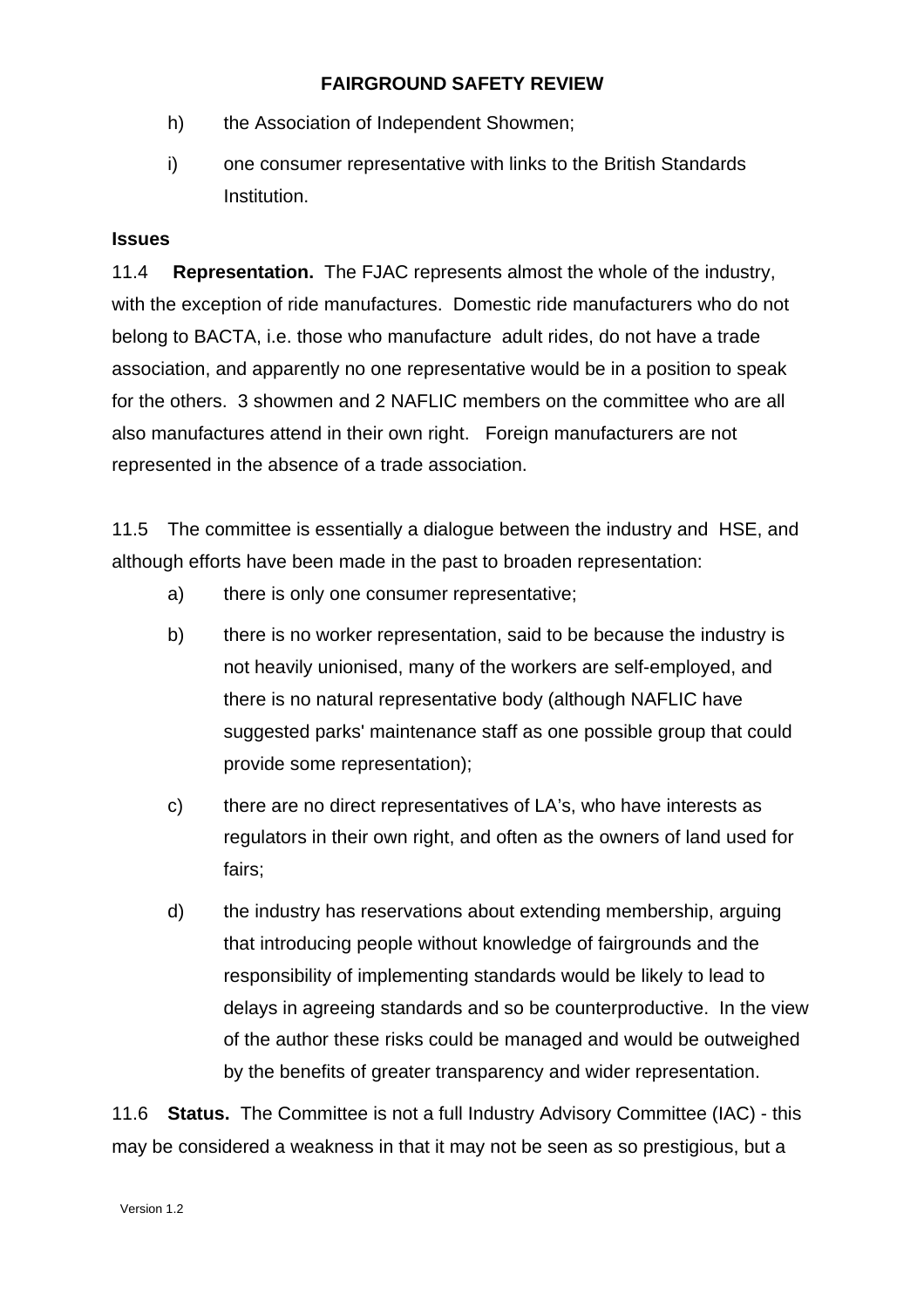strength in that the main role of an IAC - to advise the Commission - has only limited application in this case.

11.7 **Functioning.** A number of consultees expressed the view that the committee works rather slowly, and that new research has been held up recently by unforeseen events such as the millennium bug, the necessity to investigate other pressing matters suggested by recent fatalities, and a shortage of HSE staff to attend meetings.

11.8 The current procedures for the acceptance of guidance do appear too slow. For example technical guidance may be drafted in the Technical Working Group, go then to the New Guidance Working Group, and then to the HSE publications section when further changes may be made. It is desirable to streamline these processes. The trade associations do have a strong record of promoting and enforcing standards once they have given formal agreement, and any new arrangements need to ensure that this benefit is not lost.

### **Conclusions and Recommendations**

11.9 The **conclusion** is that the FJAC works effectively overall, and would not benefit from becoming an IAC, but that improvements are desirable to its representation and functioning.

11.10 The **recommendations** are that the FJAC:

- a) should agree to include on the Committee, with a status to be determined, more consumer, worker and LA representatives, and that HSE should help to identify people who may act as such. Some of who may be consultees in this review, or members proposed by HSC, but there would be an overall requirement for appointees to be from responsible and representative bodies (eg RoSPA), and to engage constructively to ensure that the work of the FJAC would be speeded up and not delayed;
- b) should recognise the need to speed up its decision making and introduce with HSE support streamlined procedures for agreeing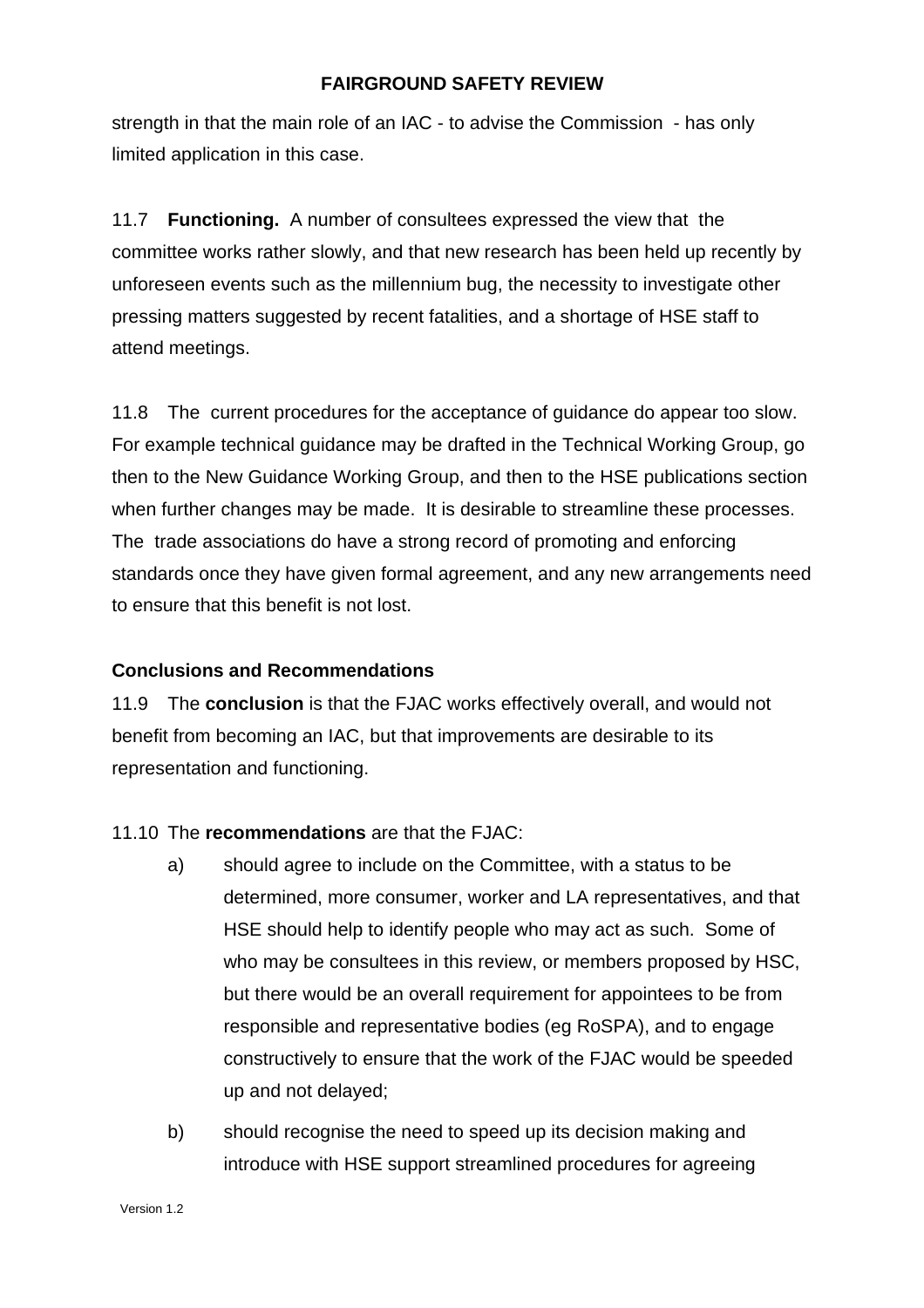guidance (the report has already recommended a fast track procedure for preparing awaited guidance).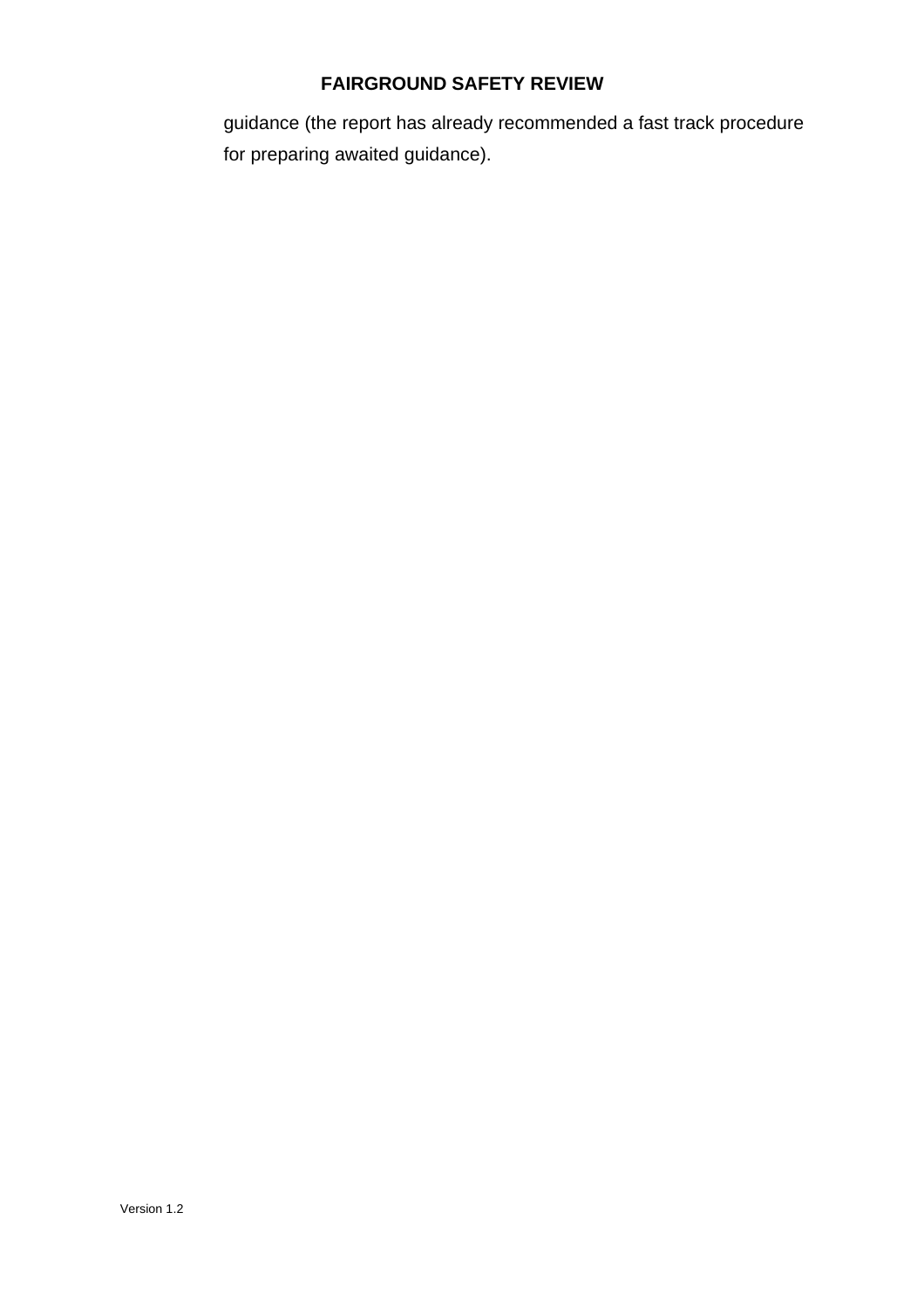## **HSE's ROLE AS REGULATOR**

### **Introduction**

12.1 This section provides information on enforcement allocation issues, and on HSE's role in regulating health and safety.

### **Enforcement Allocation**

12.2 **Product Safety.** HSE has enforcement responsibility for all product safety issues relating to "fairground equipment", which is included explicitly in s6 of HSW.

12.3 **Fairgrounds.** HSE also has responsibility for the enforcement of health and safety legislation in relation to the use of many fairground rides. The two main items of legislation defining this are:

- a) the Health and Safety (Enforcing Authorities) Regulations 1998 under these regulations HSE is the enforcing authority for any activity in a "fairground" . "Fairground" means "...such part of premises as is for the time being used wholly or mainly for the operation of any fairground equipment, *other than a coin operated ride, non-powered children's playground equipment, swimming pool slide, go-kart, or plant designed to be used by members of the public for entertainment purposes for bouncing upon*". (The equipment italicised above is the enforcement responsibility of Local Authorities, although there may be uncertainty where a mix of equipment is in use):
- b) "Fairground equipment" is defined in HSW s53 as meaning "...any fairground ride, any similar plant which is designed to be in motion for entertainment purposes with members of the public on or inside it or any plant which is designed to be used by members of the public for entertainment purposes either as a slide or for bouncing upon, and in this definition the reference to plant which is designed to be in motion with members of the public on or inside it includes a reference to swings, dodgems and other plant which is designed to be motion wholly or partly under the control of, or to be put in motion by, a member of the public."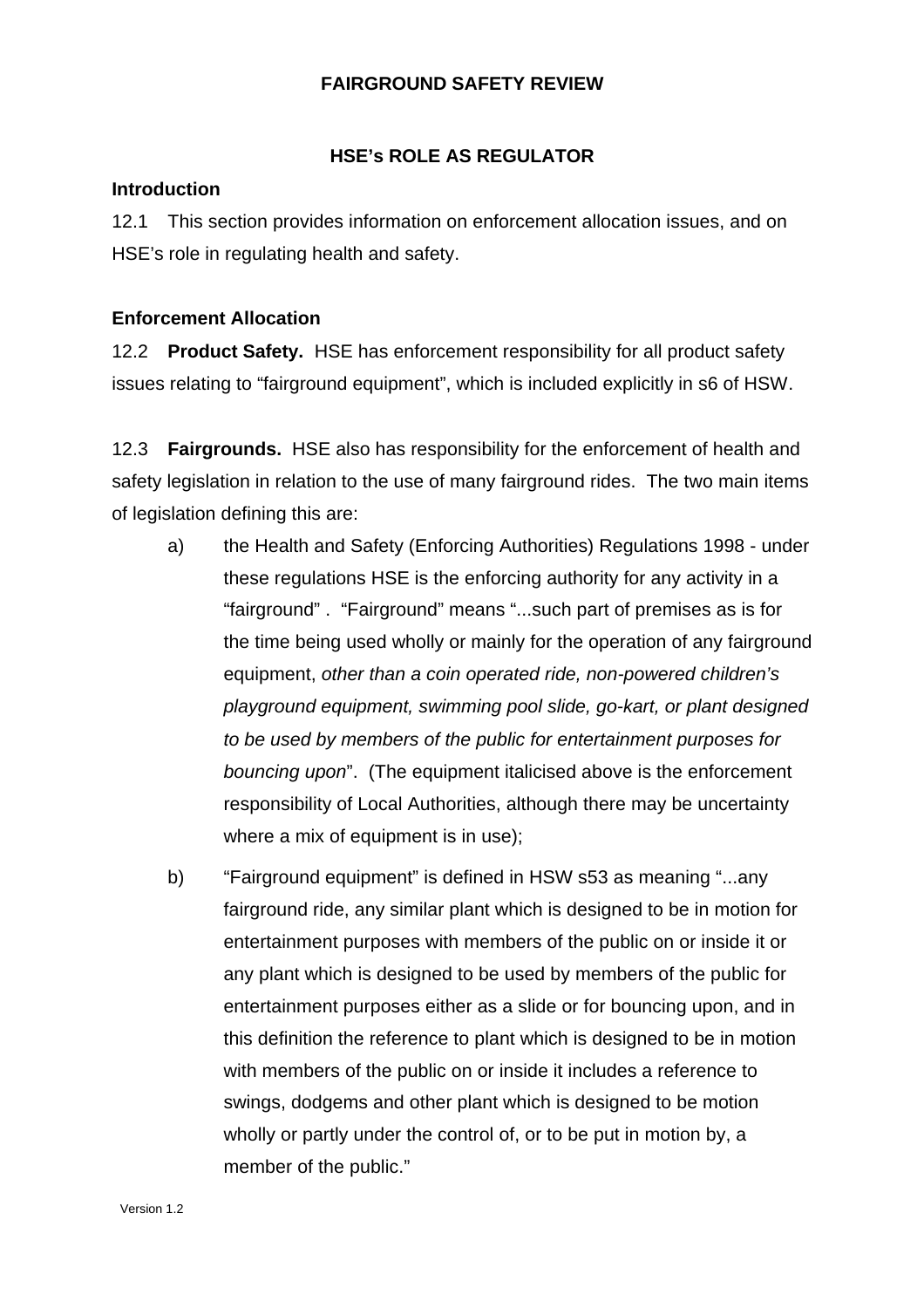12.4 Thus the presence of a single small and low risk ride is sufficient in law to turn a place into a "fairground". Some "fairgrounds" occupy parts of premises that are otherwise allocated to Local Authorities on the basis of main activity. For example, if at a car boot sale there was a single low speed kiddies roundabout, that part of the premises would come under the jurisdiction of HSE. Conversely, some equipment for which LA's would otherwise be responsible (eg bouncy castles) are situated in parts of premises such as amusement parks for which HSE is the enforcing authority. Such situations have apparently lead to the establishment of a number of bespoke allocation agreements between HSE and various LA's under the Health and Safety (Enforcement Allocation) Regulations 1988. These are needed to clarify uncertainty about which bodies are responsible for particular premises, and to reduce the amount of dual inspection, but perhaps the time would be better spent directly on preventative work.

12.5 A number of consultees raised issues:

- a) the definition of "fairground equipment" is hard to understand, and catches "rides" that are far outside the natural meaning of the word, such as miniature railways, go-karts, and even motor cars in some circumstances. Whilst this coverage may be quite justifiable in terms of protection of the public, some consultees found the wording confusing and wanted the definition improved and simplified;
- b) similarly, the complexity of the enforcement allocation definitions are such that some consultees from LA's in particular were not clear who is responsible for what;
- c) bespoke allocation agreements are needed to reduce dual inspection - changes to the law could reduce the numbers of these resource-consuming agreements that are needed.

12.6 There appears to be potential advantage here in converting the law into plainer English and possibly to shift the enforcement allocation boundaries to enable LA's take responsibility for low risk rides where these are not the main activity at the site, thus leaving HSE with true fairgrounds and amusement parks in their entirety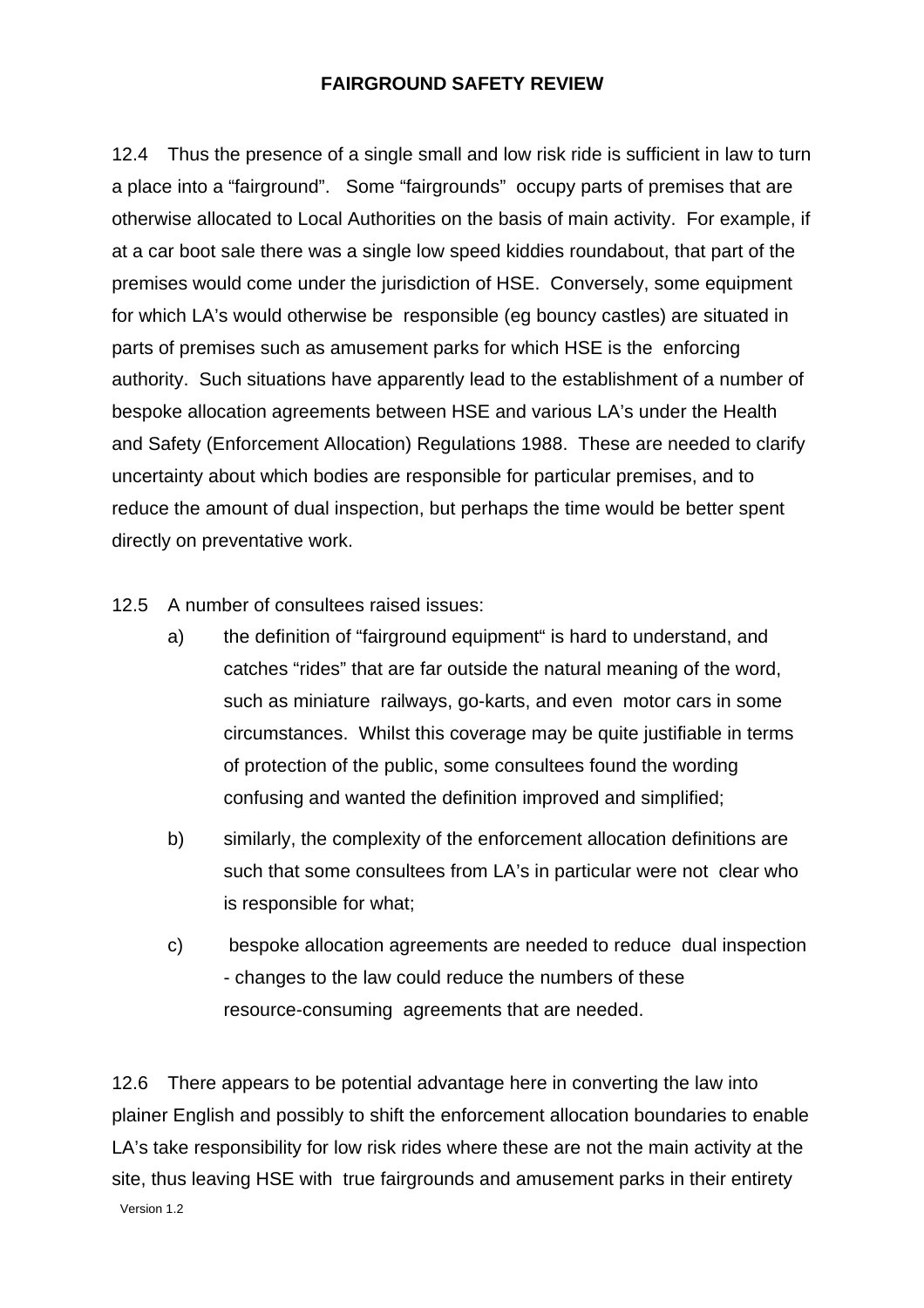and the more complex rides if used elsewhere. This might enable LA's to get to grips with the small number of small operators who are outside ADIPS, but located on their "patch". Industry representatives supported clarification of the legislation, but are opposed to any extension of the role of LA's. Fortunately, the enforcement allocation regulations are themselves under review at present, providing an opportunity for this issue to be discussed and negotiated.

12.7 Even where HSE is the enforcing authority, some LA's exercise a measure of active control over safety at travelling fairs, acting in accordance with:

- a) their duties under HSW s4 as controllers of premises, because Las are often the owners of sites on which fairs operate, and/or;
- b) in England and Wales, by-laws that have been drafted to include safety requirements enforceable by the LA's;
- c) in Scotland, licences that are issued to travelling and static fairs as places of Public Entertainment in terms of the Civic Government (Scotland) Act 1982, and to which Licensing Authorities may attach reasonable conditions including ones in respect of safety .

12.8 Consultees from the LA's considered that greater operational liaison between themselves and HSE inspectors would be mutually beneficial in the interests of safety; this would be facilitated by greater specialisation of HSE fairground inspectors (see later in this section).

12.9 Bylaws made under Local Government legislation allow control of public safety (i.e. crowd control) and public health (i.e. litter and food standards. If applied to mechanical or electrical safety, these bylaws may be ultra vires (outside their powers). So in practice bylaws should not overlap with health and safety requirements, and following an approach by the Sector, the Home Office is directing LAs to adopt new versions of model conditions to avoid this.

## **Regulatory Work**

12.10 HSE's regulatory effort includes: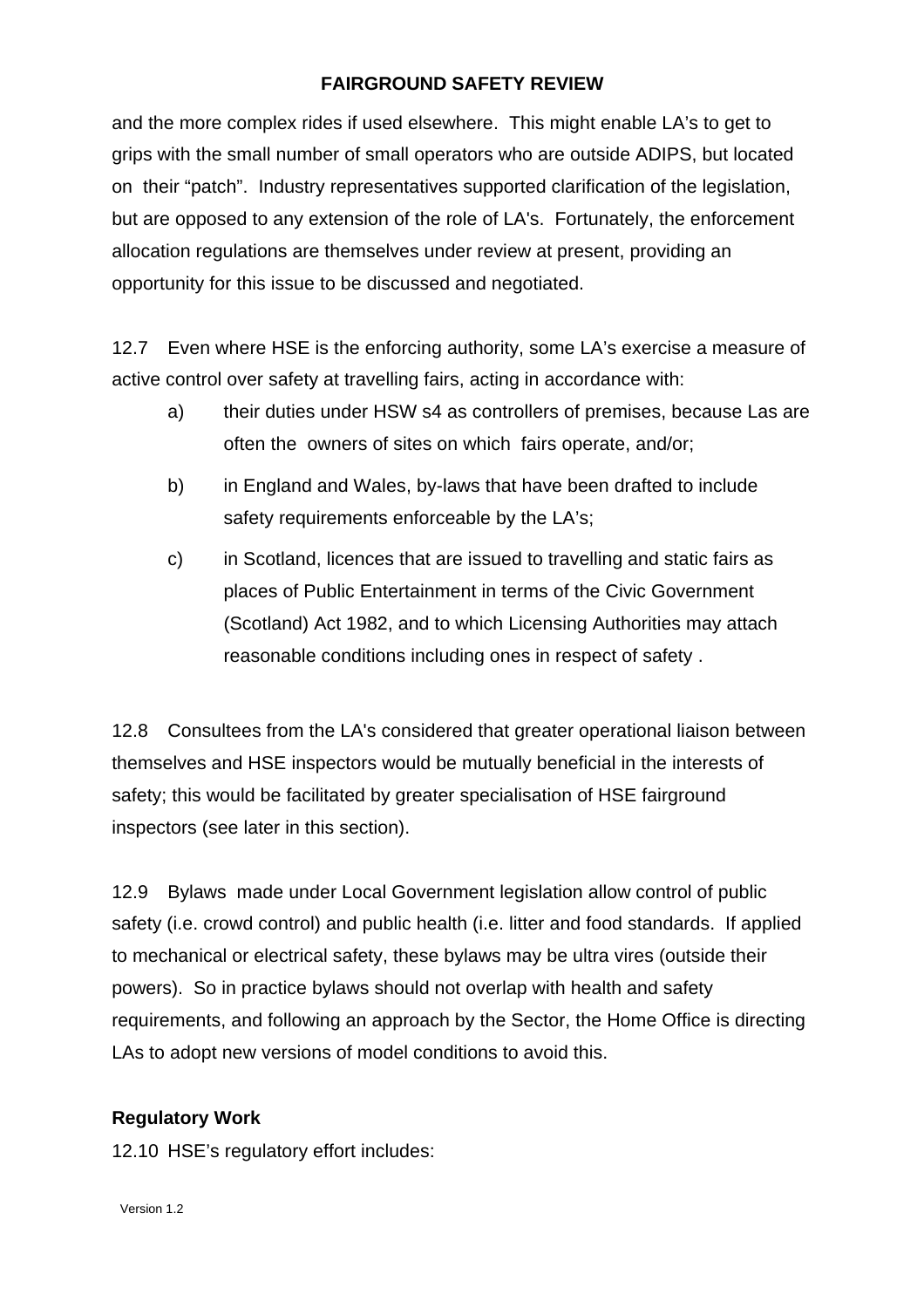- a) standards setting and the preparation of guidance primarily the responsibility of the Sector, based in Glasgow;
- b) preventative inspection and audit of parks and fairgrounds the responsibility of inspectors in FOD's Areas;
- c) regulating product safety in practice the main route for this is checking for pre-use inspection, which if carried out well should ensure the initial integrity of both new and second-hand rides (another argument for speeding up the production of "Advice for Design";
- d) investigation of accidents and complaints the responsibility of inspectors in FOD's Areas, supported by HSE technical specialists;
- e) formal enforcement, i.e. legal proceedings and the issue of improvement and prohibition notices - the responsibility of inspectors in FOD's Areas, supported by HSE technical specialists;
- f) research, i.e. the carrying out of research into hazards and controls, the commissioning of which is primarily the responsibility of the Sector.

12.11 Information on the level of contacts, enforcement notices and prosecutions in recent years may be found in Annex 5. Data in the Table 12.1 following, although a relatively crude set of comparisons, suggests that fairground work has received broadly proportionate enforcement effort from HSE. This comparison is based purely on accident totals. As most other industries have a greater proportion of other hazards, the allocation appears relatively generous in relation to competing demands.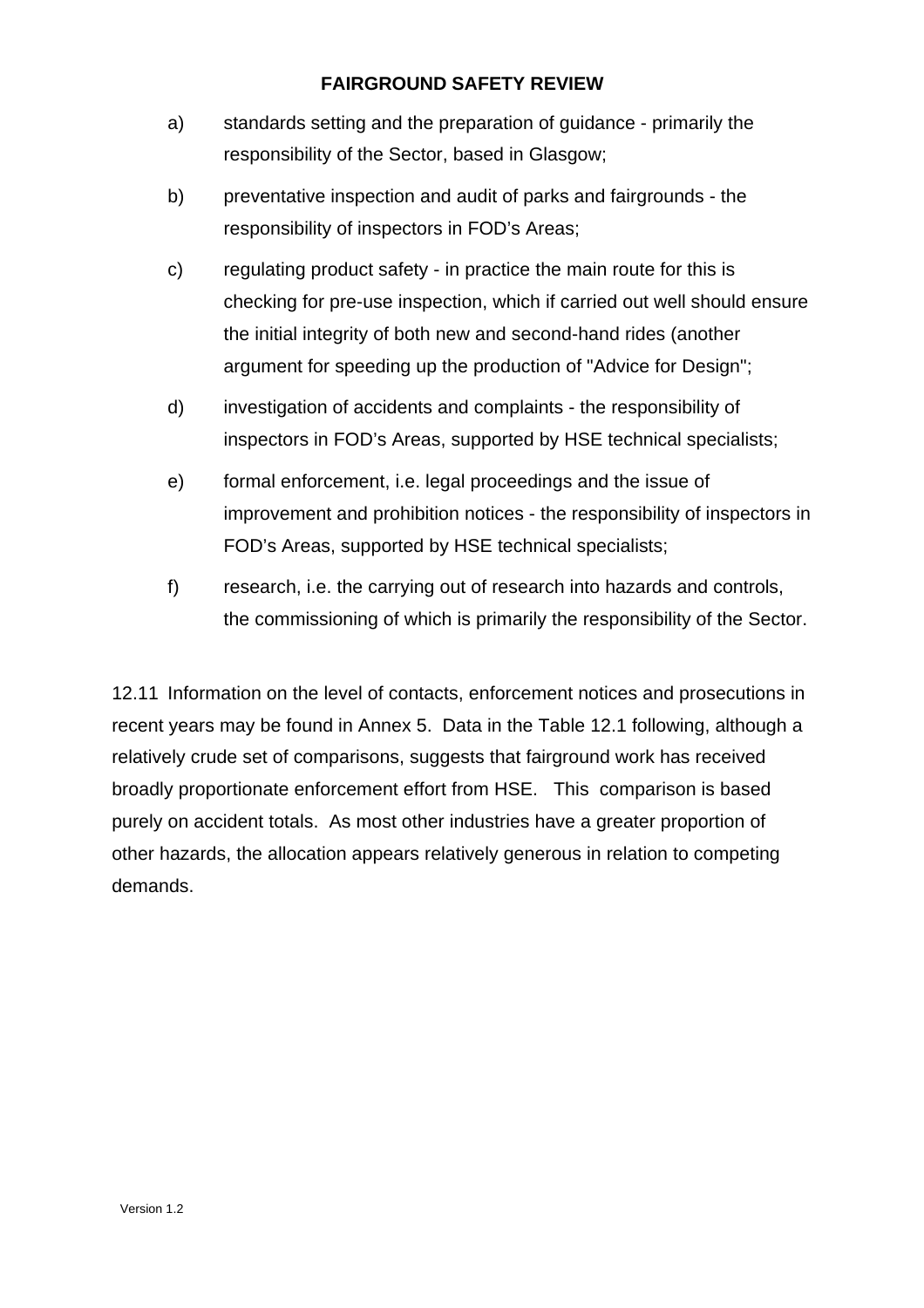| <b>Events</b>              | <b>National Totals</b><br>for HSE | <b>Total for</b><br><b>Fairgrounds</b> | $%$ for            |
|----------------------------|-----------------------------------|----------------------------------------|--------------------|
|                            |                                   |                                        | <b>Fairgrounds</b> |
| <b>Fatal Accidents</b>     | 655                               | 1                                      | 0.15%              |
| (workers and members of    |                                   |                                        |                    |
| the public)                |                                   |                                        |                    |
| <b>Major Accidents*</b>    | 53,673                            | 509*                                   | 0.95               |
| (workers and members of    |                                   |                                        |                    |
| the public)                |                                   |                                        |                    |
| <b>Regulatory Contacts</b> | 185,496                           | 1,718                                  | 0.92               |
|                            |                                   | (site contacts)                        |                    |
| <b>Prohibition Notices</b> | 5,877                             | 12                                     | 0.2                |
| <b>Improvement Notices</b> | 6,954                             | 34                                     | 0.49               |
| <b>Prosecutions</b>        | 2, 253                            | 7                                      | 0.31               |
| (informations)             |                                   | (completed)                            |                    |

## **Table 12.1: Comparison of Fairgrounds with National Figures (1999/2000 year)**

Figures were derived by the author from "Health and Safety Statistics 1999/2000", the HSC Annual Report for 999/2000, and data in the FOCUS database.

\* For reasons explained earlier, HSE systems log all reported nonfatal accidents to members of the public as "major", although many will not involve major injury.

12.12 There is an ongoing programme of research organised by the Sector, currently:

- a) Passenger Containment (completed);
- b) Ergonomic assessment of control panels and operating procedures (completed);
- c) Go-kart design and operating procedures (completed);
- d) Health Effects of High G Force levels on fairground rides (this is understood to be a somewhat misleading title as it is mainly concerned with changes in acceleration rather than G forces as such);
- e) Safety Integrity of PES (Programmable Electronic Systems computer control) at fairground rides (completed);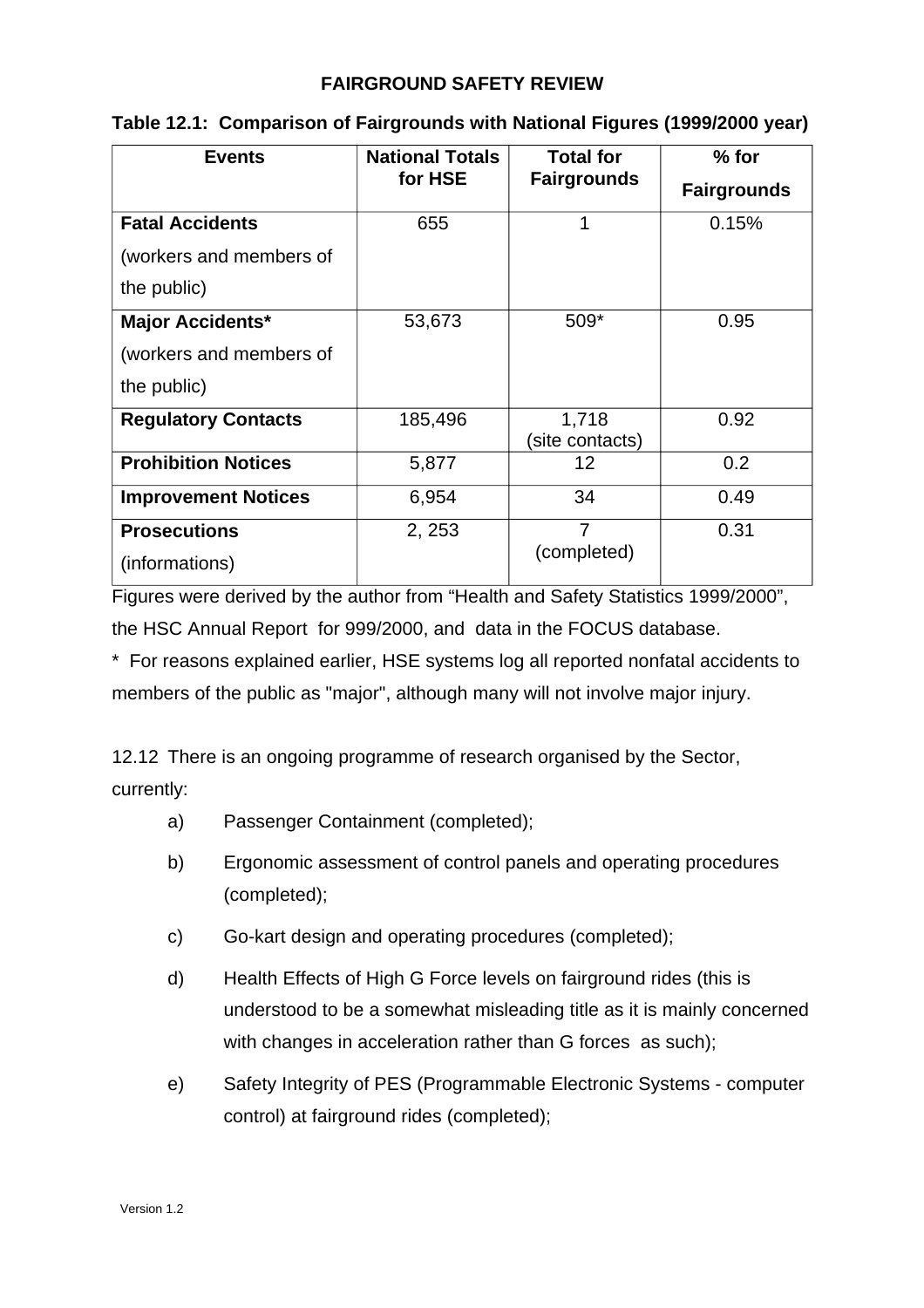- f) Amusement Reporting Information Scheme ("ARIS" or "IRAS") Scoping Study;
- g) Revision of 'An assessment of risks at fairground rides' (completed)**.**

### **Issues**

12.13 **Training and Experience of Inspectors.** Industry representatives and HSE's own inspectors were emphatic that the industry is a specialised one, and that both training and experience are essential to enable inspectors to be able to regulate effectively and apply consistent standards. The Sector itself has delivered training courses for 30 HSE inspectors at about 2 yearly intervals. But fairgrounds are only one part of the workload for most inspectors, and given the movement of staff between posts due to the pressures on FOD only a handful develop particularly high levels of experience and knowledge of the industry.

12.14 Similar comments were made about the need to ensure a succession of skilled staff in the Sector itself, and industry representatives expressed the view that changes and reductions in the staffing of the Sector have slowed up the development of standards and guidance.

12.15 There does appear to the author to be an advantage, on balance, in treating fairground work as something of a specialism, as this would reduce the training burden and enable more effective regulation without increasing resource. A similar argument might perhaps be made for other industries, and have to be rejected in the wider interests of flexibility and staff development, but fairgrounds is probably the most special case.

12.16 Two alternative models have been discussed by the Project Board:

a) making fairground inspection a form of specialism at Regional level, with a smaller number of nominated inspectors spending appreciable amounts of their time on this work, for longer periods of their careers, and covering wider geographical areas. This approach would require careful management of succession planning, and arrangements to ensure there was fairgrounds cover when staff were absent;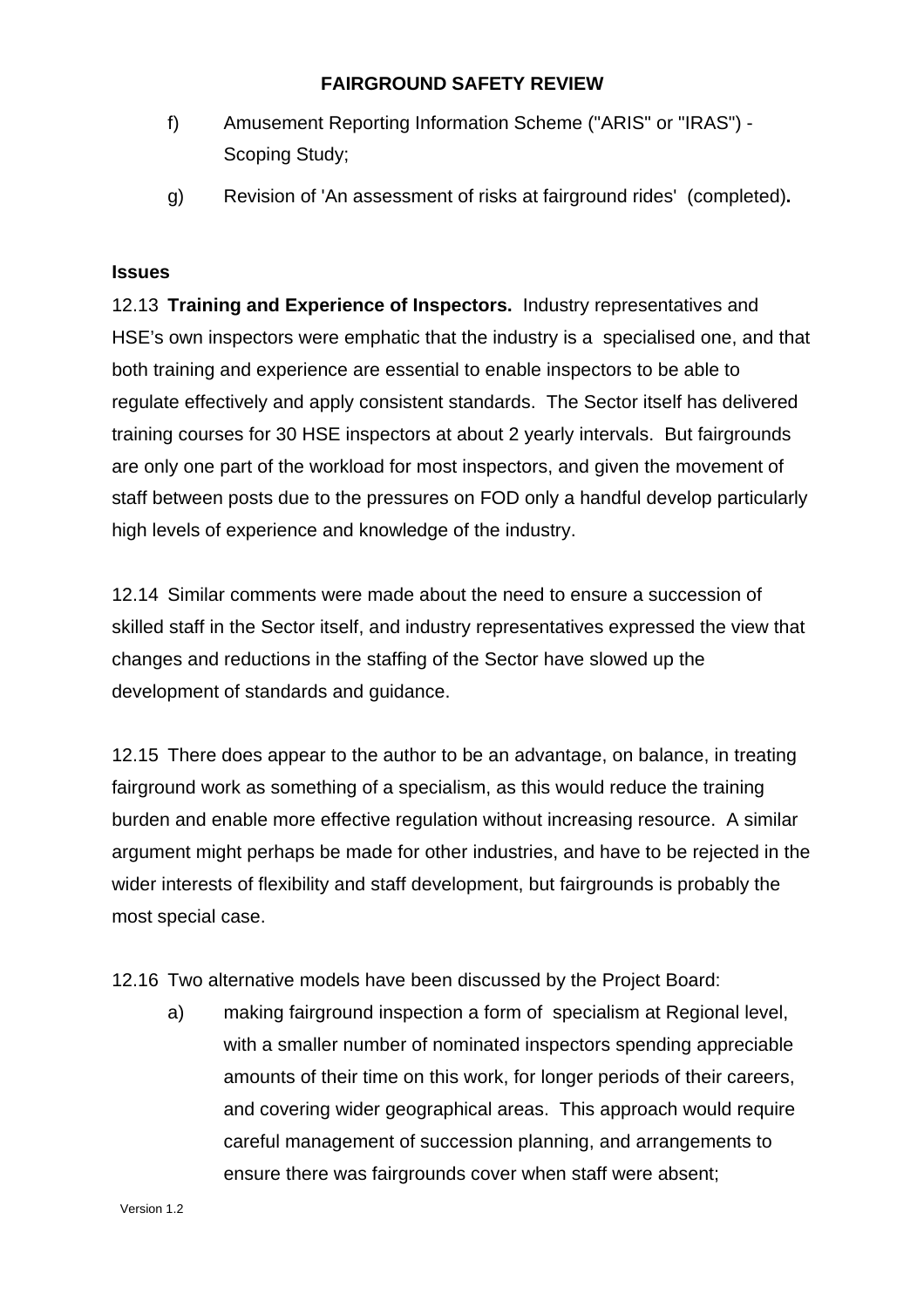b) managing fairground inspection under the control of a national team, with inspectors allocated full time on this work and located at geographically convenient offices. Something similar was done successfully by HSE's Offshore Division to deal effectively with problems with diving which is also a peripatetic industry.

12.17 **Complaints**. Some consultees were of the opinion that HSE does not always respond effectively enough to complaints and tip offs about unsafe conditions. Two instances were investigated as part of the review and it was found that they had not been followed up, probably because they had not been presented through the Complaints procedures. HSE should publicise its complaints procedures to the industry and the public, making it clear that objective complaints about unsafe conditions are welcome and will be treated formally.

12.18 **Investigations.** Industry consultees were concerned by:

- a) the length of time taken to complete investigations, often combined in practice with blanket bans on the release of information needed to enable preventative action elsewhere, for fear of prejudicing legal proceedings. In some instances HSE has seized or taken control of rides, and without access the industry can not make its own assessment of whether any urgent action is needed elsewhere. There are acknowledged constraints in this area, particularly when joint HSE/Police investigations are ongoing, and apparent conflicts between various sets of laws governing evidence, openness and disclosure. But it does appear to the author that better feedback could be given than is being given, with potential benefits for accident prevention;
- b) HSE's use of its own specialists, perhaps highly competent and well qualified but not necessarily highly experienced in fairground rides, to provide technical advice on investigations. NAFLIC in particular suggested that HSE should make more use of industry expertise to provide balance and knowledge - either in primary investigation or in validating technical reports before sign-off. This would often be problematic, given the need for impartiality and independence, and is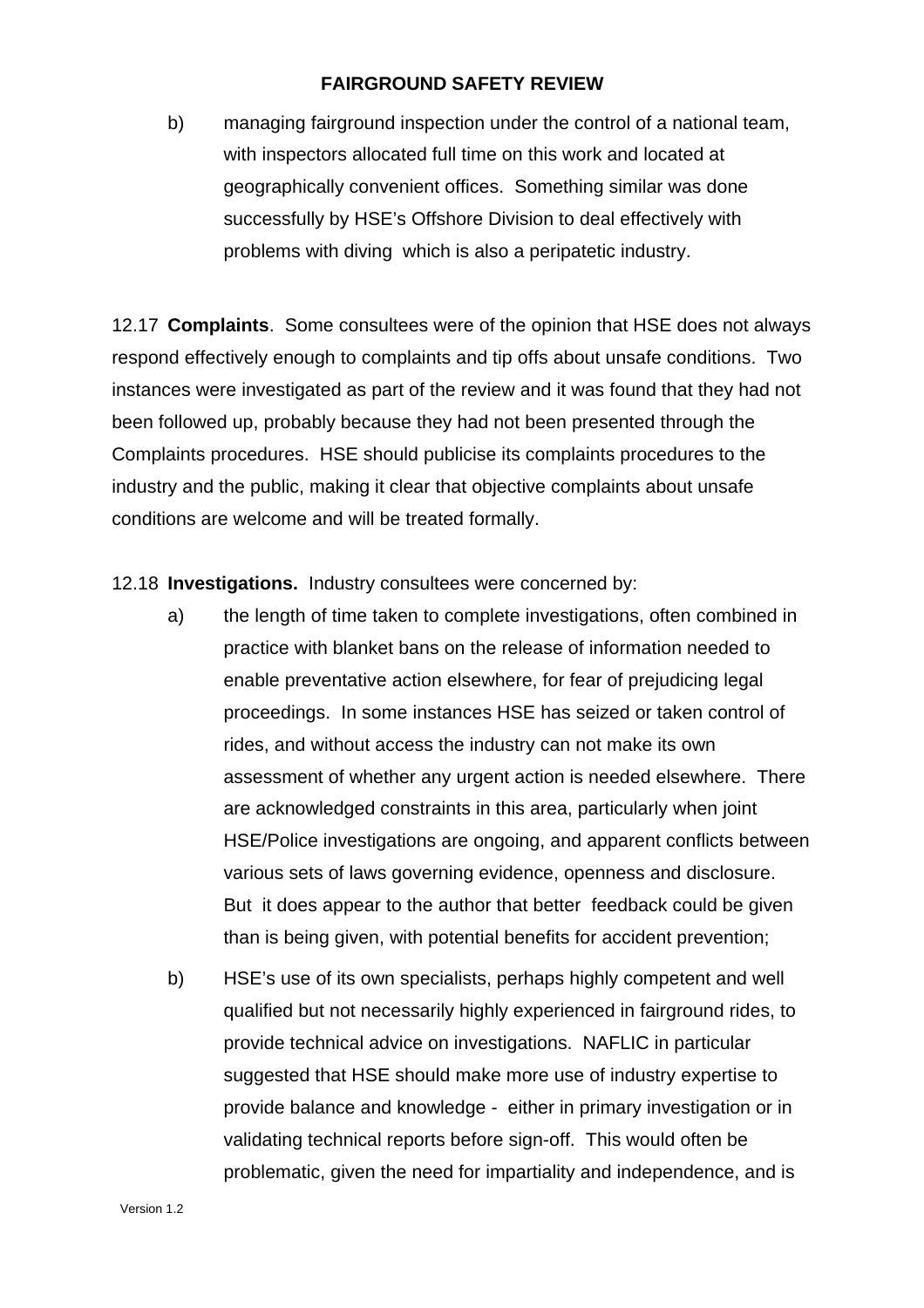not fully supported by other industry organisations, but it might be possible and of benefit in some circumstances;

c) the inadequate quality of data captured as an output from HSE investigations, being perhaps sufficient for local needs, but of limited use in planning industry-wide accident prevention. This view is endorsed by the author, having studied records from the FOCUS database.

12.19 The author recommends that an investigation protocol should be drawn up by HSE in consultation with the industry and HSE's legal advisors, to define the balance between competing requirements and to cover:

- a) the timeliness of investigations;
- b) the quality assurance of technical reports before sign-off;
- c) conditions under which involvement of industry specialists could be both valuable and legitimate;
- d) feedback of information on fatalities and serious incidents, giving guidance that takes into account the various legislation on disclosure;
- e) a specification for a standard set of data to be recorded by inspectors as an output from investigations of fairground accidents, especially when these involve rides**.**

## **Conclusions and Recommendations**

12.20 The **conclusions** are that the law on enforcement allocation would benefit from simplification and clarification, that FOD has a sound regulatory history but could provide a more effective service overall by increasing specialisation, and that procedures for both complaints and investigations can be improved to tighten regulation.

## 12.21 **Recommendations** are that:

a) the legal definitions and enforcement allocation rules for fairgrounds should be simplified as part of the current review of the Health and Safety (Enforcing Authorities) Regulations;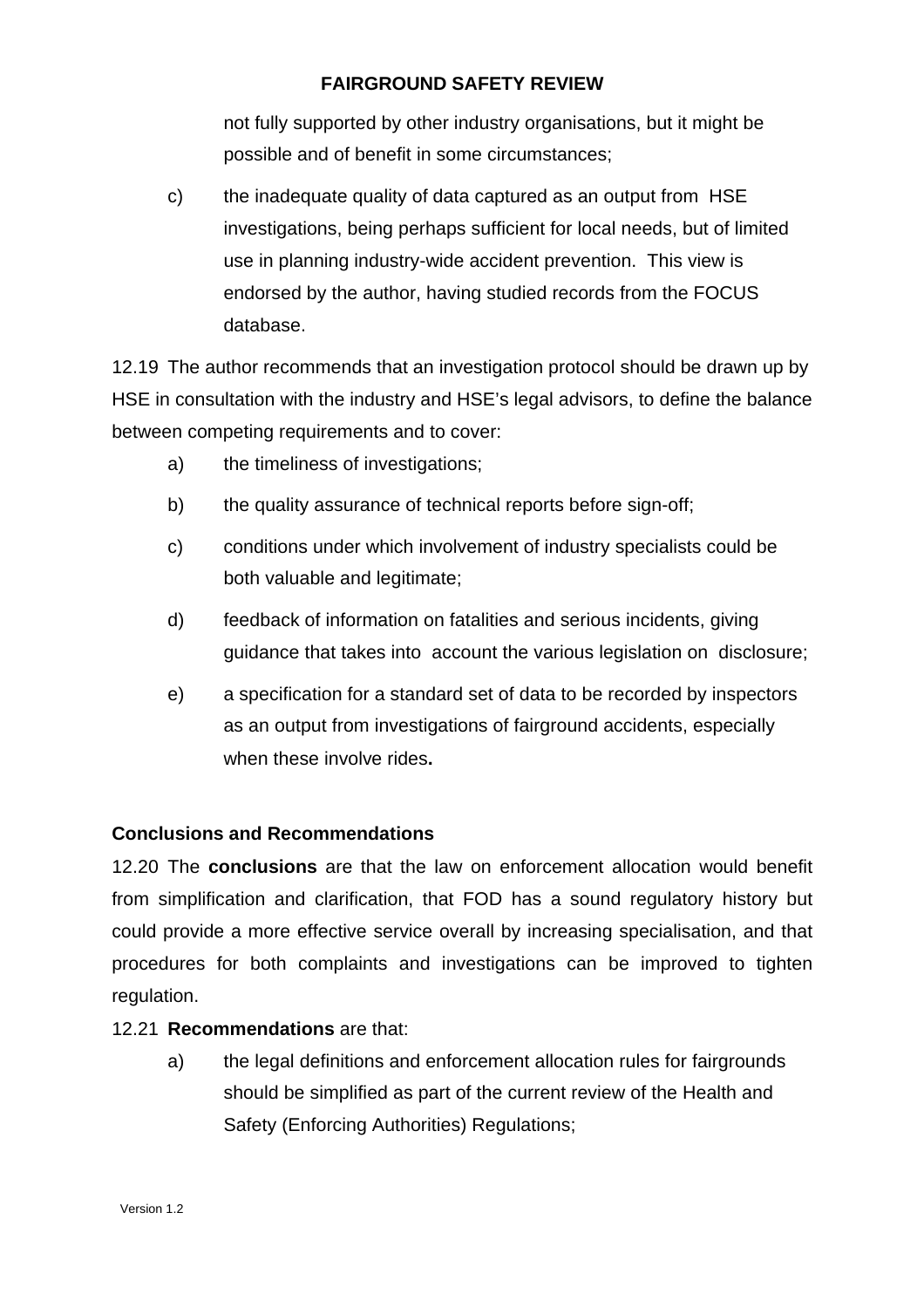- b) FOD should, as far as consistent with other responsibilities, make fairground inspection a more specialised topic and ensure continuity of expertise both in the Sector and the field;
- c) the existing complaints procedures should be publicised to the industry;
- d) a fairground ride investigation protocol should be drawn up.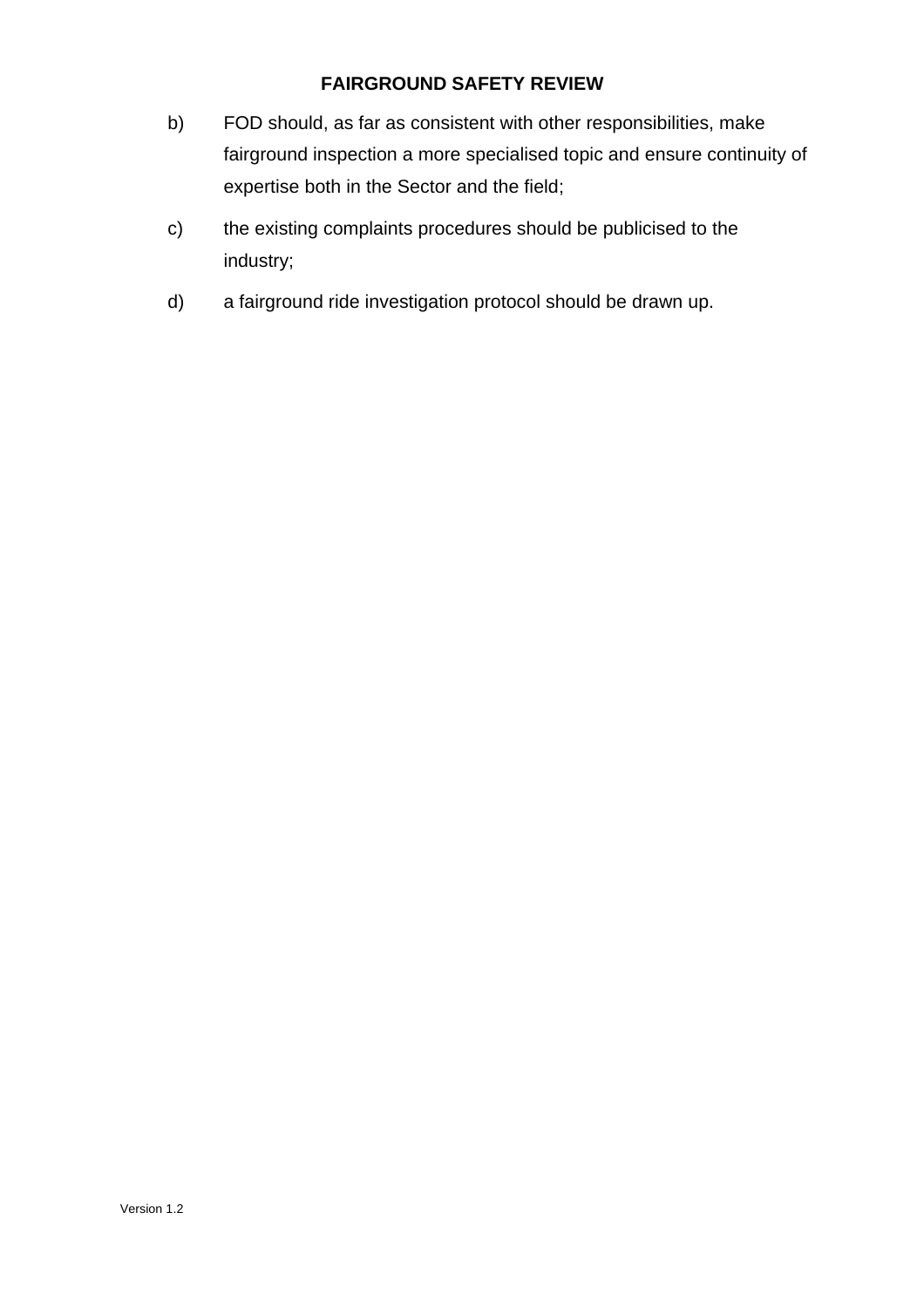## **ALTERNATIVES TO THE CURRENT REGIME**

### **Introduction**

13.1 Previous sections of the report concentrated on the adequacy or otherwise of the existing regime of law underpinned by guidance. This section summarises possible options for strengthening the regime with additional legislation. It takes into account a sub-review of alternative types of regulatory regime (see Annex 6).

### **Background**

13.2 Proposals for legislative changes would be subject to Regulatory Impact Assessment under the Government's Better Regulation rules. This would in turn require analysis of costs and benefits, which are outside the scope of the present review.

13.3 There is an important distinction to be made between:

- a) legal changes that are intended to impose higher levels of protection;
- b) legal changes that are intended to make it easier for the authorities to enforce compliance , by means of:
	- i) legal requirements worded in absolute terms; or
	- ii) measures that prompt or facilitate the checking of safety , such as requirements for licences or notifications.

13.4 Given the conclusions of this review that the current system of law and guidance is fit for purpose as a framework for the management of accident prevention at fairgrounds, and contains enforceable precautions that are both necessary and well matched to the risks, this section concentrates mainly on type 'b' measures.

13.5 Changes in legislation may lead to better protection, but do not necessarily do so. The clarity and validity of legislation, its acceptance by the duty holders, their awareness of it, and the quality and extent of enforcement are all relevant factors in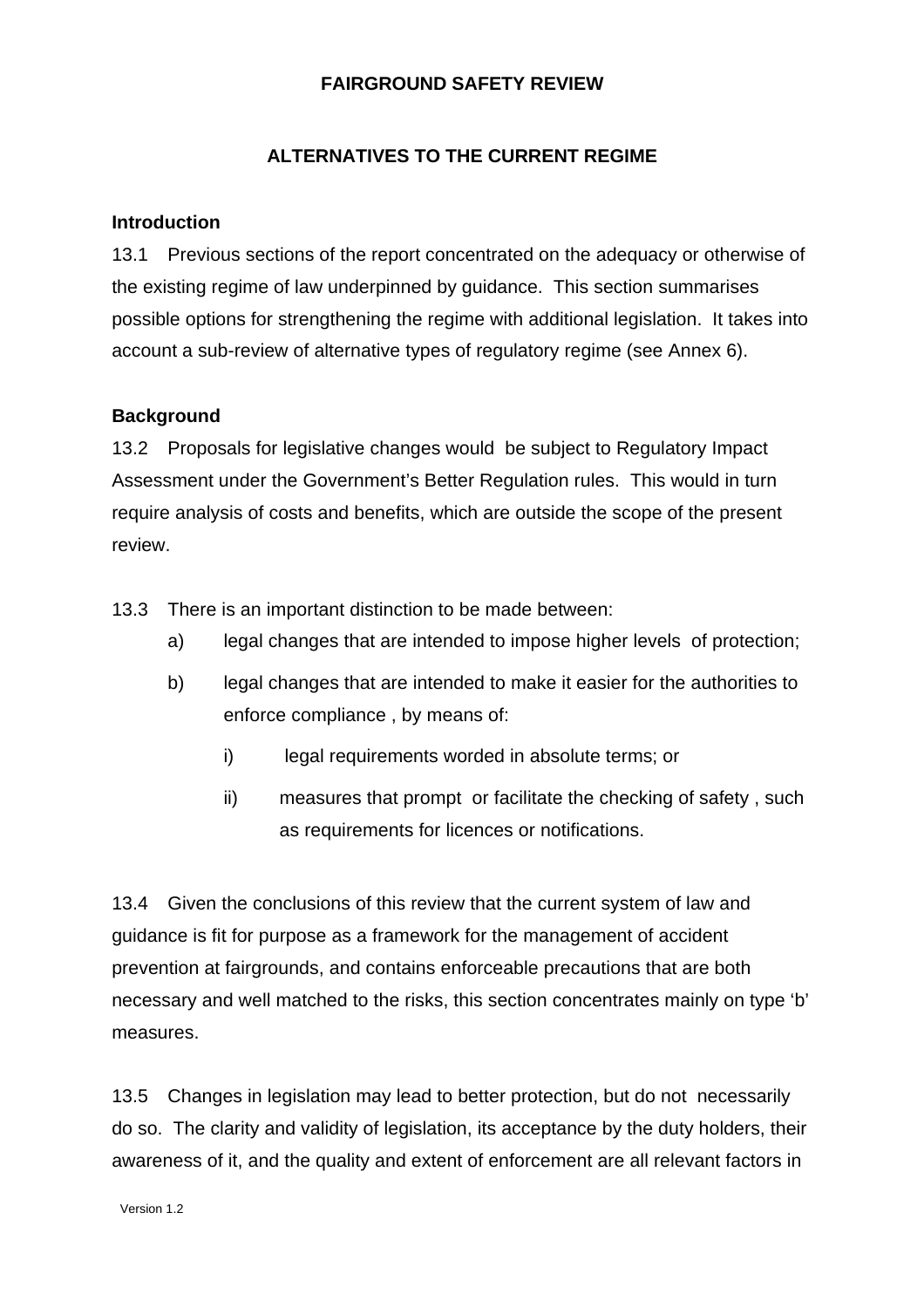ensuring compliance. Specific legislation must be kept up to date if it is not to make the situation worse by enshrining out of date standards.

13.6 There was a strong consensus among consultees, inside the industry and out, that legal changes would achieve nothing in themselves, and certainly not without an increase in inspection resource . The collective view was that the needs are for increased awareness and self-regulation in the industry, and vigorous enforcement action against "cowboys", rather than more law.

## **Fairgrounds Regulations**

13.7 Such regulations could include specific requirements relating to all the main topics areas of the guidance. The regulations could be free standing, or a specific section of PUWER.

### 13.8 **Strengths** could be:

- a) the regulations would make it clearer to the industry what the legal requirements were;
- b) specific regulations might be more straightforward to enforce.

## 13.9 **Weaknesses** could be:

- a) a further increase in the volume of health and safety law, without increasing actual levels of safety or obviating the need for additional guidance;
- b) difficulties in writing regulations that were specific enough to be easily enforceable, yet flexible enough to cope with the variety of equipment in use;
- c) constraints in achieving timely updates;
- d) diversion of HSE resource from inspection and enforcement to writing and updating legislation.

## **Approved Code of Practice**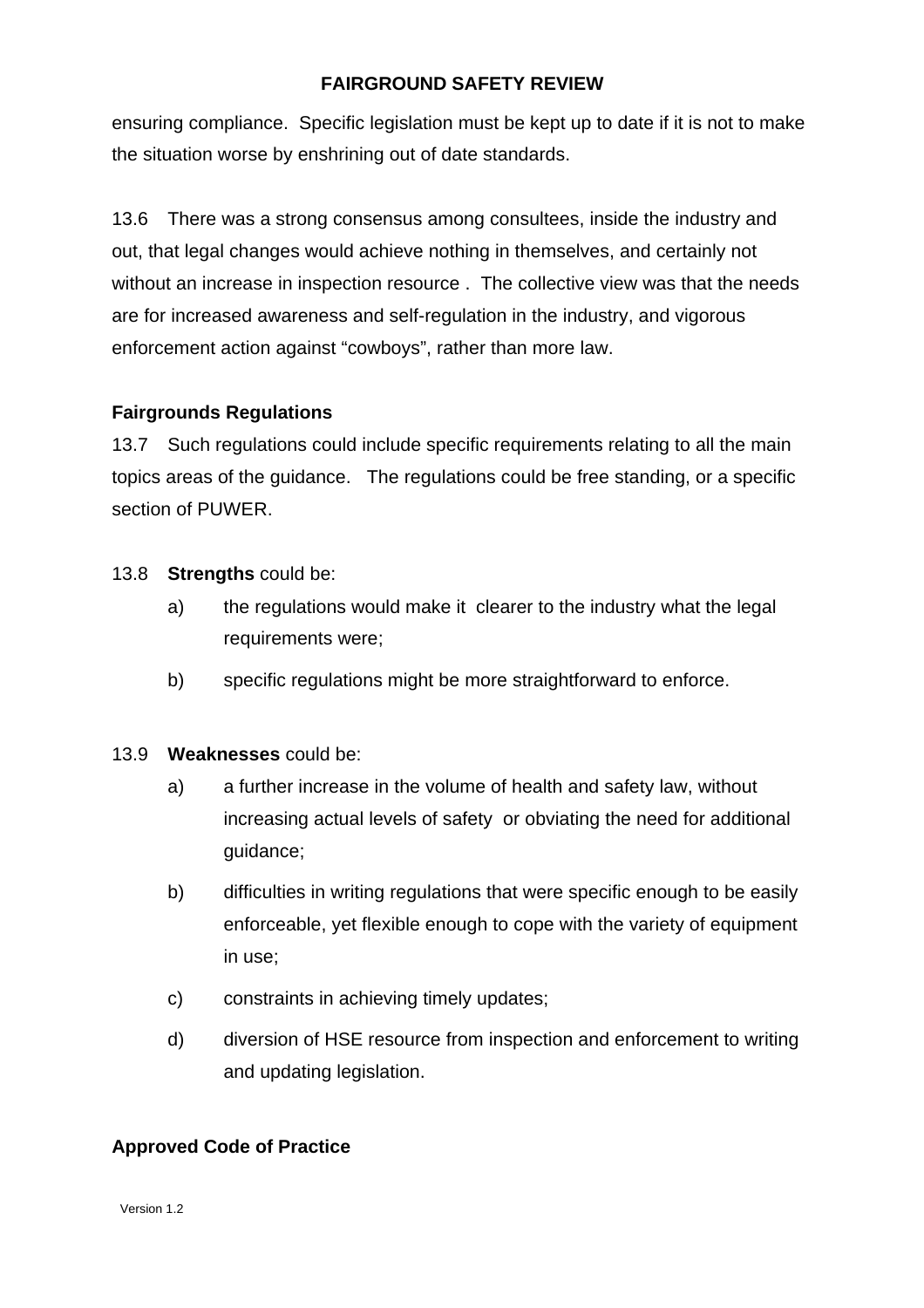13.10 This would involve upgrading the main elements of existing guidance to Approved Code of Practice (ACoP) status. The legal significance is that if in a prosecution it were proved that a duty holder did not comply with the provisions of the ACoP, the onus would pass to the defence to prove that the law was complied with in some other way.

13.11 The main **Strengths** could be:

- a) higher perceived status for the guidance;
- b) easier enforcement of requirements.

13.12 The main **Weaknesses** could be:

- a) the need for additional guidance as well as the ACoP;
- b) more constraints in achieving timely updates.

## **Licensing Requirements**

13.13 These could involve requirements for fairs to be licensed by either HSE or the LA, or for rides or ride controllers to be licensed.

## 13.14 **Strengths** could be:

- a) it could be easier for the authorities to keep check of the safety of rides, by providing information about where and by whom they were operated;
- b) if display of licences were required, it would be easier for the public and the authorities to identify those outside the scheme;
- c) withdrawal of licences could be an exceptionally powerful sanction.

## 13.15 **Weaknesses** could be:

a) increased costs for the industry and the regulator (although licences could be made self-funding through fees);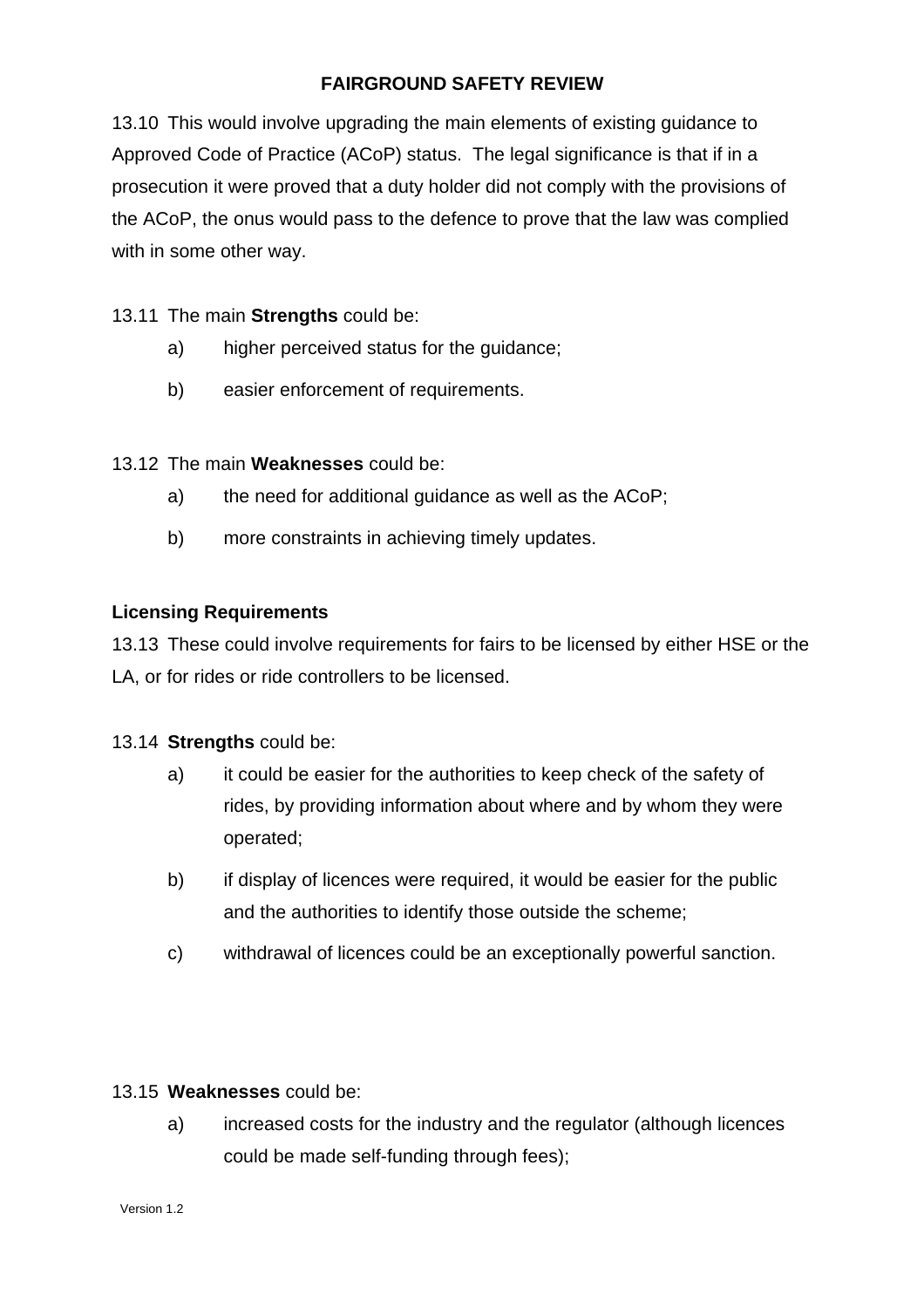- b) obtaining a piece of paper would be no guarantee of ride safety or safe operation, so would still need to be backed by inspection and enforcement;
- c) licensing schemes tend to transfer responsibility for safety away from those in control of the risks and towards the authority issuing the licence.

### **Notification Requirements**

13.16 There are no legal requirements at present to notify the use of a ride nor the use of a site as a "fairground", so they may never come to the attention of the authorities except in the event of incidents. Such requirements could involve the pre-notification to the authorities of:

- a) ride controllers;
- b) fairs;
- c) taking into use of a ride for the first time by a controller .

#### 13.17 **Strengths** could be:

- a) the authorities could have up to date information on which to plan and target inspection;
- b) the information would act as a prompt to check compliance.

#### 13.18 **Weaknesses** could be:

- a) increased costs to the industry;
- b) increased costs to the authorities in processing notifications;
- c) problems in giving a reasonable period of notice, as not all uses of rides can be planned far ahead;
- d) that the requirements would be unlikely to have an impact unless notifications were followed up, requiring increased regulatory resource to be applied to this low risk industry.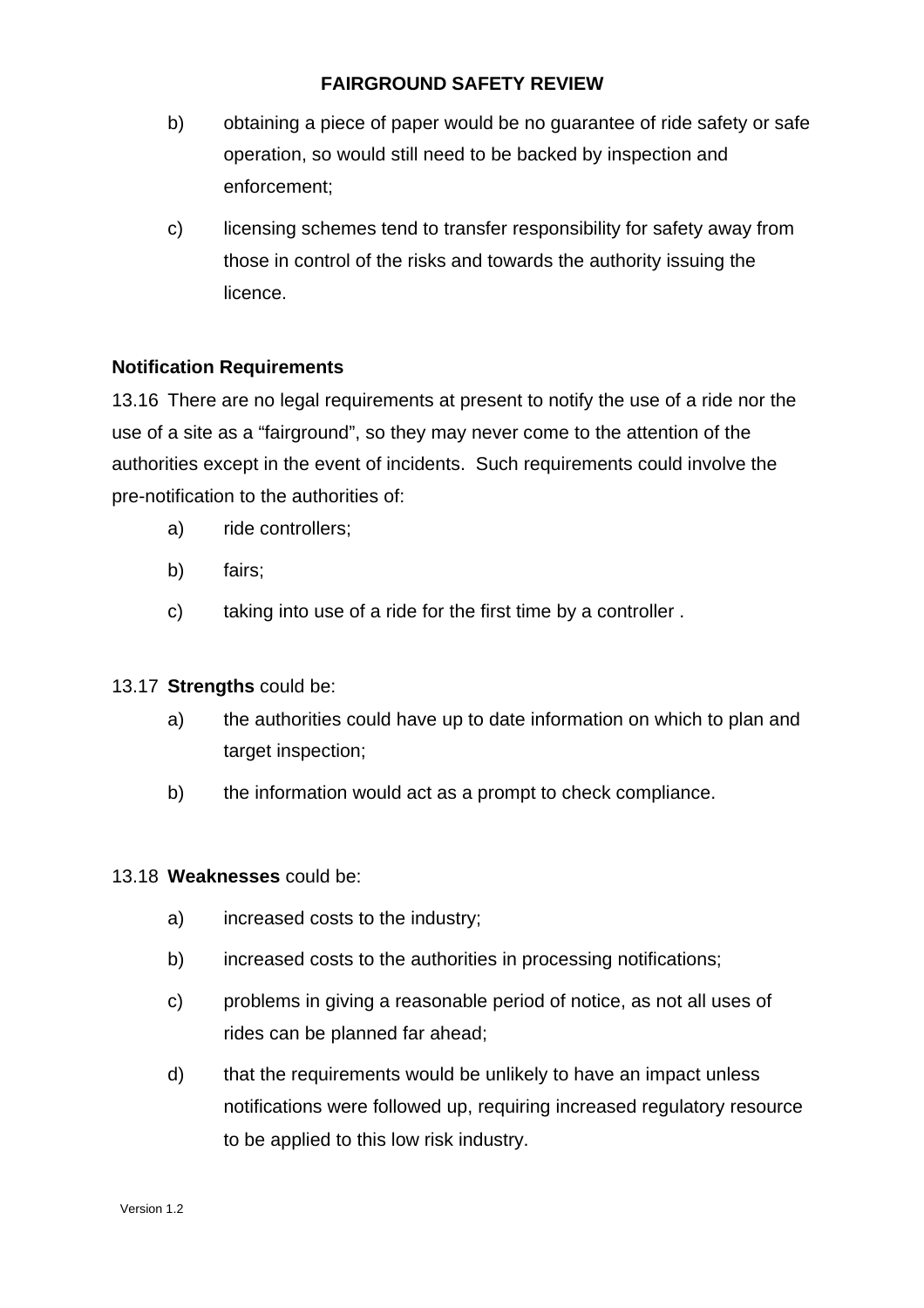### **Registration Requirements**

13.19 These could involve ride controllers or ride inspectors being required to be Registered, probably thorough an Accreditation scheme, before being legally permitted to operate in the industry. Alternatively a registration scheme for rides might require registration on import, on change of ownership, or on modification. It could involve the issue of a registration number to be displayed on the ride.

### 13.20 **Strengths** could be:

- a) a properly administered scheme for registering people could provide increased confidence that they were competent to fulfil their duties;
- b) registration of rides could provide the authority with information to facilitate inspection, and could help customers to choose rides that were registered;
- c) withdrawal of registration would be a powerful sanction.

#### 13.21 **Weaknesses** could be:

- a) increased costs for the industry;
- b) registration might be a test of competence but not necessarily of diligence, so inspection and enforcement would continue to be required in addition.

#### **Conclusions and Recommendations**

13.22 The earlier conclusions of this report are in summary that:

- a) on average, risks to the public are low and have been decreasing over the years;
- b) rides are already subject to the same legislation as other equipment, and the current system of law plus guidance is fit for purpose as a framework for the management of accident prevention at fairgrounds;
- c) there have been planned continuous improvements to the regime for fairground safety over the years, including ones prior to the events of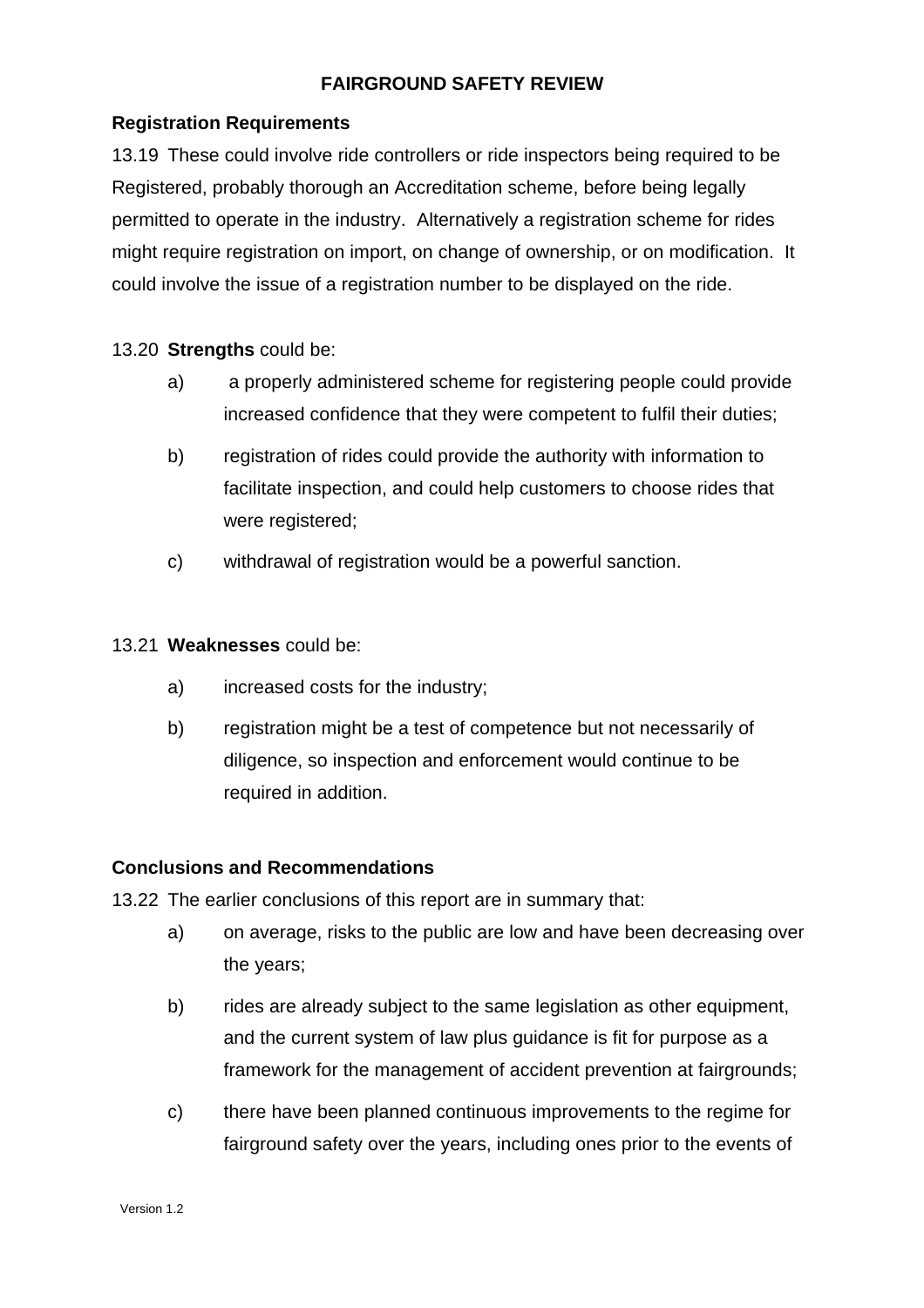2000 which might have prevented some of those accidents if implemented in time, but;

d) further improvements to the regime, industry awareness of it, how it is implemented, and how HSE enforces it are all desirable to reduce remaining risks and to make it more difficult still to evade full and diligent compliance.

13.23 If these improvements can be accepted and implemented by all concerned, and if deaths and serious accidents remain low year on year, the case for yet more legislation seems weak and unlikely to survive Regulatory Impact Assessment. There are two main arguments:

- a) the lack of proportionality and targeting, as legislation would impact on the best as well as the worst;
- b) a lack of confidence that legal changes would in themselves prompt changes in behaviour that would lead to a reduction in accidents.

13.24 Conversely, if the events in 2000 should prove to have been the start of a trend of increasing accidents rather than a cluster , additional controls and an additional input of regulatory resource are likely to be imposed. The most effective candidate would appear to be the Licensing of both rides and fairs by HSE, providing a high degree of central control on a self-funding basis.

13.25 The **conclusion** is that additional legislative controls are not warranted at present, nor would they be likely to be very effective without much increased regulatory resource. However, they remain an option.

13.26 The **recommendation** is that if there is deterioration in either compliance with the regime or in accidents, formal Regulatory Impact Assessment of the options above should be carried out with a view to legislation.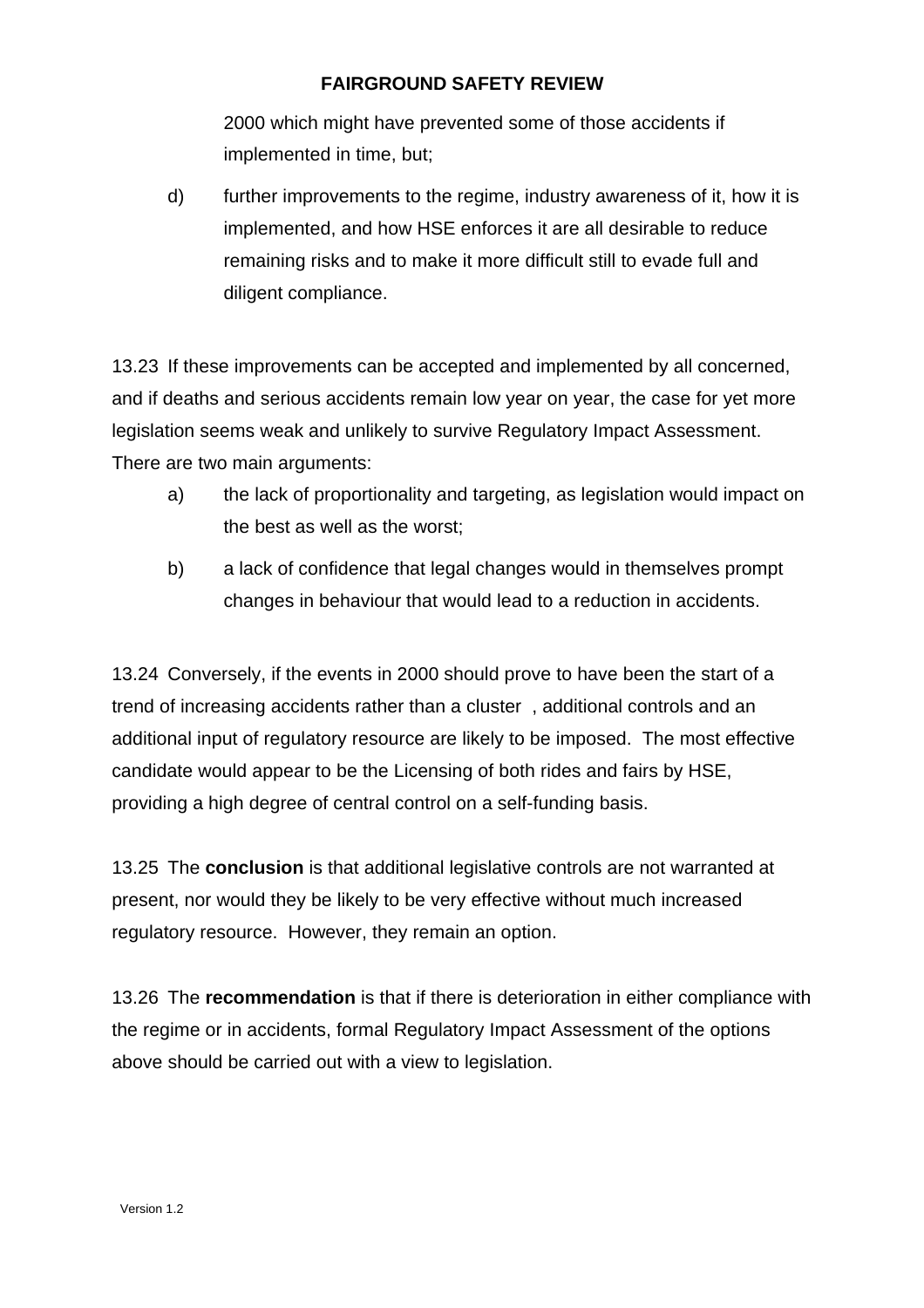**Annex 1** 

## **GLOSSARY**

| Table A1.1           |                                                              |  |  |  |
|----------------------|--------------------------------------------------------------|--|--|--|
| <b>Acronym or</b>    | <b>Meaning</b>                                               |  |  |  |
| <b>Defined Term</b>  |                                                              |  |  |  |
| AALA                 | <b>Adventure Activities Licensing Scheme</b>                 |  |  |  |
| <b>ACES</b>          | <b>Amusement Catering Equipment Society</b>                  |  |  |  |
| <b>ACoP</b>          | <b>Approved Code of Practice</b>                             |  |  |  |
| <b>ADIPS</b>         | <b>Amusement Devices Inspection Procedures Scheme</b>        |  |  |  |
| AIB                  | Appointed Inspection Body - a body nominated by a ride       |  |  |  |
|                      | controller to co-ordinate the inspection of a ride, when     |  |  |  |
|                      | more than one IB is involved (see also IB)                   |  |  |  |
| <b>AIS</b>           | Association of Independent Showmen                           |  |  |  |
| <b>ARIS or IRAS</b>  | <b>Amusement Reporting Information Scheme</b>                |  |  |  |
| <b>BACTA</b>         | <b>British</b><br>Amusement Catering<br>(Ride<br>Association |  |  |  |
|                      | Manufactures)                                                |  |  |  |
| <b>BALPPA</b>        | British Association of Leisure Parks, Piers and Attractions  |  |  |  |
| <b>CORGI</b>         | The Council for Registered Gas Installers                    |  |  |  |
| <b>DOC</b>           | Declaration of Operational Compliance - a certificate        |  |  |  |
|                      | issued by the IB on satisfactory completion of the pre-use   |  |  |  |
|                      | inspection of a device, or on satisfactory completion of an  |  |  |  |
|                      | in-service inspection.                                       |  |  |  |
| <b>FJAC</b>          | <b>Fairgrounds Joint Advisory Committee</b>                  |  |  |  |
| <b>FOCUS</b>         | Field Operations Computer System - the FOD database          |  |  |  |
|                      | for recording accidents, contacts, investigations and        |  |  |  |
|                      | enforcement action, in addition to other information         |  |  |  |
| <b>FOD</b>           | <b>Field Operations Directorate of HSE</b>                   |  |  |  |
| <b>HSC</b>           | The Health and Safety Commission                             |  |  |  |
| <b>HSE Inspector</b> | Inspector employed by HSE - a regulator                      |  |  |  |
| <b>HSE</b>           | The Health and Safety Executive                              |  |  |  |
| <b>HSG 175</b>       | Fairgrounds and Amusement Parks - Guidance on Safe           |  |  |  |
|                      | Practice                                                     |  |  |  |
| <b>HSW</b>           | The Health and Safety at Work etc. Act 1974                  |  |  |  |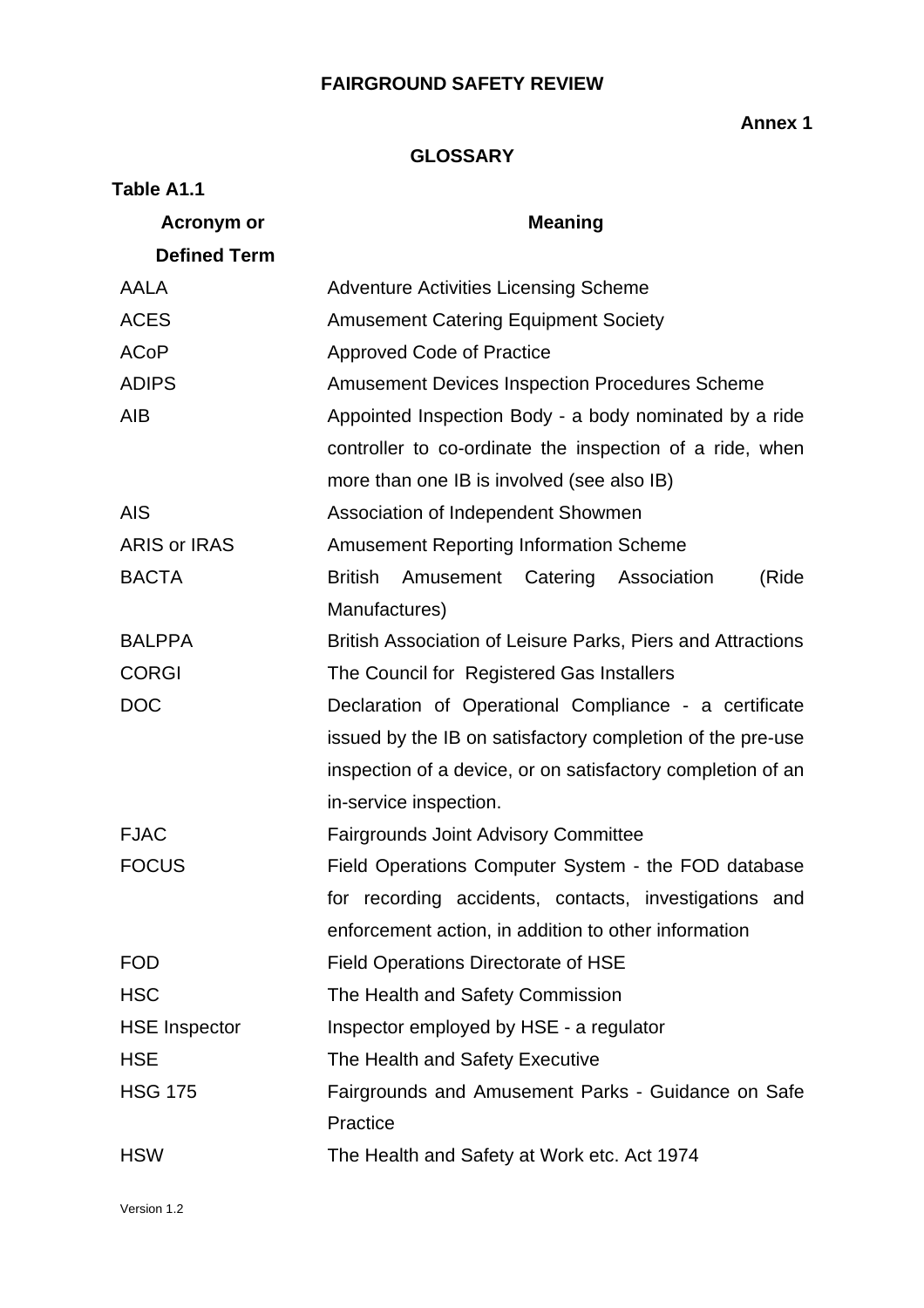| <b>Acronym or</b>   | <b>Meaning</b>                                              |
|---------------------|-------------------------------------------------------------|
| <b>Defined Term</b> |                                                             |
| IB                  | Inspection Body - a body recognised for the inspection of   |
|                     | rides (see also AIB)                                        |
| LA                  | <b>Local Authority</b>                                      |
| <b>LASS</b>         | Leisure Activities Surveillance System - a DTI database     |
|                     | containing data sampled from accident and emergency         |
|                     | admissions                                                  |
| <b>LOLER</b>        | The Lifting Operations and Lifting Equipment Regulations    |
|                     | 1998                                                        |
| <b>NAFLIC</b>       | The National Association for Leisure Industry Certification |
| <b>NDT</b>          | <b>Non Destructive Testing</b>                              |
| <b>PUWER</b>        | The Provision and Use of Work Equipment Regulations         |
|                     | 1998                                                        |
| <b>RIDDOR</b>       | The Reporting of Accidents, Diseases and Dangerous          |
|                     | <b>Occurrences Regulations 1995</b>                         |
| Ride Inspector      | A term used in this report to signify an inspector          |
|                     | employed by an inspection body offering a commercial        |
|                     | service                                                     |
| Sector              | The Food and Entertainment Sector of FOD, based in          |
|                     | Glasgow, with national responsibilities for fairground      |
|                     | safety policy and guidance                                  |
| <b>SGGB</b>         | The Showmen's Guild of Great Britain                        |
| <b>SIRP</b>         | The Society of Independent Roundabout Proprietors           |
| <b>SPD</b>          | Safety Policy Directorate of HSE                            |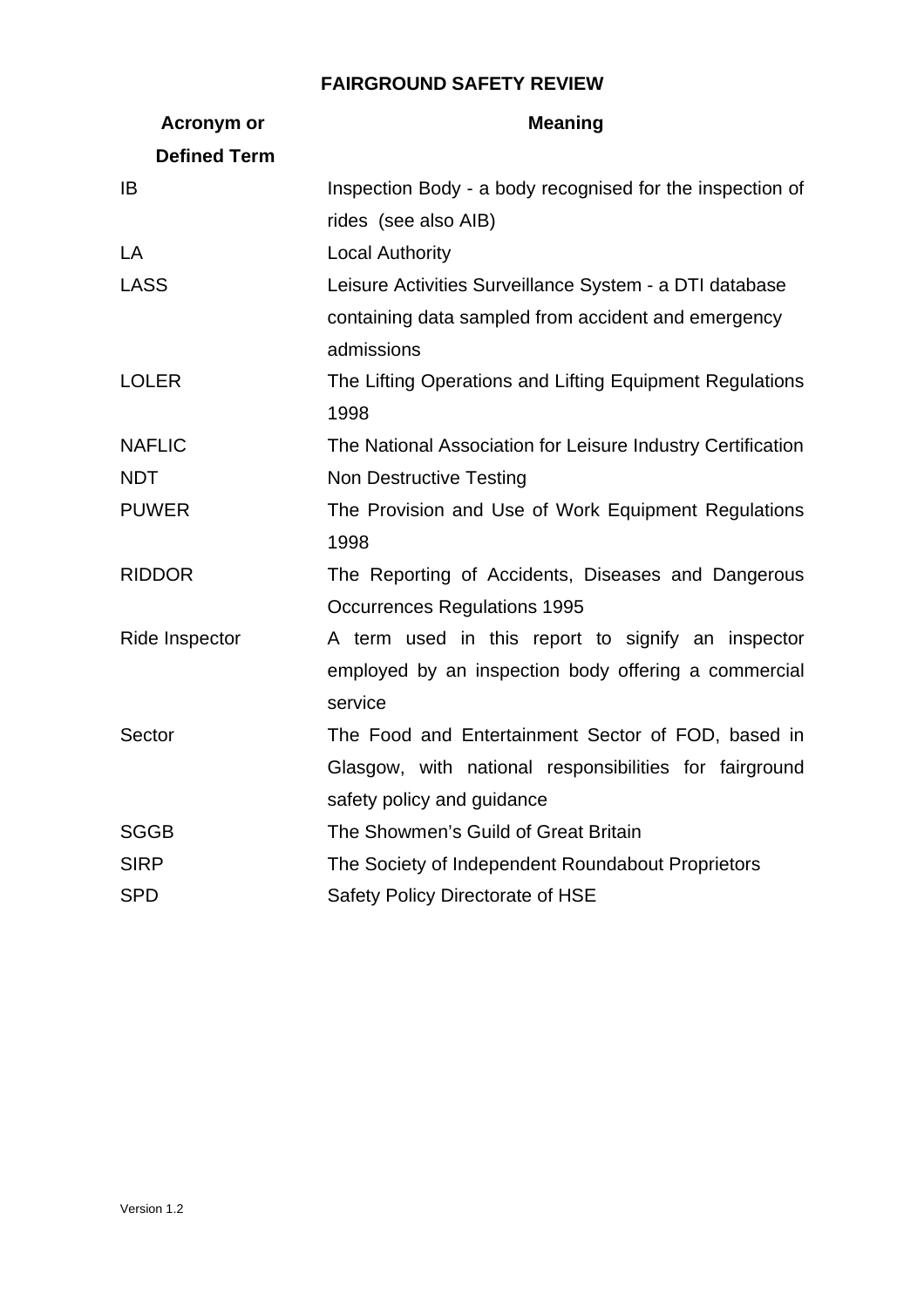## **Annex 2**

## **REFERENCES**

1. "Fairgrounds and Amusement Parks - Guidance on safe practice", HSG 175, published October 1997.

2. "The amusement devices inspection procedures scheme (ADIPS)" Entertainment Sheet No 8, published 09/99.

3. "Travelling Fairs", Ninth Report of the Select Committee on Environment, Transport and Regional Affairs, June 2000.

4. "An Assessment of Risks at Fairground Rides" by the Safety and Reliability Directorate, published by HSE March 1990.

*5.* "Home Accident Surveillance System Including Leisure Activities", 22nd annual report, 1998 data, published by the Department of Trade and Industry, March 2000.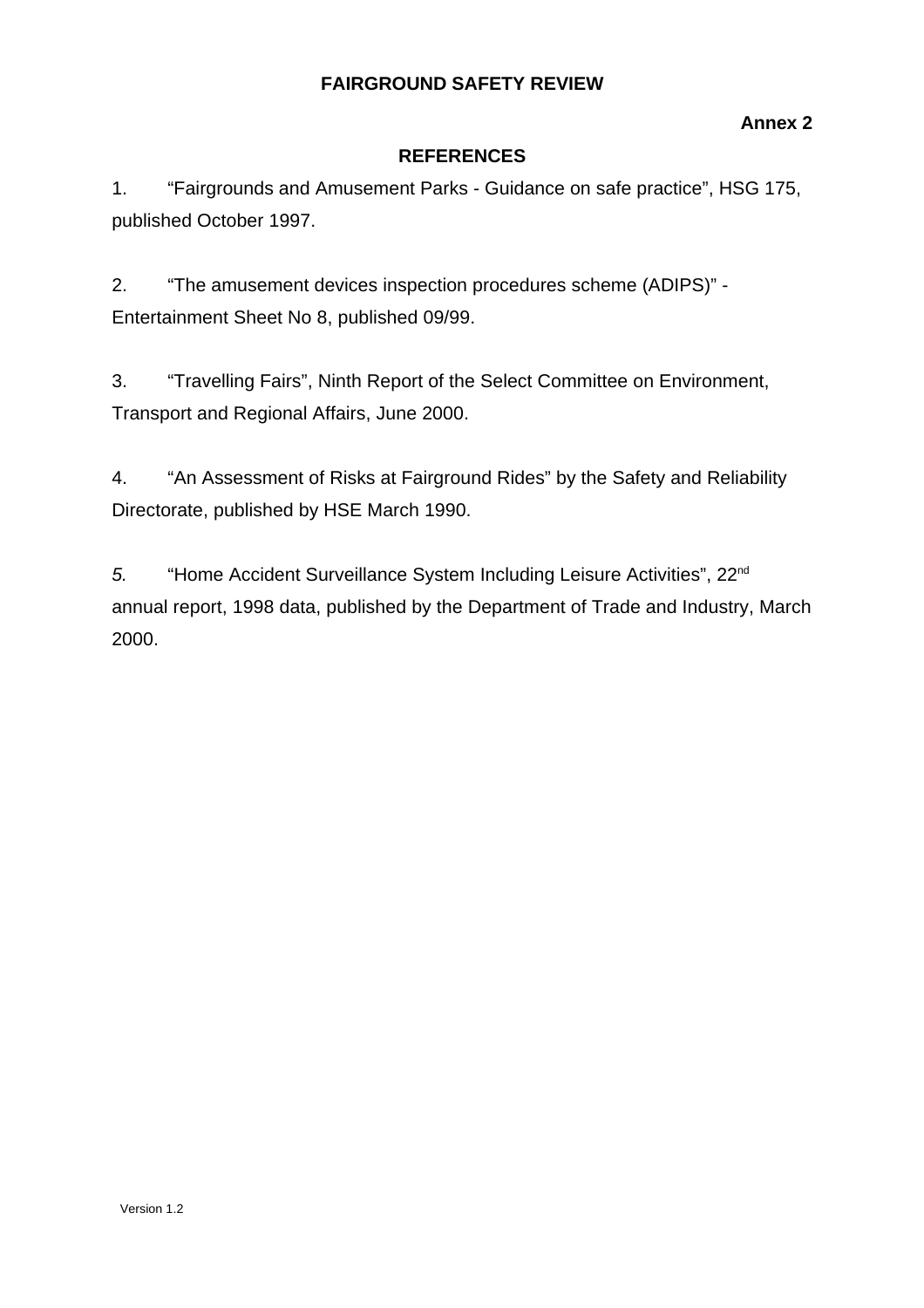## **LIST OF CONSULTEES**

A3.1 This annex lists with thanks those who were the principal contributors of information and views.

#### **Table A3.1**

| <b>ORGANISATIONS</b>                             | <b>PEOPLE</b>                   |
|--------------------------------------------------|---------------------------------|
| Equipment<br>Amusement<br>Catering               | <b>Geoffrey Thompson</b>        |
| Society                                          |                                 |
| Association of Independent Showmen               | John Crane                      |
| British Association of Leisure Parks,            | <b>Richard Pawley</b>           |
| <b>Piers and Attractions</b>                     |                                 |
| <b>British</b><br>Catering<br>Trade<br>Amusement | <b>Alan Buckley</b>             |
| Association                                      |                                 |
| <b>BSI</b><br>European<br>Consumers<br>and       | <b>Geoff Robson</b>             |
| Organisation.                                    |                                 |
| <b>Child Accident Prevention Trust:</b>          | <b>Carol Sherriff</b>           |
| Department<br>for<br>Education<br>and            | Martin Elliott (AALA scheme)    |
| Employment                                       |                                 |
| Department of Trade and Industry                 | Amy Yan (LASS statistics)       |
| <b>Great Britain's Little Railways</b>           | <b>Malcolm B Beevers</b>        |
| <b>HSE - Technical</b>                           | Alan Jackson (HSL)              |
|                                                  | John McDonald (TD)              |
| <b>HSE - Operational</b>                         | <b>Caroline Wake</b>            |
|                                                  | Steve Flanagan                  |
|                                                  | David Cory                      |
| <b>HSE - Policy</b>                              | Stuart Bullock (SPD B)          |
|                                                  | Nigel Hammond (LAU)             |
|                                                  | Shila Patel (LAU)               |
|                                                  | Kathy Kirby (Better Regulation) |
|                                                  | Barry Watkinson (re CORGI)      |
| <b>HSE - Solictors</b>                           | Richard Hooker                  |
|                                                  | <b>Chris Hales</b>              |
|                                                  | Kevin O'Reilly                  |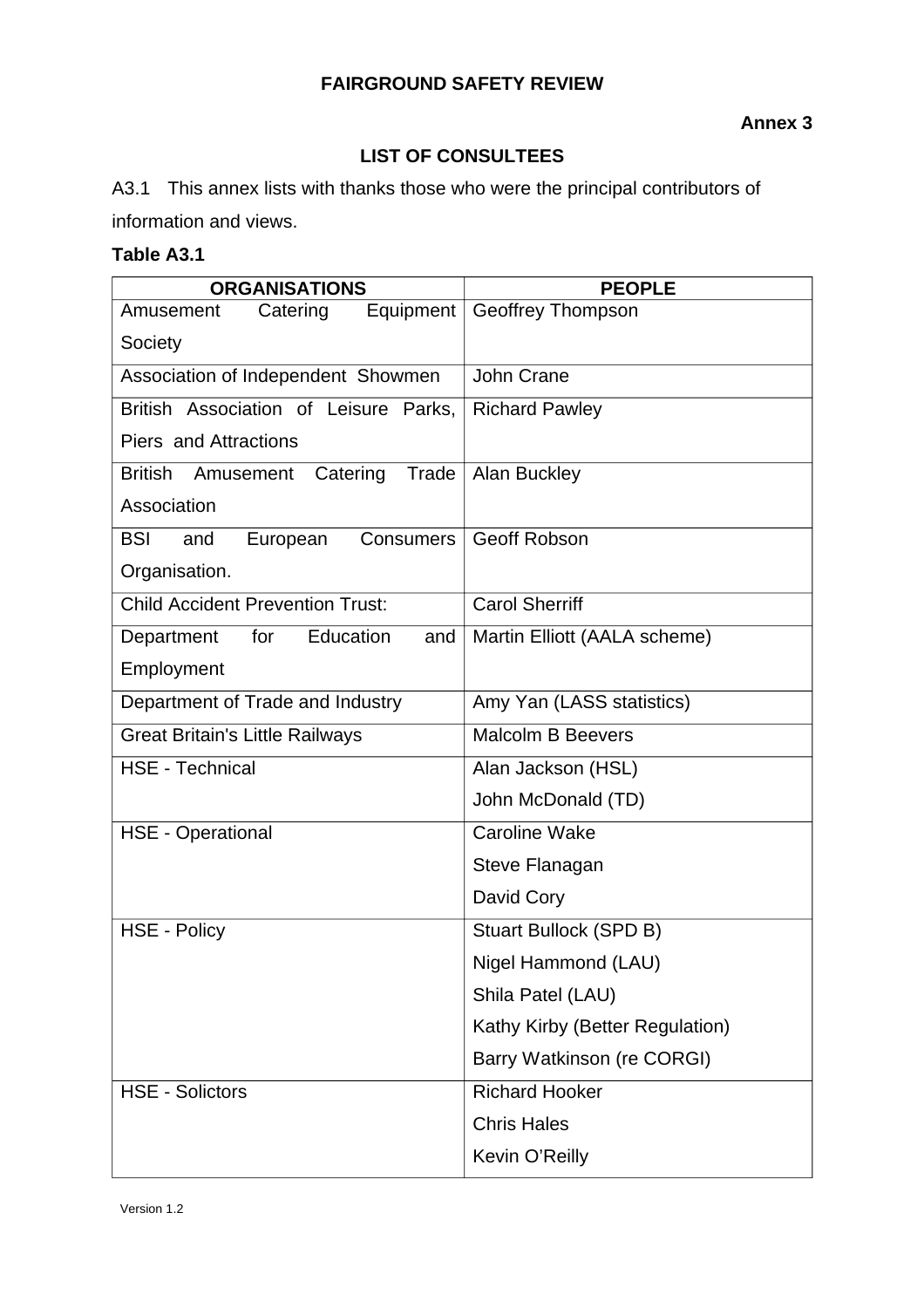| <b>ORGANISATIONS</b>                             | <b>PEOPLE</b>                   |
|--------------------------------------------------|---------------------------------|
| <b>HSE - Sector</b>                              | Stuart North (former member)    |
|                                                  | <b>Terry Williams</b>           |
|                                                  | <b>Eric Pirie</b>               |
|                                                  | Jayne Whitehead (former member) |
|                                                  | Jeanette Reuben                 |
| <b>Local Authorities</b>                         | John Green (East Lindsey DC)    |
|                                                  | Julie O'Brian (Wokingham DC)    |
|                                                  | Jan Paley (Rochdale MBC)        |
|                                                  |                                 |
| Leisure<br><b>National</b><br>Associaiton<br>For | Ken Rundle                      |
| <b>Industry Certification</b>                    | <b>Garry Fawcett</b>            |
|                                                  | <b>Richard Barnes</b>           |
|                                                  | <b>Mike Preston</b>             |
|                                                  | Doug Dadswell                   |
|                                                  | <b>Bob Nicholls</b>             |
| Royal Society for the Prevention of              | <b>Peter Cornall</b>            |
| <b>Accidents</b>                                 |                                 |
| <b>Safety Assessment Federation</b>              | <b>Richard Morgan</b>           |
| Showmen's Guild of Great Britain                 | <b>Anthony Harris</b>           |
|                                                  | <b>Bill Greville</b>            |
|                                                  |                                 |
| Independent Roundabout<br>Society<br>of          | John Schofield                  |
| Proprietors                                      |                                 |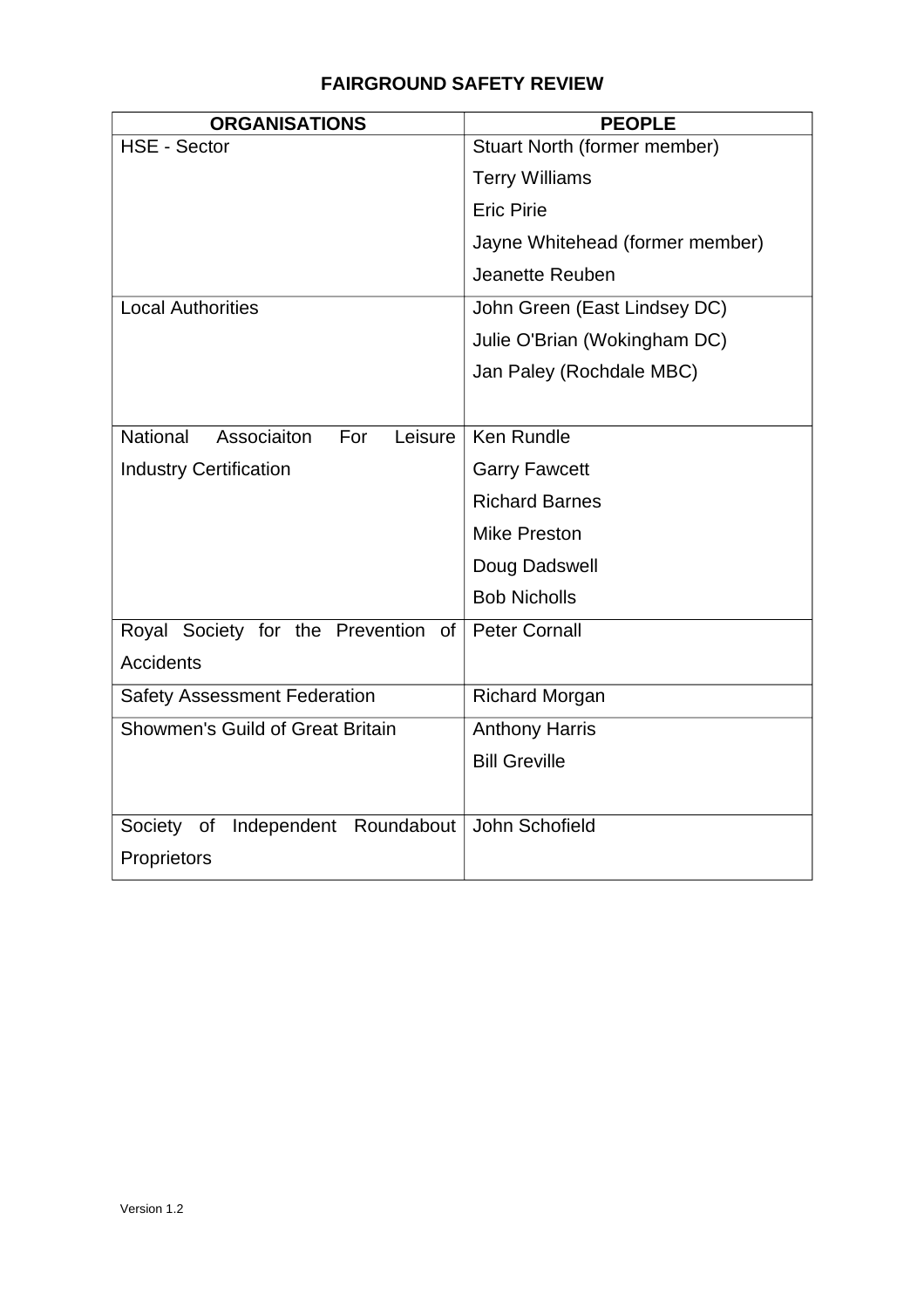#### **Annex 4**

#### **ACCIDENT DATA**

#### **Introduction**

A4.1 This annex sets out historical data on accidents involving fairground rides. I interpretation needs to be treated with caution, because:

- a) the extent of any under-reporting is not known, although it is unlikely that this is significant for fatalities;
- b) this is all historical data with constraints on quality, and in particular there are well known problems with coding accidents accurately from paper reports;
- c) the figures are not related to the numbers of rides given in any one year, which are subject to fluctuation for various reasons not least the weather and customer demand - the industry estimates that the number of rides sold has doubled over the last decade;
- d) "3 day" accidents to employees are reportable, but not to the self-employed nor members of the public;
- e) RIDDOR 1995 introduced a new category of "... any other injury which results in the person injured being admitted immediately into hospital for more than 24 hours." Unfortunately these are captured in HSE systems as "major injuries" which are thus overstated. This and other changes mean that figures after 1997 can not be compared with earlier ones; in the case of the fatalities in particular, the numbers each year are subject to statistically variation;
- f) the data does not distinguish between fairs and parks, and includes other sites such as play areas.

#### **Fatal Accidents**

A4.2 The data in Table A4.1 below shows the total number of deaths to members of the public, employees and the self-employed at fairgrounds, reported to HSE under the Reporting of Injuries, Diseases and Dangerous Occurrences Regulations 1985 and 1995. All these fatalities involved fairground rides. The figures exclude deaths later classified as natural causes. Although the review is concentrating on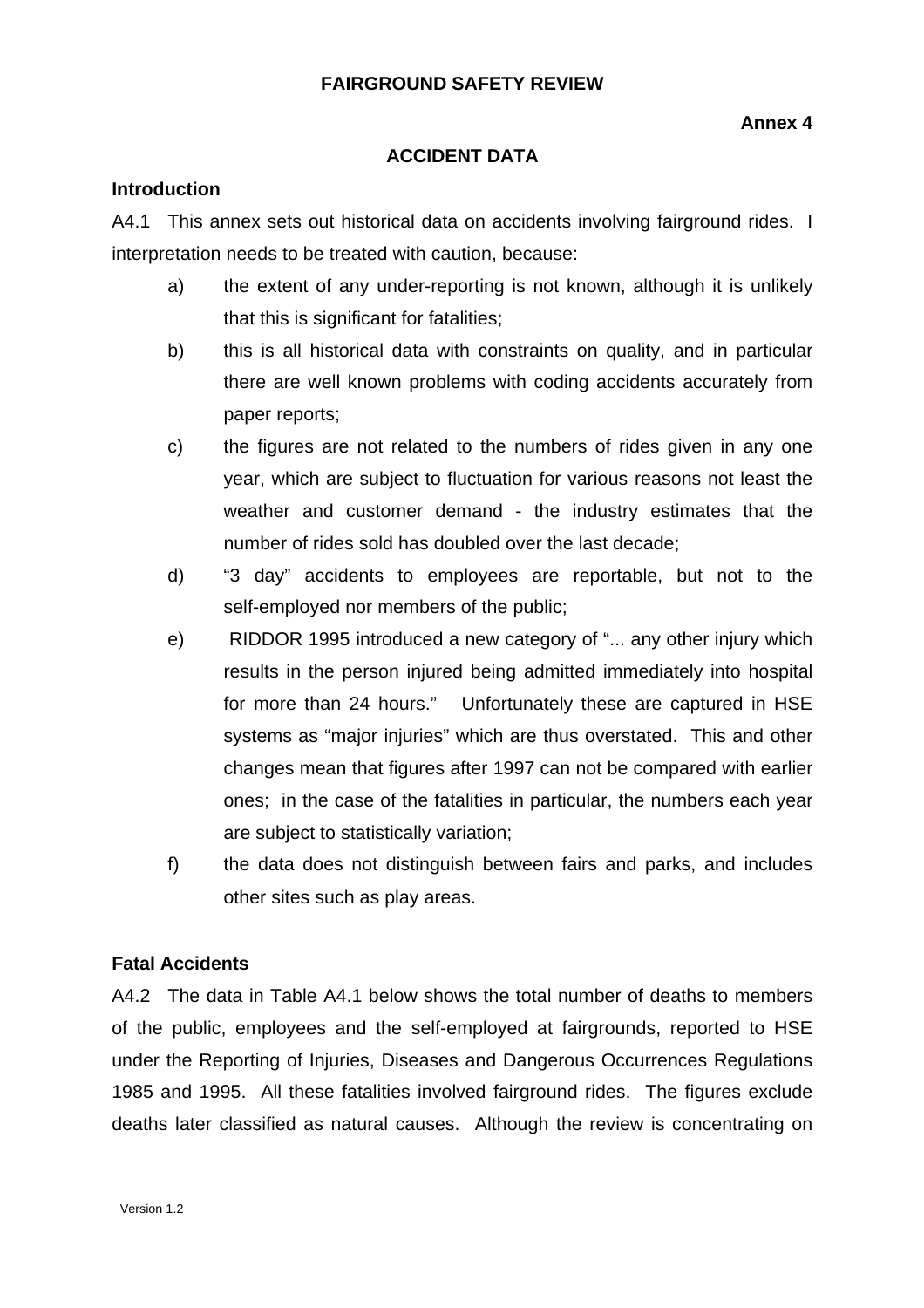the most recent five seasons, from April 1996 onwards, earlier years are given for comparison.

#### **Table A4.1:**

| Year | 86/87 | 87/88 | 88/89 | 89/90 | 90/91 | 91/92      | 92/93 | 93/94 |
|------|-------|-------|-------|-------|-------|------------|-------|-------|
| No.  |       |       |       |       |       |            | -     |       |
| Year | 94/95 | 95/96 | 96/97 | 97/98 | 98/99 | 99/00      | 00/01 |       |
| No.  |       |       |       |       |       | <b>4 *</b> | $5^*$ |       |

 $\epsilon$  = provisional statistics

\*\* = assembled from incidents known to the Sector.

### **"Major Injuries"**

A4.3 **For reasons explained elsewhere in the report the statistics below contain accidents that did not occur at fairgrounds, and also overstate considerably the numbers of accidents that are truly "major". As a result the "major accidents" data is of limited value and is included mainly for completeness.** Table A4.2 below summarises reported "major injuries" , showing the most significant causative factors, in the period 1996/97 to 1999/2000. Figure A4.1 shows the same figures graphically. Statistics for 2000/2001 are not yet available.

| Table A4.2 |  |  |
|------------|--|--|
|------------|--|--|

| Year  | <b>Falls</b> | Slips,<br>trips<br>and<br>falls | Handling/<br><b>Sprains</b> | Sub-total | Percentage<br>of Total | "major<br>Total<br>injury"<br>accidents |
|-------|--------------|---------------------------------|-----------------------------|-----------|------------------------|-----------------------------------------|
| 96/97 | 81           | 128                             | 15                          | 224       | 47%                    | 479                                     |
| 97/98 | 79           | 132                             | 14                          | 225       | 48%                    | 473                                     |
| 98/99 | 76           | 116                             | 11                          | 203       | 47%                    | 433                                     |
| 99/00 | 91           | 109                             | 25                          | 225       | 44%                    | 509                                     |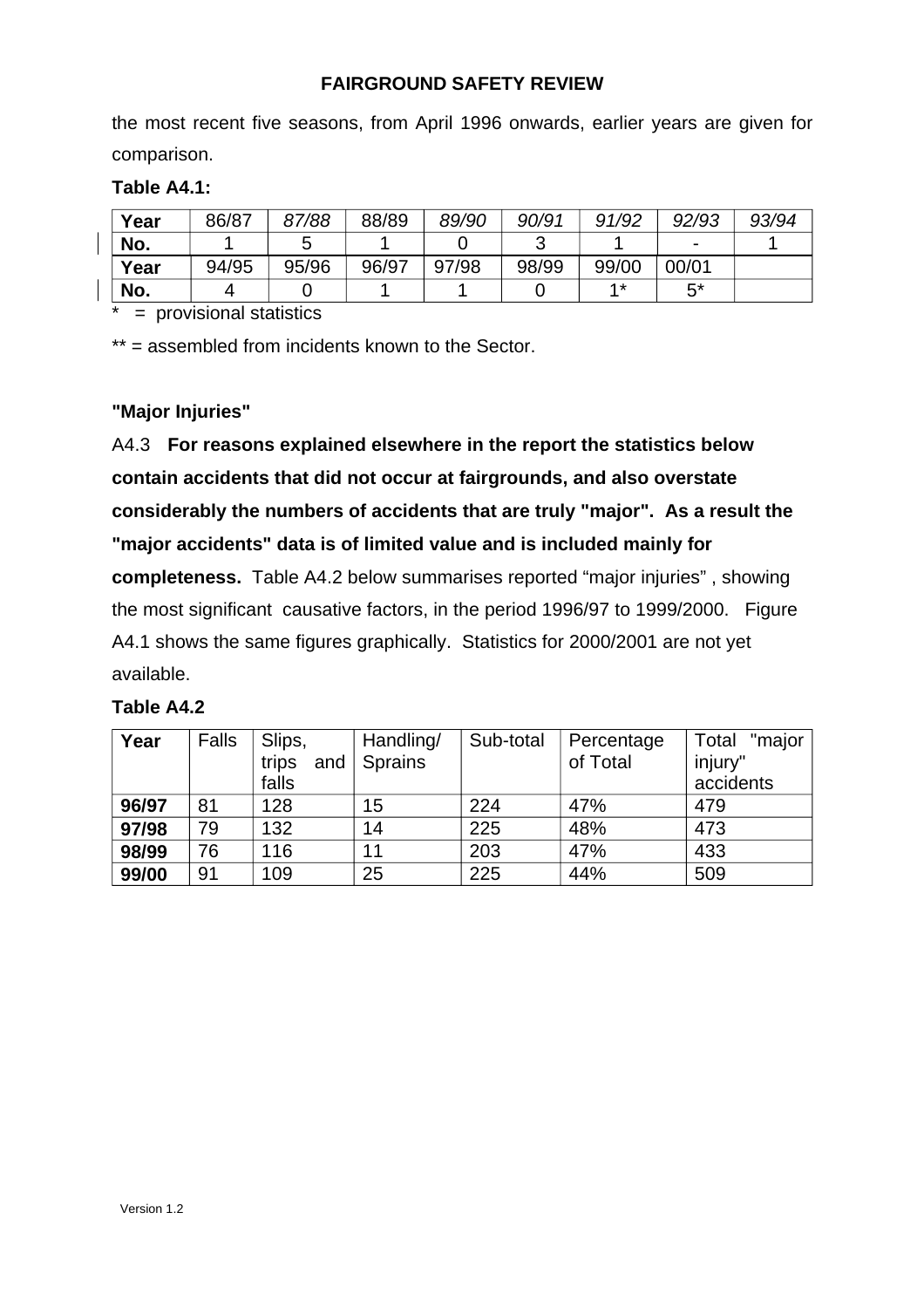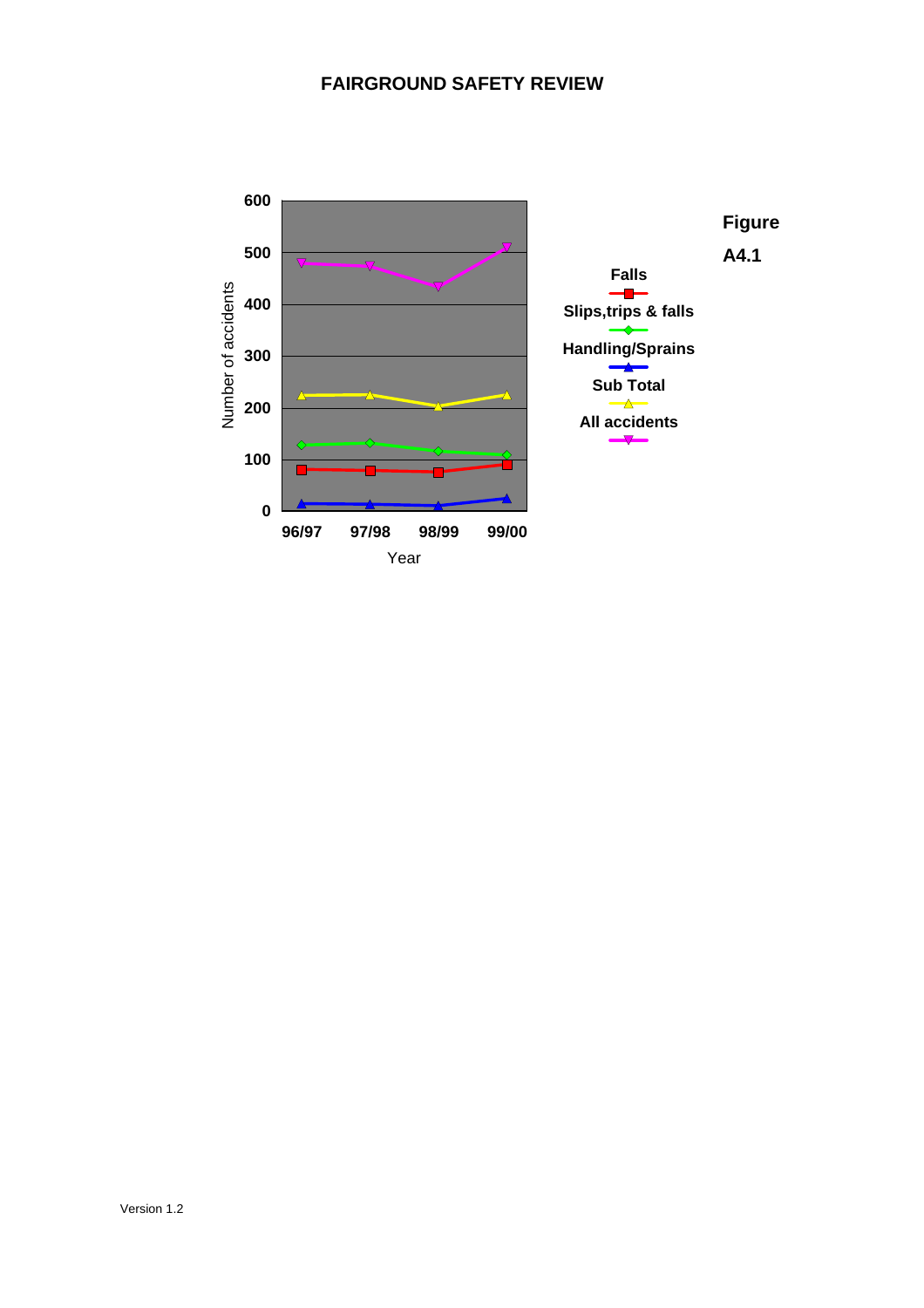#### **Over 3 day injuries**

A4.4 Table A4.3 below summarises reported "3 day" accidents to employees at fairgrounds and amusement parks by causation in the period 1996/97 to 1999/2000. Figure A4.2 shows the same data graphically. Figures for 2000/2001 are not yet available.

### **Table A4.3**

| Year  | Falls | Slips,<br>trips<br>and<br>falls | Handling/<br><b>Sprains</b> | Sub-total | Percentage<br>of Total | Total over 3<br>injury<br>day<br>accidents |
|-------|-------|---------------------------------|-----------------------------|-----------|------------------------|--------------------------------------------|
| 96/97 | 14    | 19                              | 32                          | 65        | 56%                    | 117                                        |
| 97/98 | 9     | 35                              | 36                          | 80        | 55%                    | 146                                        |
| 98/99 | 6     | 14                              | 23                          | 43        | 54%                    | 80                                         |
| 99/00 | 17    | 14                              | 19                          | 50        | 60%                    | 83                                         |

**Figure A4.2** 

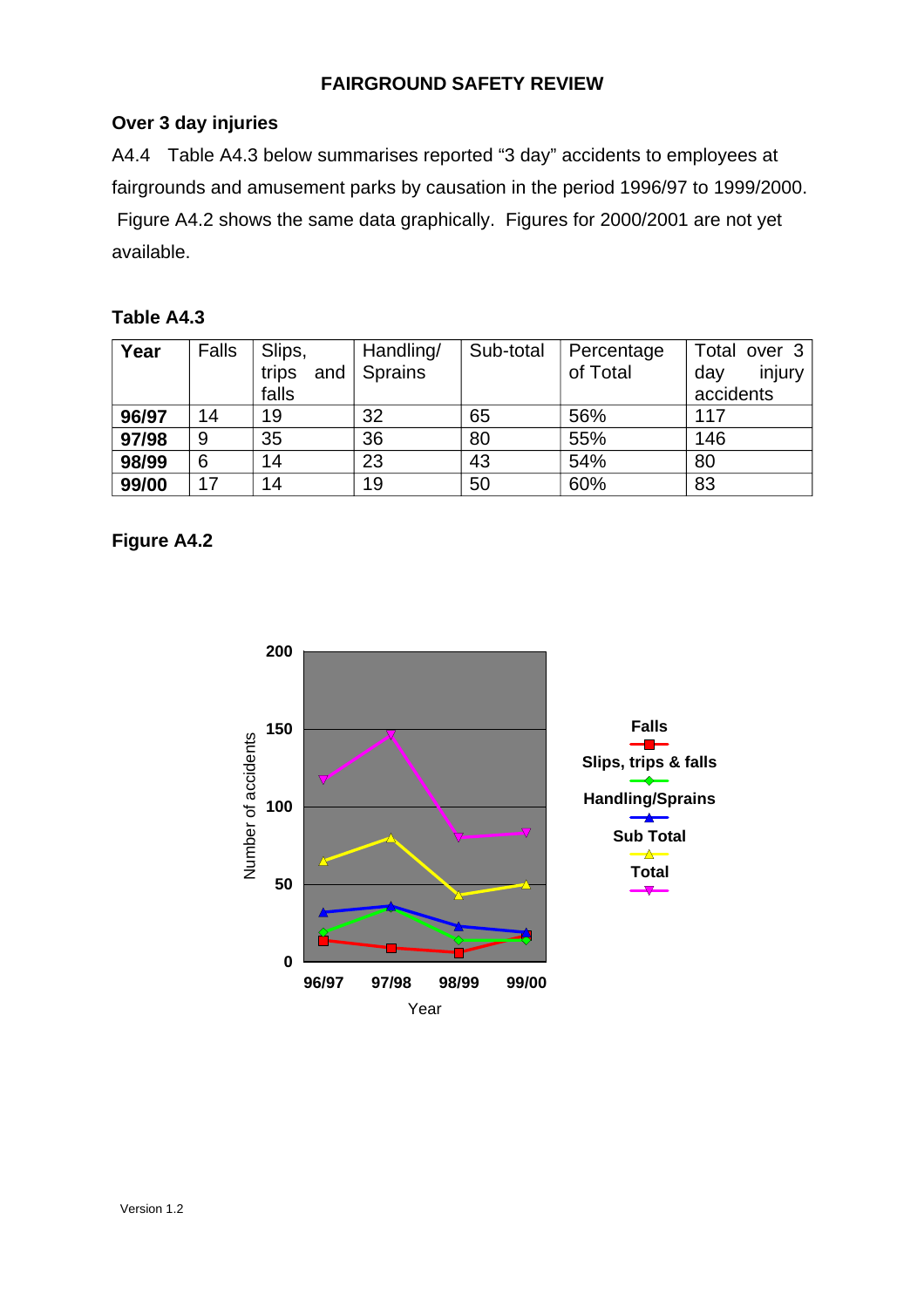## **Accident Causation**

A4.5 The tables below give more detailed breakdowns of accidents by causation in the period from 199697 to 1999/2000.

| <b>Status</b> | Kind              | "Major injury" | Over 3 day     | <b>Grand Total</b> |
|---------------|-------------------|----------------|----------------|--------------------|
| Employee      | Animal            |                | 2              | 2                  |
|               | Assault/Violence  | 1              | 6              | 7                  |
|               | Collapse/Overturn |                | 1              |                    |
|               | Exposure/         |                | $\overline{4}$ | $\overline{4}$     |
|               | Hot substances    |                |                |                    |
|               | Fall              | $\overline{2}$ | 6              | 8                  |
|               | <b>High Fall</b>  | 4              |                | 4                  |
|               | Low Fall          | 1              | 8              | 9                  |
|               | Handling/Sprains  | 5              | 32             | 37                 |
|               | Machinery         | $\overline{2}$ | 1              | 3                  |
|               | Not known         |                |                |                    |
|               | Other kind        |                | $\overline{7}$ | 8                  |
|               | Strike/Step on    | 9              | 5              | 14                 |
|               | Struck by         | $\overline{4}$ | 22             | 26                 |
|               | Transport         |                | 1              | $\overline{2}$     |
|               | Trip              | 15             | 19             | 34                 |
|               | Volt              |                | 3              | 4                  |
| <b>Totals</b> |                   | 47             | 117            | 164                |

**Table A4.4 - 1996/97**, **Employees** 

Above figures include one over 3 day accident to a self employed person, recorded as being caused by 'other kind'.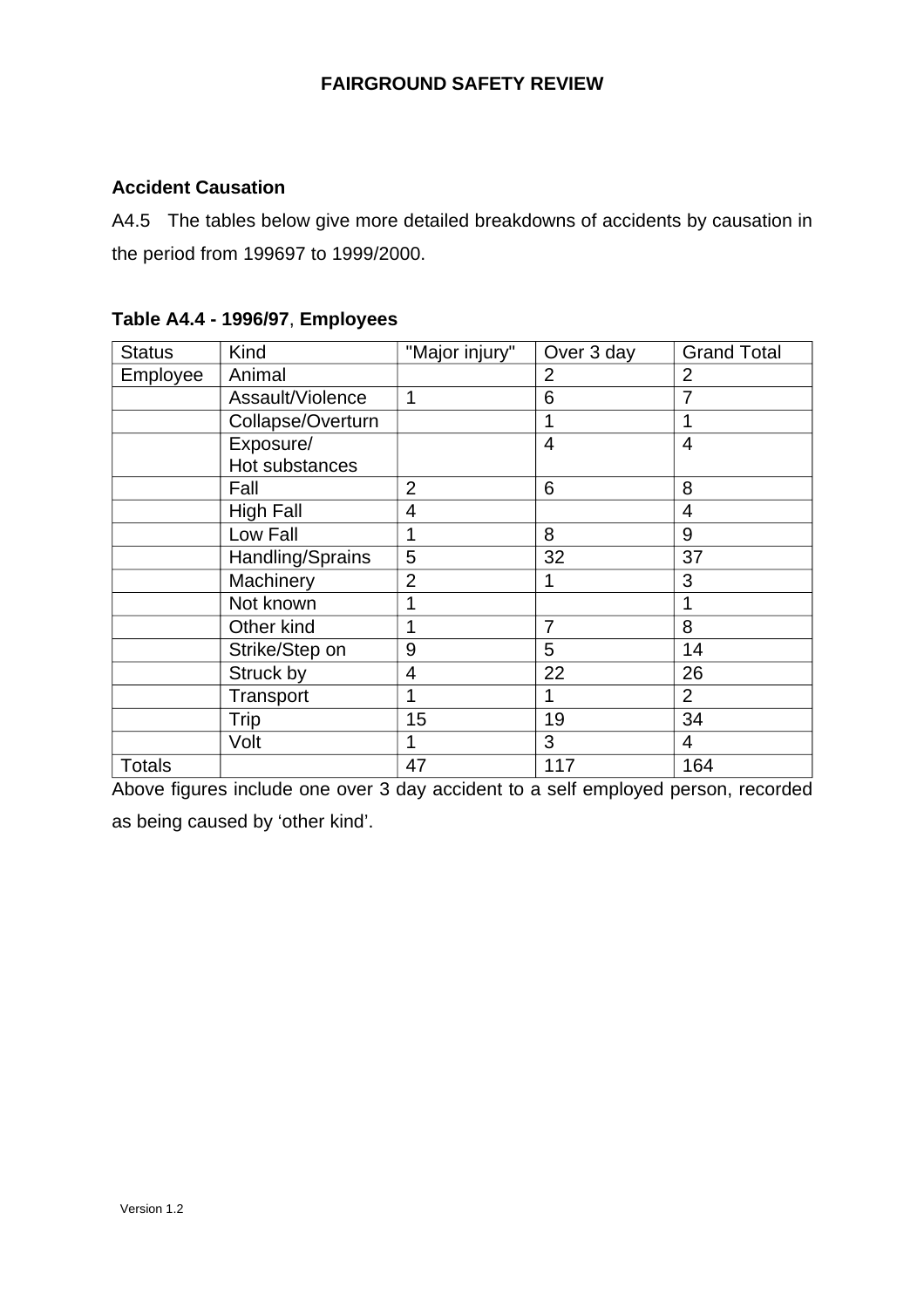| <b>Status</b> | Kind              | "Major injury" | Over 3 day     | <b>Grand Total</b> |
|---------------|-------------------|----------------|----------------|--------------------|
| Members of    | Animal            | 3              |                |                    |
| the public    | Assault/Violence  | 1              |                |                    |
|               | Collapse/Overturn | 1              |                |                    |
|               | Exposure/         | $\overline{4}$ |                |                    |
|               | Hot substances    |                |                |                    |
|               | Fall              | 24             |                |                    |
|               | <b>High Fall</b>  | 5              |                |                    |
|               | Low Fall          | 45             |                |                    |
|               | Handling/Sprains  | 10             |                |                    |
|               | Machinery         | 13             |                |                    |
|               | Not known         | $\overline{4}$ |                |                    |
|               | Other kind        | 56             |                |                    |
|               | Strike/Step on    | 61             |                |                    |
|               | Struck by         | 66             |                |                    |
|               | Transport         | 26             |                |                    |
|               | Trip              | 113            |                |                    |
|               | Volt              |                |                |                    |
| Total         |                   | 432            | $\overline{0}$ | 432                |

## **Table A4.5 - 1996/97**, **Members of Public**

## **Table A4.6 - 1997/98, Employees**

| <b>Status</b> | Kind              | "Major injury" | Over 3 day     | <b>Grand Total</b> |
|---------------|-------------------|----------------|----------------|--------------------|
| Employee      | Animal            |                |                |                    |
|               | Assault/Violence  | $\overline{2}$ | 5              | 7                  |
|               | Collapse/Overturn | 1              | 1              | $\overline{2}$     |
|               | Exposure/         | $\overline{2}$ | $\overline{4}$ | 6                  |
|               | Hot substances    |                |                |                    |
|               | Fall              | $\overline{4}$ | 3              | 7                  |
|               | <b>High Fall</b>  |                |                |                    |
|               | Low Fall          | 1              | 6              | $\overline{7}$     |
|               | Handling/Sprains  | 1              | 36             | 37                 |
|               | Machinery         | $\overline{4}$ | 5              | 9                  |
|               | Not known         |                |                |                    |
|               | Other kind        | $\overline{2}$ | 12             | 14                 |
|               | Strike/Step on    | 4              | 10             | 14                 |
|               | Struck by         | 7              | 24             | 31                 |
|               | Transport         |                | 4              | 5                  |
|               | Trip              | 13             | 35             | 48                 |
|               | Volt              |                |                |                    |
| <b>Totals</b> |                   | 44             | 146            | 190                |

Above figures include one self employed person, major injury caused by transport and one self employed person, over 3 day accident caused by 'struck by'.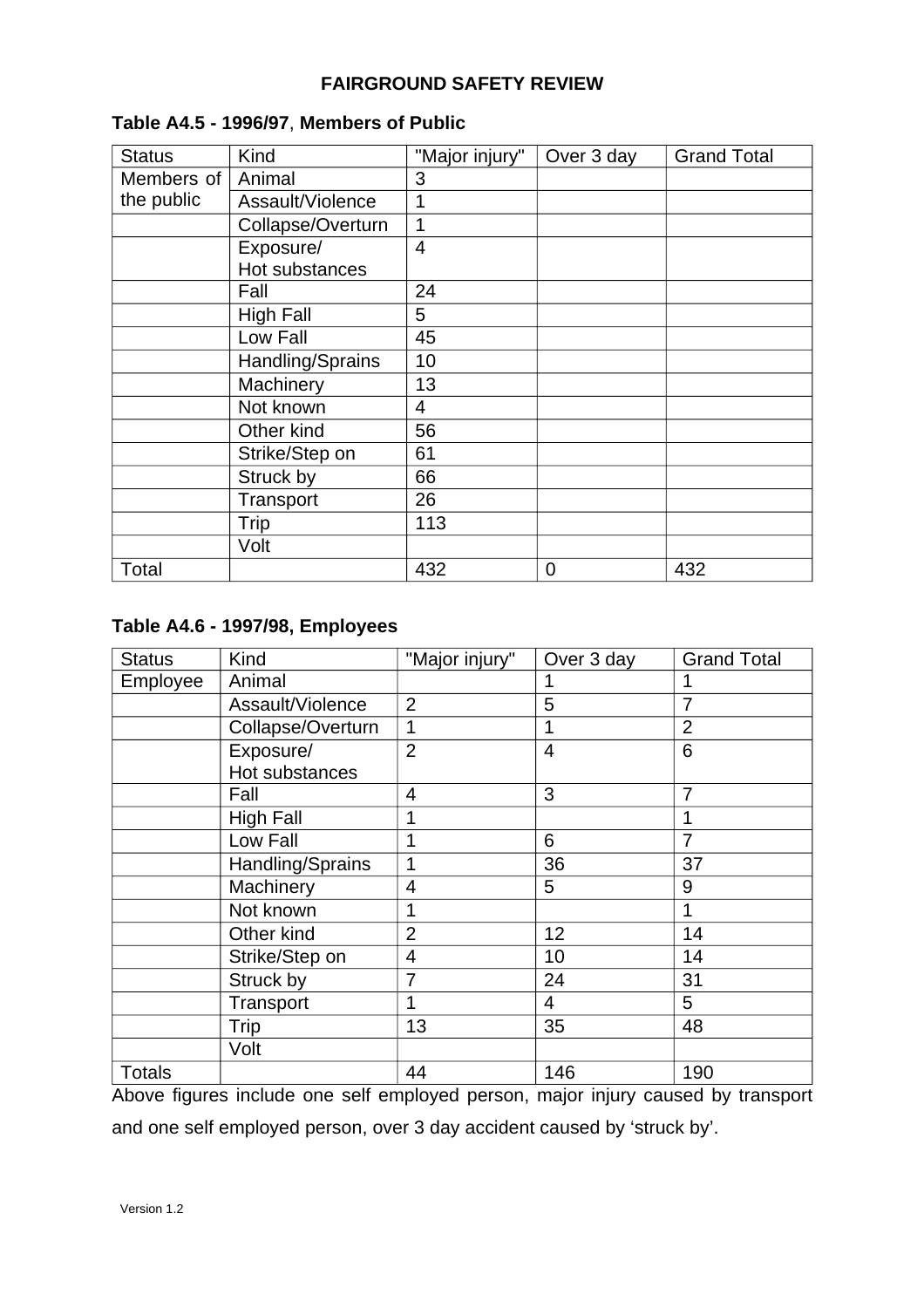|               | Kind              |                |                | <b>Grand Total</b> |
|---------------|-------------------|----------------|----------------|--------------------|
| <b>Status</b> |                   | "Major injury" | Over 3 day     |                    |
| Members of    | Animal            | 1              |                |                    |
| the public    | Assault/Violence  | 1              |                |                    |
|               | Collapse/Overturn | $\mathbf 1$    |                |                    |
|               | Exposure/         | 1              |                |                    |
|               | Hot substances    |                |                |                    |
|               | Fall              | 24             |                |                    |
|               | <b>High Fall</b>  | 6              |                |                    |
|               | Low Fall          | 43             |                |                    |
|               | Handling/Sprains  | 13             |                |                    |
|               | Machinery         | 16             |                |                    |
|               | Not known         | 5              |                |                    |
|               | Other kind        | 72             |                |                    |
|               | Strike/Step on    | 64             |                |                    |
|               | Struck by         | 39             |                |                    |
|               | Transport         | 24             |                |                    |
|               | Trip              | 119            |                |                    |
|               | Volt              |                |                |                    |
| <b>Totals</b> |                   | 429            | $\overline{0}$ | 429                |

# **Table A4.7 - 1997/98, Members of Public**

## **Table A4.8 - 1998/99, Employees**

| <b>Status</b> | Kind              | "Major injury" | Over 3 day     | <b>Grand Total</b> |
|---------------|-------------------|----------------|----------------|--------------------|
| Employee      | Animal            |                |                |                    |
|               | Assault/Violence  | $\overline{2}$ | 3              | 5                  |
|               | Collapse/Overturn |                |                |                    |
|               | Exposure/         |                | 6              | 6                  |
|               | Hot substances    |                |                |                    |
|               | Fall              |                |                |                    |
|               | <b>High Fall</b>  | $\overline{2}$ | 1              | 3                  |
|               | Low Fall          | 4              | 5              | 9                  |
|               | Handling/Sprains  |                | 23             | 24                 |
|               | Machinery         | $\overline{2}$ | 1              | 3                  |
|               | Not known         |                |                |                    |
|               | Other kind        |                | 3              | 3                  |
|               | Strike/Step on    | $\overline{2}$ | 10             | 12                 |
|               | Struck by         | 3              | 11             | 14                 |
|               | Transport         | $\overline{4}$ | $\overline{2}$ | 6                  |
|               | Trip              | 15             | 14             | 29                 |
|               | Volt              |                |                |                    |
| <b>Totals</b> |                   | 35             | 80             | 115                |

Above figures include one self employed person, "major injury" caused by trip.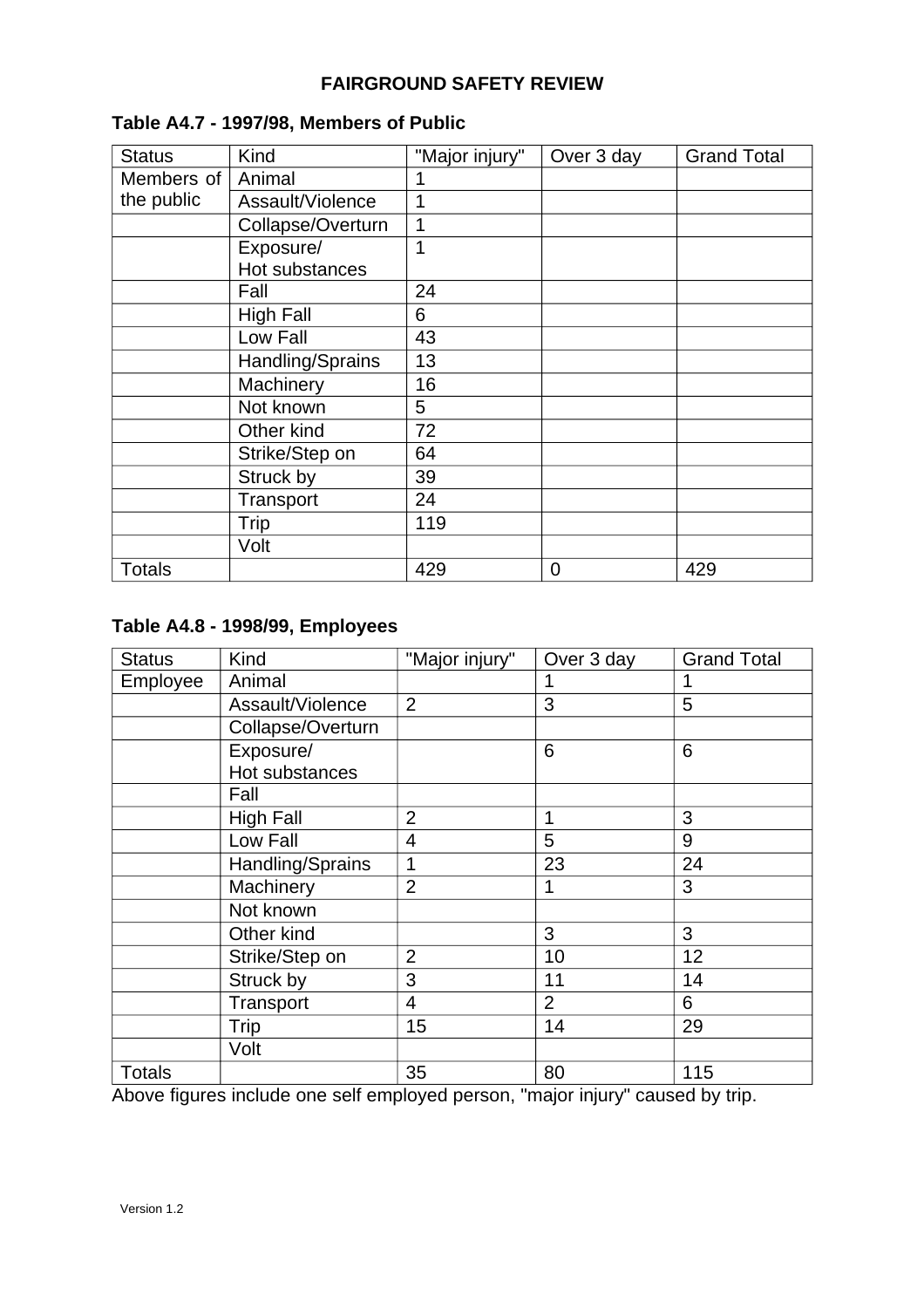| <b>Status</b> | Kind              | "Major injury" | Over 3 day     | <b>Grand Total</b> |
|---------------|-------------------|----------------|----------------|--------------------|
| Members of    | Animal            | 1              |                |                    |
| the public    | Assault/Violence  |                |                |                    |
|               | Collapse/Overturn | 1              |                |                    |
|               | Exposure/         | $\overline{2}$ |                |                    |
|               | Hot substances    |                |                |                    |
|               | Fall              | 28             |                |                    |
|               | <b>High Fall</b>  | 8              |                |                    |
|               | Low Fall          | 44             |                |                    |
|               | Handling/Sprains  | 10             |                |                    |
|               | Machinery         | 16             |                |                    |
|               | Not known         | 4              |                |                    |
|               | Other kind        | 54             |                |                    |
|               | Strike/Step on    | 68             |                |                    |
|               | Struck by         | 40             |                |                    |
|               | Transport         | 16             |                |                    |
|               | Trip              | 102            |                |                    |
|               | Volt              |                |                |                    |
| <b>Totals</b> |                   | 398*           | $\overline{0}$ | 398                |

## **Table A4.9 - 1998/99, Members of Public**

\* Figures for major injuries include 3 accidents for which the cause was non-fatal

drowning or asphyxiation.

## **Table A4.10 - 1999/2000**, **Employees**

| <b>Status</b>                                                               | Kind                                                 | "Major injury"                              | Over 3 day            | <b>Grand Total</b>                                                                                                               |
|-----------------------------------------------------------------------------|------------------------------------------------------|---------------------------------------------|-----------------------|----------------------------------------------------------------------------------------------------------------------------------|
| Employee                                                                    | Animal                                               |                                             |                       |                                                                                                                                  |
|                                                                             | Assault/Violence                                     |                                             | 3                     | 3                                                                                                                                |
|                                                                             | Collapse/Overturn                                    |                                             |                       |                                                                                                                                  |
|                                                                             | Exposure/                                            | 1                                           | 5                     | 6                                                                                                                                |
|                                                                             | Hot substances                                       |                                             |                       |                                                                                                                                  |
|                                                                             | Fall                                                 | $\overline{2}$                              | $\overline{7}$        | 9                                                                                                                                |
|                                                                             | <b>High Fall</b>                                     |                                             | $\overline{2}$        | $\overline{2}$                                                                                                                   |
|                                                                             | Low Fall                                             | $\overline{4}$                              | 8                     | 12                                                                                                                               |
|                                                                             | Handling/Sprains                                     | 5                                           | 19                    | 24                                                                                                                               |
|                                                                             | Machinery                                            | 1                                           | $\overline{2}$        | 3                                                                                                                                |
|                                                                             | Not known                                            |                                             |                       |                                                                                                                                  |
|                                                                             | Other kind                                           | 1                                           | 1                     | $\overline{2}$                                                                                                                   |
|                                                                             | Strike/Step on                                       | $\overline{4}$                              | 10                    | 14                                                                                                                               |
|                                                                             | Struck by                                            | 9                                           | 11                    | 20                                                                                                                               |
|                                                                             | Transport                                            | 3                                           | 1                     | 4                                                                                                                                |
|                                                                             | Trip                                                 | 15                                          | 14                    | 29                                                                                                                               |
|                                                                             | Volt                                                 |                                             |                       |                                                                                                                                  |
| <b>Totals</b><br><b>Contract Contract Contract Contract</b><br>$\mathbf{A}$ | <b>Provident Control</b><br>$\overline{\phantom{a}}$ | 45<br>and a state of the state of the state | 83<br>Holland, Marian | 128<br><b>Ford contract and a statement of the statement of the statement of the statement of the statement of the statement</b> |

Above figures include one self employed person, "major injury" caused by 'strike/step on'.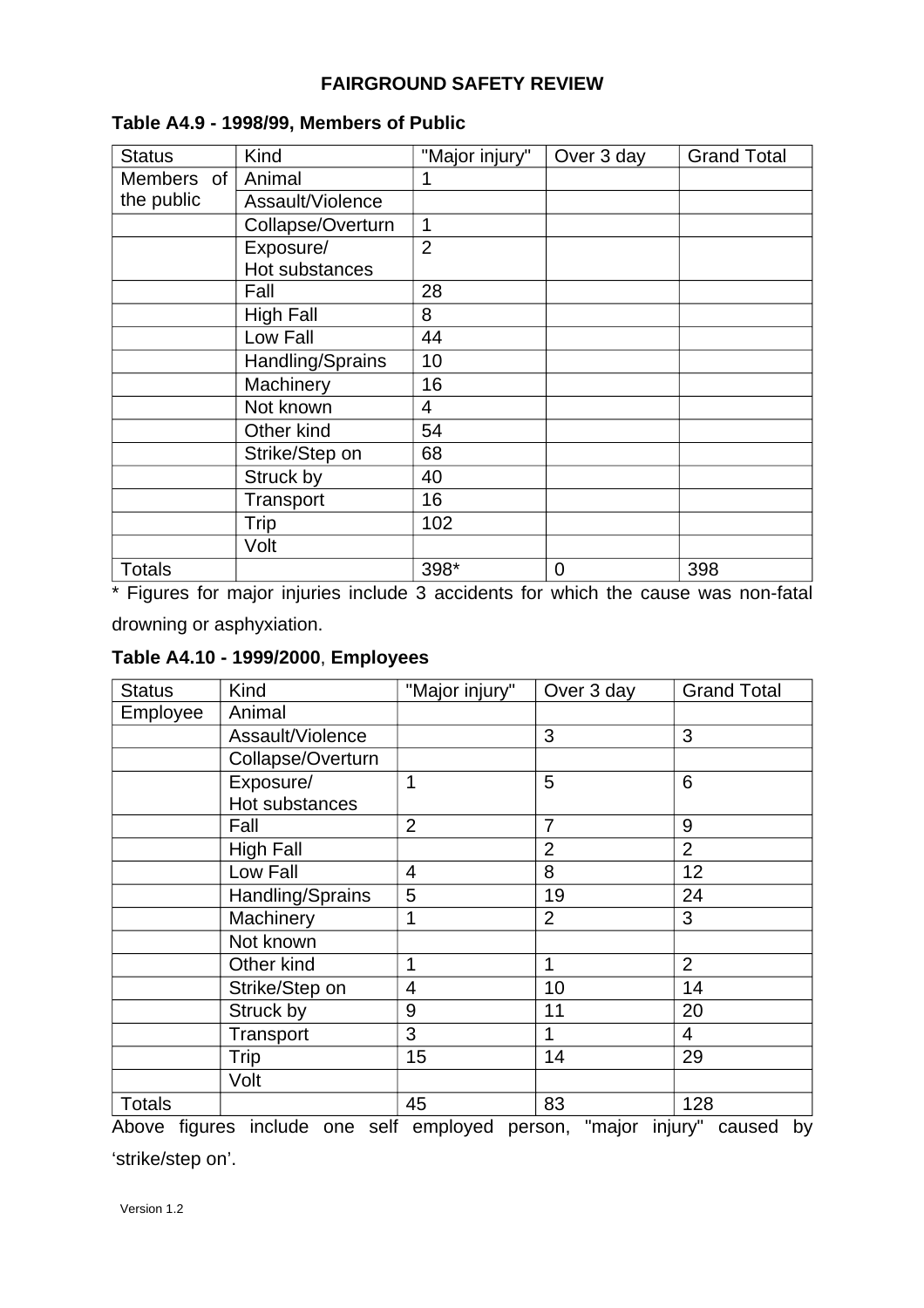| <b>Status</b> | Kind              | "Major injury" | Over 3 day | <b>Grand Total</b> |
|---------------|-------------------|----------------|------------|--------------------|
|               |                   |                |            |                    |
| Members of    | Animal            | 3              |            |                    |
| the public    | Assault/Violence  |                |            |                    |
|               | Collapse/Overturn |                |            |                    |
|               | Exposure/         |                |            |                    |
|               | Hot substances    |                |            |                    |
|               | Fall              | 30             |            |                    |
|               | <b>High Fall</b>  | 3              |            |                    |
|               | Low Fall          | 52             |            |                    |
|               | Handling/Sprains  | 20             |            |                    |
|               | Machinery         | 27             |            |                    |
|               | Not known         | 9              |            |                    |
|               | Other kind        | 68             |            |                    |
|               | Strike/Step on    | 86             |            |                    |
|               | Struck by         | 63             |            |                    |
|               | Transport         | 7              |            |                    |
|               | Trip              | 94             |            |                    |
|               | Volt              | $\overline{2}$ |            |                    |
| <b>Totals</b> |                   | 464            | 0          | 464                |

# **Table A4.11 - 1999/2000, Members of Public**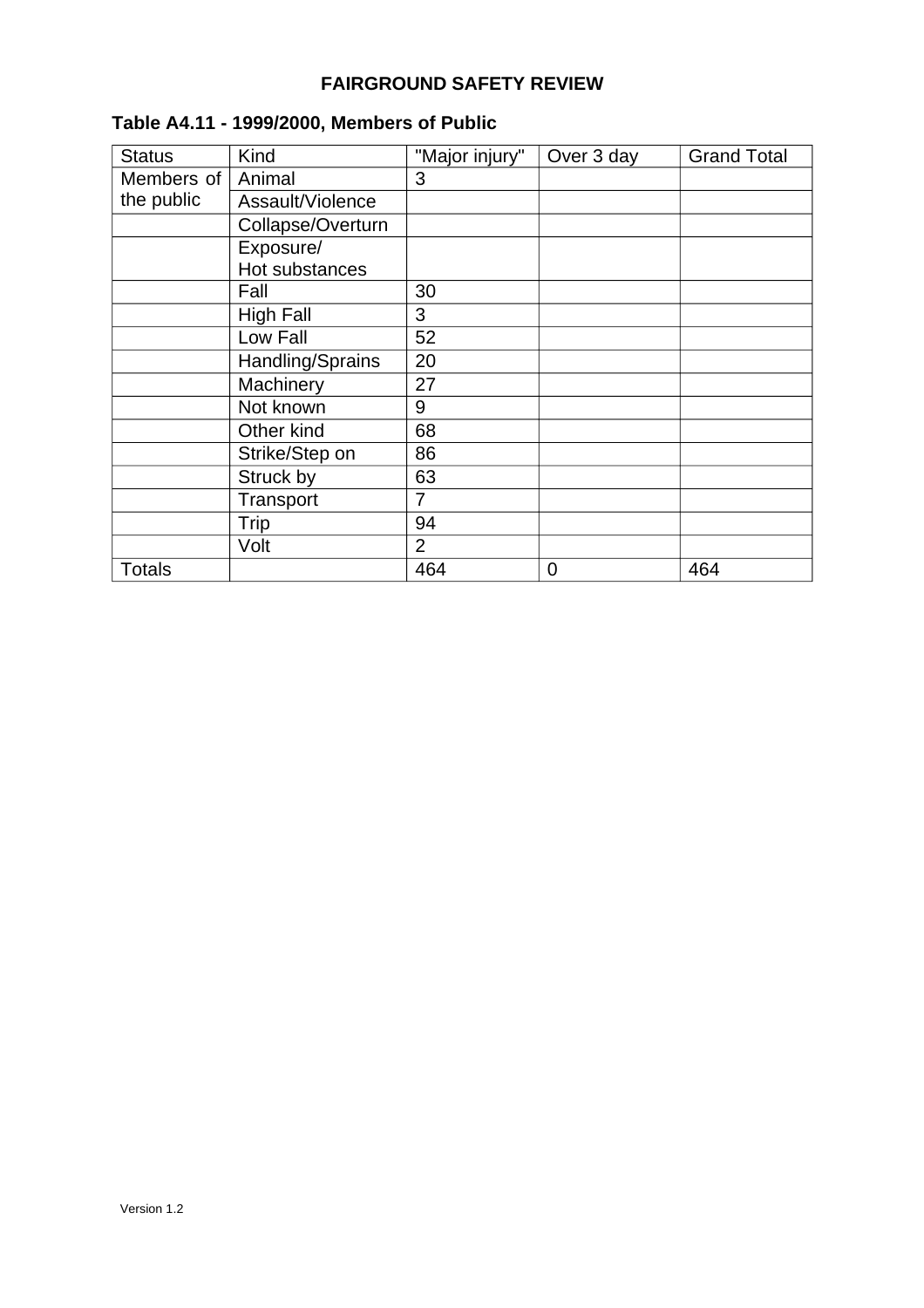| "Kind"            | <b>Definition</b>                                               |  |  |  |  |
|-------------------|-----------------------------------------------------------------|--|--|--|--|
| Animal            | Any injury by an animal                                         |  |  |  |  |
| Assault/Violence  | Physical assault or violence. Injuries sustained as a result    |  |  |  |  |
|                   | of a deliberate criminal act.                                   |  |  |  |  |
| Collapse/Overturn | Trapped by something collapsing or overturning.                 |  |  |  |  |
| Exposure/<br>Hot  | Exposure to or contact with harmful or hot substance or         |  |  |  |  |
| substances        | object.                                                         |  |  |  |  |
| Fall              | Height of fall not known                                        |  |  |  |  |
| <b>High Fall</b>  | High fall over 2 meters                                         |  |  |  |  |
| Low Fall          | Low fall up to and including 2 meters                           |  |  |  |  |
| Handling/Sprains  | Injured while handling, lifting or carrying - sprains and       |  |  |  |  |
|                   | strains                                                         |  |  |  |  |
| Machinery         | Contact with moving machine or material being machined.         |  |  |  |  |
| Not known         | Kind of accident not known                                      |  |  |  |  |
| Other kind        | Other kind of accident                                          |  |  |  |  |
| Strike/Step on    | Struck against something fixed or stationary, stepping on       |  |  |  |  |
|                   | something.                                                      |  |  |  |  |
|                   |                                                                 |  |  |  |  |
| Struck by         | Struck by moving, including flying or falling object - includes |  |  |  |  |
|                   | accidents involving powered hand tools.                         |  |  |  |  |
| Transport         | Struck by moving vehicle                                        |  |  |  |  |
| Trip              | Slip, trip or fall on same level                                |  |  |  |  |
| Volt              | Contact with electricity or electrical charge                   |  |  |  |  |

# **Table A4.12 - Description of Accident Causation (Kind) used in tables above:**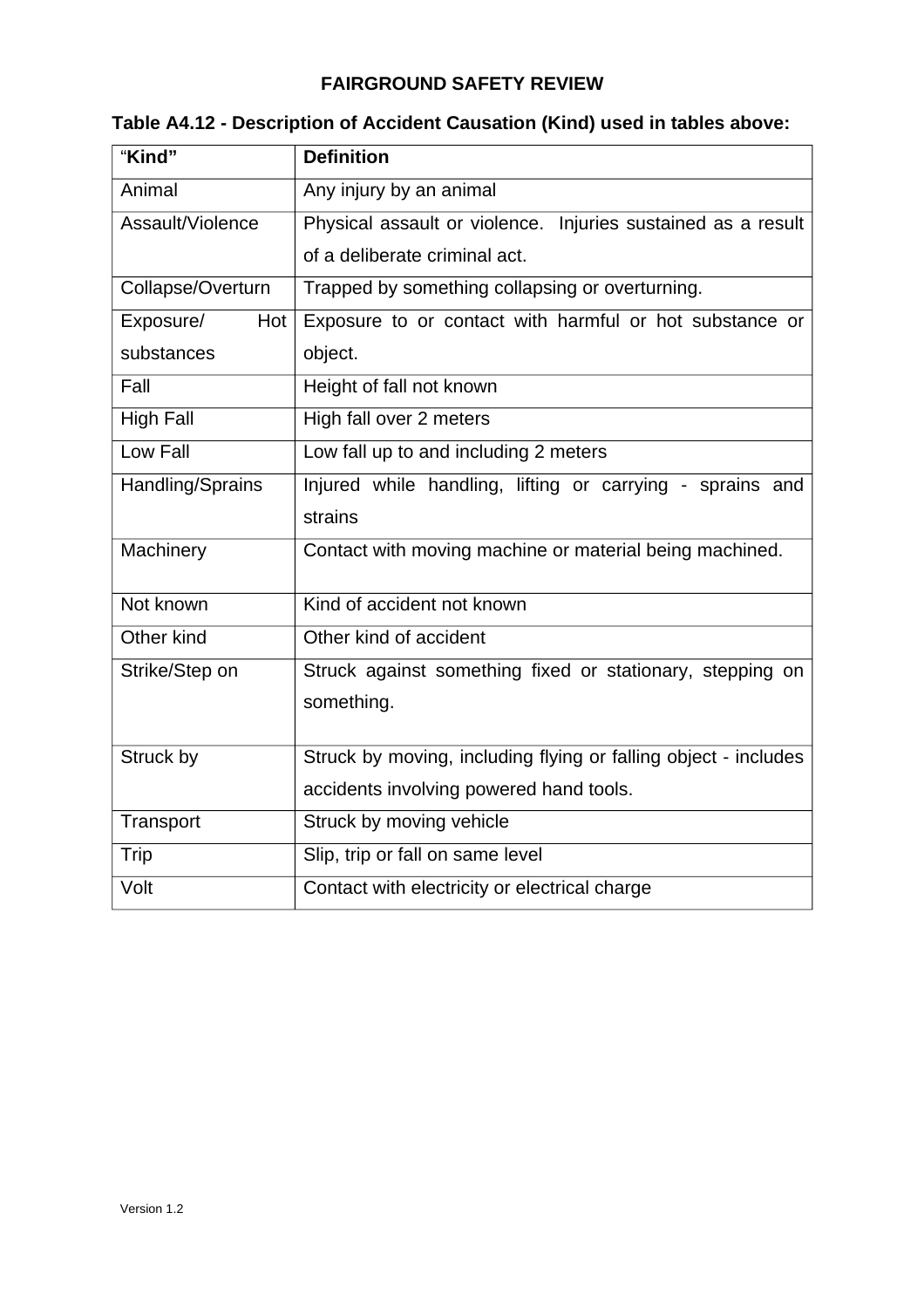#### **LASS Data**

A4.6 The table below shows a set of accident data derived from the DTI's Leisure Activities Surveillance System (LASS). The main body of the table shows the numbers of attendances at a sample of Accident and Emergency Departments. The bottom row of the table provides an estimate of the national numbers of such attendances in each year. The figures displayed do not detail the type nor severity of injuries, although such figures are available from DTI (5).

A4.7 The data is not capable of providing an accurate picture of accidents at fairgrounds and amusement parks. Many of these accidents occurred at other venues such as the home and playgrounds. Moreover, this set of data does not contain data about accidents that may not necessarily involve equipment, such as slips, trips and falls, which can not be extracted against fairgrounds and parks specifically. The numbers are also subject to statistical variation. (NAFLIC have suggested that this data is potentially valuable in accident prevention and should be analysed further, perhaps as a research project, and this seems a valuable suggestion.)

A4.8 Nevertheless the data is of interest because it gives an indication of which types of equipment that have given rise the greatest numbers of admissions and is, therefore, relevant in formulating preventative strategies. In fact, bouncing castles, rather than high tech rides, account for the highest numbers of admissions. HSE is about to publish updated guidance - Entertainment Sheet 7 "Safety in the Use and Operation of Play Inflatables, including Bouncy Castles".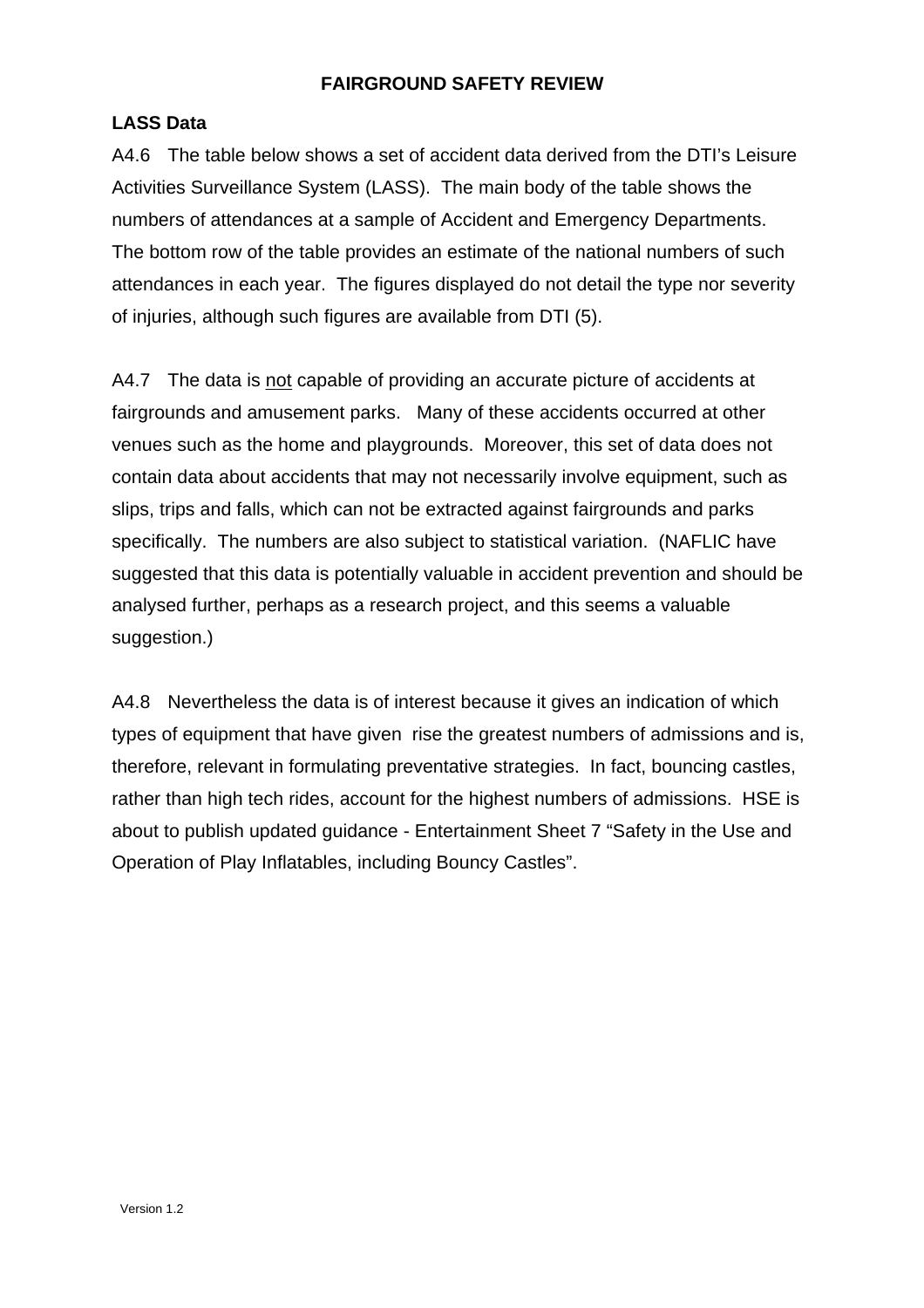#### **Table A4.13**

| Fair&Playground articles / Year               | 1989           | 1990           | 1991           | 1992                 | 1993                    | 1994                 | 1995           | 1996           | 1997                    | 1998           |
|-----------------------------------------------|----------------|----------------|----------------|----------------------|-------------------------|----------------------|----------------|----------------|-------------------------|----------------|
| <b>PADDLING POOL/WATER IN IT</b>              | 14             | 39             | 37             | 13                   | 13                      | 12                   | 20             | 25             | 33                      | 28             |
| <b>SANDPIT OR BOX</b>                         | 22             | 18             | 25             | 16                   | 14                      | 17                   | 21             | 41             | 35                      | 31             |
| <b>SWING</b>                                  | 906            | 773            | 799            | 685                  | 418                     | 411                  | 456            | 794            | 777                     | 688            |
| <b>ROPE SWING</b>                             | $\Omega$       | 242            | 267            | 273                  | 146                     | 154                  | 184            | 330            | 327                     | 247            |
| <b>CLIMBING FRAME</b>                         | 627            | 708            | 732            | 670                  | 404                     | 438                  | 529            | 1041           | 1106                    | 992            |
| <b>SLIDE</b>                                  | 619            | 574            | 543            | 563                  | 281                     | 354                  | 429            | 874            | 828                     | 745            |
| <b>SEE SAW</b>                                | 134            | 128            | 174            | 137                  | 74                      | 93                   | 99             | 176            | 197                     | 155            |
| <b>PLAYGROUND ROUNDABOUT</b>                  | 122            | 94             | 154            | 102                  | 77                      | 68                   | 84             | 127            | 131                     | 112            |
| <b>ADVENTURE PLAYGROUND</b>                   |                |                |                |                      |                         |                      |                |                |                         |                |
| <b>EQUIPMENT</b>                              | $\mathbf 0$    | 1              | 51             | 48                   | 15                      | 21                   | 30             | 58             | 53                      | 74             |
| <b>OTHER PLAYGROUND</b>                       |                |                |                |                      |                         |                      |                |                |                         |                |
| <b>EQUIPMENT</b>                              | $\Omega$       | 0              | $\Omega$       | 13                   | 40                      | 46                   | 57             | 94             | 91                      | 125            |
| <b>UNSPECIFIED PLAYGROUND</b>                 |                |                |                |                      |                         |                      |                |                |                         |                |
| <b>EQUIPMENT</b>                              | $\mathbf 0$    | 0              | 0              | 1                    | 8                       | 11                   | 15             | 19             | 25                      | 26             |
| <b>ROLLER COASTER</b>                         | $\Omega$       | $\Omega$       | $\Omega$       | $\Omega$             | $\overline{4}$          | 14                   | 8              | 15             | 17                      | 17             |
| <b>AMUSEMENT TRAIN</b>                        | $\mathbf{1}$   | $\overline{2}$ | 14             | 16                   | 1                       | $\overline{7}$       | $\overline{2}$ | 6              | 6                       | $\mathbf{1}$   |
| <b>LOG FLUME OR WATER RIDE</b>                | $\mathbf 0$    | 0              | 10             | 5                    | 1                       | $\overline{2}$       | $\overline{7}$ | 15             | 14                      | 17             |
| <b>BIG WHEEL</b>                              | $\overline{2}$ | $\mathbf{1}$   | $\overline{2}$ | $\mathbf{1}$         | $\overline{2}$          | $\mathbf{1}$         | 0              | $\overline{4}$ | $\overline{2}$          | $\mathbf{1}$   |
| <b>loctopus</b>                               | $\overline{7}$ | $\mathbf{1}$   | $\mathbf{1}$   | 3                    | $\Omega$                | $\overline{2}$       | $\overline{2}$ | $\overline{2}$ | $\overline{\mathbf{4}}$ | $\mathbf{1}$   |
| <b>WALTZER</b>                                | 18             | 20             | 12             | 18                   | 12                      | 13                   | 20             | 16             | 32                      | 48             |
| <b>FAIRGROUND ROUNDABOUT</b>                  | 20             | 34             | 30             | 30                   | 10                      | 13                   | 9              | 16             | 22                      | 22             |
| <b>OTHER FAIRGROUND RIDE</b>                  | $\mathbf 0$    | $\mathbf{1}$   | 61             | 55                   | 42                      | 61                   | 70             | 148            | 141                     | 96             |
| <b>BOUNCING CASTLE</b>                        | 128            | 120            | 203            | 201                  | 112                     | 149                  | 196            | 343            | 303                     | 288            |
| <b>OTHER INFLATABLE</b>                       |                |                |                |                      |                         |                      |                |                |                         |                |
| <b>EQUIPMENT</b>                              | $\mathbf 0$    | $\mathbf 0$    | $\mathbf 0$    | $\mathbf 0$          | 14                      | 13                   | 11             | 23             | 37                      | 39             |
| <b>RODEO HORSE/SIMULATOR</b>                  |                |                |                |                      |                         |                      |                |                |                         |                |
| <b>MACHINE FOR CHILD</b>                      | 6              | 4              | 3              | 5                    | 3                       | $\overline{4}$       | 4              | 4              | 6                       | 6              |
| <b>GAME MACHINE (PIN-BALL/</b>                |                |                |                |                      |                         |                      |                |                |                         |                |
| <b>VIDEO GAME ETC)</b>                        | 0<br>$\Omega$  | 0<br>$\Omega$  | 27<br>$\Omega$ | 17<br>$\overline{2}$ | 17<br>11                | $\overline{7}$<br>18 | 11             | 27<br>34       | 15                      | 21             |
| <b>OTHER AMUSEMENT MACHINE</b>                | 40             | 50             | 47             | 54                   | 36                      | 29                   | 25<br>49       | 96             | 37                      | 14<br>89       |
| <b>BUMPER CAR OR DODGEM CAR</b>               | 16             | 5              | 3              | 1                    | $\overline{\mathbf{4}}$ | 6                    | 9              | 3              | 86<br>3                 | 4              |
| <b>HELTER-SKELTER</b><br><b>MAZE (INDOOR)</b> | 2              | 0              | 0              | 0                    | 1                       | $\mathbf{0}$         | 0              | $\mathbf 0$    | 0                       | $\overline{2}$ |
| <b>FAIRGROUND PUNCH MACHINE -</b>             |                |                |                |                      |                         |                      |                |                |                         |                |
| <b>WITH GLOVE</b>                             | $\mathbf 0$    | $\mathbf 0$    | $\mathbf 0$    | $\Omega$             | $\mathbf 0$             | $\Omega$             | $\Omega$       | $\Omega$       | $\Omega$                | 5              |
| <b>FAIRGROUND PUNCH MACHINE -</b>             |                |                |                |                      |                         |                      |                |                |                         |                |
| <b>WITHOUT GLOVE</b>                          | 0              | 0              | $\mathbf 0$    | $\mathbf 0$          | $\mathbf 0$             | $\mathbf 0$          | 0              | $\mathbf 0$    | $\mathbf 0$             | $\overline{7}$ |
| <b>FAIRGROUND PUNCH MACHINE -</b>             |                |                |                |                      |                         |                      |                |                |                         |                |
| <b>GLOVE UNSP</b>                             | $\mathbf 0$    | 0              | 0              | $\Omega$             | 0                       | $\Omega$             | 0              | $\Omega$       | $\Omega$                | 18             |
| <b>OTHER FAIRGROUND</b>                       |                |                |                |                      |                         |                      |                |                |                         |                |
| <b>EQUIPMENT</b>                              | 78             | 92             | 48             | 63                   | 12                      | 11                   | 11             | 42             | 21                      | 24             |
| <b>UNSPECIFIED FAIRGROUND</b>                 |                |                |                |                      |                         |                      |                |                |                         |                |
| <b>EQUIPMENT</b>                              | 22             | 40             | 18             | 14                   | 5                       | 13                   | 15             | 38             | 36                      | 26             |
|                                               |                |                |                |                      |                         |                      |                |                |                         |                |
| Average                                       | 87             | 92             | 102            | 94                   | 56                      | 62                   | 74             | 138            | 137                     | 124            |
| lSum                                          | 2784           | 2947           | 3261           | 3006                 | 1777                    | 1988                 | 2373           | 4411           | 4385                    | 3969           |

**NB:** The figures given for each year are the numbers sampled - to obtain national estimates they should be multiplied by the "National Estimate" and divided by the "Sum" (eg for the 1998 year the estimated number of attendances involving Waltzers would be estimated as  $48 \times 77515/3969 = 937$ . On the same basis the national estimate for "Football/basket ball" is 208, 287.

**National Estimate 198275 | 80158 | 92939 | 85370 | 88317 | 80991 | 86757 | 84735 | 86428 | 77515**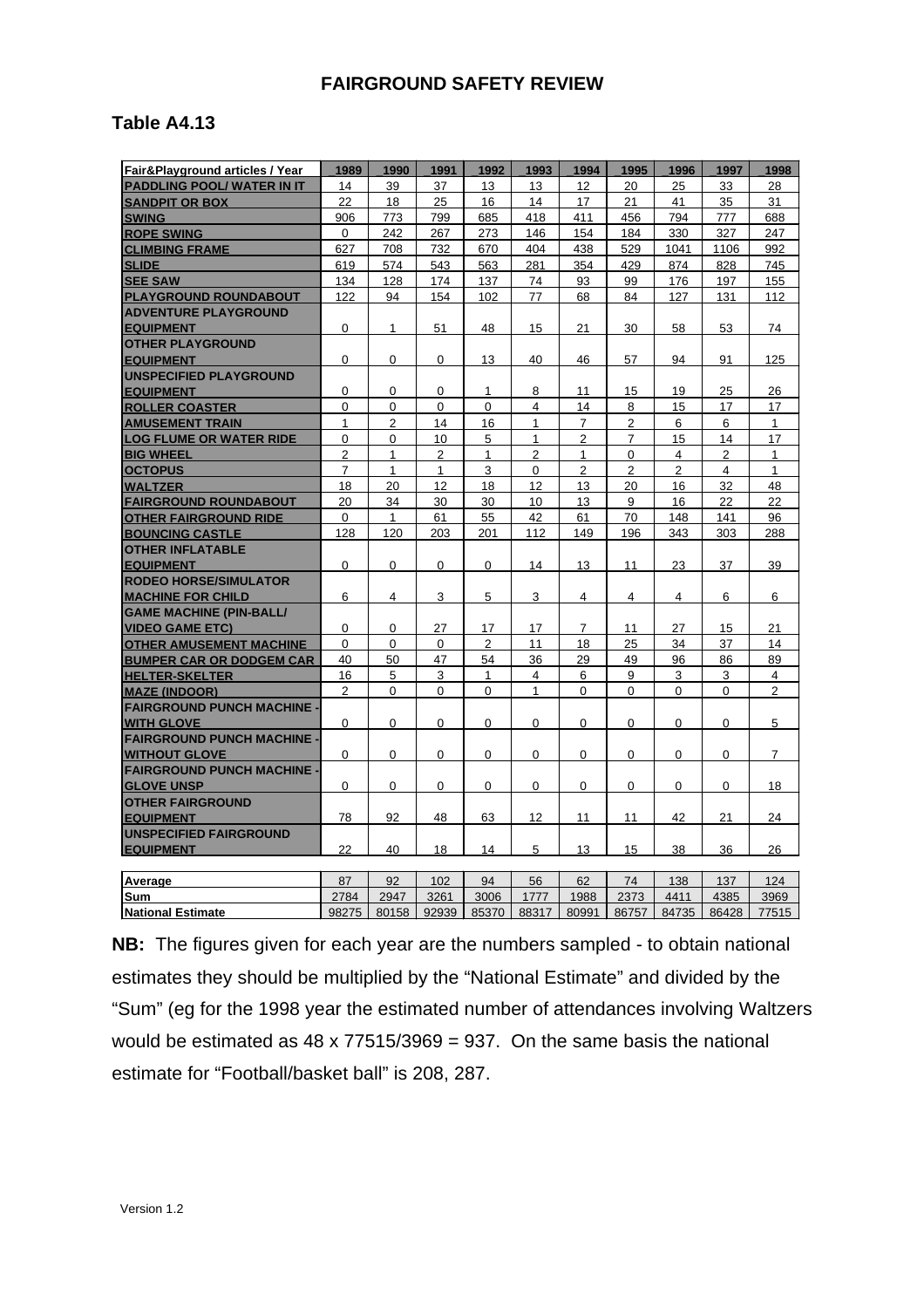## **ENFORCEMENT DATA**

A5.1 This annex contains data relating to HSE's regulatory activities in the field.

### **Contacts**

A5.2 The table below shows the numbers and type of contacts by FOD field staff with "Fairgrounds" (SIC 92330):

## **Table A5.1:**

| Year              | <b>Total Nos. of</b><br><b>Contacts</b> | <b>Nos. of Site</b><br><b>Contacts</b> | <b>Total Contact</b><br>Time (days) | <b>Site Contact</b><br>Time (days) |
|-------------------|-----------------------------------------|----------------------------------------|-------------------------------------|------------------------------------|
| 1996/97           | 1,610                                   | 1,303                                  | 222                                 | 169                                |
| 1997/98           | 1,645                                   | 1,327                                  | 223                                 | 177                                |
| 1998/99           | 1,517                                   | 1,148                                  | 188                                 | 147                                |
| 1999/2000         | 2,209                                   | 1,718                                  | 262                                 | 207                                |
| 2000/01<br>$\ast$ | *2037                                   | *1502                                  | $+272$                              | 209                                |

 $*$  to 31/12/2000

 $*$  to 23/01/01

#### **Improvement and Prohibition Notices**

A5.3 The numbers of enforcement notices issued in the past 4.5 years are shown below. All were issued under HSW S2 and 3.

#### **Table A5.2:**

| Year                | <b>Prohibition</b> | Improvement |
|---------------------|--------------------|-------------|
| 1996/97             |                    | 16          |
| 1997/98             |                    |             |
| 1998/99             | 14                 | 20          |
| 1999/00             |                    | 34          |
| 2000/01 (half year) | $11*$              | $24*$       |

\* half year

#### **Prosecutions**

A5.4 The table below shows a summary of prosecutions, excluding ones in progress from 1999 onwards:

#### **Table A5.3:**

Version 1.2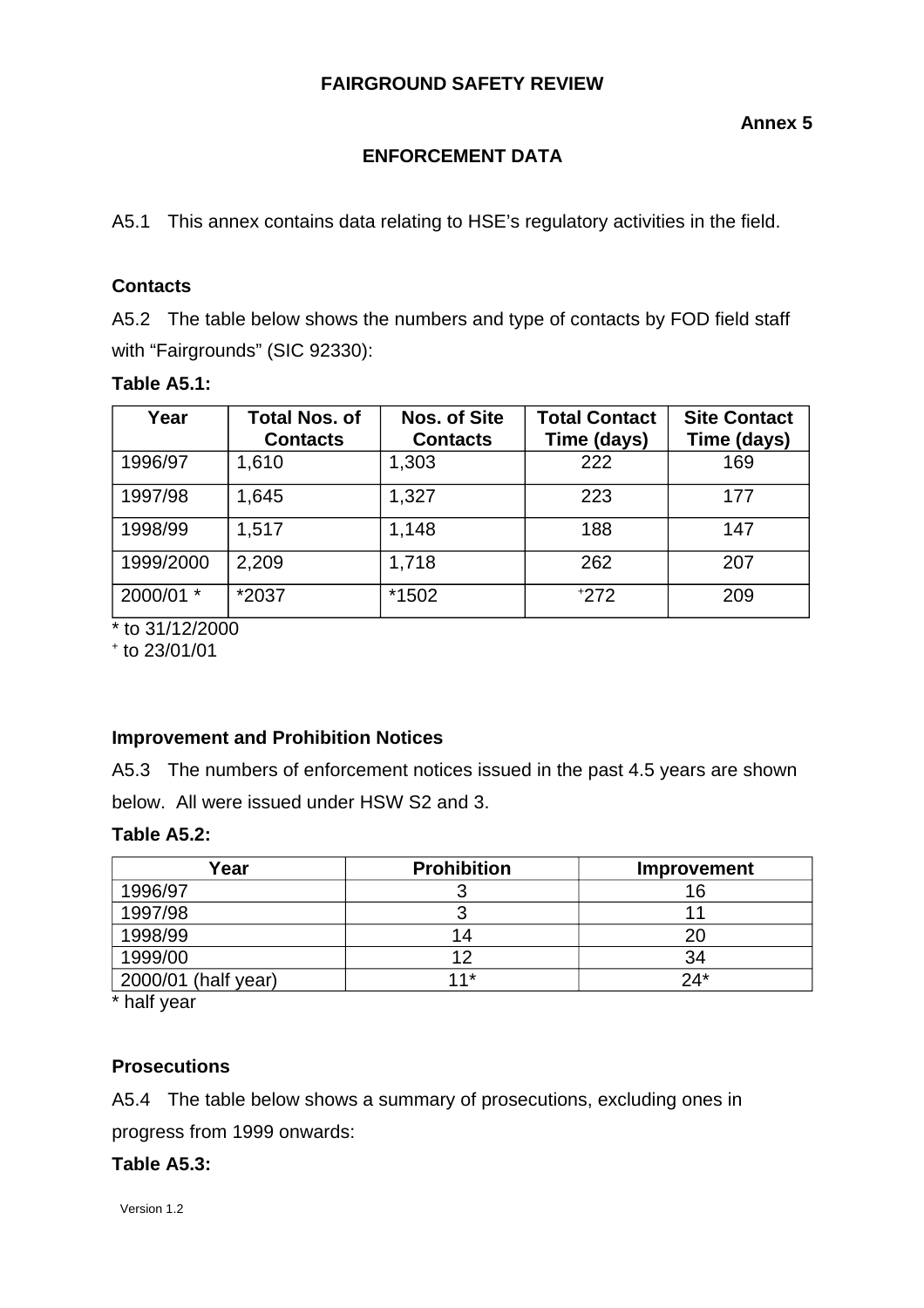| Year                | <b>Defendants</b> | <b>Charges</b> |
|---------------------|-------------------|----------------|
| 1996/97             |                   |                |
| 1997/98             |                   |                |
| 1998/99             |                   |                |
| 1999/00             |                   |                |
| 2000/01 (half year) | ና*                | 6*             |

**\*** part year

NB: Other cases for the period 1999 -2001 are pending.

A5.5 These prosecutions have been taken against ride controllers, inspection bodies, and suppliers and manufactures of rides. Charges relate to a range of deficiencies in the areas of mechanical safety of rides, ride inspection, supervision and training of operators, systems of work, and electrical hazards.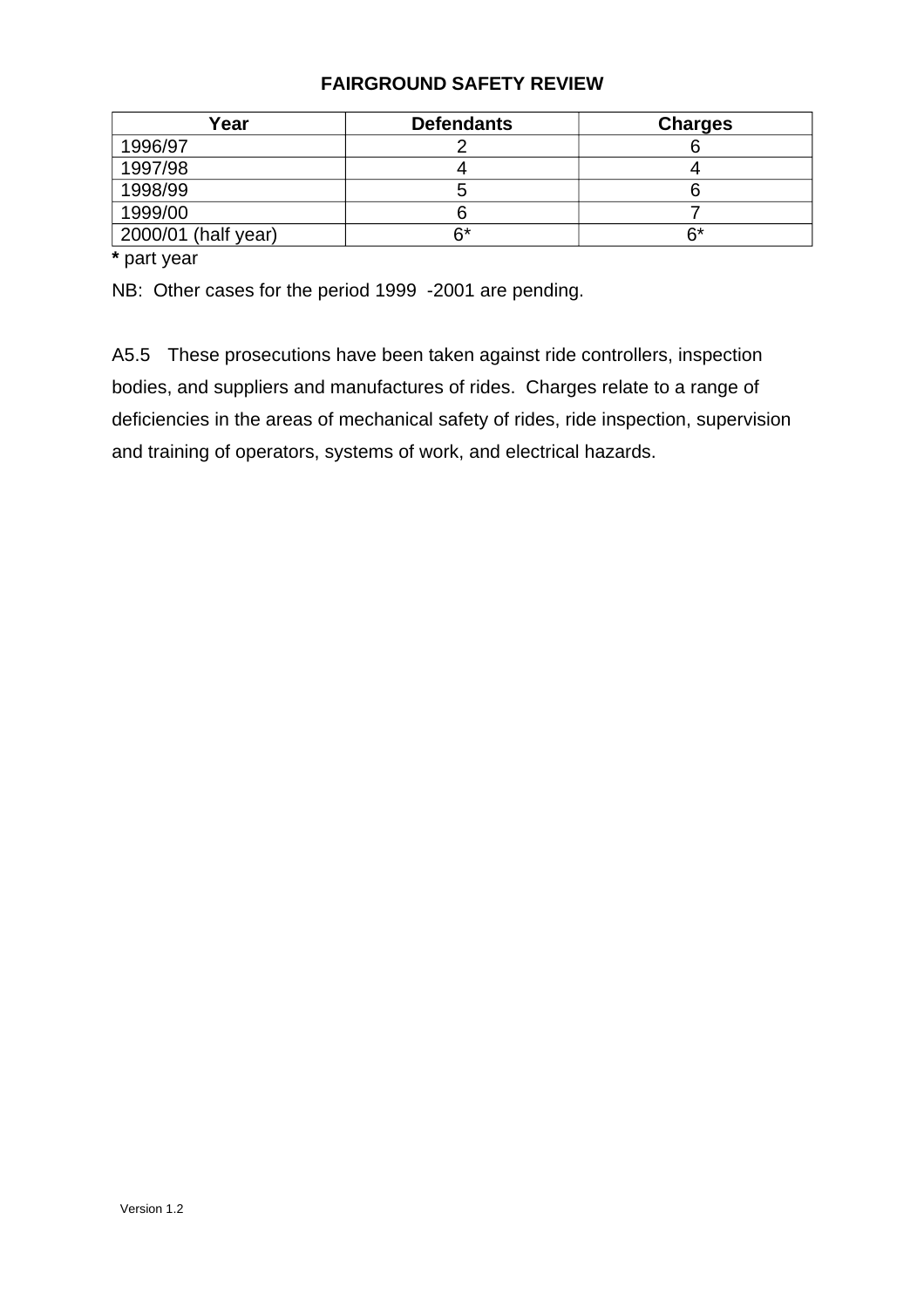## **COMPARISON WITH OTHER SAFETY REGIMES**

A6.1 This annex provides background information on the regimes that were used as comparators.

## **LOLER - A Regime Involving Accreditation**

A6.2 This regime is probably the nearest match for fairground rides in terms of risks and the similarity of the control measures needed. It involves the non-statutory accreditation of inspection bodies.

- A6.3 Lifting equipment is required, in précis, to be inspected under LOLER
	- a) before it is used for the first time;
	- b) after reassembly;
	- c) periodically if it is exposed to conditions causing deterioration which is liable to result in dangerous situations.

A6.3 Inspectors must be "competent persons". This term is not defined in law. There are no requirements in the regulations for either independence from the owner or user of the plant, nor for accreditation. Guidance accompanying the regulations does stress the importance of independent and authoritative inspection.

A6.4 Voluntary arrangements for the accreditation of inspection bodies are well established, based on a tradition in GB for most such inspections to be carried out by insurance engineers.

A6.5 The Safety Assessment Federataion (SAFED) represents independent inspection bodies. Membership is not required under LOLER nor UKAS accreditation, but SAFED currently claims to covers about 95% of independent inspection in the UK on a voluntary basis. (Not fairgrounds inspection, as only one ADIPS registered IB is a member.) It provides a non-commercial environment in which information can be shared and standards developed, and negotiates with other bodies such as HSE. SAFED membership subscriptions are based on Version 1.2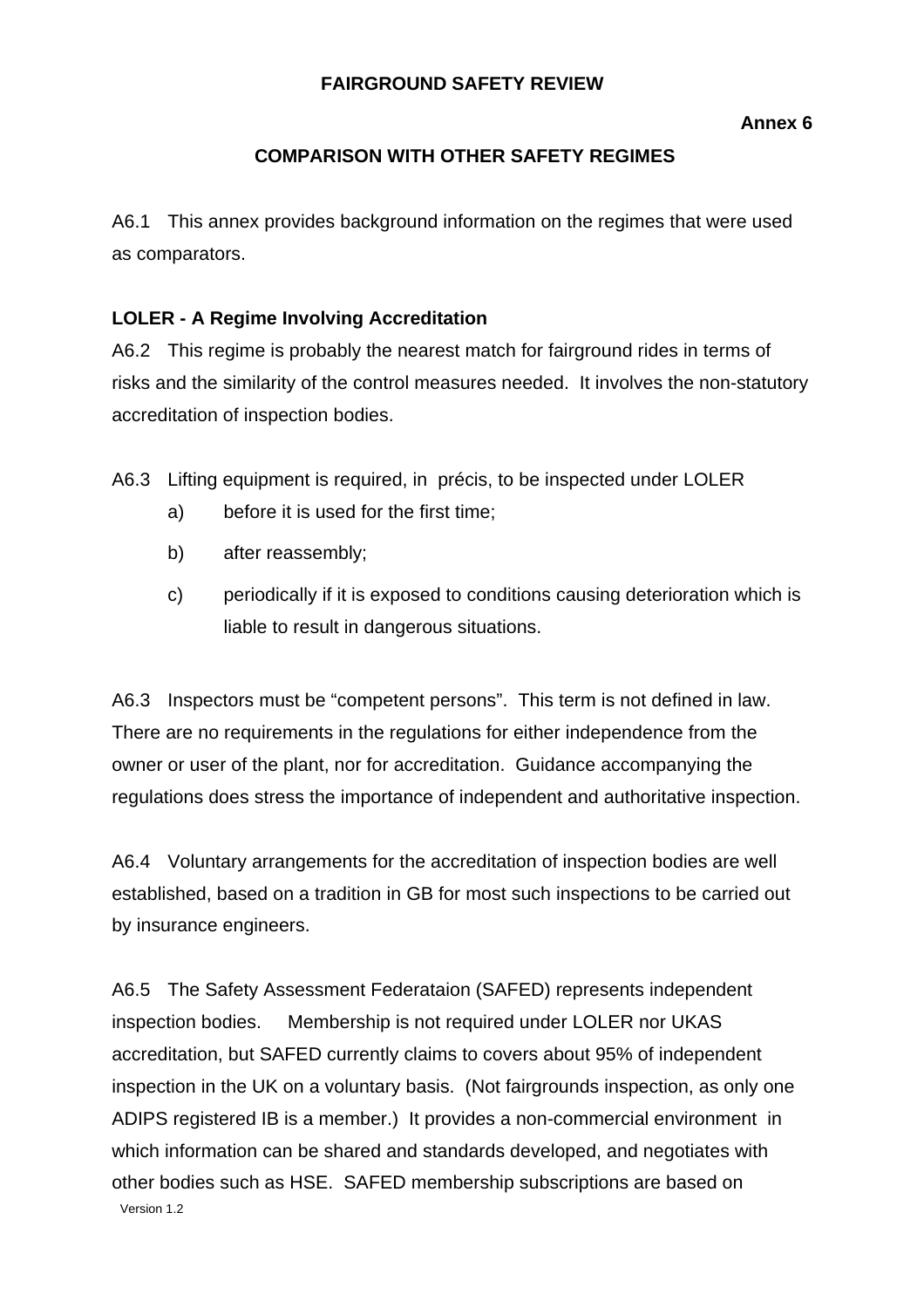Inspection Body turnover figures; currently the minimum band of subscription is £1500 pa for annual turnovers of less than £0.5M.

A6.6 The UK Accrediation Service (UKAS) accredits bodies to appropriate general standards such as BSEN 45004. There are specific supporting documents used by UKAS when undertaking assessments for individual disciplines, these are called RG's ("Regulations and Guidance), eg RG6 is the specific RG document for Accreditation for In-Service Inspection of Lifting Equipment". UKAS accreditation costs typically £3.5 - £5k, renewable periodically, plus an annual surveillance fee.

A6.7 Bodies rather than individuals are accredited, but the process takes into account individuals' educational knowledge, experience of inspection, and detailed knowledge of the particular type of equipment. There are "grandfather clauses" for existing practitioners.

A6.8 Inspection bodies must under the scheme sample the work of individuals at least 3-yearly. Subcontracting is not allowed, unless the subcontractors are themselves accredited to EN45004 for the specific scope of inspection or have been assessed by the IB to ensure that they meet the appropriate criteria of EN45004.

A6.9 Current issues with the regime quoted by are SAFED is experiencing a lack of clarity in the interpretation of LOLER, and that owners of equipment are said to tend to rely to much on the competent person's inspection, rather than on a programme of effective maintenance. Either they don't have a maintenance log, or don't keep it up to date.

A6.10 There appears to the author no reason in principle why the UKAS accreditation scheme could not be used as a model for fairground equipment inspections, rather than the current industry based registration scheme, provided specific UKAS RG series accreditation standards were to be developed. It would be substantially more costly. NAFLIC estimate that thorough examination costs would go up by about £150 per annum, with a disproportionate effect on the smaller IB's.

## **CORGI - A Regime Based on Statutory Registration**

Version 1.2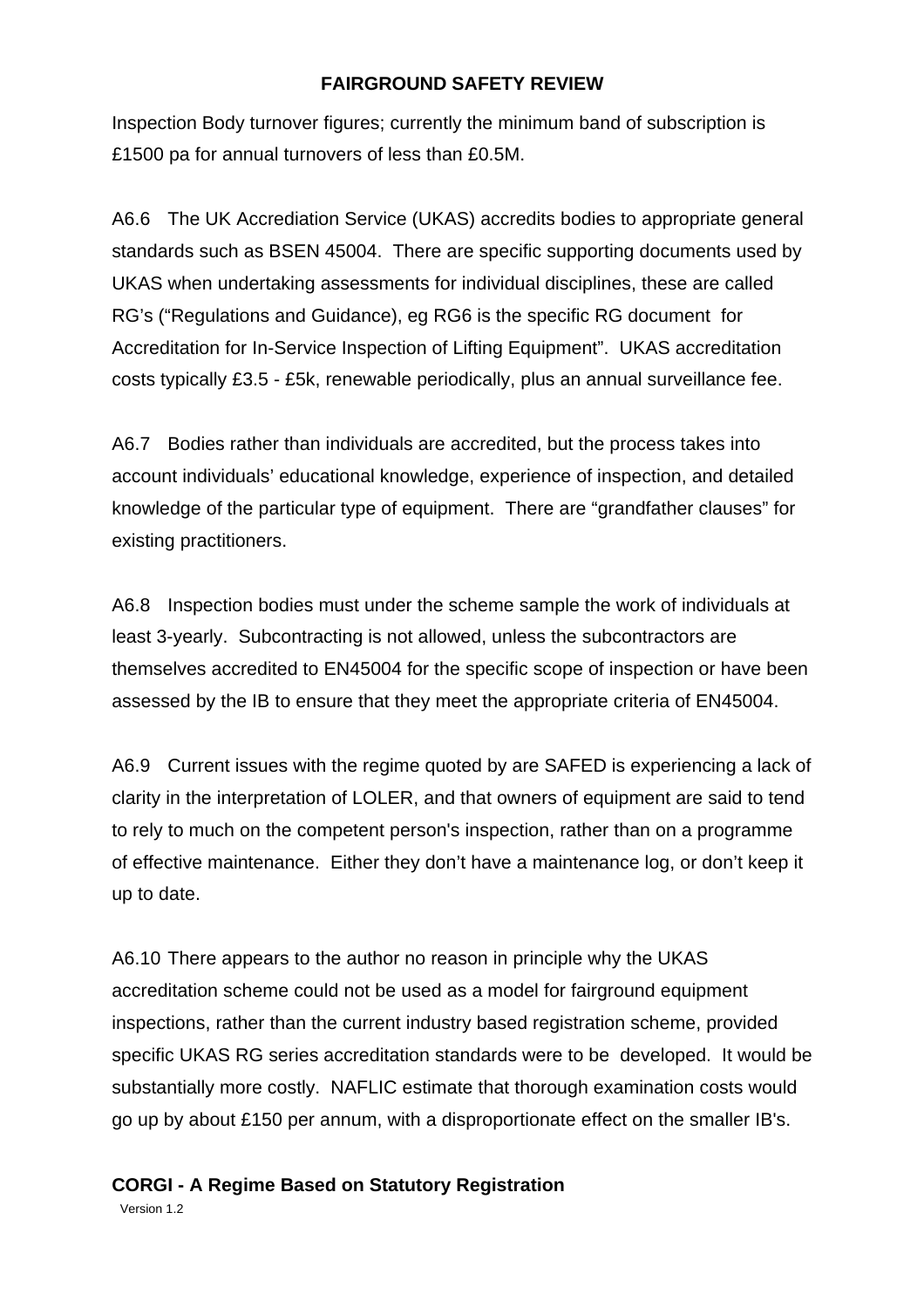A6.11 Registration to carry out gas installations is compulsory under the law, and is currently managed by CORGI. Any lessons to be learned might be applicable to ride controllers and operators as well as ride inspectors.

A6.12 The scheme has evolved over nearly 30 years, initially as a voluntary register until it became a statutory requirement in 1991. There are currently about 44.5k businesses registered. This represents about 93.5k operators, of whom most are self-employed. About 20M homes have natural gas.

A6.13 In principle bodies other than CORGI could apply to run the scheme - in practice, none has. The 4 roles for CORGI are to run the statutory register, monitor performance, investigate all complaints, and publicise gas safety.

A6.14 Registration costs £157 pa per organisation, yielding about £8M pa. This does not cover the £9.5M costs in full, but CORGI subsidises these from other activities (some of which are seen by some people as taking an unfair advantage from the well established name).

A6.15 CORGI monitors standards by inspections of installers, supported by good information technology. Checks are made within 6 months of registration, and frequencies after that are based on a rating scheme. About 20% of installers disappeared from the register after the first tightening up, post 1996.

A6.16 To become registered, businesses must show they use certificated installers. Certification is obtained by assessment at assessment centres. (Training is available from training providers such as TECS - now being replaced by Learning and Skills Centres.) There are a range of competencies (132 assessments in total). This can be a time consuming process, but is being speeded up by removing duplicate tests. The development of assessments is supported by the existence of a framework of standards (eg BS's).

A6.17 There are 5 accredited certification bodies. Accreditation is managed by UKAS. "Grandfather clauses" meant that some installers remained without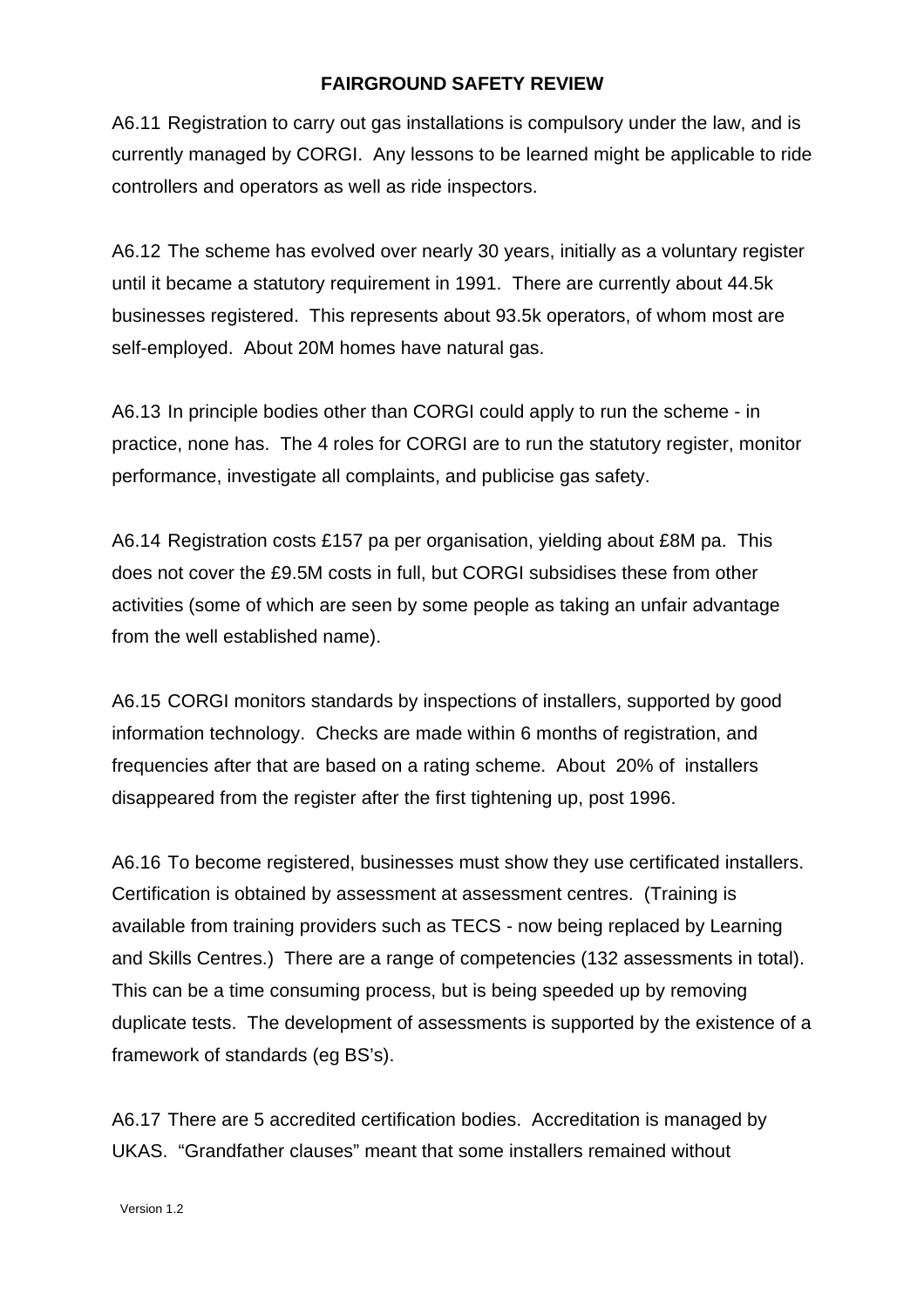certification, but these clauses have become time expired - some people have left the industry at a time of shortage of installers.

A6.18 CORGI issues cards for installers, listing their competencies; CORGI may develop to become a certification body, as part of a package for eliminating "cowboys".

A6.19 It seems to the author that there are good features of this scheme that could be applied to ride inspection:

- a) the requirement for training, including tests of competence;
- b) monitoring of performance shortly after first registration and periodically thereafter.

A6.20 These requirements applied to ride inspection would be more costly, to develop and fund training courses and training certification, and to maintain UKAS accreditation. There would be some problems for a relatively small industry in funding comparable arrangements.

## **Adventure Activities Licensing - A Licensing Regime**

A6.21 This scheme requires providers of specified adventure activities to be licensed. Provision of such activities is more directly comparable to the operation of rides rather than their inspection.

A6.22 Providers are inspected and licenses issued or refused by a private company (employing 9 inspectors) appointed by the Secretary of State for Education as the Adventure Activities Licensing Authority (AALA). The AALA is a non-profit making cross-border public authority. The enforcing agency for AALA is either HSE or the local authority depending on the enforcement allocation.

A6.23 The scheme is restricted in its application to providers of activities to young persons under the age of 18 and to certain types of activities namely water sport activities, caving activities, trekking and climbing. It has been running for just over 3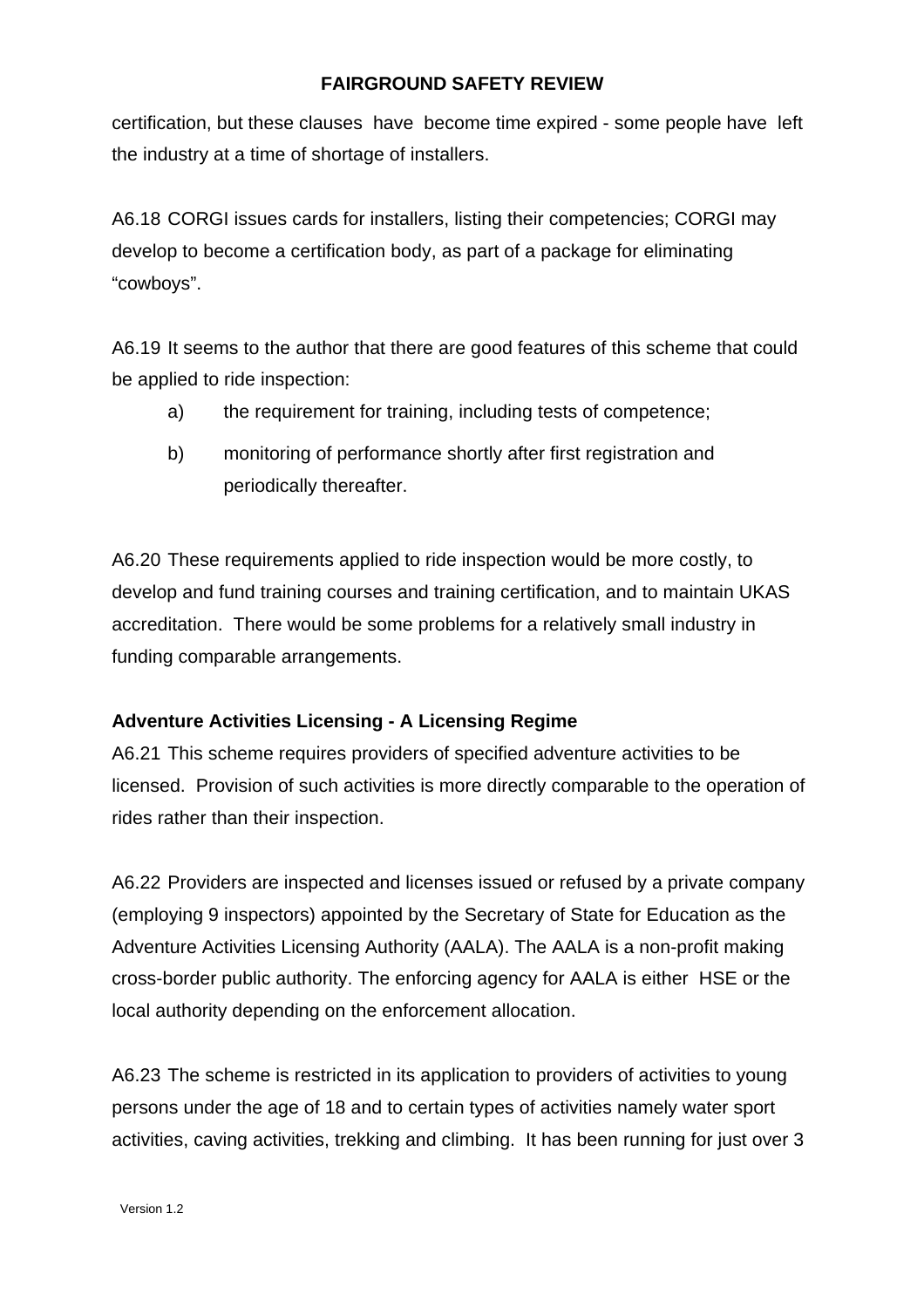years. Activities carried out by voluntary groups or by pupils led by their own school teachers from the same school are not licensable activities.

A6.24 Standards used in assessing licensees are the ones issued by the National Governing Bodies (NGB's), plus "collective interpretations" that are now available on the web. Possession of an NGB certificate would preclude the AALA inspection requirement.

A6.25 There are currently about 930 license holders. A licence is for 1 - 3 years, with 2 years typical. Conditions, eg restricting the licence by time and location, may be added as schedules. Education is a devolved matter. Costs are about £500 per license, generating total charges to the industry of about £300k pa nationally. Increases are due but will not cover total costs. Also grant in aid of £300k, and costs of running DfEE section (notional £50k).

A6.26 About 30 - 40 establishments ceased trading in first year. So far there has been only one appeal against refusal to grant a licence.

A6.27 The industry has the chance to propose effective alternatives, but is said that it has not yet achieved the coherence to do so nor to manage effective self-regulation. Extension of the scheme continues to be resisted, despite enthusiasm by some politicians and the police. The scheme was reviewed in 1999 the conclusion was that it should continue, with changes proposed to ease burdens on small firms and the licensing authority. These include acceptance of NGB certificates, and introduction of banded charges.

A6.28 Strengths are a good history, with no deaths in licensable activities over 3 years, compared with an average of about 2 per year for schools and similar for scouts, and a reduction in public concern.

A6.29 Weaknesses may be considered to be the narrow scope, lack of public appreciation, lack of wholehearted support by the industry, and the costs. There are problems with the seasonal peaks and troughs in the workload. It is not wholly self-financing. There is no external validation of the work of the inspectors, nor of Version 1.2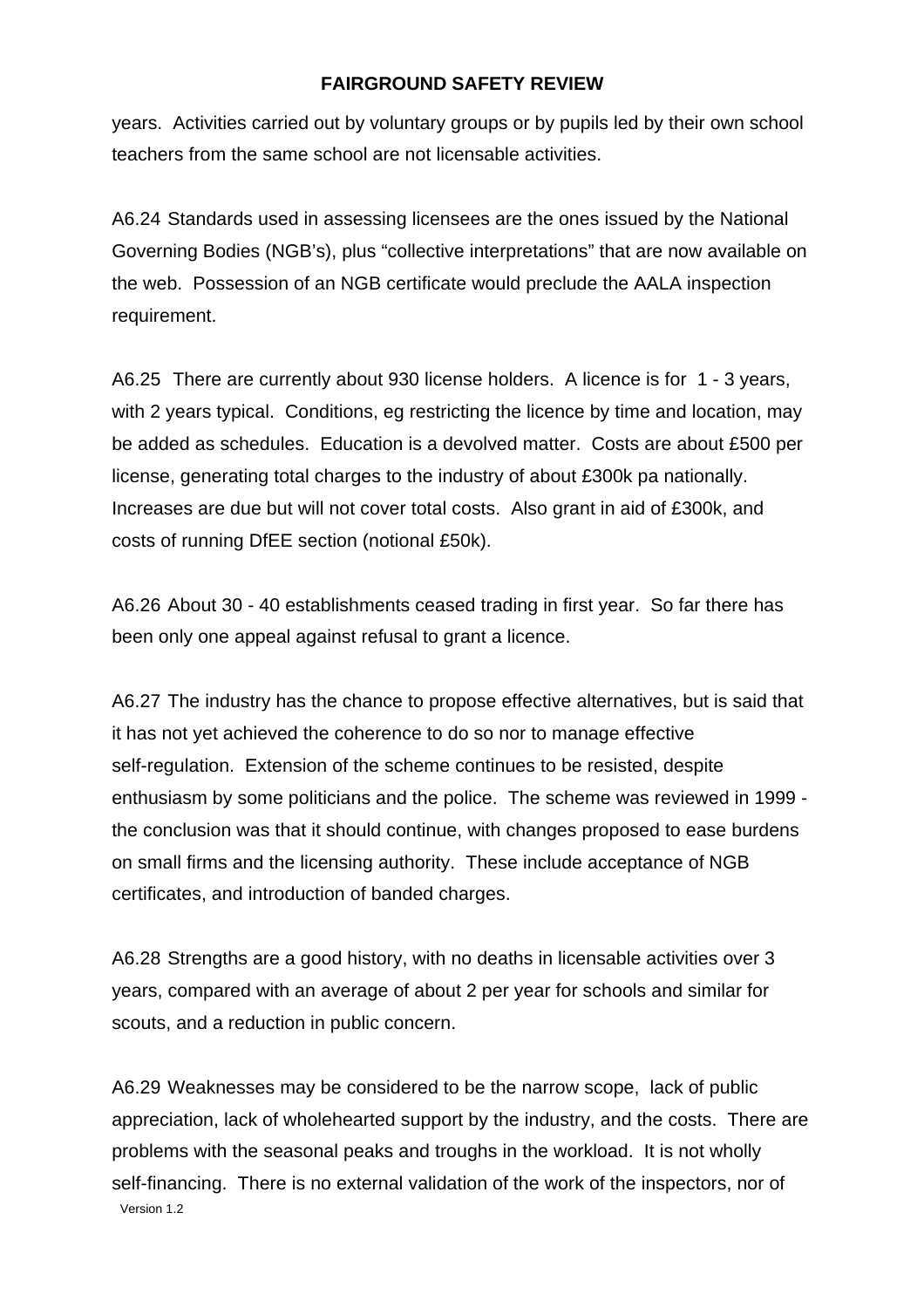certificates issued by the NGB's (which may be taken at face value under proposed changes). The licence covers only the safety mechanisms of leadership, instruction and equipment. It does not cover any other aspect of the provision. (Some may see this as a specific strength so long as people are fully aware.)

A6.30 Benefits come from good history, public confidence and the ease with which organisers can identify licensed establishments.

A6.31 In the author's view this form of control has few advantages for ride inspection. The key element in licensing ride inspectors would be the assessment of competence and diligence; essentially the same in either licensing or compulsory accreditation.

A6.32 It might have some advantages for controlling ride operation, in that it would provide the authorities with a means of identifying and making a positive check on the precautions adopted by controllers. On the same basis as AALA this could be made self-financing. Any such proposal would need to be subjected to Regulatory Impact Assessment to determine whether is would in practice lead to higher standards, and if so whether this the costs would be justifiable in relation to benefits. All consultees, from within the industry or outside it, were sceptical that licensing would in practice improve fairground safety.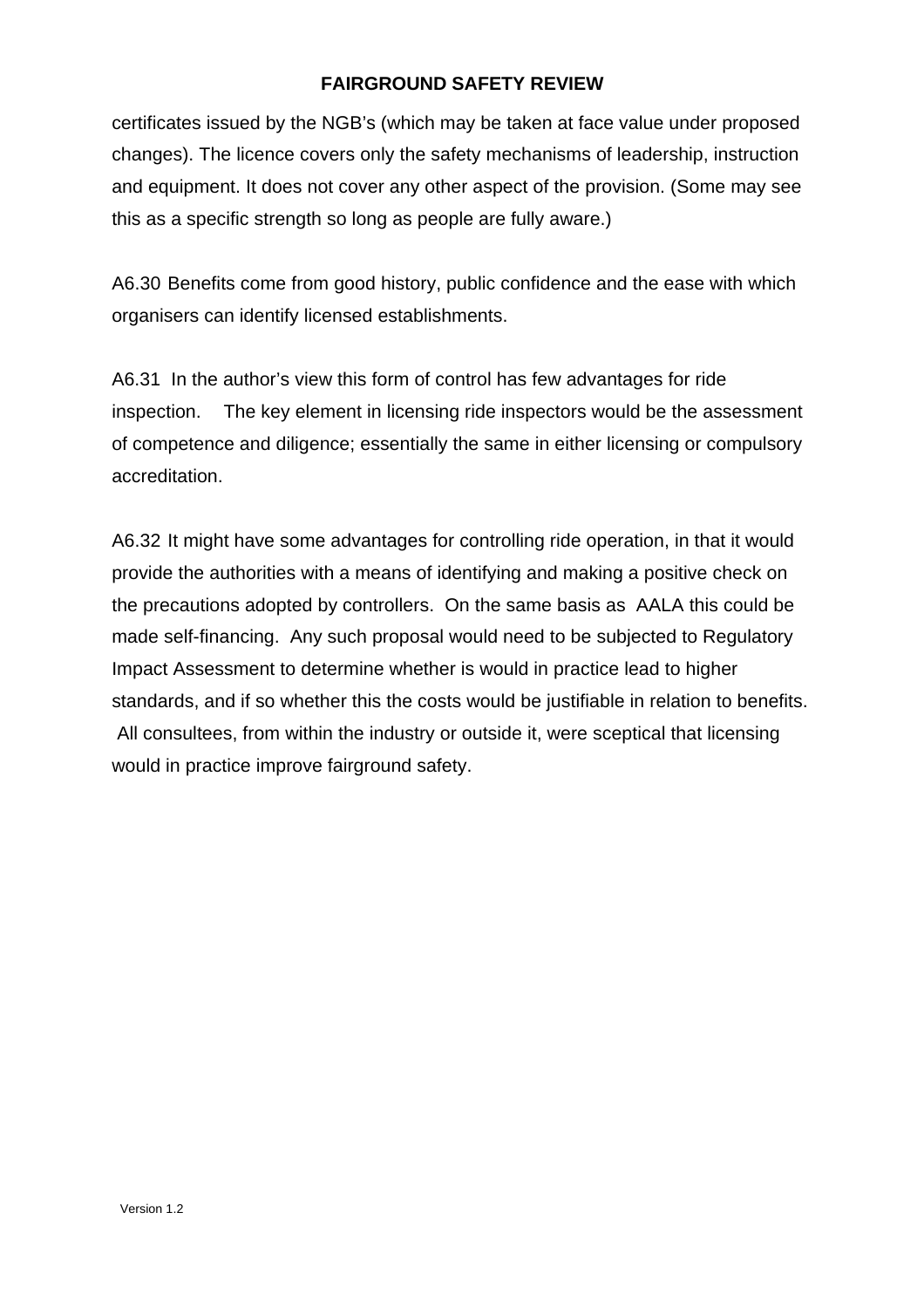#### **ANNEX 7**

#### **CHANGES INTRODUCED BY HSG 175**

A7.1 **Initial Design Safety.** The first main change was to put more emphasis on initial design safety. It was recognised that as rides had become more complex so only makers and those at the design stage were in a position to identify the safety critical parts, assign design lives, maintenance schedules, appropriate technical safeguards and write instruction manuals (i.e. an approach similar to the Machinery Directive although this excludes "special equipment for use in fairground and/or amusement parks"). At the Edinburgh Council of Ministers meeting there was a decision that there was no need for a Directive on Fairground Safety as this was a matter for subsidiarity. (NAFLIC have flagged up that there are still significant barriers to trade in relation to fairground equipment and Germany, and predict that because of this most Design Review work will be carried out in Germany within 5 years.) This systematic approach would be made to work via a requirement for independent inspections of the design (design review): and assessment of conformity to design. For existing rides, where the risk assessment showed it warranted, retrospective design review would be carried out of safety critical components. A programme for these retrospective design reviews was later agreed with the industry and published in the HSE Information Sheet No. 8 explaining the Amusement Device Inspection Procedures Scheme (ADIPS).

A7.2 This move to establish initial integrity was further pushed by FOD prosecuting a ride inspector for faults missed at an annual inspection. Ride inspectors, through NAFLIC, have understandably argued throughout that they could only be expected to identify deterioration at annual inspections, as they did not have access to all the information to determine the adequacy of the original design. The retrospective programme for design maturity assessments by controllers could not be completed until 2004.

A7.3 **Registration of Inspection Bodies.** The second main change introduced was to form a register of inspection bodies competent to do the different types of inspection identified. This was initially set up with them self-declaring their quality files against recognised engineering inspection service quality schedules. It was

Version 1.2